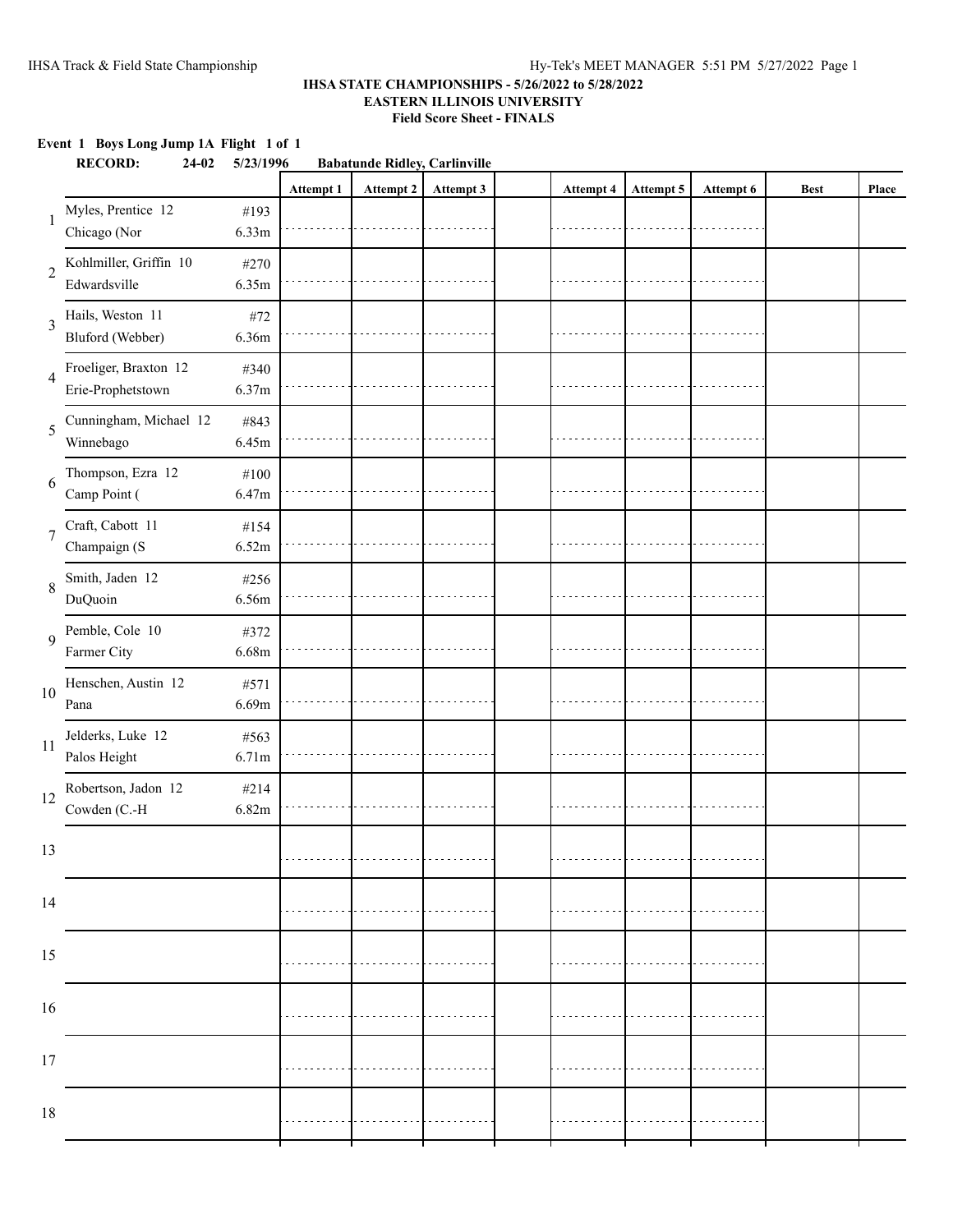|                          | Event 4 Boys Shot Put 1A Flight 1 of 1<br><b>RECORD:</b><br>63-06 | 5/23/1997      |           | Matt Maddox, Girard |           |                  |           |           |             |       |
|--------------------------|-------------------------------------------------------------------|----------------|-----------|---------------------|-----------|------------------|-----------|-----------|-------------|-------|
|                          |                                                                   |                | Attempt 1 | Attempt 2           | Attempt 3 | <b>Attempt 4</b> | Attempt 5 | Attempt 6 | <b>Best</b> | Place |
| 1                        | Miguel, Markus 12<br>Gibson City                                  | #393<br>14.50m |           |                     |           |                  |           |           |             |       |
| $\overline{2}$           | Dunker, Gage 10<br>Lena (L.-Winslow)                              | #428<br>14.52m |           |                     |           |                  |           |           |             |       |
| 3                        | Williams, Shamar 12<br>Tremont                                    | #757<br>14.72m |           |                     |           |                  |           |           |             |       |
| $\overline{\mathcal{A}}$ | Wickham, Jacob 11<br>Newton                                       | #547<br>14.80m |           |                     |           |                  |           |           |             |       |
| 5                        | Orwig, Blake 12<br>Toulon (Star                                   | #755<br>15.14m |           |                     |           |                  |           |           |             |       |
| 6                        | Robinson, Colton 12<br>Carlinville                                | #113<br>15.54m |           |                     |           |                  |           |           |             |       |
| $\overline{7}$           | Milbrath, Grant 12<br>Pecatonica                                  | #584<br>15.65m |           |                     |           |                  |           |           |             |       |
| 8                        | Leonard, Clayton 12<br>Gilman (Iroq                               | #396<br>15.75m |           |                     |           |                  |           |           |             |       |
| 9                        | Rollins, Jacob 12<br>Auburn                                       | #33<br>15.94m  |           |                     |           |                  |           |           |             |       |
| 10                       | Taylor, Garrett 11<br>Catlin (Salt Fork)                          | #140<br>16.04m |           |                     |           |                  |           |           |             |       |
| 11                       | Boyd, Chris 11<br>Tuscola                                         | #771<br>17.43m |           |                     |           |                  |           |           |             |       |
| 12                       | Lucas, Daniel 12<br>Cowden (C.-H                                  | #213<br>18.25m |           |                     |           |                  |           |           |             |       |
| 13                       |                                                                   |                |           |                     |           |                  |           |           |             |       |
| 14                       |                                                                   |                |           |                     |           |                  |           |           |             |       |
| 15                       |                                                                   |                |           |                     |           |                  |           |           |             |       |
| 16                       |                                                                   |                |           |                     |           |                  |           |           |             |       |
| 17                       |                                                                   |                |           |                     |           |                  |           |           |             |       |
| 18                       |                                                                   |                |           |                     |           |                  |           |           |             |       |
|                          |                                                                   |                |           |                     |           |                  |           |           |             |       |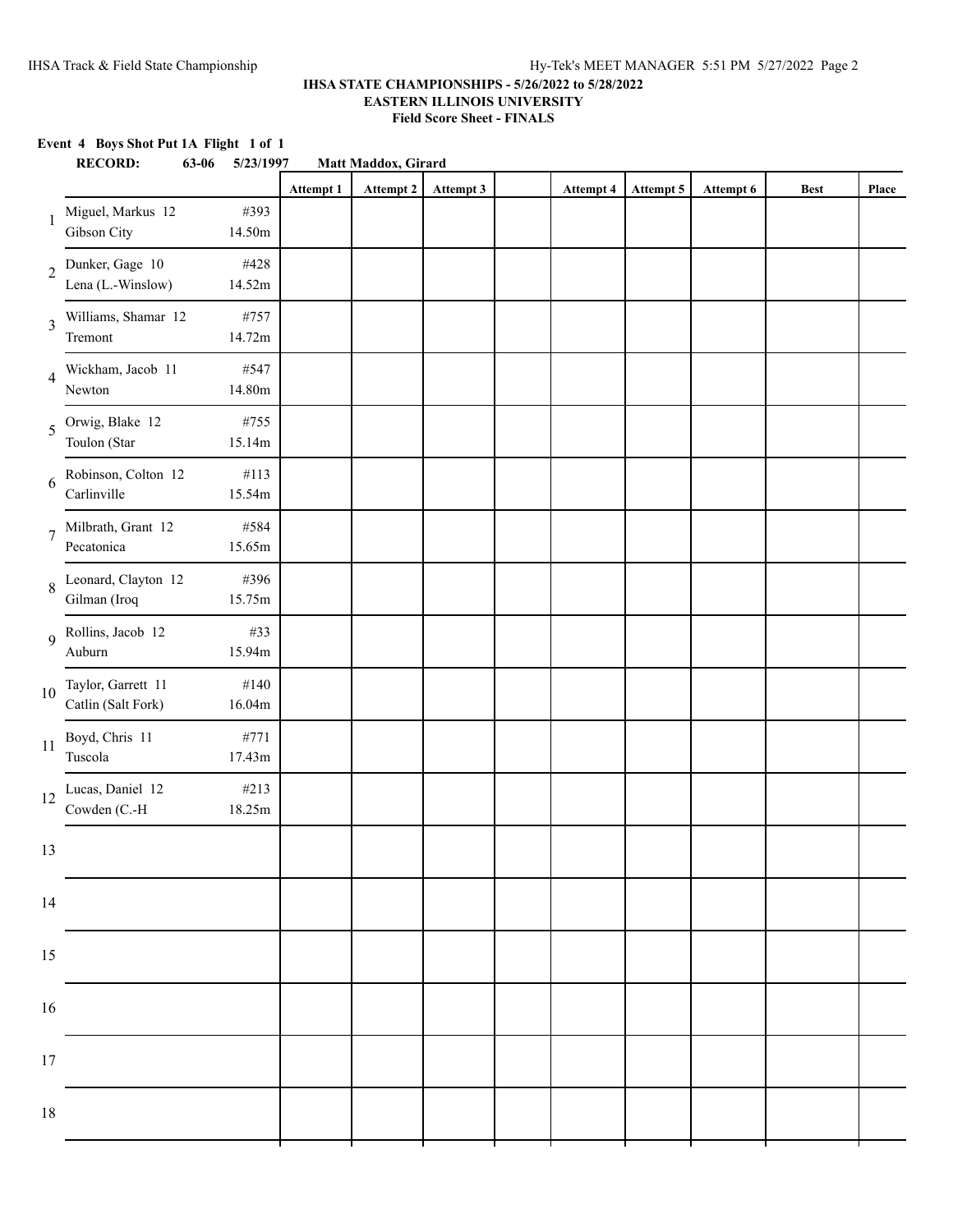### **Event 5 Boys Triple Jump 1A Flight 1 of 1**

|                | <b>RECORD:</b><br>$50 - 09$            | 5/23/1981         |           | Mike Conley, Chicago (Luther South) |           |           |           |           |             |       |
|----------------|----------------------------------------|-------------------|-----------|-------------------------------------|-----------|-----------|-----------|-----------|-------------|-------|
|                |                                        |                   | Attempt 1 | Attempt 2                           | Attempt 3 | Attempt 4 | Attempt 5 | Attempt 6 | <b>Best</b> | Place |
| 1              | Woods, Caleb 12<br>Moweaqua (Ce        | #514<br>12.37m    |           |                                     |           |           |           |           |             |       |
| $\sqrt{2}$     | Dent, Vontez 10<br>Rockford (Lu        | #654<br>12.50m    |           |                                     |           |           |           |           |             |       |
| 3              | Newton, Keagan 12<br>Toulon (Star      | #754<br>12.54m    |           |                                     |           |           |           |           |             |       |
| $\overline{4}$ | Leighty, William 11<br>Port Byron (    | #626<br>12.54m    |           |                                     |           |           |           |           |             |       |
| 5              | Thompson, Ezra 12<br>Camp Point (      | $\#100$<br>12.76m |           |                                     |           |           |           |           |             |       |
| 6              | Kooi, Mason 11<br>SpringfieldLUTH      | #712<br>12.77m    |           |                                     |           |           |           |           |             |       |
| $\overline{7}$ | Kerner, Joe 12<br>El Paso (E.P         | #289<br>12.85m    |           |                                     |           |           |           |           |             |       |
| 8              | Diaz, Dylan 11<br>Catlin (Salt Fork)   | #133<br>12.85m    |           |                                     |           |           |           |           |             |       |
| 9              | Sarver, Jake 12<br>Warrensburg         | #800<br>12.86m    |           |                                     |           |           |           |           |             |       |
| 10             | Guo, Harrison 11<br>Maroa (M.-Forsyth) | #481<br>12.89m    |           |                                     |           |           |           |           |             |       |
| 11             | Santana, Adam 12<br>Rockford (R.       | #665<br>12.96m    |           |                                     |           |           |           |           |             |       |
| 12             | Lindsay, Brian 12<br>Athens            | $\#25$<br>13.15m  |           |                                     |           |           |           |           |             |       |
| 13             |                                        |                   |           |                                     |           |           |           |           |             |       |
| 14             |                                        |                   |           |                                     |           |           |           |           |             |       |
| 15             |                                        |                   |           |                                     |           |           |           |           |             |       |
| 16             |                                        |                   |           |                                     |           |           |           |           |             |       |
| $17\,$         |                                        |                   |           |                                     |           |           |           |           |             |       |
| $18\,$         |                                        |                   |           |                                     |           |           |           |           |             |       |
|                |                                        |                   |           |                                     |           |           |           |           |             |       |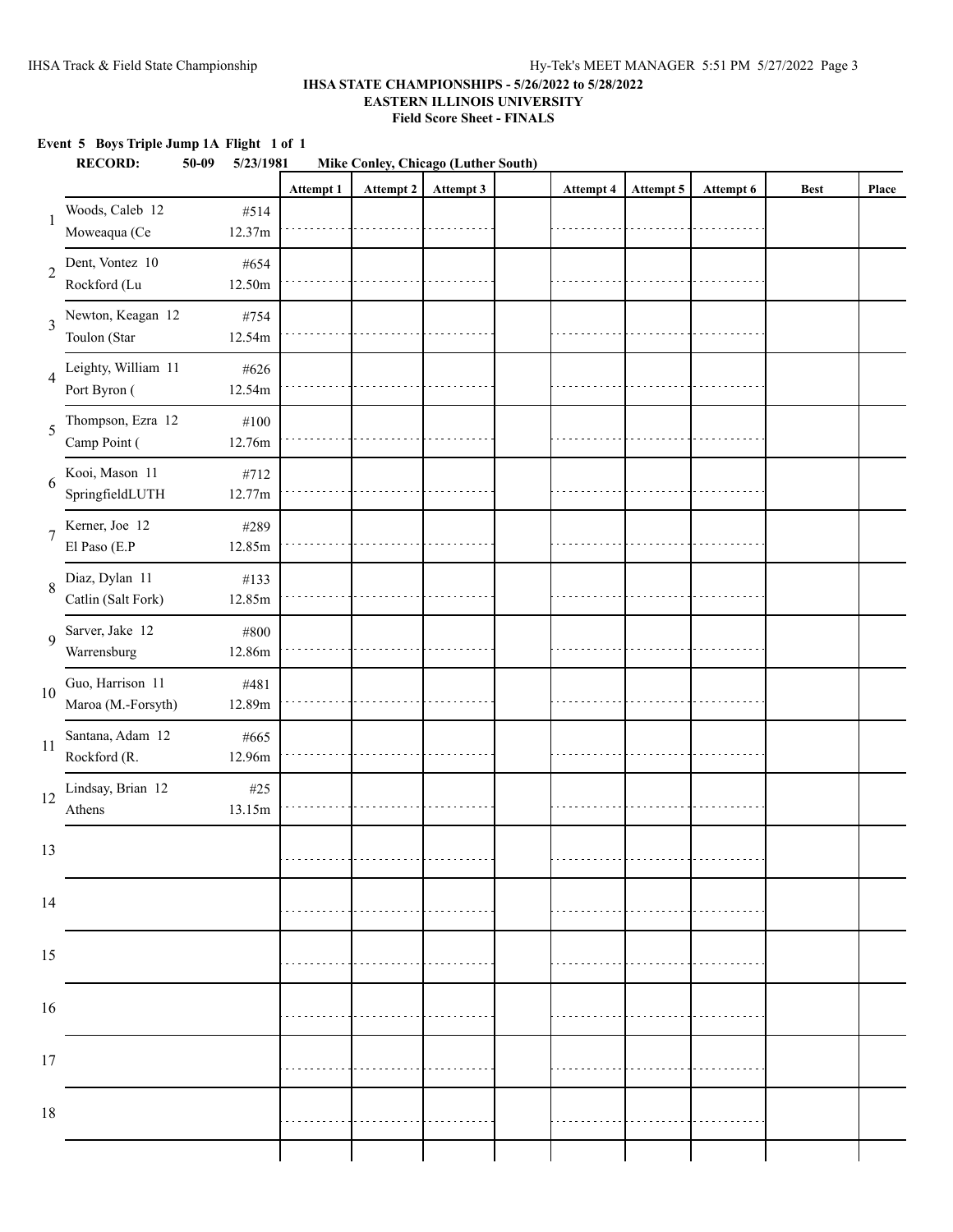## **Event 6 Boys Discus Throw 1A Flight 1 of 1 RECORD: 193-02 5/23/2010 Alex Thompsom, Winnebago Attempt 1 Attempt 2 Attempt 3 Attempt 4 Attempt 5 Attempt 6 Best Place** 1 Wickham, Jacob 11 #547 Newton 44.52m 2 DiPiazza, Jakob 12 #844 Winnebago 44.66m 3 Dominguez, Daniel 12 #556 Oregon 44.69m 4 Lucas, Daniel 12 #213 Cowden (C.-H 44.99m) 5 Alvey, Hank 10 #397 Glasford (Il 46.47m 6 Zarlatanes, Alex 10 #752 Taylor Ridge 46.60m 7 Trimble, Brock 10 #727 St. Joseph ( 46.83m 8 Taylor, Garrett 11 #140 Catlin (Salt Fork) 47.17m 9 Myers, Mitchel 11 #17 Arcola 47.36m 10 Leonard, Cannon 11 #395<br>Gilman (Iroq 47.70m Gilman (Iroq 11 Rollins, Jacob 12 #33<br>Auburn 49.69m Auburn 12 Milbrath, Grant 12 #584<br>Pecatonica 50.06m Pecatonica 13 14 15 16 17 18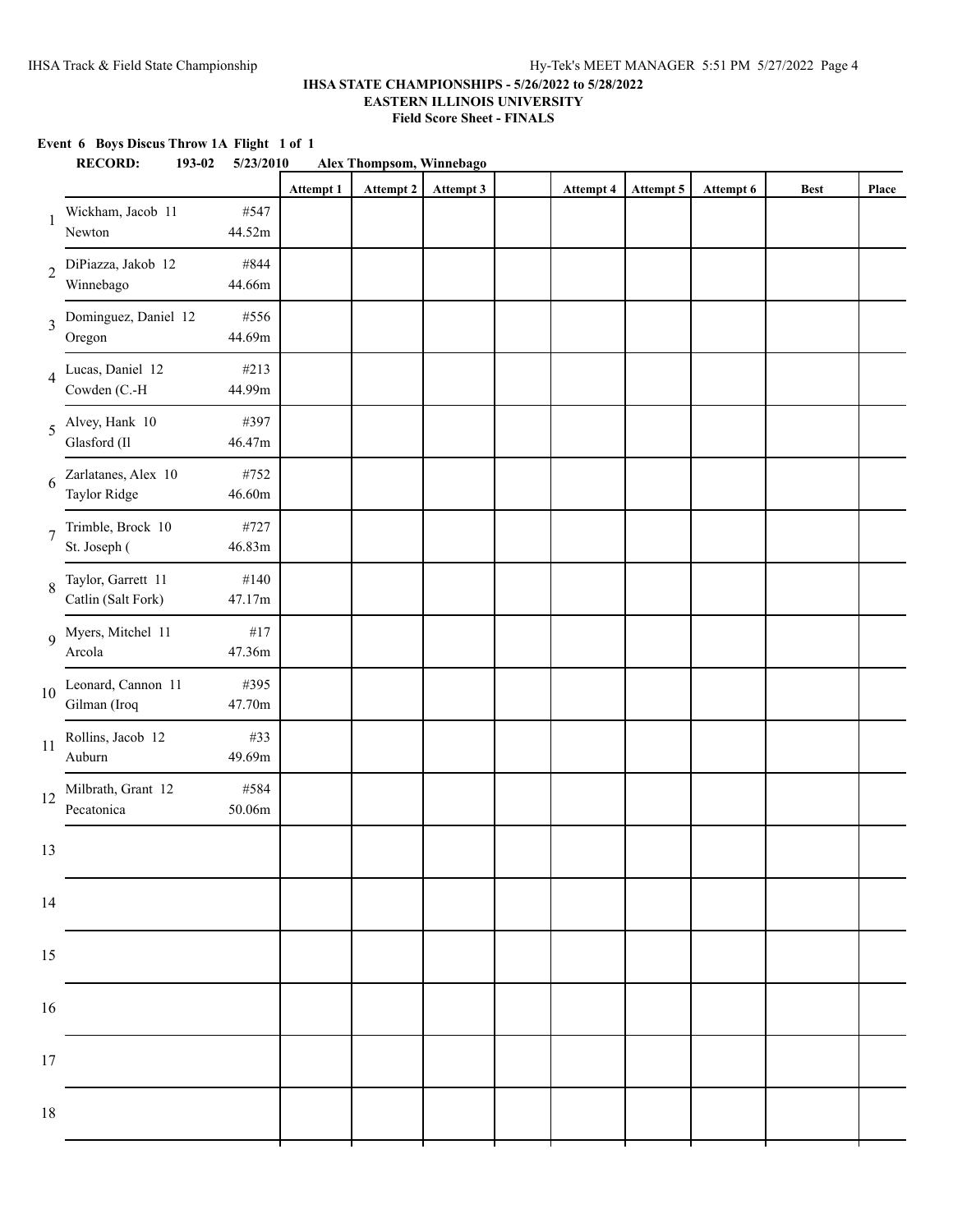|                | Event 19 Boys Long Jump 2A Flight 1 of 1<br><b>RECORD:</b><br>25-00.25 | 5/29/2015      |           | Jamari Ward, Cahokia (H.S. |           |           |           |           |             |       |
|----------------|------------------------------------------------------------------------|----------------|-----------|----------------------------|-----------|-----------|-----------|-----------|-------------|-------|
|                |                                                                        |                | Attempt 1 | Attempt 2                  | Attempt 3 | Attempt 4 | Attempt 5 | Attempt 6 | <b>Best</b> | Place |
| 1              | Hill, Jyaire 11<br>Kankakee (Sr.)                                      | #1857<br>6.26m |           |                            |           |           |           |           |             |       |
| $\overline{2}$ | Maidment, Tim 12<br>Woodstock                                          | #2224<br>6.34m |           |                            |           |           |           |           |             |       |
| 3              | Howard, Jo'viano 10<br>Cahokia (H.S.)                                  | #1582<br>6.34m |           |                            |           |           |           |           |             |       |
| 4              | Washington, Adrian 10<br>Joliet (Cath                                  | #1851<br>6.40m |           |                            |           |           |           |           |             |       |
| 5              | Hill, Nahzir 11<br>Kankakee (Sr.)                                      | #1858<br>6.45m |           |                            |           |           |           |           |             |       |
| 6              | Wilson, Bryson 12<br>Marion                                            | #1950<br>6.48m |           |                            |           |           |           |           |             |       |
| $\overline{7}$ | Davis, Teegan 11<br>Princeton                                          | #2088<br>6.49m |           |                            |           |           |           |           |             |       |
| 8              | Deloach, Nicholas 11<br>Cahokia (H.S.)                                 | #1581<br>6.52m |           |                            |           |           |           |           |             |       |
| 9              | Williams, Cameron 10<br>Glen Ellyn S                                   | #1819<br>6.53m |           |                            |           |           |           |           |             |       |
| $10\,$         | Bailey, ANdrew 12<br>Dolton (Thor                                      | #1749<br>6.56m |           |                            |           |           |           |           |             |       |
| 11             | Morse, Sam 12<br>Bartonville                                           | #1531<br>6.57m |           |                            |           |           |           |           |             |       |
| 12             | Morrison, Jacob 11<br>Mt. Vernon (H.S.)                                | #2006<br>6.95m |           |                            |           |           |           |           |             |       |
| 13             |                                                                        |                |           |                            |           |           |           |           |             |       |
| 14             |                                                                        |                |           |                            |           |           |           |           |             |       |
| 15             |                                                                        |                |           |                            |           |           |           |           |             |       |
| $16\,$         |                                                                        |                |           |                            |           |           |           |           |             |       |
| 17             |                                                                        |                |           |                            |           |           |           |           |             |       |
| $18\,$         |                                                                        |                |           |                            |           |           |           |           |             |       |
|                |                                                                        |                |           |                            |           |           |           |           |             |       |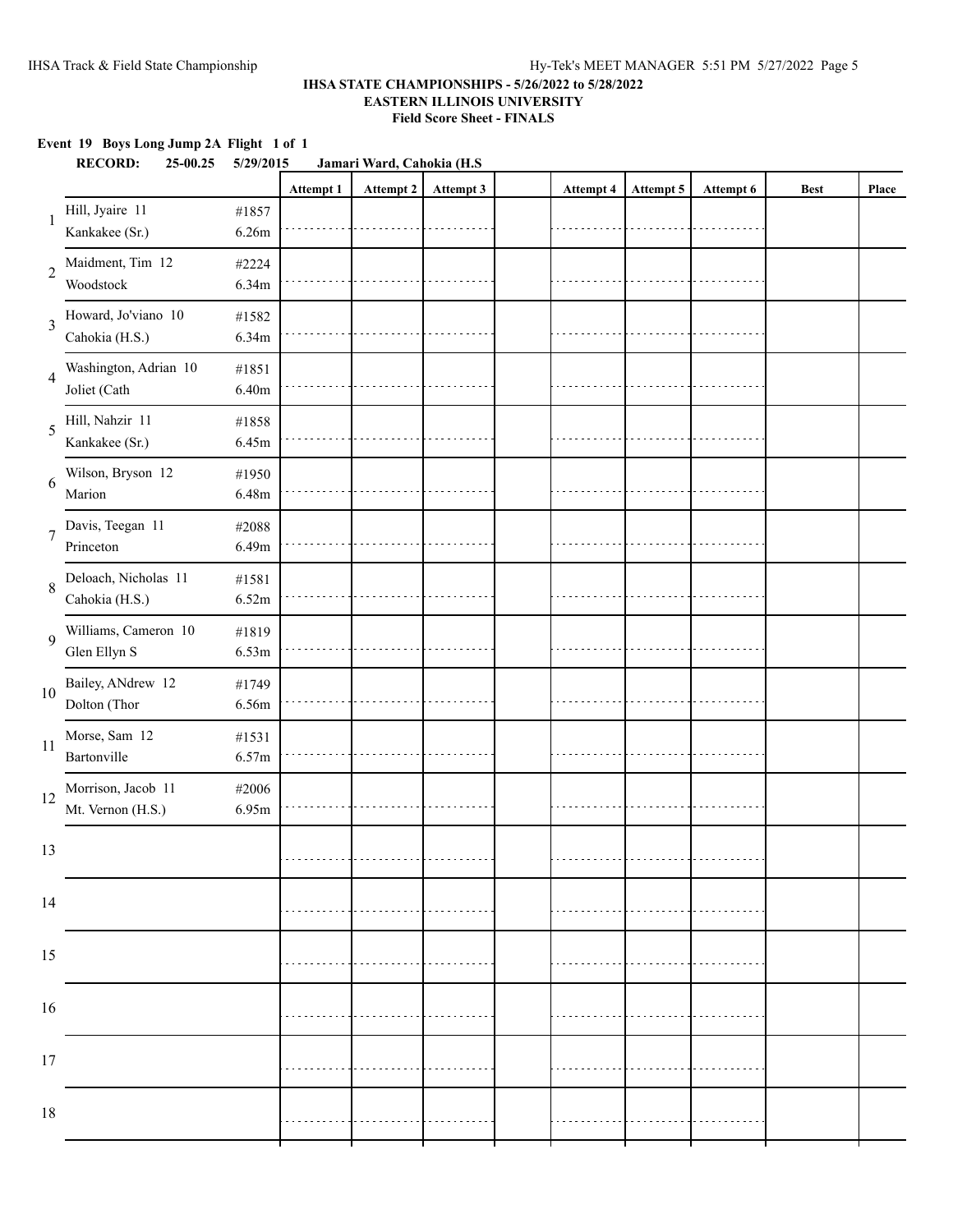# **Event 22 Boys Shot Put 2A Flight 1 of 1 RECORD: 63-06 5/26/2017 Sam Sikon, Carbondale ( Attempt 1 Attempt 2 Attempt 3 Attempt 4 Attempt 5 Attempt 6 Best Place** 1 Buttz, Ryne 12 #2017 Mt. Zion 14.76m 2 Carter, Kane 12 #1938 Marion 14.82m 3 Carl, Aaron 12 #1796 Galesburg (H.S.) 14.85m 4 Lopez, Jordan 12 #1586 Carbondale (H.S.) 15.10m 5 Pflipsen, Elijah 12 #1928 Maple Park (15.20m 6 Bradbury, Sam 12 #1967 Mattoon 15.37m 7 Jackson, Dre 12 #1748 Dixon (H.S.) 15.54m 8 Harp, Drew 12 #2090 Princeton 15.64m 9 Bremer, Max 12 #1981 Metropolis (16.16m 10 Smith, Caleb 10 #2136<br>Salem 16.72m  $16.72m$ 11 Russell, David 11 #1732<br>Chillicothe 17.16m Chillicothe 12 Brown, JehChys 11 #1588<br>Centralia 17.59m Centralia 13 14 15 16 17 18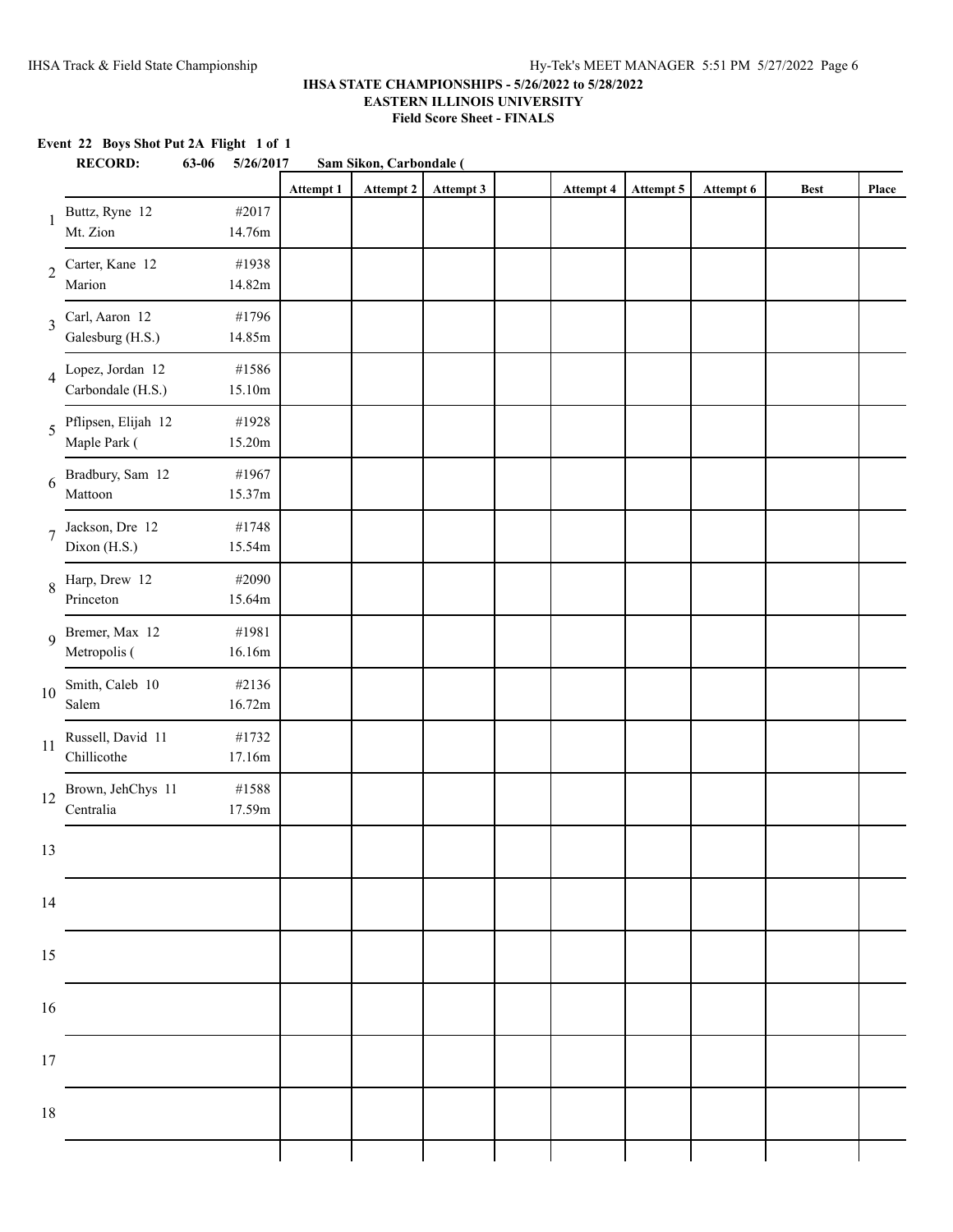### **Event 23 Boys Triple Jump 2A Flight 1 of 1**

|                | <b>RECORD:</b><br>$50 - 06$                 | 5/30/2015       |           | Ja'Mari Ward, Cahokia (HS) |           |           |           |           |             |       |
|----------------|---------------------------------------------|-----------------|-----------|----------------------------|-----------|-----------|-----------|-----------|-------------|-------|
|                |                                             |                 | Attempt 1 | Attempt 2                  | Attempt 3 | Attempt 4 | Attempt 5 | Attempt 6 | <b>Best</b> | Place |
| 1              | Gusse, Jacob 12<br>Dixon (H.S.)             | #1747<br>12.60m |           |                            |           |           |           |           |             |       |
| $\overline{2}$ | Johnson-Cutler, Lorenzo 1<br>Cahokia (H.S.) | #1583<br>12.67m |           |                            |           |           |           |           |             |       |
| 3              | Shannon, Will 11<br>Oak Park (Fenwick)      | #2057<br>12.76m |           |                            |           |           |           |           |             |       |
| $\overline{4}$ | Davis, Teegan 11<br>Princeton               | #2088<br>12.84m |           |                            |           |           |           |           |             |       |
| 5              | Patterson, Kyle 12<br>East St. Lou          | #1775<br>12.88m |           |                            |           |           |           |           |             |       |
| 6              | Erdman, Andrew 12<br>Dunlap                 | #1761<br>12.90m |           |                            |           |           |           |           |             |       |
| $\overline{7}$ | Adams, Isaiah 12<br>Fairbury (Pr            | #1784<br>12.96m |           |                            |           |           |           |           |             |       |
| 8              | Trimble, Brayden 9<br>Mt. Zion              | #2024<br>13.04m |           |                            |           |           |           |           |             |       |
| 9              | Mathews, Rand 12<br>Columbia                | #1738<br>13.38m |           |                            |           |           |           |           |             |       |
| 10             | Derry, Koen 12<br>Galesburg (H.S.)          | #1797<br>13.42m |           |                            |           |           |           |           |             |       |
| 11             | Parker, DeShawn 12<br>Burbank (St.          | #1557<br>13.48m |           |                            |           |           |           |           |             |       |
| 12             | Deloach, Nicholas 11<br>Cahokia (H.S.)      | #1581<br>13.68m |           |                            |           |           |           |           |             |       |
| 13             |                                             |                 |           |                            |           |           |           |           |             |       |
| 14             |                                             |                 |           |                            |           |           |           |           |             |       |
| 15             |                                             |                 |           |                            |           |           |           |           |             |       |
| $16\,$         |                                             |                 |           |                            |           |           |           |           |             |       |
| 17             |                                             |                 |           |                            |           |           |           |           |             |       |
| $18\,$         |                                             |                 |           |                            |           |           |           |           |             |       |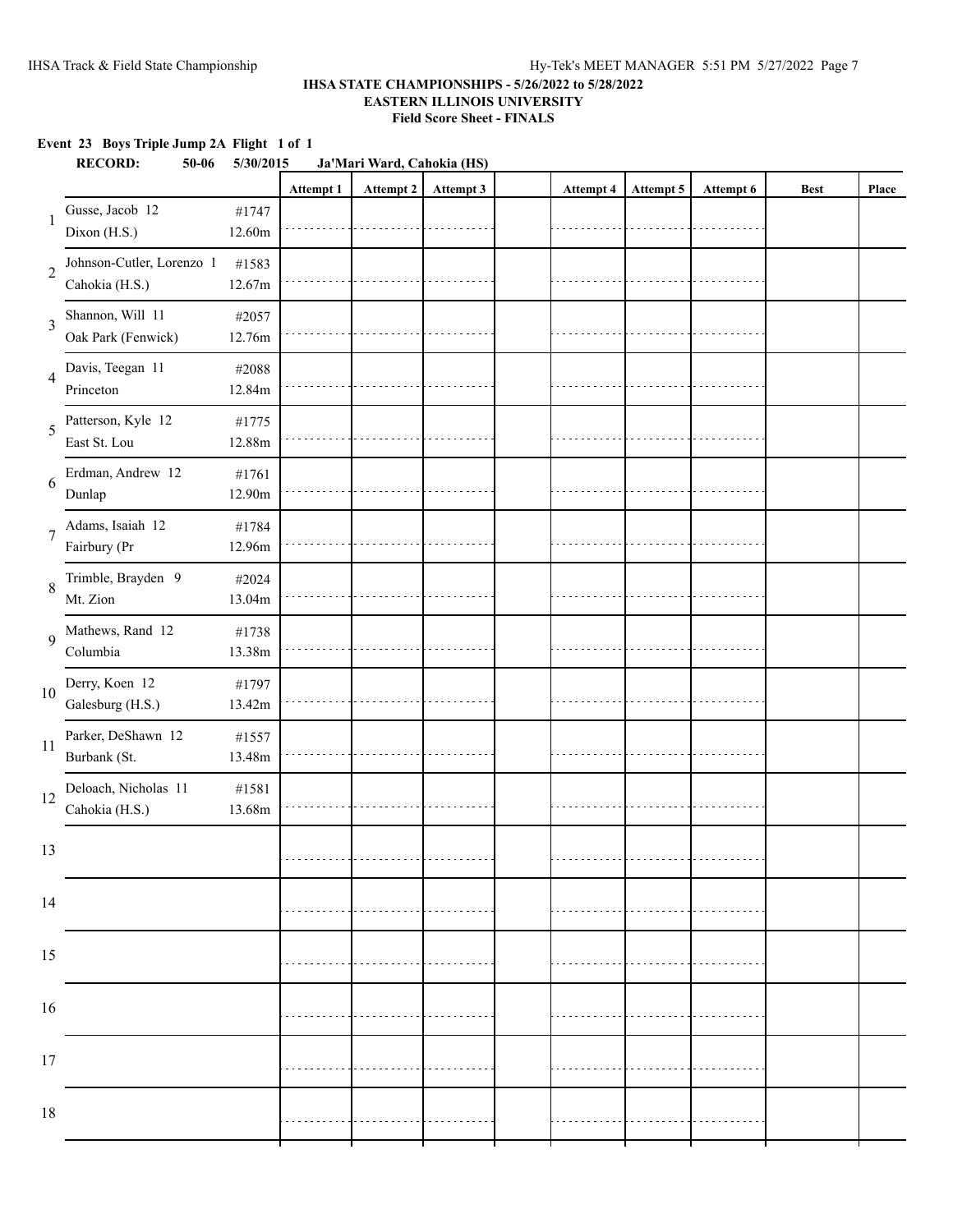### **IHSA STATE CHAMPIONSHIPS - 5/26/2022 to 5/28/2022 EASTERN ILLINOIS UNIVERSITY Field Score Sheet - FINALS**

**Event 24 Boys Discus Throw 2A Flight 1 of 1**

|                | <b>RECORD:</b>                      | 188-04 | 5/24/2013                  |           | Ryan Njegovan, Sandwich |           |           |           |           |             |       |
|----------------|-------------------------------------|--------|----------------------------|-----------|-------------------------|-----------|-----------|-----------|-----------|-------------|-------|
|                |                                     |        |                            | Attempt 1 | Attempt 2               | Attempt 3 | Attempt 4 | Attempt 5 | Attempt 6 | <b>Best</b> | Place |
| -1             | Stout, Alex 11<br>Charleston        |        | #1597<br>44.71m            |           |                         |           |           |           |           |             |       |
|                | 2 Langkan, Bryce 12<br>Aurora (Marm |        | #1524<br>44.94m            |           |                         |           |           |           |           |             |       |
| 3              | Pflipsen, Elijah 12<br>Maple Park ( |        | #1928<br>45.64m            |           |                         |           |           |           |           |             |       |
| $\overline{4}$ | Driscoll, Frank 12<br>Bartonville   |        | #1528<br>45.95m            |           |                         |           |           |           |           |             |       |
| 5              | Bownes, Andrew 10<br>East St. Lou   |        | #1763<br>46.03m            |           |                         |           |           |           |           |             |       |
| 6              | Salisbury, Kaden 10<br>Geneseo      |        | #1805<br>46.78m            |           |                         |           |           |           |           |             |       |
| $\overline{7}$ | Maxwell, Jacob 11<br>Tolono (Unity) |        | #2197<br>47.14m            |           |                         |           |           |           |           |             |       |
| 8              | Johnson, Cole 11<br>Salem           |        | #2135<br>47.52m            |           |                         |           |           |           |           |             |       |
|                | 9 Byron, Robert 11<br>Mahomet (M.-  |        | #1911<br>48.14m            |           |                         |           |           |           |           |             |       |
| 10             | Noble, Ashton 11<br>Roxana          |        | #2134<br>$50.03\mathrm{m}$ |           |                         |           |           |           |           |             |       |
| 11             | Brown, JehChys 11<br>Centralia      |        | #1588<br>50.14m            |           |                         |           |           |           |           |             |       |
| 12             | Russell, David 11<br>Chillicothe    |        | #1732<br>50.68m            |           |                         |           |           |           |           |             |       |
| 13             |                                     |        |                            |           |                         |           |           |           |           |             |       |
| 14             |                                     |        |                            |           |                         |           |           |           |           |             |       |
| 15             |                                     |        |                            |           |                         |           |           |           |           |             |       |
| 16             |                                     |        |                            |           |                         |           |           |           |           |             |       |
| 17             |                                     |        |                            |           |                         |           |           |           |           |             |       |
| 18             |                                     |        |                            |           |                         |           |           |           |           |             |       |
|                |                                     |        |                            |           |                         |           |           |           |           |             |       |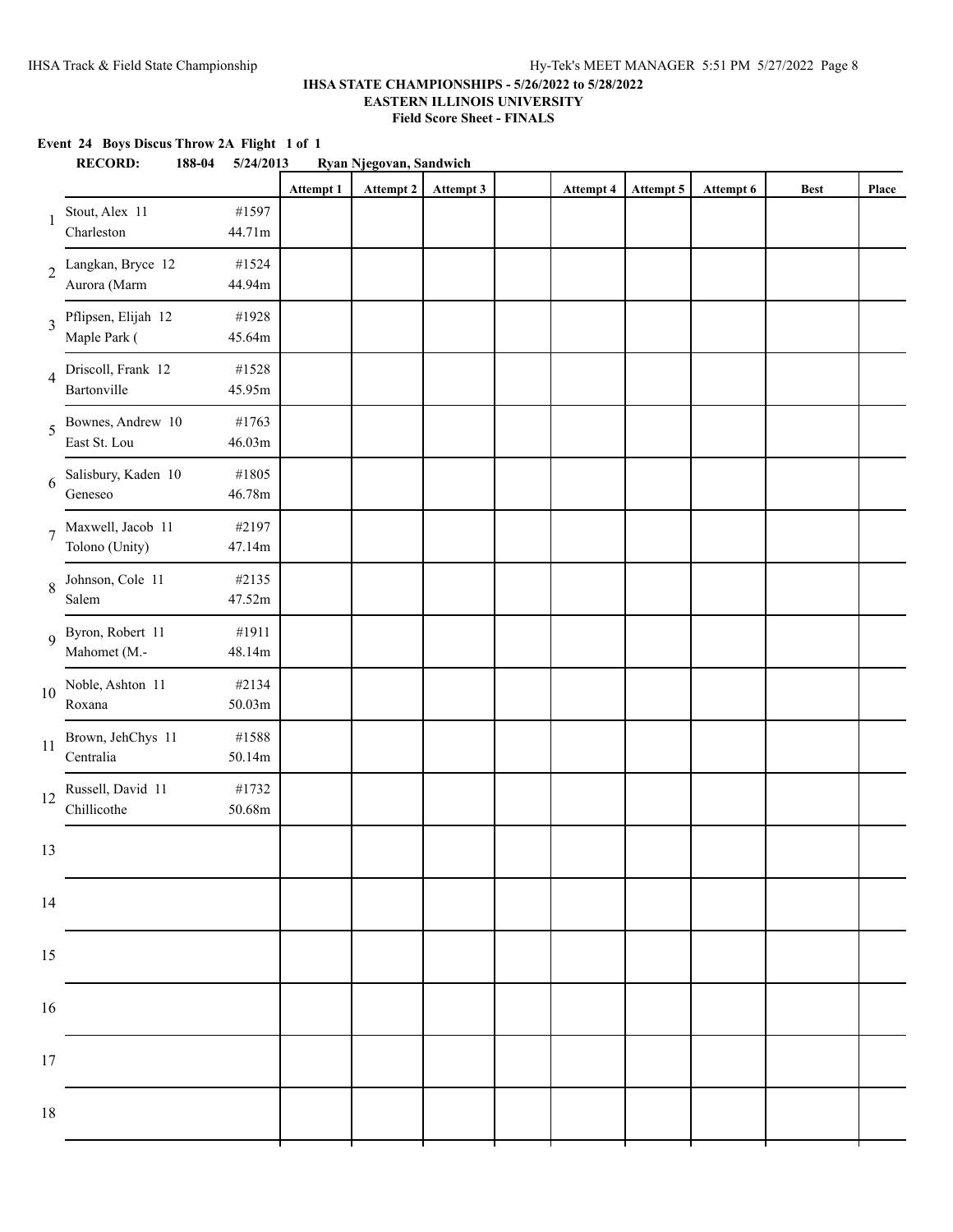### **Event 37 Boys Long Jump 3A Flight 1 of 1**

|                | <b>RECORD:</b><br><b>Steve Battle, Chicago (Gordon Tech)</b><br>24-04.75<br>5/23/1989 |                |           |           |           |  |                  |           |           |             |       |
|----------------|---------------------------------------------------------------------------------------|----------------|-----------|-----------|-----------|--|------------------|-----------|-----------|-------------|-------|
|                |                                                                                       |                | Attempt 1 | Attempt 2 | Attempt 3 |  | <b>Attempt 4</b> | Attempt 5 | Attempt 6 | <b>Best</b> | Place |
| 1              | Turner, Jaden 11<br>Gurnee (Warren)                                                   | #3404<br>6.45m |           |           |           |  |                  |           |           |             |       |
| $\overline{2}$ | McCullough, Kemoni 12<br>ChampaignCTL                                                 | #3131<br>6.46m |           |           |           |  |                  |           |           |             |       |
| 3              | Schaefer, Ryan 11<br>Glenview (Gl                                                     | #3378<br>6.57m |           |           |           |  |                  |           |           |             |       |
| $\overline{4}$ | Richardson, Dedrick 10<br>Frankfort (L                                                | #3358<br>6.59m |           |           |           |  |                  |           |           |             |       |
| 5              | Horton, Desmond 12<br>Roselle (Lak                                                    | #3751<br>6.59m |           |           |           |  |                  |           |           |             |       |
| 6              | Scott, Jahari 12<br>Lake Forest (H.S.)                                                | #3475<br>6.64m |           |           |           |  |                  |           |           |             |       |
| $\overline{7}$ | McCauley, Elijah 12<br>Belleville (East)                                              | #3055<br>6.66m |           |           |           |  |                  |           |           |             |       |
| 8              | Bostick, Jacob 12<br>Palatine (H.S.)                                                  | #3679<br>6.73m |           |           |           |  |                  |           |           |             |       |
| 9              | Wright, Caleb 12<br>Oswego                                                            | #3665<br>6.74m |           |           |           |  |                  |           |           |             |       |
| 10             | Shapiro, Nathan 12<br>Glenview (Gl                                                    | #3379<br>6.77m |           |           |           |  |                  |           |           |             |       |
| 11             | Perkins, Alonso 12<br>Lombard (Gle                                                    | #3506<br>6.80m |           |           |           |  |                  |           |           |             |       |
| 12             | Tate, Toriano 12<br>DeKalb                                                            | #3243<br>7.04m |           |           |           |  |                  |           |           |             |       |
| 13             |                                                                                       |                |           |           |           |  |                  |           |           |             |       |
| 14             |                                                                                       |                |           |           |           |  |                  |           |           |             |       |
| 15             |                                                                                       |                |           |           |           |  |                  |           |           |             |       |
| $16\,$         |                                                                                       |                |           |           |           |  |                  |           |           |             |       |
| 17             |                                                                                       |                |           |           |           |  |                  |           |           |             |       |
| $18\,$         |                                                                                       |                |           |           |           |  |                  |           |           |             |       |
|                |                                                                                       |                |           |           |           |  |                  |           |           |             |       |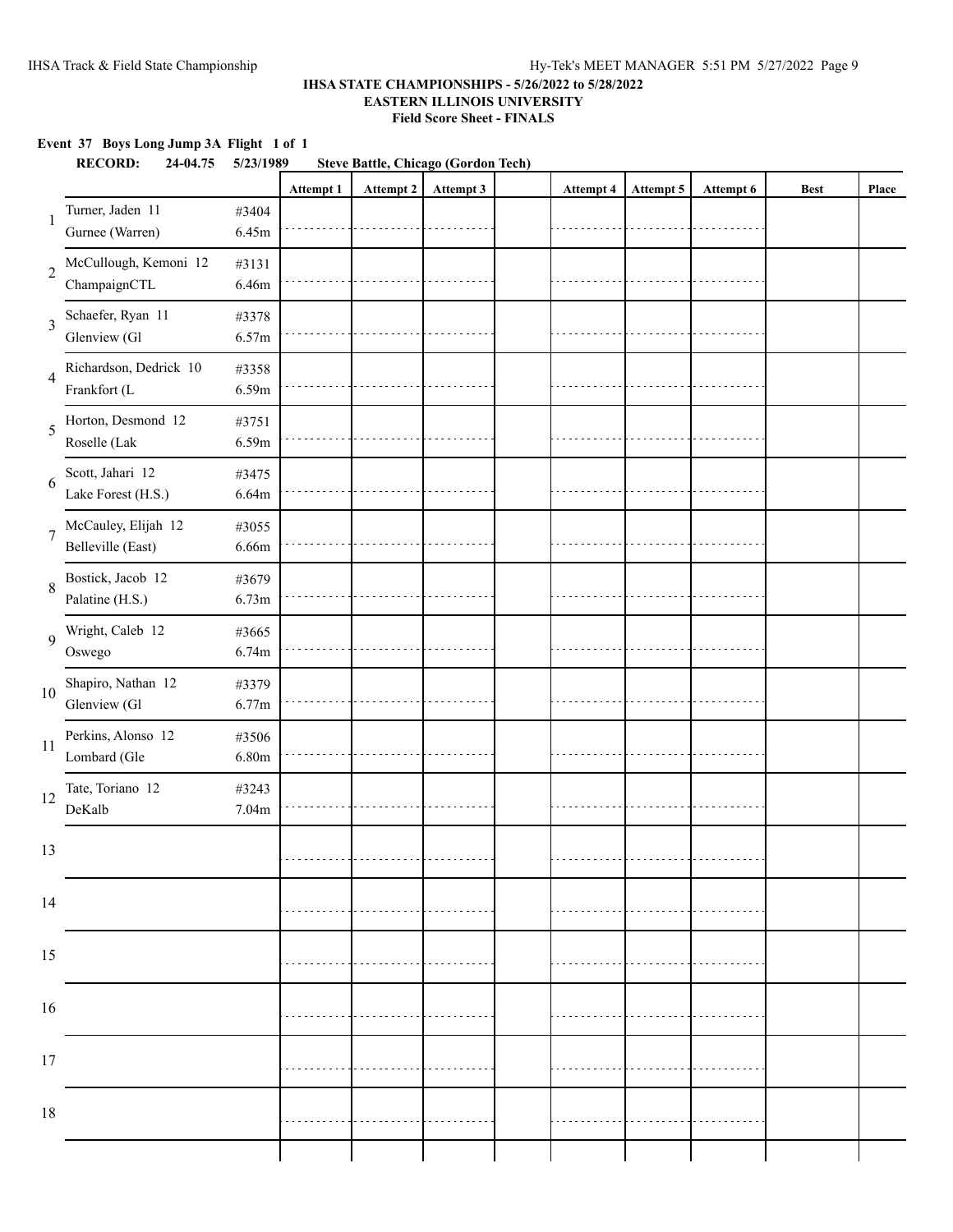## **Event 40 Boys Shot Put 3A Flight 1 of 1 RECORD: 68-08 5/24/2018 John Meyer, Lockport (Twp.) Attempt 1 Attempt 2 Attempt 3 Attempt 4 Attempt 5 Attempt 6 Best Place** 1 Weltha, Jack 12 #3079 Bloomington (H.S.) 16.33m 2 Nolan, Will 10 #3015 ArlingtonHe 16.36m 3 Mabry, Jhermari 12 #3684 Palatine (H.S.) 16.48m 4 Wojtkiewicz, Colin 12 #3719 Plainfield (North) 16.62m 5 Isom, Isaiah 12 #3483 Lansing (Tho 16.64m 6 Petko, Zachary 12 #3123 Cary (C.-Grove) 16.90m 7 Gennarelli, Paolo 12 #3785 St. Charles 17.03m 8 Cerese, Cooper 12 #3750 Roselle (Lak 17.11m 9 Marsico, Zachary 12 #3842 Wheaton (W. 17.25m) 10 Ambrose, Javaris 11 #3429<br>Harvey (Thornton) 17.64m Harvey (Thornton) 11 Sohn, Alex 11 #3600<br>Normal (Community) 17.87m Normal (Community) 12 Clabough, Kyle 12 #3853<br>Yorkville (H.S.) 18.03m Yorkville (H.S.) 13 14 15 16 17 18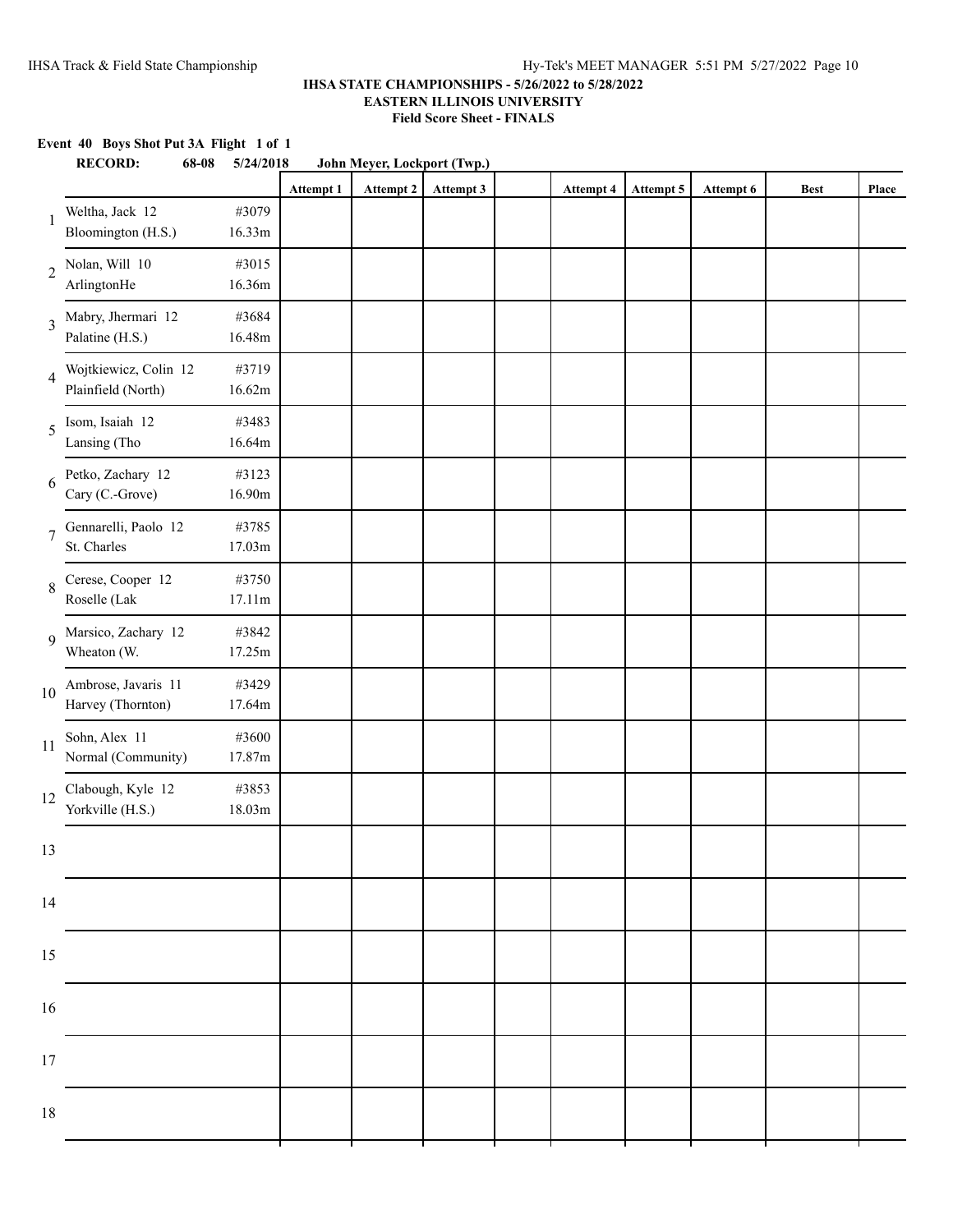### **Event 41 Boys Triple Jump 3A Flight 1 of 1**

| Attempt 1<br>Attempt 2<br>Attempt 3<br>Attempt 5<br>Attempt 6<br>Attempt 4<br><b>Best</b><br>Jackson, Chauncey 10<br>#3744<br>1<br>Rockford (Je<br>12.88m<br>Bowerman, Sam 12<br>#3247<br>$\overline{2}$<br>Downers NOR<br>12.97m<br>Franklin, Joshua 11<br>#3214<br>3<br>Crete (C.-Monee)<br>13.05m<br>Ailemen, Abraham 12<br>#3158<br>$\overline{4}$<br>Chicago (Lane)<br>13.10m<br>Baba Traore, Akim 12<br>#3280<br>5<br>East Moline<br>13.12m<br>Allen, Malik 10<br>#3282<br>6<br>EdwardsvilleHS<br>13.23m<br>Brooks, Jordan 12<br>#3285<br>$\overline{7}$<br>EdwardsvilleHS<br>13.56m<br>Davero, Vince 10<br>#3248<br>8<br>Downers NOR<br>13.65m<br>Nolan, Charlie 12<br>#3603<br>9<br>Normal West<br>13.82m<br>Wright, Caleb 12<br>#3665<br>10<br>Oswego<br>13.85m<br>Horton, Desmond 12<br>#3751<br>11<br>Roselle (Lak<br>13.91m<br>Buckley, Jalen 12<br>#3041<br>12<br>Batavia<br>14.23m<br>13<br>14<br>15<br>$16\,$<br>17<br>$18\,$ | <b>RECORD:</b> | $51-01$ | 5/23/2017 | <b>Cameron Ruiz, Lake Villa (Lakes)</b> |  |  |  |       |
|----------------------------------------------------------------------------------------------------------------------------------------------------------------------------------------------------------------------------------------------------------------------------------------------------------------------------------------------------------------------------------------------------------------------------------------------------------------------------------------------------------------------------------------------------------------------------------------------------------------------------------------------------------------------------------------------------------------------------------------------------------------------------------------------------------------------------------------------------------------------------------------------------------------------------------------------|----------------|---------|-----------|-----------------------------------------|--|--|--|-------|
|                                                                                                                                                                                                                                                                                                                                                                                                                                                                                                                                                                                                                                                                                                                                                                                                                                                                                                                                              |                |         |           |                                         |  |  |  | Place |
|                                                                                                                                                                                                                                                                                                                                                                                                                                                                                                                                                                                                                                                                                                                                                                                                                                                                                                                                              |                |         |           |                                         |  |  |  |       |
|                                                                                                                                                                                                                                                                                                                                                                                                                                                                                                                                                                                                                                                                                                                                                                                                                                                                                                                                              |                |         |           |                                         |  |  |  |       |
|                                                                                                                                                                                                                                                                                                                                                                                                                                                                                                                                                                                                                                                                                                                                                                                                                                                                                                                                              |                |         |           |                                         |  |  |  |       |
|                                                                                                                                                                                                                                                                                                                                                                                                                                                                                                                                                                                                                                                                                                                                                                                                                                                                                                                                              |                |         |           |                                         |  |  |  |       |
|                                                                                                                                                                                                                                                                                                                                                                                                                                                                                                                                                                                                                                                                                                                                                                                                                                                                                                                                              |                |         |           |                                         |  |  |  |       |
|                                                                                                                                                                                                                                                                                                                                                                                                                                                                                                                                                                                                                                                                                                                                                                                                                                                                                                                                              |                |         |           |                                         |  |  |  |       |
|                                                                                                                                                                                                                                                                                                                                                                                                                                                                                                                                                                                                                                                                                                                                                                                                                                                                                                                                              |                |         |           |                                         |  |  |  |       |
|                                                                                                                                                                                                                                                                                                                                                                                                                                                                                                                                                                                                                                                                                                                                                                                                                                                                                                                                              |                |         |           |                                         |  |  |  |       |
|                                                                                                                                                                                                                                                                                                                                                                                                                                                                                                                                                                                                                                                                                                                                                                                                                                                                                                                                              |                |         |           |                                         |  |  |  |       |
|                                                                                                                                                                                                                                                                                                                                                                                                                                                                                                                                                                                                                                                                                                                                                                                                                                                                                                                                              |                |         |           |                                         |  |  |  |       |
|                                                                                                                                                                                                                                                                                                                                                                                                                                                                                                                                                                                                                                                                                                                                                                                                                                                                                                                                              |                |         |           |                                         |  |  |  |       |
|                                                                                                                                                                                                                                                                                                                                                                                                                                                                                                                                                                                                                                                                                                                                                                                                                                                                                                                                              |                |         |           |                                         |  |  |  |       |
|                                                                                                                                                                                                                                                                                                                                                                                                                                                                                                                                                                                                                                                                                                                                                                                                                                                                                                                                              |                |         |           |                                         |  |  |  |       |
|                                                                                                                                                                                                                                                                                                                                                                                                                                                                                                                                                                                                                                                                                                                                                                                                                                                                                                                                              |                |         |           |                                         |  |  |  |       |
|                                                                                                                                                                                                                                                                                                                                                                                                                                                                                                                                                                                                                                                                                                                                                                                                                                                                                                                                              |                |         |           |                                         |  |  |  |       |
|                                                                                                                                                                                                                                                                                                                                                                                                                                                                                                                                                                                                                                                                                                                                                                                                                                                                                                                                              |                |         |           |                                         |  |  |  |       |
|                                                                                                                                                                                                                                                                                                                                                                                                                                                                                                                                                                                                                                                                                                                                                                                                                                                                                                                                              |                |         |           |                                         |  |  |  |       |
|                                                                                                                                                                                                                                                                                                                                                                                                                                                                                                                                                                                                                                                                                                                                                                                                                                                                                                                                              |                |         |           |                                         |  |  |  |       |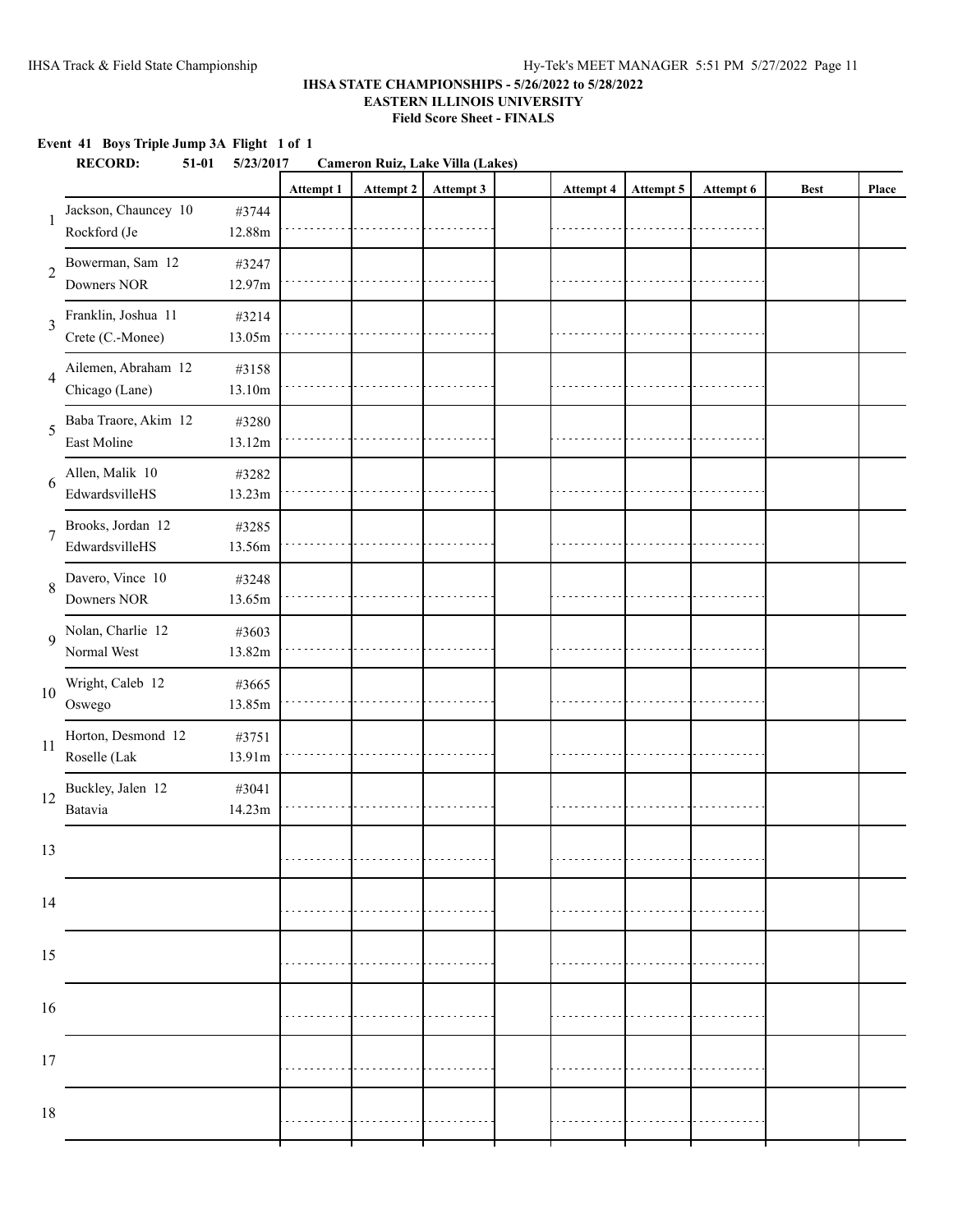### **Event 42 Boys Discus Throw 3A Flight 1 of 1**

|                | <b>RECORD:</b><br>205-11<br>AJ Epenesa, Edwardsville (H.S.)<br>5/28/2016 |                 |           |           |           |  |           |           |           |             |       |
|----------------|--------------------------------------------------------------------------|-----------------|-----------|-----------|-----------|--|-----------|-----------|-----------|-------------|-------|
|                |                                                                          |                 | Attempt 1 | Attempt 2 | Attempt 3 |  | Attempt 4 | Attempt 5 | Attempt 6 | <b>Best</b> | Place |
| -1             | Kane, Eamon 12<br>Wheaton (North)                                        | #3825<br>46.41m |           |           |           |  |           |           |           |             |       |
| $\sqrt{2}$     | Hatchett, Jeremiah 12<br>Aurora (Waub                                    | #3025<br>46.78m |           |           |           |  |           |           |           |             |       |
| 3              | Marsico, Zachary 12<br>Wheaton (W.                                       | #3842<br>47.15m |           |           |           |  |           |           |           |             |       |
| $\overline{4}$ | Lundgren, Riley 12<br>Machesney Pa                                       | #3508<br>47.40m |           |           |           |  |           |           |           |             |       |
| 5              | Mabry, Jhermari 12<br>Palatine (H.S.)                                    | #3684<br>47.99m |           |           |           |  |           |           |           |             |       |
| 6              | Mika, Sam 12<br>Aurora (Waub                                             | #3029<br>48.81m |           |           |           |  |           |           |           |             |       |
| $\overline{7}$ | Mun, David 12<br>Vernon Hills                                            | #3816<br>49.87m |           |           |           |  |           |           |           |             |       |
| 8              | Jones, Lucah 12<br>Roselle (Lak                                          | #3752<br>50.86m |           |           |           |  |           |           |           |             |       |
| 9              | Garland, Kaden 10<br>Oak Park (O.                                        | #3618<br>51.58m |           |           |           |  |           |           |           |             |       |
| 10             | Gennarelli, Paolo 12<br>St. Charles                                      | #3785<br>53.80m |           |           |           |  |           |           |           |             |       |
| 11             | Ohle, Maverick 10<br>Naperville C                                        | #3561<br>54.32m |           |           |           |  |           |           |           |             |       |
| 12             | Young, Jonathan 12<br>Tinley Park                                        | #3806<br>55.47m |           |           |           |  |           |           |           |             |       |
| 13             |                                                                          |                 |           |           |           |  |           |           |           |             |       |
| 14             |                                                                          |                 |           |           |           |  |           |           |           |             |       |
| 15             |                                                                          |                 |           |           |           |  |           |           |           |             |       |
| 16             |                                                                          |                 |           |           |           |  |           |           |           |             |       |
| 17             |                                                                          |                 |           |           |           |  |           |           |           |             |       |
| 18             |                                                                          |                 |           |           |           |  |           |           |           |             |       |
|                |                                                                          |                 |           |           |           |  |           |           |           |             |       |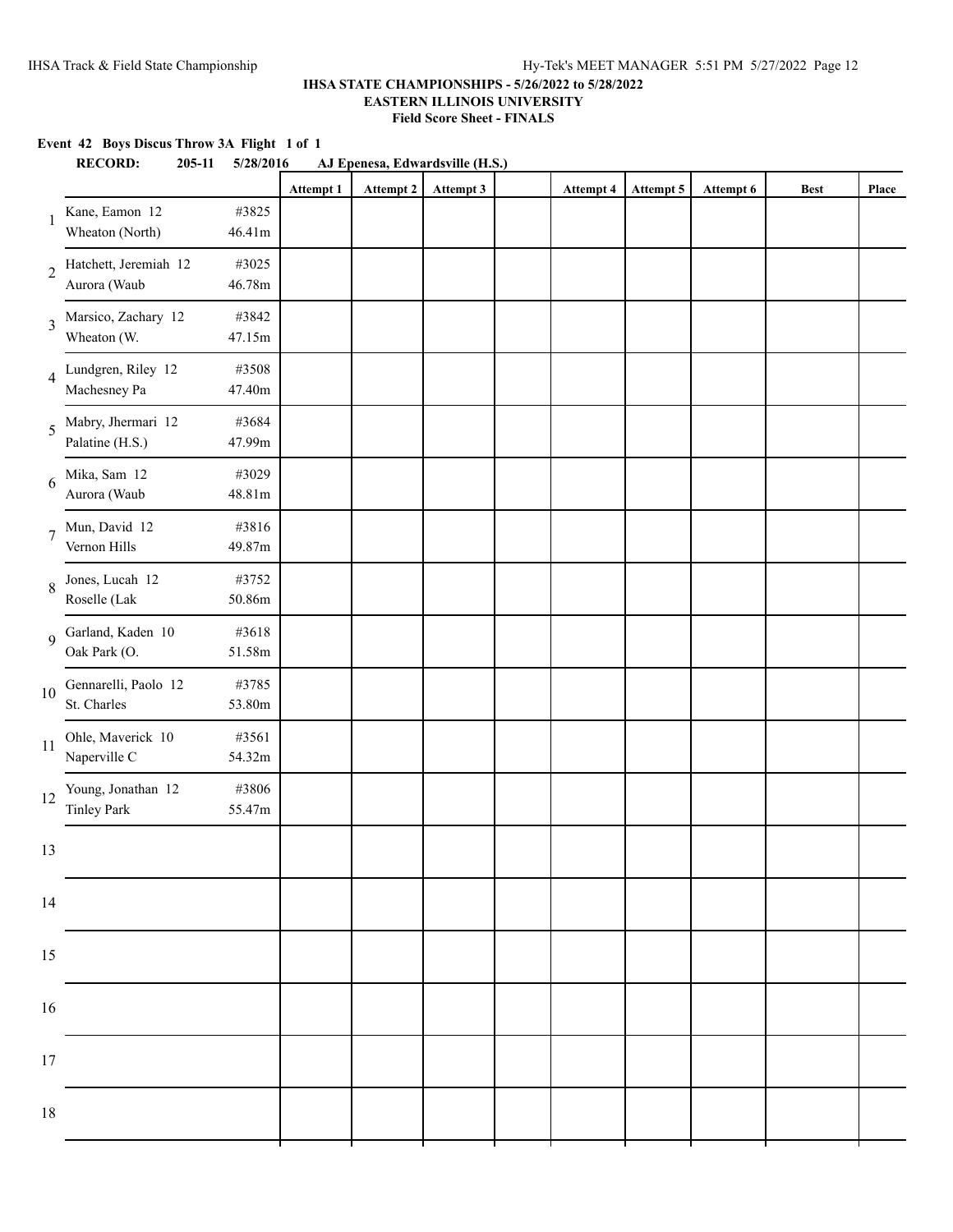**Event 1 Boys Long Jump 1A RECORD: 24-02 5/23/1996 Babatunde Ridley, Carlinville Pos Comp# Name Year School Prelims Finals Place Flight 1 of 1 Finals** 1 193 Myles, Prentice 12 Chicago (Nor 6.33m 2 270 Kohlmiller, Griffin 10 Edwardsville 6.35m 3 72 Hails, Weston 11 Bluford (Webber) 6.36m 22 Hails, Weston 4 340 Froeliger, Braxton 12 Erie-Prophetstown 6.37m 5 843 Cunningham, Michael 12 Winnebago 6.45m 6 100 Thompson, Ezra 12 Camp Point ( 6.47m  $\frac{6.47 \text{m}}{2.0 \text{cm}^2}$ 7 154 Craft, Cabott 11 Champaign (S 6.52m 8 256 Smith, Jaden 12 DuQuoin 6.56m\_\_\_\_\_\_\_\_\_\_\_\_\_\_\_\_\_\_\_\_\_\_ \_\_\_\_\_\_\_ 9  $372$  Pemble, Cole  $10$  Farmer City  $6.68$ m  $\qquad \qquad$ 10 571 Henschen, Austin 12 Pana 6.69m 11 563 Jelderks, Luke 12 Palos Height 6.71m\_\_\_\_\_\_\_\_\_\_\_\_\_\_\_\_\_\_\_\_\_\_ \_\_\_\_\_\_\_ 12 214 Robertson, Jadon 12 Cowden (C.-H 6.82m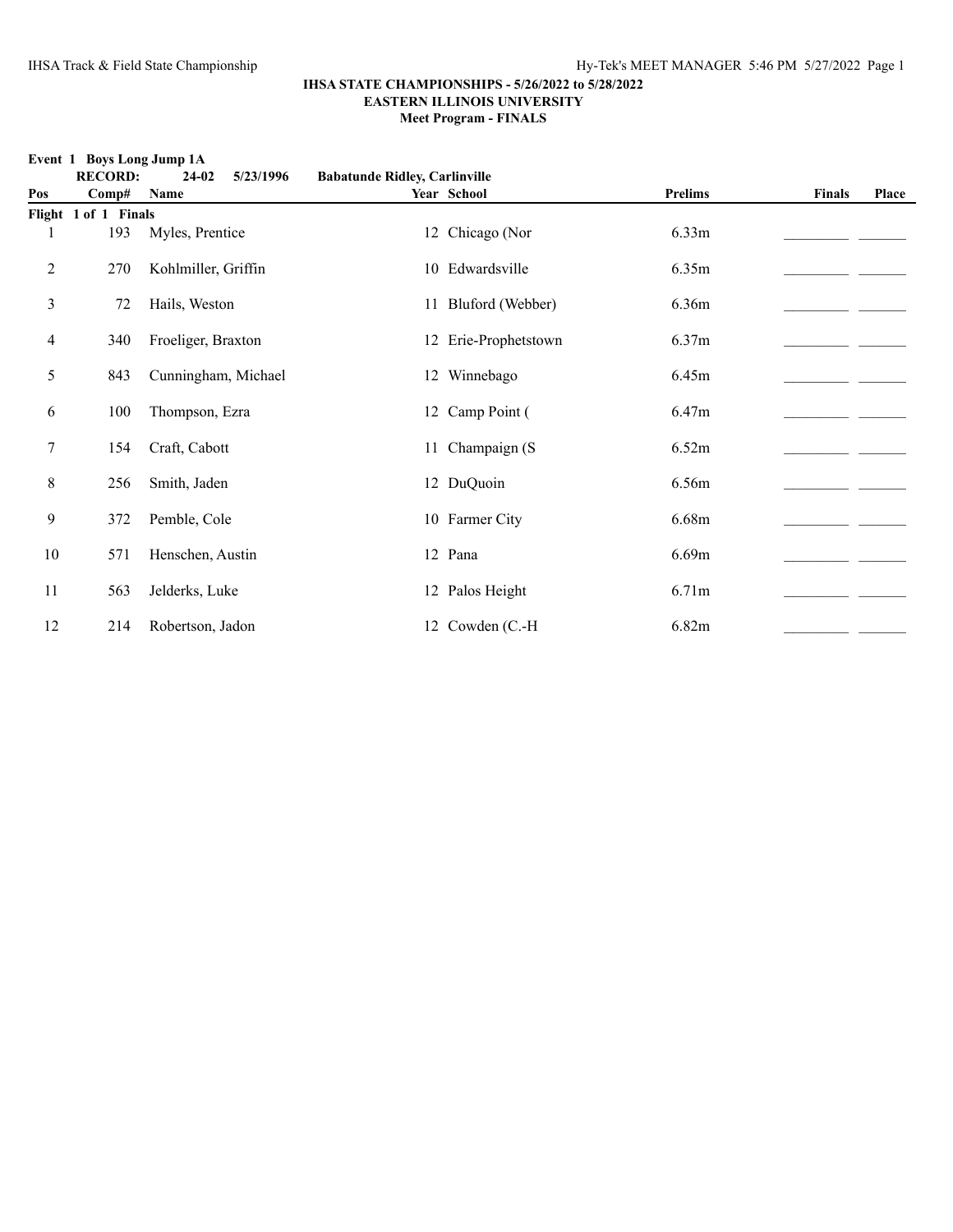**Event 2 Boys Pole Vault 1A**

|                | <b>RECORD:</b>              | 5.08m<br>5/31/2019 | <b>Kyle Krutoff, Erie Coop</b> |                       |                   |        |       |
|----------------|-----------------------------|--------------------|--------------------------------|-----------------------|-------------------|--------|-------|
| Pos            | Comp#                       | Name               |                                | Year School           | <b>Prelims</b>    | Finals | Place |
|                | Flight 1 of 1 Finals<br>379 | Morse, Brayden     |                                | 10 Farmington         | 3.65m             |        |       |
| $\overline{c}$ | 680                         | Terry, Charlie     |                                | 11 Rushville (R       | 3.80m             |        |       |
| 3              | 341                         | Holldorf, Parker   |                                | 11 Erie-Prophetstown  | 3.90 <sub>m</sub> |        |       |
| 4              | 581                         | Grohler, Cameron   |                                | 12 Paxton (P.-B       | 3.90 <sub>m</sub> |        |       |
| 5              | 243                         | Eaton, Jakob       |                                | 11 DuQuoin            | 3.80m             |        |       |
| 6              | 448                         | Hahn, Austin       |                                | 12 Lisle (Sr)         | 3.80m             |        |       |
| 7              | 80                          | Dransfeldt, Vander |                                | 12 Braidwood (R       | 3.90 <sub>m</sub> |        |       |
| 8              | 849                         | Schaller, Brady    |                                | 11 Winnebago          | 3.90m             |        |       |
| 9              | 84                          | Griffith, Owen     |                                | 12 Byron              | 3.90m             |        |       |
| 10             | 358                         | Standish, Jd       |                                | 12 Eureka             | 3.90m             |        |       |
| 11             | 574                         | Kimbrel, Griffin   |                                | 10 Pana               | 3.90 <sub>m</sub> |        |       |
| 12             | 785                         | Favila, Ivan       |                                | 12 Urbana (Univ       | 3.90 <sub>m</sub> |        |       |
| 13             | 34                          | Sharp, Jeffrey     |                                | 11 Auburn             | 3.65m             |        |       |
| 14             | 480                         | Gentle, Charlie    |                                | 10 Maroa (M.-Forsyth) | 3.90m             |        |       |
| 15             | 68                          | Willard, Ridge     |                                | 12 Bloomington        | 3.90 <sub>m</sub> |        |       |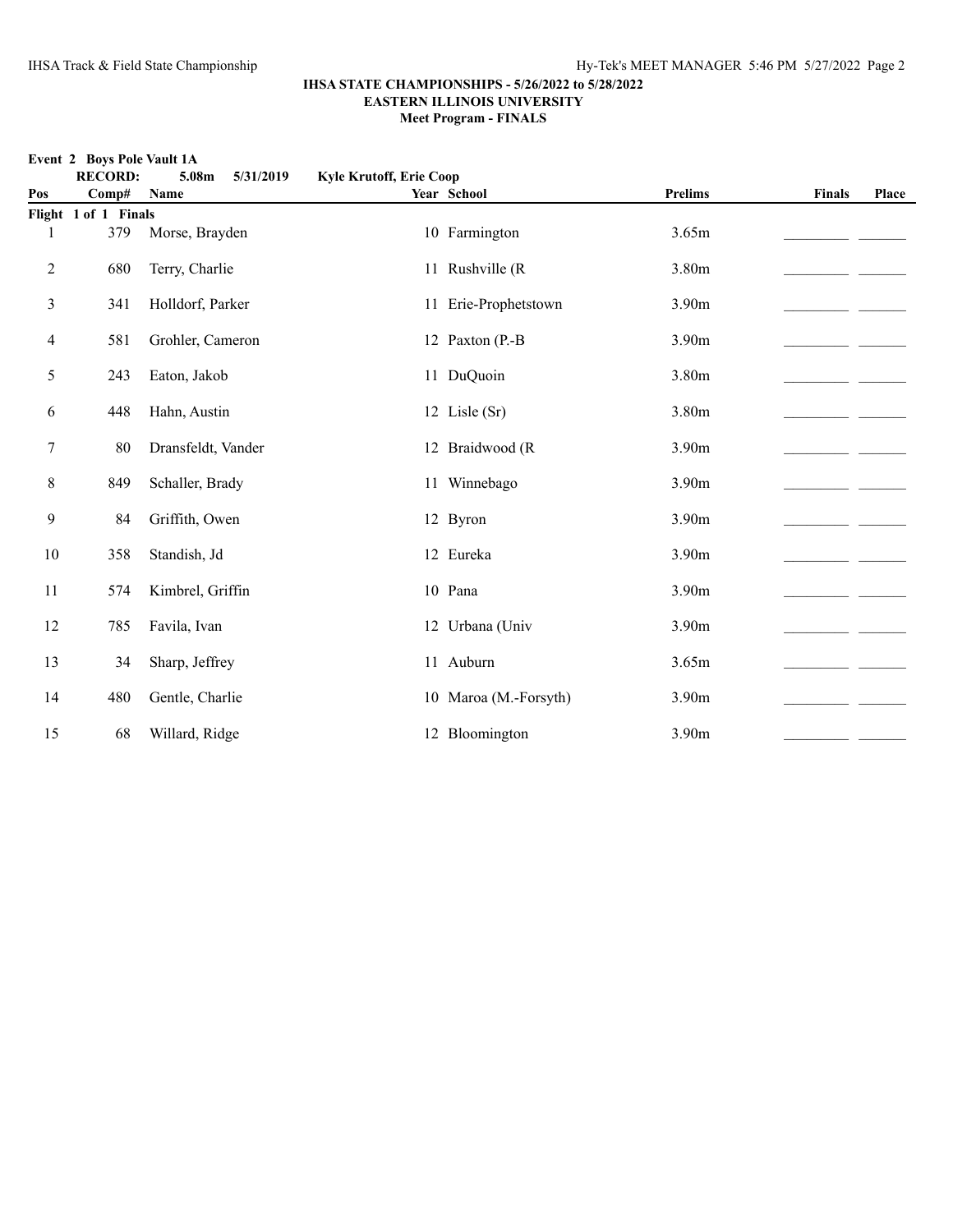|     | Event 3 Boys High Jump 1A |                          |                            |                      |                |               |       |  |  |  |  |  |  |
|-----|---------------------------|--------------------------|----------------------------|----------------------|----------------|---------------|-------|--|--|--|--|--|--|
|     | <b>RECORD:</b>            | 5/23/1985<br>$7 - 03.50$ | <b>Tom Smith, Heyworth</b> |                      |                |               |       |  |  |  |  |  |  |
| Pos | Comp#                     | Name                     |                            | Year School          | <b>Prelims</b> | <b>Finals</b> | Place |  |  |  |  |  |  |
|     | Flight 1 of 1 Finals      |                          |                            |                      |                |               |       |  |  |  |  |  |  |
|     | 313                       | Walsh, AJ                |                            | 11 Elmhurst (IC      | 1.88m          |               |       |  |  |  |  |  |  |
| 2   | 520                       | Perry, Dontye            |                            | 12 Neoga             | 1.88m          |               |       |  |  |  |  |  |  |
| 3   | 408                       | Moore, Connor            |                            | 12 Heyworth          | 1.88m          |               |       |  |  |  |  |  |  |
| 4   | 338                       | Cobo, Trevor             |                            | 12 Erie-Prophetstown | 1.88m          |               |       |  |  |  |  |  |  |
| 5   | 25                        | Lindsay, Brian           |                            | 12 Athens            | 1.88m          |               |       |  |  |  |  |  |  |
| 6   | 461                       | Hurelbrink, Drew         |                            | 12 Macon (Meridian)  | 1.88m          |               |       |  |  |  |  |  |  |
| 7   | 642                       | Gilmore, Noah            |                            | 10 Robinson          | 1.88m          |               |       |  |  |  |  |  |  |
| 8   | 2                         | Coulter, Trenton         |                            | 12 Aledo (Merce      | 1.88m          |               |       |  |  |  |  |  |  |
| 9   | 16                        | Edwards, Beau            |                            | 12 Arcola            | 1.88m          |               |       |  |  |  |  |  |  |
| 10  | 450                       | Crow, Cameron            |                            | 12 Litchfield        | 1.88m          |               |       |  |  |  |  |  |  |
| 11  | 391                       | Lewsader, Karson         |                            | 12 Georgetown (      | 1.88m          |               |       |  |  |  |  |  |  |
| 12  | $800\,$                   | Sarver, Jake             |                            | 12 Warrensburg       | 1.88m          |               |       |  |  |  |  |  |  |
| 13  | 214                       | Robertson, Jadon         |                            | 12 Cowden (C.-H)     | 1.88m          |               |       |  |  |  |  |  |  |
| 14  | 712                       | Kooi, Mason              |                            | 11 SpringfieldLUTH   | 1.88m          |               |       |  |  |  |  |  |  |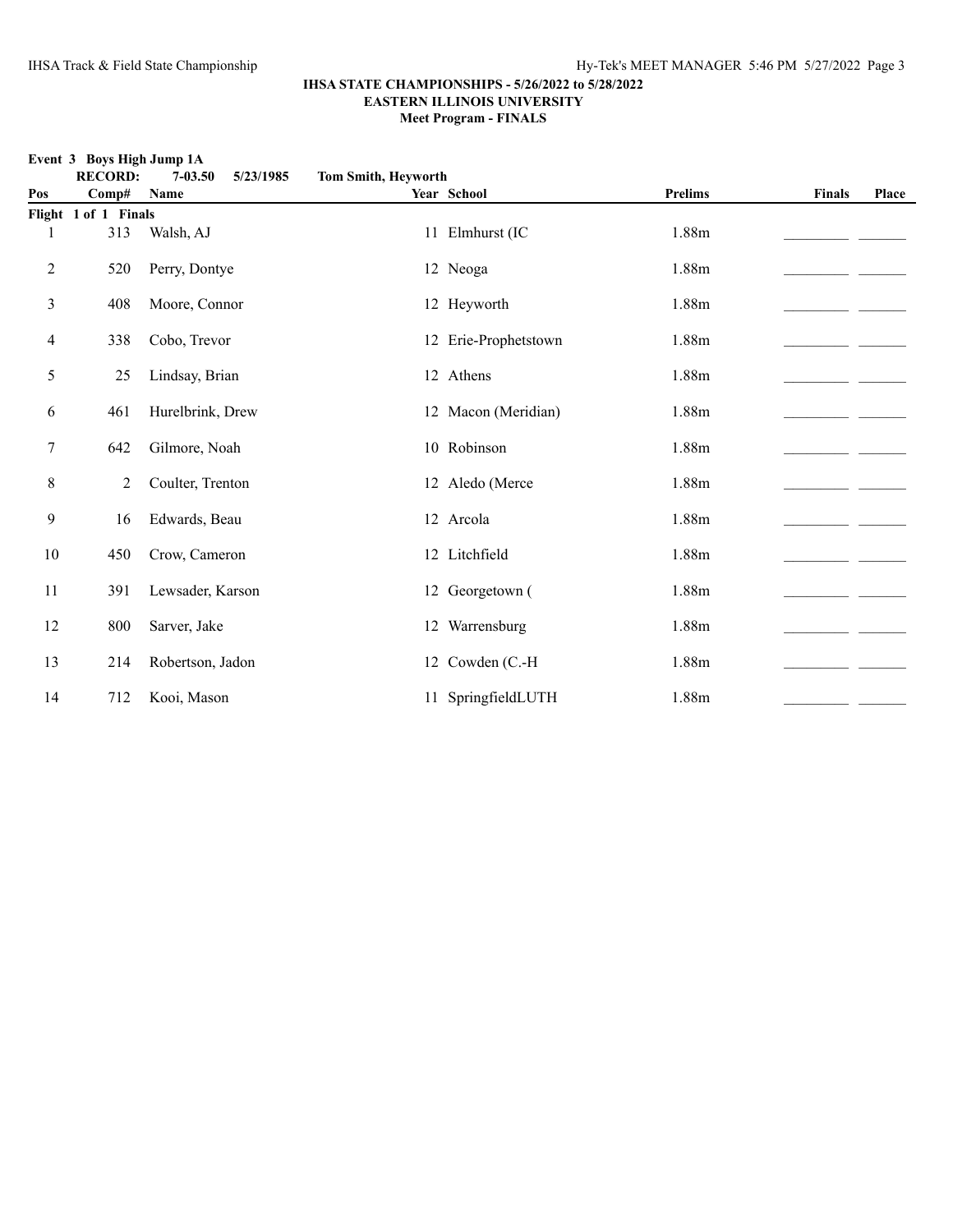**Event 4 Boys Shot Put 1A RECORD: 63-06 5/23/1997 Matt Maddox, Girard Pos Comp# Name Year School Prelims Finals Place Flight 1 of 1 Finals** 1 393 Miguel, Markus 12 Gibson City 14.50m 2 428 Dunker, Gage 10 Lena (L.-Winslow) 14.52m \_\_\_\_\_\_\_\_\_\_\_\_\_\_\_\_\_\_\_\_\_\_\_\_\_\_\_\_\_\_\_\_\_ 3 757 Williams, Shamar 12 Tremont 14.72m 20 20 2012 4 547 Wickham, Jacob 11 Newton 14.80m 5 755 Orwig, Blake 12 Toulon (Star 15.14m\_\_\_\_\_\_\_\_\_\_\_\_\_\_\_\_\_\_\_\_\_\_ \_\_\_\_\_\_\_ 6 113 Robinson, Colton 12 Carlinville 15.54m 15.54m 7 584 Milbrath, Grant 12 Pecatonica 15.65m\_\_\_\_\_\_\_\_\_\_\_\_\_\_\_\_\_\_\_\_\_\_ \_\_\_\_\_\_\_ 8 396 Leonard, Clayton 12 Gilman (Iroq 15.75m \_\_\_\_\_\_\_\_\_\_\_\_\_\_\_\_ 9 33 Rollins, Jacob 12 Auburn 15.94m 15.94m 10 140 Taylor, Garrett 11 Catlin (Salt Fork) 16.04m 140 Taylor, Garrett 11 771 Boyd, Chris 11 Tuscola 17.43m\_\_\_\_\_\_\_\_\_\_\_\_\_\_\_\_\_\_\_\_\_\_ \_\_\_\_\_\_\_ 12 213 Lucas, Daniel 12 Cowden (C.-H 18.25m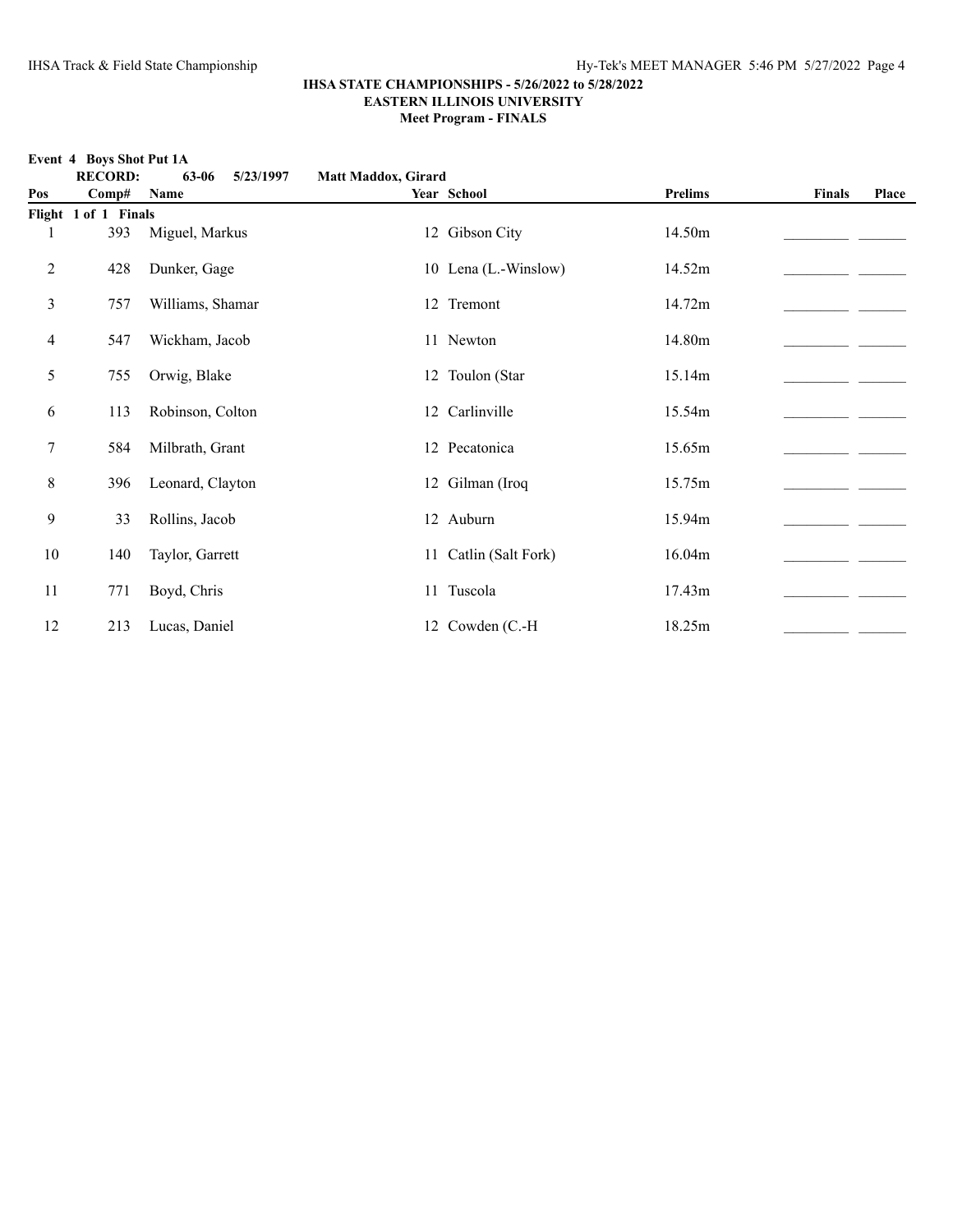**Event 5 Boys Triple Jump 1A**

|     | <b>RECORD:</b>       | $50-09$<br>5/23/1981 |                       |                |               |       |
|-----|----------------------|----------------------|-----------------------|----------------|---------------|-------|
| Pos | Comp#                | Name                 | Year School           | <b>Prelims</b> | <b>Finals</b> | Place |
|     | Flight 1 of 1 Finals |                      |                       |                |               |       |
| 1   | 514                  | Woods, Caleb         | 12 Moweaqua (Ce       | 12.37m         |               |       |
| 2   | 654                  | Dent, Vontez         | 10 Rockford (Lu       | 12.50m         |               |       |
| 3   | 754                  | Newton, Keagan       | 12 Toulon (Star       | 12.54m         |               |       |
| 4   | 626                  | Leighty, William     | 11 Port Byron (       | 12.54m         |               |       |
| 5   | 100                  | Thompson, Ezra       | 12 Camp Point (       | 12.76m         |               |       |
| 6   | 712                  | Kooi, Mason          | 11 SpringfieldLUTH    | 12.77m         |               |       |
| 7   | 289                  | Kerner, Joe          | 12 El Paso (E.P       | 12.85m         |               |       |
| 8   | 133                  | Diaz, Dylan          | 11 Catlin (Salt Fork) | 12.85m         |               |       |
| 9   | 800                  | Sarver, Jake         | 12 Warrensburg        | 12.86m         |               |       |
| 10  | 481                  | Guo, Harrison        | 11 Maroa (M.-Forsyth) | 12.89m         |               |       |
| 11  | 665                  | Santana, Adam        | 12 Rockford (R.       | 12.96m         |               |       |
| 12  | 25                   | Lindsay, Brian       | 12 Athens             | 13.15m         |               |       |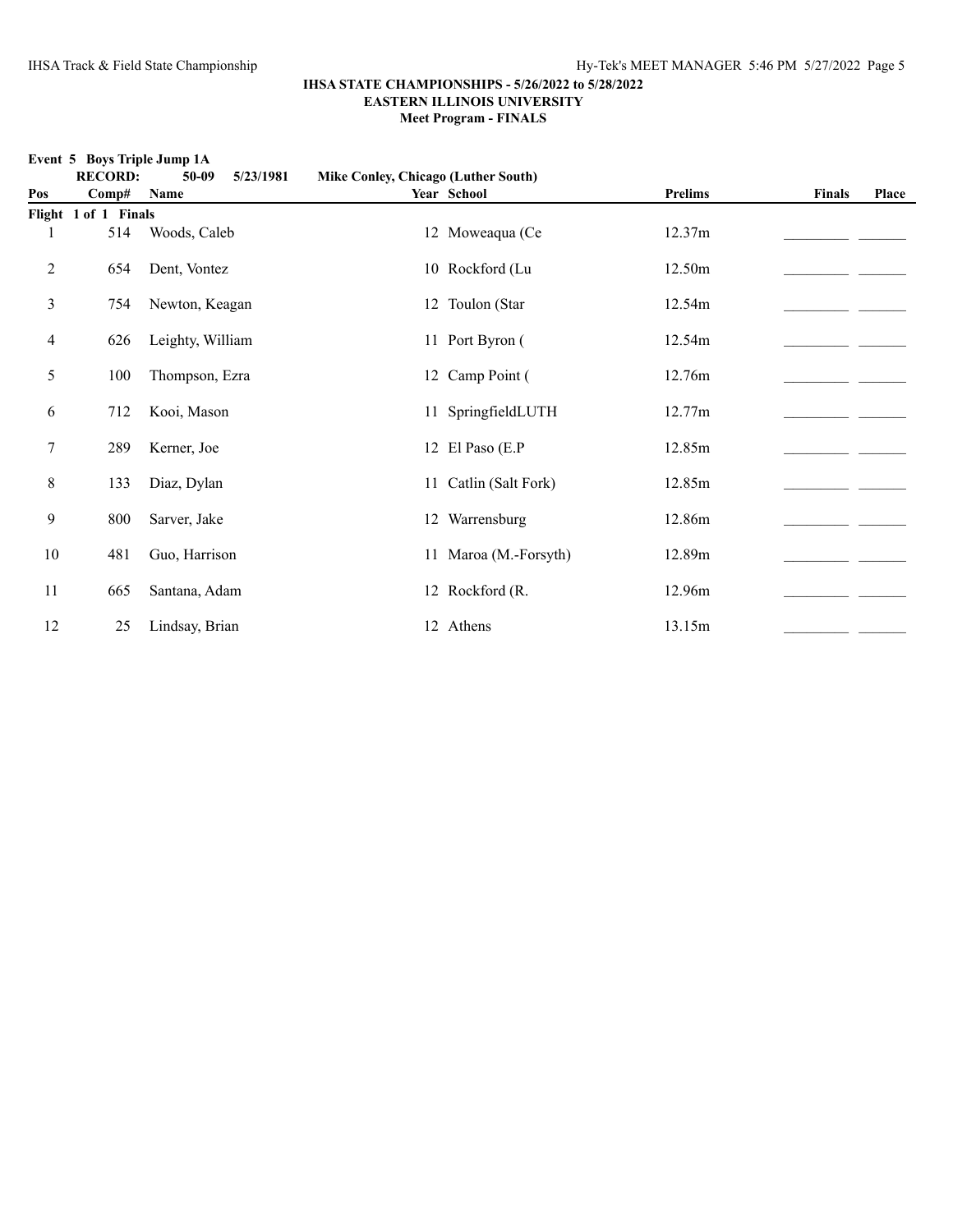|                | <b>RECORD:</b>       | 193-02<br>5/23/2010 | Alex Thompsom, Winnebago |                       |                |               |       |
|----------------|----------------------|---------------------|--------------------------|-----------------------|----------------|---------------|-------|
| Pos            | Comp#                | Name                |                          | Year School           | <b>Prelims</b> | <b>Finals</b> | Place |
|                | Flight 1 of 1 Finals |                     |                          |                       |                |               |       |
| 1              | 547                  | Wickham, Jacob      |                          | 11 Newton             | 44.52m         |               |       |
| $\overline{c}$ | 844                  | DiPiazza, Jakob     |                          | 12 Winnebago          | 44.66m         |               |       |
| 3              | 556                  | Dominguez, Daniel   |                          | 12 Oregon             | 44.69m         |               |       |
| 4              | 213                  | Lucas, Daniel       |                          | 12 Cowden (C.-H)      | 44.99m         |               |       |
| 5              | 397                  | Alvey, Hank         |                          | 10 Glasford (Il       | 46.47m         |               |       |
| 6              | 752                  | Zarlatanes, Alex    |                          | 10 Taylor Ridge       | 46.60m         |               |       |
| 7              | 727                  | Trimble, Brock      |                          | 10 St. Joseph (       | 46.83m         |               |       |
| $\,8\,$        | 140                  | Taylor, Garrett     |                          | 11 Catlin (Salt Fork) | 47.17m         |               |       |
| 9              | 17                   | Myers, Mitchel      |                          | 11 Arcola             | 47.36m         |               |       |
| 10             | 395                  | Leonard, Cannon     |                          | 11 Gilman (Iroq       | 47.70m         |               |       |
| 11             | 33                   | Rollins, Jacob      |                          | 12 Auburn             | 49.69m         |               |       |
| 12             | 584                  | Milbrath, Grant     |                          | 12 Pecatonica         | 50.06m         |               |       |

# **Event 6 Boys Discus Throw 1A**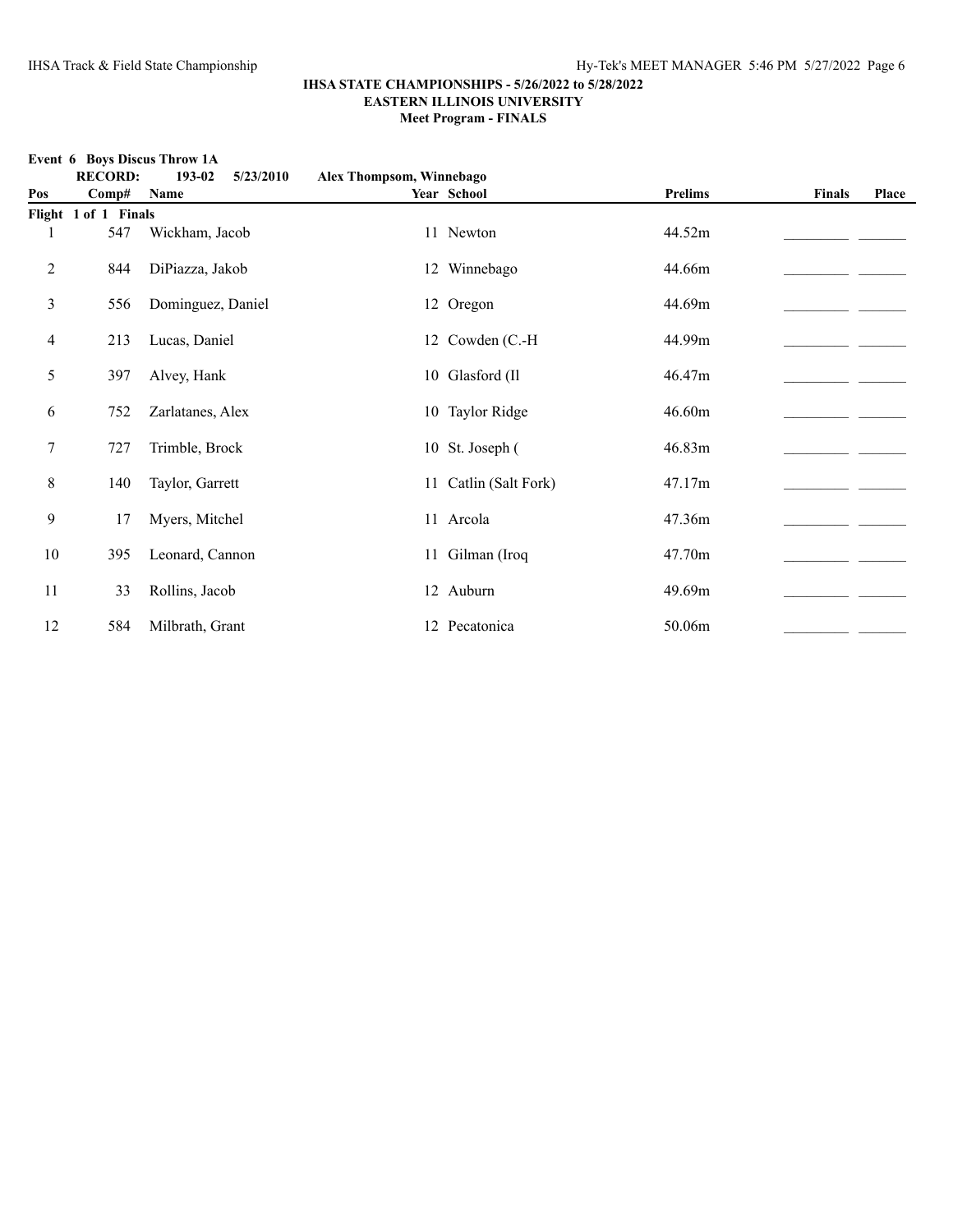**Event 7 Boys 4x800 Meter Relay 1A**

|                | <b>RECORD:</b><br>7:53.69    | Monticello, Monticello<br>5/23/2006 | A Colbet, K Butler, B Rhodes, S Phelps |                               |               |       |
|----------------|------------------------------|-------------------------------------|----------------------------------------|-------------------------------|---------------|-------|
| Lane           | <b>Team</b><br>Comp#         |                                     | Relay                                  | <b>Prelims</b>                | <b>Finals</b> | Place |
| <b>Section</b> | 1 of 1 Finals                |                                     |                                        |                               |               |       |
| 1              | Elgin (Harvest Christian Aca |                                     |                                        | 8:13.71                       |               |       |
|                | 1) #301 Leslie, Eddie 12     | $2)$ #297 Bernaeyge, Jimmy 10       | 3) #302 Peterson, David 11             | 4) #304 Winkelman, Daniel 11  |               |       |
|                | 5) #298 Constante, Mateo 9   | 6) #303 Serrano, Diego 10           | 7) #299 Gonnam, JJ 10                  | 8) #300 Lambert, Cannon 12    |               |       |
| $\overline{c}$ | Rockford (R. Christian)      |                                     |                                        | 8:13.97                       |               |       |
|                | 1) #668 Thomas, Jonathan 12  | 2) #660 Elliott, Adison 12          | 3) #667 Sosnowski, Aidan 11            | 4) #670 Walsh, Ethan 12       |               |       |
|                | 5) #662 Nalley, Tyler 11     | 6) #671 Wesseln, Reece 11           | 7) #666 Shook, Noah 11                 | 8) #661 Forward, Weston 10    |               |       |
| 3              | Newton                       |                                     |                                        | 8:19.97                       |               |       |
|                | 1) #546 Weber, Luke 10       | 2) #552 Zwilling, Nick 12           | 3) #550 Zavala, Luis 11                | 4) #541 Mahaffey, Owen 11     |               |       |
|                | 5) #545 Shamhart, Nick 11    | 6) #537 Bergbower, Clay 11          |                                        |                               |               |       |
| 4              | Elmwood                      |                                     |                                        | 8:15.46                       |               |       |
|                | 1) #327 Hill, Isaiah 10      | 2) #324 Feller, Nick 12             | 3) #332 Williams, Brendan 11           | 4) #326 Harmon, Thomas $12$   |               |       |
|                | 5) #330 McKown, Jakoby 12    | 6) #331 Nelson, Mika 9              | 7) #325 Florey, Reed 9                 |                               |               |       |
| 5              | Williamsville                |                                     |                                        | 8:15.90                       |               |       |
|                | 1) #830 Budinger, Will 12    | 2) #836 Mirabile, Drew 10           | 3) #833 Glasgow, Avery 11              | 4) #829 Bates, Nolan 11       |               |       |
|                | 5) #832 Giacomini, Daniel 11 | 6) #838 Szafranski, Cody 12         | 7) #834 Janssen, Jonathan 10           | 8) #831 Farnsworth, Luke 12   |               |       |
| 6              | Trenton (Wesclin)            |                                     |                                        | 8:16.85                       |               |       |
|                | 1) #769 Weihe, Justin 12     | 2) #762 Gruenke, Cole 11            | 3) #761 Garsnett, Conner 12            | 4) #765 Hill, Gavin 12        |               |       |
|                | 5) #758 Christy, Evan 12     | 6) #768 Pfeffer, Jack 10            | 7) #759 Evans, Matthew 10              | 8) #763 Haas, Lucas 11        |               |       |
| 7              | Eureka                       |                                     |                                        | 8:17.26                       |               |       |
|                | 1) #351 Lehman, Carson 10    | 2) #348 Gerber, Gabriel 11          | 3) #355 Rinkenberger, Luke 11          | 4) #345 Bardwell, Charlie 11  |               |       |
|                | 5) #352 Monk, Brady 10       | 6) #350 Heffren, Tyler 10           | 7) #354 Perry, Andrew 10               | 8) #356 Schmidt, Gabe 10      |               |       |
| 8              | Sterling (Newman Central Cat |                                     |                                        | 8:19.15                       |               |       |
|                | 1) #737 Donald, Jacob 12     | 2) #747 Widolff, Wyatt 9            | 3) #741 Powers, Thomas $12$            | 4) #745 Simpson, Lucas 10     |               |       |
|                | 5) #746 Welty, Kaden 12      | 6) #742 Schaab, Lucas 10            | 7) #736 Boesen, Ken 11                 | 8) #744 Scott, Drew 12        |               |       |
| 9              | Decatur (St. Teresa)         |                                     |                                        | 8:20.66                       |               |       |
|                | 1) #238 Velchek, Martin 11   | 2) #228 Cook, Evan 9                | 3) #235 Kernaghan, Cameron 11          | 4) #234 Kernaghan, Caleb 11   |               |       |
|                | 5) #237 Striglos, Gus 10     | 6) #233 Hernandez, Diego 11         | 7) #225 Auburn, Matt 9                 | 8) #226 Brilley, Christian 11 |               |       |
| 10             | St. Joseph (S.J.-Ogden)      |                                     |                                        | 8:21.79                       |               |       |
|                | 1) #721 Mock, Elijah 12      | 2) #718 Maroon, Carson 10           | 3) #726 Stegall, Luke 12               | 4) #731 Wilson, Spencer 10    |               |       |
|                | 5) #722 Mock, Isiah 10       | $6$ ) #716 Jones, Holden 10         | 7) #730 Wendell, Payton 11             | 8) #717 Mabry, Charlie 12     |               |       |
| 11             | Tuscola                      |                                     |                                        | 8:25.64                       |               |       |
|                | 1) #770 Barrett, Jackson 10  | 2) #781 Nolan, Riley 12             | 3) #784 Wallace, Logan 12              | 4) #779 Hortin, Josiah 10     |               |       |
|                | 5) #775 Foltz, Will 10       | $6$ ) #774 Brown, Thomas 12         | 7) #783 Veach, Mason 11                | 8) #777 Hornaday, Ben 11      |               |       |
| 12             | Rock Island (Alleman)        |                                     |                                        | 8:25.92                       |               |       |
|                | 1) #648 Darrow, Danny 10     | 2) #650 Milner, Ben 10              | 3) #646 Britton, Cameron 12            | 4) #647 Britton, Noah 10      |               |       |
|                | 5) #651 Pasmore, Brendan 11  | 6) #652 Phares, Colin 11            | 7) #653 Rosas, Romeo 9                 | 8) #649 Hughes, Brian 12      |               |       |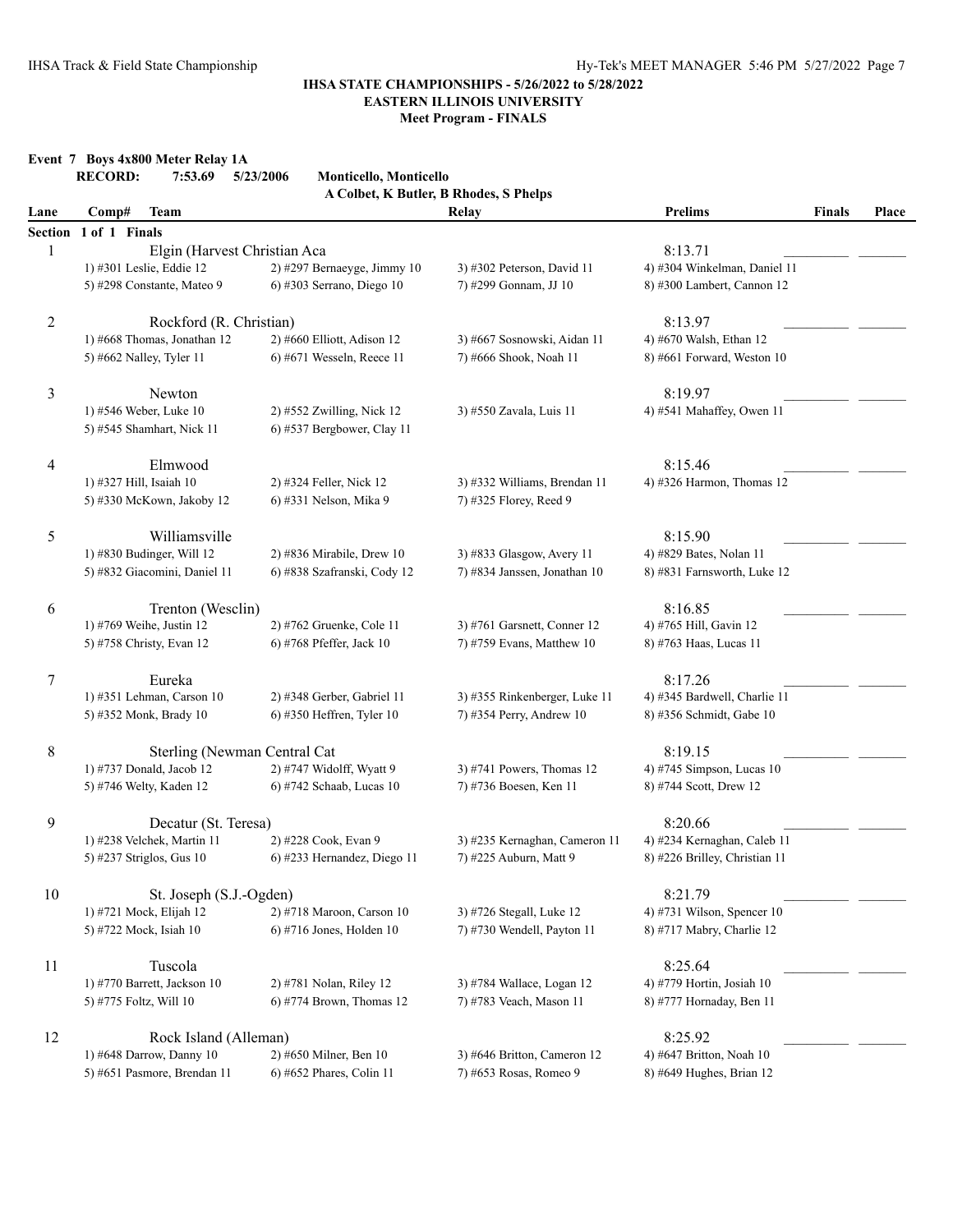|                | Event 8 Boys 4x100 Meter Relay 1A<br><b>RECORD:</b><br>42.13 | 5/23/2010<br>Herrin (HS), Herrin (HS) |                                           |                                 |       |
|----------------|--------------------------------------------------------------|---------------------------------------|-------------------------------------------|---------------------------------|-------|
|                |                                                              |                                       | D. Harris, M. Anderson, B Pankey, Z Riley |                                 |       |
| Lane           | Comp#<br><b>Team</b>                                         |                                       | Relay                                     | <b>Prelims</b><br><b>Finals</b> | Place |
| Section        | 1 of 1 Finals                                                |                                       |                                           |                                 |       |
| 1              | Virden (North Mac)                                           |                                       |                                           | 43.88                           |       |
|                | 1) #793 Gause, Jaquan 11                                     | 2) #789 Bolletto, David 12            | 3) #794 Hammann, Logan 11                 | 4) #791 Brown, Kaden 11         |       |
|                | 5) #790 Bolletto, Jacob 11                                   | 6) #795 Hogan, Zane 11                | 7) #797 Vance, Dane 10                    | 8) #792 Corey, Dennis 11        |       |
| $\overline{c}$ | DuQuoin                                                      |                                       |                                           | 43.68                           |       |
|                | 1) #251 Jones, Malik 11                                      | 2) #261 Webb, Triston 9               | 3) #246 Hamilton, Jonathan 11             | 4) #249 Johnson, Da'Marion 10   |       |
|                | 5) #256 Smith, Jaden 12                                      | 6) #260 Webb, Avery 10                | 7) #242 Alvis, Jubal 9                    | 8) #243 Eaton, Jakob 11         |       |
| 3              | Lena (L.-Winslow)                                            |                                       |                                           | 43.44                           |       |
|                | 1) #439 Roby, Marey 12                                       | 2) #429 Flynn, Jace 11                | 3) #434 Klever, Kamron 12                 | 4) #436 Pasley, O'mar 10        |       |
|                | 5) #428 Dunker, Gage 10                                      | 6) #427 Duncan, Blake 10              | 7) #432 Inden, Nick 11                    | 8) #437 Pecoraro, Sam 11        |       |
| 4              | Decatur (St. Teresa)                                         |                                       |                                           | 43.42                           |       |
|                | 1) #232 Hendrix, Brycen 11                                   | 2) #227 Cook, Denim 12                | 3) #239 Walker, Jeremy 11                 | 4) #230 Harper, Christion 11    |       |
|                | 5) #229 Deetz, Colton 9                                      | 6) #240 Walker, Jermon 11             | 7) #231 Haynes, Sercye 11                 | 8) #236 Spence, Tre' 12         |       |
| 5              | Catlin (Salt Fork)                                           |                                       |                                           | 43.08                           |       |
|                | 1) #141 Vasquez, Brysen 10                                   | 2) #134 Jessup, Ben 11                | 3) #137 McLain, Ethan 11                  | 4) #136 Kirby, Nathan 11        |       |
|                | 5) #133 Diaz, Dylan 11                                       | 6) #138 Smoot, Camden 12              | 7) #132 Davis, Ethan 11                   | 8) #139 Smoot, Tyler 10         |       |
| 6              | Winnebago                                                    |                                       |                                           | 43.22                           |       |
|                | 1) #846 Lightfoot, Owen 12                                   | 2) #848 Muhammad, Supreme 10          | 3) #850 Trotter-Krahn, Eden 10            | 4) #843 Cunningham, Michael 12  |       |
|                | 5) #845 Horton, Jaden 11                                     | $6$ ) #851 Wiggan, Brandon 10         | 7) #841 Bucey, Owen 12                    | 8) #842 Claerbout, Jonathan 11  |       |
| 7              | <b>Pleasant Plains</b>                                       |                                       |                                           | 43.46                           |       |
|                | 1) #622 Veesenmeyer, Jayden 11                               | 2) #609 Carney, Danny 11              | 3) #608 Cain, Nathan 12                   | 4) #611 Conn, Tyler 11          |       |
|                | 5) #617 Maisch, Whit 10                                      | 6) #615 Glisson, Barnett 11           | 7) #610 Carter, Michael 10                | 8) #619 Pearce, Jack 12         |       |
| 8              | Newton                                                       |                                       |                                           | 43.65                           |       |
|                | 1) #543 Schafer, Evan 12                                     | 2) #542 Meinhart, Ben 12              | 3) #535 Baltzell, Dalton 11               | 4) #549 Wolf, Parker 10         |       |
|                | 5) #551 Zumbahlen, Evan 9                                    | 6) #539 Flowers, Isaac 10             | 7) #538 Dietz, Dawson 11                  | 8) #550 Zavala, Luis 11         |       |
| 9              | Palos Heights (Chicago Chris                                 |                                       |                                           | 43.88                           |       |
|                | 1) #565 May, Steffon 12                                      | 2) #566 Oliver, Jeremiah 10           | 3) #568 Tobey, Jon 10                     | 4) #563 Jelderks, Luke 12       |       |
|                | 5) #560 Denman, Blake 9                                      | 6) #562 Heard, Ryan 10                | 7) #567 Ricks, Enoch 10                   | 8) #561 Goble, Zeke 10          |       |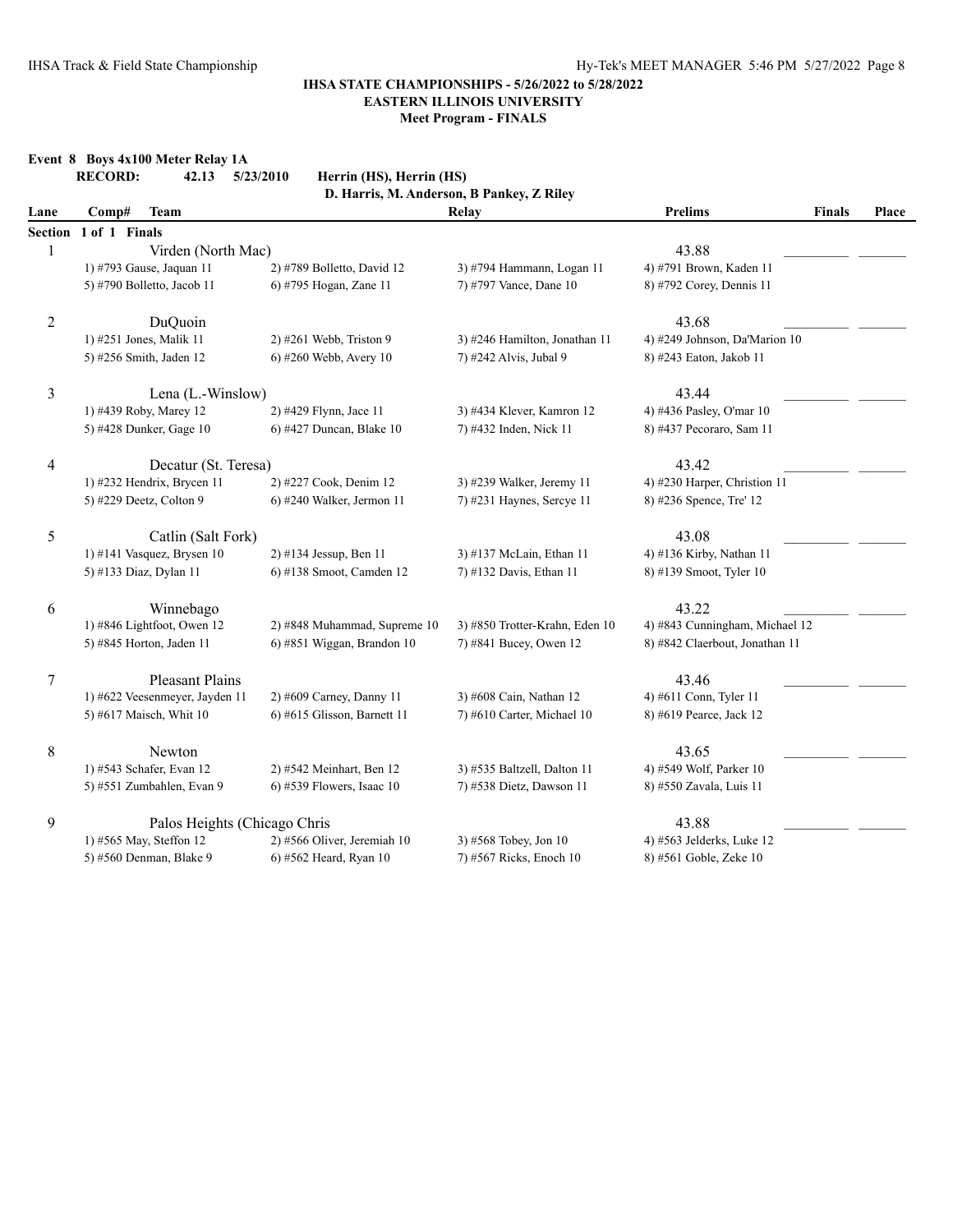# **RECORD: 9:05.23 5/30/2015 Jon Davis, Fithian (Oak Lane Comp# Name Year School Seed Time Finals Place Section 1 of 2 Timed Finals** 1 151 Howell, Dylan 10 10 Cerro Gordo-Bement 10:10.82 2 552 Zwilling, Nick 12 Newton 10:10.91\_\_\_\_\_\_\_\_\_\_\_\_\_\_\_\_\_\_\_\_\_\_ \_\_\_\_\_\_\_ 3 258 Swiney, Landen 12 DuQuoin 10:11.08\_\_\_\_\_\_\_\_\_\_\_\_\_\_\_\_\_\_\_\_\_\_ \_\_\_\_\_\_\_

| $\overline{4}$ | 237 | Striglos, Gus         | 10 Decatur (St. | 10:11.33 |  |
|----------------|-----|-----------------------|-----------------|----------|--|
| 5              | 819 | Gutzman, Jacob        | 12 Waverly      | 10:15.40 |  |
| 6              | 354 | Perry, Andrew         | 10 Eureka       | 10:17.47 |  |
| 7              | 15  | Loftus, Brock         | 12 Amboy        | 10:27.52 |  |
| 8              | 326 | Harmon, Thomas        | 12 Elmwood      | 10:28.92 |  |
| 9              | 555 | Schleifer, Grant      | 11 Okawville    | 10:29.00 |  |
| 10             | 90  | Avila-Rubio, Fernando | 10 Cambridge    | 10:29.72 |  |
| 11             | 65  | Thorlton, Emerson     | 12 Bismarck (B. | 10:35.09 |  |
| 12             | 639 | Fehr, Nick            | 12 Red Bud      | 10:36.97 |  |
| 13             | 655 | Gnewuch, Kyle         | 9 Rockford (Lu  | 10:43.47 |  |
| 14             | 564 | Luke, Noah            | 10 Palos Height | 10:59.52 |  |
| 15             | 417 | Provost, Christian    | 10 Kankakee (Mc | 11:01.43 |  |
|                |     |                       |                 |          |  |

16 452 Quarton, Camden 10 Litchfield 11:15.89 \_\_\_\_\_\_\_\_\_\_\_\_\_\_\_\_\_\_\_\_\_\_\_\_\_\_\_\_\_\_\_\_\_\_

### **Event 9 Boys 3200 Meter Run 1A**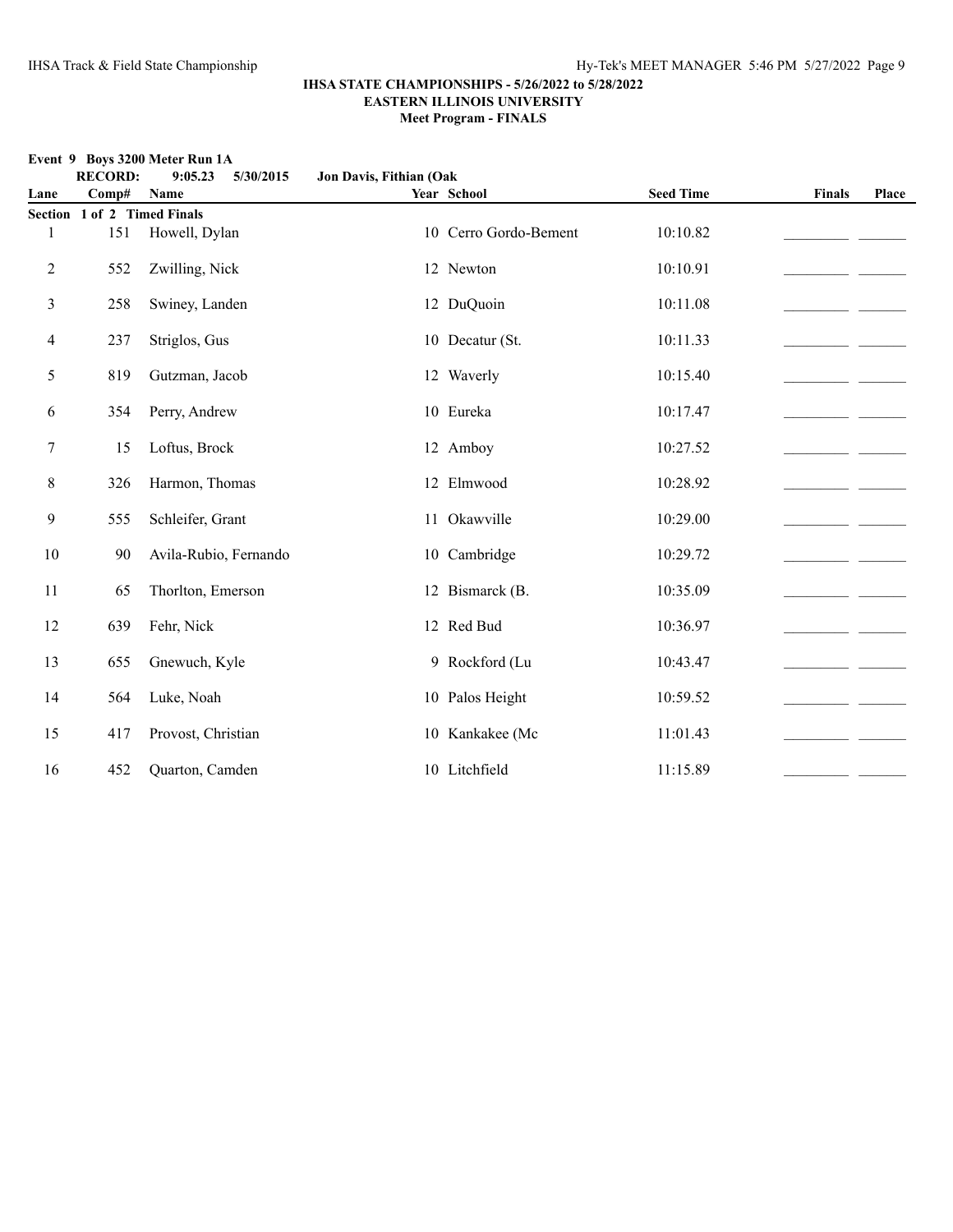|                | 180 | Section 2 of 2 Timed Finals(Event 9 Boys 3200 Meter Run 1A)<br>Hardiman, Ryan | 12 Chicago (Latin)    | 9:25.83  |  |
|----------------|-----|-------------------------------------------------------------------------------|-----------------------|----------|--|
| $\overline{c}$ | 186 | Parekh, Akili                                                                 | 11 Chicago (Latin)    | 9:26.36  |  |
| 3              | 190 | Subra, Kieran                                                                 | 12 Chicago (Lyc       | 9:26.40  |  |
| 4              | 806 | Sheppard, Miles                                                               | 12 Warsaw (Hami       | 9:38.93  |  |
| 5              | 600 | Teel, Isaac                                                                   | 10 Pinckneyville      | 9:42.82  |  |
| 6              | 786 | Laufenberg, Henry                                                             | 12 Urbana (Univ       | 9:52.87  |  |
| 7              | 19  | Beckmier, Logan                                                               | 11 Arthur (A.-L       | 9:53.56  |  |
| 8              | 446 | Wolf, Cannen                                                                  | 12 Liberty            | 9:54.07  |  |
| 9              | 661 | Forward, Weston                                                               | 10 Rockford (R.       | 9:54.81  |  |
| $10\,$         | 627 | Murray, Tommy                                                                 | 11 Port Byron (       | 10:04.67 |  |
| 11             | 641 | Crumrine, Isaac                                                               | 10 Riverton           | 10:07.09 |  |
| 12             | 832 | Giacomini, Daniel                                                             | 11 Williamsville      | 10:07.26 |  |
| 13             | 282 | Bushert, Sam                                                                  | 11 El Paso (E.P       | 10:08.87 |  |
| 14             | 645 | Wesley, Austin                                                                | 10 Robinson           | 10:09.11 |  |
| 15             | 274 | Elder, Griffen                                                                | 11 Effingham (S       | 10:09.26 |  |
| 16             | 582 | James, Ryder                                                                  | 12 Paxton (P.-B       | 10:09.43 |  |
| 17             | 591 | Gronewold, Haven                                                              | 10 Petersburg (PORTA) | 10:09.89 |  |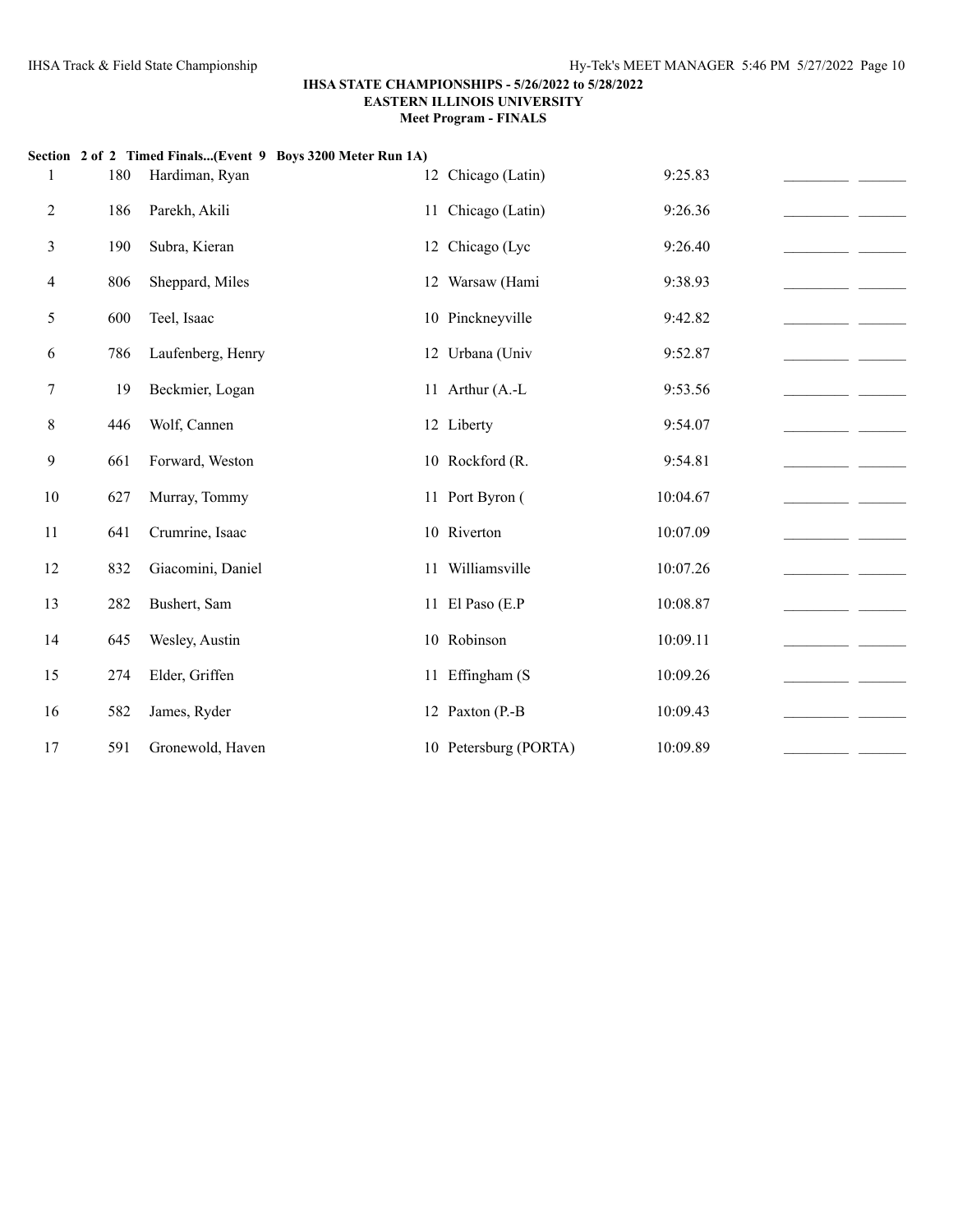### **IHSA STATE CHAMPIONSHIPS - 5/26/2022 to 5/28/2022 EASTERN ILLINOIS UNIVERSITY**

**Meet Program - FINALS**

**Event 10 Boys 110 Meter Hurdles 1A**

|                | <b>RECORD:</b>        | 13.93<br>5/23/1997 | <b>Phil Sikkenga, Elmhurst (Timothy Christ)</b> |                       |                |               |       |
|----------------|-----------------------|--------------------|-------------------------------------------------|-----------------------|----------------|---------------|-------|
| Lane           | Comp#                 | Name               |                                                 | Year School           | <b>Prelims</b> | <b>Finals</b> | Place |
|                | Section 1 of 1 Finals |                    |                                                 |                       |                |               |       |
| 1              | 820                   | Doll, Michael      |                                                 | 12 Westmont           | 15.91          |               |       |
| $\overline{2}$ | 608                   | Cain, Nathan       |                                                 | 12 Pleasant Plains    | 15.60          |               |       |
| 3              | 136                   | Kirby, Nathan      |                                                 | 11 Catlin (Salt Fork) | 15.05          |               |       |
| 4              | 153                   | Okeke, Daryl       |                                                 | 11 Champaign (J       | 14.90          |               |       |
| 5              | 214                   | Robertson, Jadon   |                                                 | 12 Cowden (C.-H)      | 14.53          |               |       |
| 6              | 31                    | Kern, Jackson      |                                                 | 11 Auburn             | 14.86          |               |       |
| $\tau$         | 215                   | Mogged, Bobby      |                                                 | 12 Cullom (Tri-Point) | 15.23          |               |       |
| 8              | 483                   | Larson, Brady      |                                                 | 10 Maroa (M.-Forsyth) | 15.46          |               |       |
| 9              | 695                   | Smith, Gage        |                                                 | 11 Shelbyville        | 15.70          |               |       |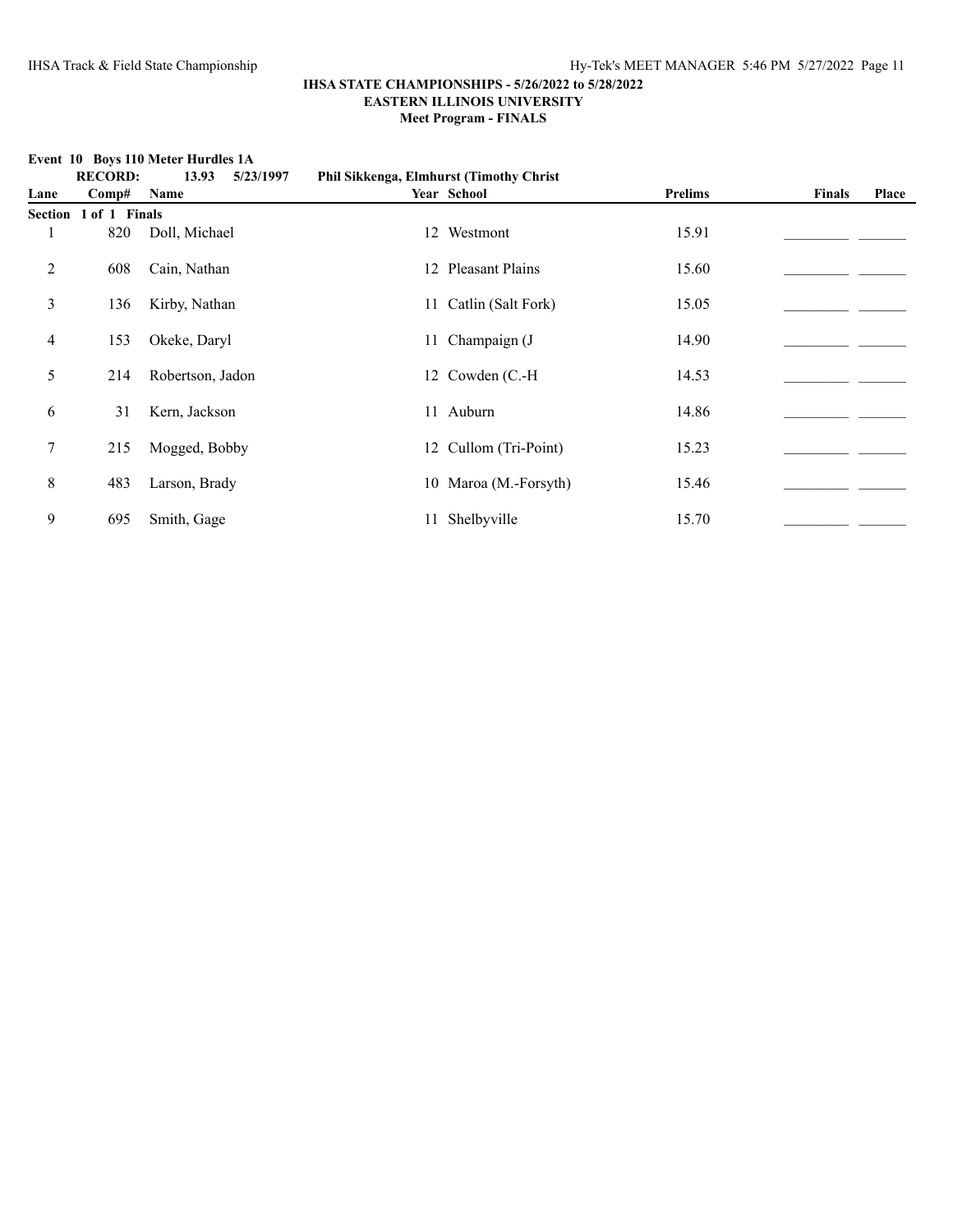|      |                       | <b>EVEIL 11 DOYS TOU MELET DASH IA</b> |                              |                    |         |               |       |
|------|-----------------------|----------------------------------------|------------------------------|--------------------|---------|---------------|-------|
|      | <b>RECORD:</b>        | 10.47<br>5/23/1990                     | <b>Lubeech Graves, Cairo</b> |                    |         |               |       |
| Lane | Comp#                 | Name                                   |                              | Year School        | Prelims | <b>Finals</b> | Place |
|      | Section 1 of 1 Finals |                                        |                              |                    |         |               |       |
|      | 563                   | Jelderks, Luke                         |                              | 12 Palos Height    | 11.14   |               |       |
| 2    | 609                   | Carney, Danny                          |                              | 11 Pleasant Plains | 11.13   |               |       |
| 3    | 167                   | Williams, Ryan                         |                              | 10 Chicago (C.     | 11.13   |               |       |
| 4    | 218                   | Foesch, Camden                         |                              | 12 Dakota          | 10.91   |               |       |
| 5    | 416                   | Phillips, Tony                         |                              | 10 Kankakee (Mc    | 10.72   |               |       |
| 6    | 589                   | Fortney, Tyreke                        |                              | 12 Peru (St. Bede) | 10.80   |               |       |
| 7    | 173                   | Boahene, Joshua                        |                              | 10 Chicago (Hol    | 11.03   |               |       |
| 8    | 549                   | Wolf, Parker                           |                              | 10 Newton          | 11.06   |               |       |
| 9    | 750                   | Locke, Peyton                          |                              | 11 Taylor Ridge    | 11.13   |               |       |

# **Event 11 Boys 100 Meter Dash 1A**<br>**RECORD:** 10.47 5/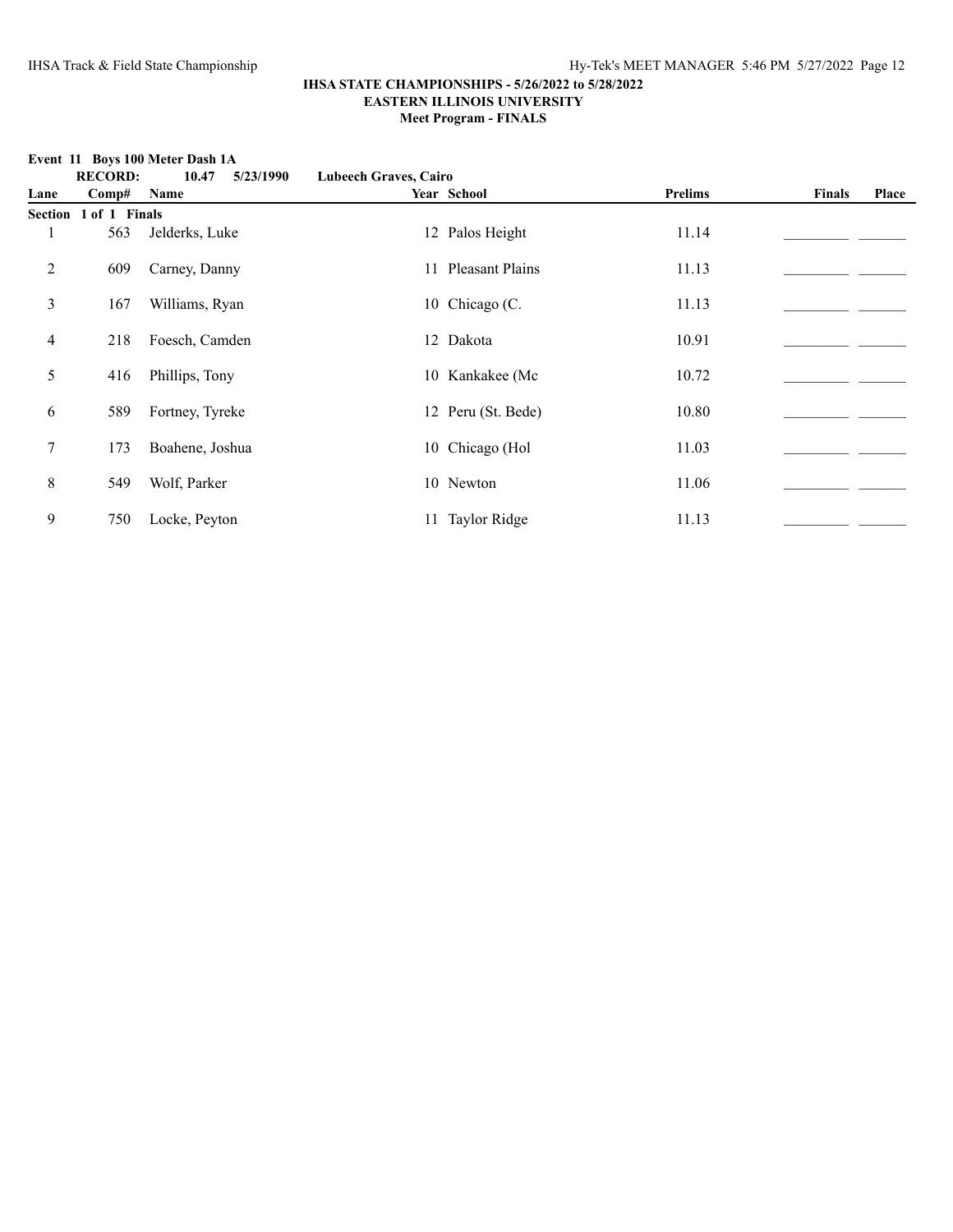**Event 12 Boys 800 Meter Run 1A**

|                | <b>RECORD:</b> | 1:51.22<br>5/23/2009 |    | Peter Callahan, Winnetka (North Shore Co |                |        |       |
|----------------|----------------|----------------------|----|------------------------------------------|----------------|--------|-------|
| Lane           | Comp#          | Name                 |    | Year School                              | <b>Prelims</b> | Finals | Place |
| <b>Section</b> | 1 of 1 Finals  |                      |    |                                          |                |        |       |
| 1              | 64             | Mojonnier, Eli       |    | 12 Bismarck (B.                          | 1:55.84        |        |       |
| 2              | 363            | Aske, Julian         |    | 11 Evanston (Be                          | 1:55.99        |        |       |
| 3              | 16             | Edwards, Beau        |    | 12 Arcola                                | 1:56.97        |        |       |
| 4              | 326            | Harmon, Thomas       |    | 12 Elmwood                               | 1:56.25        |        |       |
| 5              | 155            | Hendrickson, Ryan    |    | 11 Champaign (S                          | 1:57.11        |        |       |
| 6              | 674            | Bickerman, Tyler     |    | 11 Rushville (R)                         | 1:57.20        |        |       |
| 7              | 385            | Stanford, Isaac      |    | 12 Flora                                 | 1:57.67        |        |       |
| $8\,$          | 21             | Jones, Isaac         |    | 12 Astoria                               | 1:57.98        |        |       |
| 9              | 73             | Hamerski, Seth       |    | 12 Bluford (Webber)                      | 1:58.33        |        |       |
| 10             | 304            | Winkelman, Daniel    | 11 | Elgin (Harve                             | 1:58.54        |        |       |
| 11             | 628            | Musser, Landis       |    | 11 Port Byron (                          | 1:58.70        |        |       |
| 12             | 524            | Butcher, Reece       |    | 12 New Berlin                            | 1:58.87        |        |       |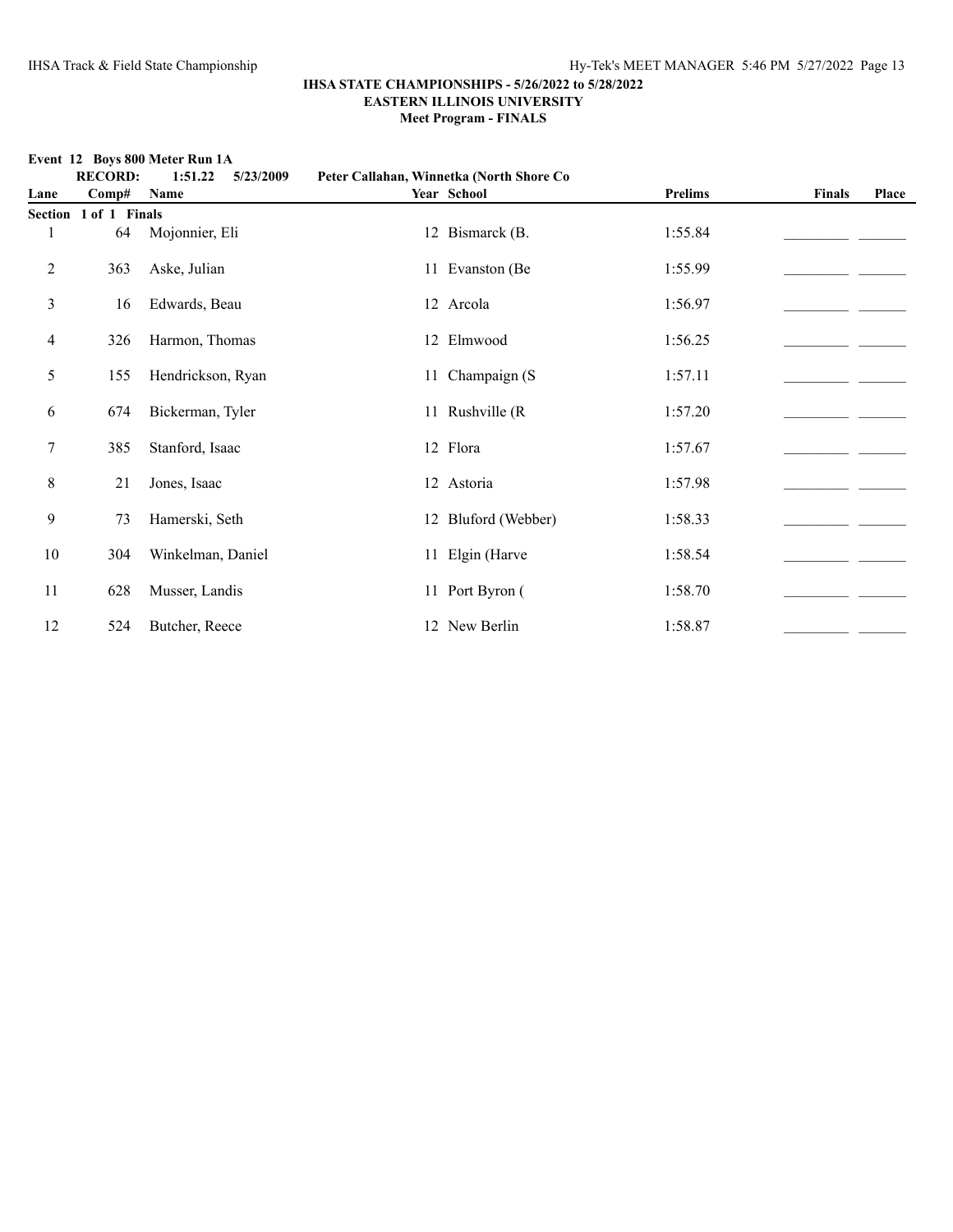# **Event 13 Boys 4x200 Meter Relay 1A**

|                | <b>RECORD:</b><br>1:27.93      | Tuscola, Tuscola<br>5/24/2012    |                                |                               |               |       |
|----------------|--------------------------------|----------------------------------|--------------------------------|-------------------------------|---------------|-------|
|                |                                | J Broch, B Smith, C West, A Kemp |                                |                               |               |       |
| Lane           | <b>Team</b><br>Comp#           |                                  | Relay                          | <b>Prelims</b>                | <b>Finals</b> | Place |
| <b>Section</b> | 1 of 1 Finals                  |                                  |                                |                               |               |       |
| 1              | Camp Point (Central)           |                                  |                                | 1:31.93                       |               |       |
|                | 1) #96 Lamanske, Aveory 12     | 2) #98 Schemerhorn, Wyatt 10     | 3) #101 Williams, Garret 12    | 4) #99 Stotts, Sterling 12    |               |       |
|                | 5) #97 Rigg, Darren 10         | 6) #92 Alford, Josh 11           | 7) #100 Thompson, Ezra 12      | 8) #95 Hitz, Carter 10        |               |       |
| 2              | Decatur (St. Teresa)           |                                  |                                | 1:31.41                       |               |       |
|                | 1) #230 Harper, Christion 11   | 2) #239 Walker, Jeremy 11        | 3) #227 Cook, Denim 12         | 4) #232 Hendrix, Brycen 11    |               |       |
|                | 5) #229 Deetz, Colton 9        | $6$ ) #240 Walker, Jermon 11     | 7) #231 Haynes, Sercye 11      | 8) #226 Brilley, Christian 11 |               |       |
| 3              | <b>Pleasant Plains</b>         |                                  |                                | 1:30.25                       |               |       |
|                | 1) #622 Veesenmeyer, Jayden 11 | 2) #609 Carney, Danny 11         | 3) #611 Conn, Tyler 11         | 4) #617 Maisch, Whit 10       |               |       |
|                | 5) #615 Glisson, Barnett 11    | 6) #620 Powell, Zach 11          | 7) #619 Pearce, Jack 12        | 8) #610 Carter, Michael 10    |               |       |
| 4              | Catlin (Salt Fork)             |                                  |                                | 1:30.53                       |               |       |
|                | 1) #141 Vasquez, Brysen 10     | 2) #134 Jessup, Ben 11           | 3) #137 McLain, Ethan 11       | 4) #136 Kirby, Nathan 11      |               |       |
|                | 5) #139 Smoot, Tyler 10        | 6) #133 Diaz, Dylan 11           | 7) #142 Webb, Evan 10          | 8) #135 Keller, Kamdyn 9      |               |       |
| 5              | Winnebago                      |                                  |                                | 1:28.26                       |               |       |
|                | 1) #843 Cunningham, Michael 12 | 2) #850 Trotter-Krahn, Eden 10   | 3) #848 Muhammad, Supreme 10   | 4) #846 Lightfoot, Owen 12    |               |       |
|                | 5) #845 Horton, Jaden 11       | 6) #841 Bucey, Owen 12           | 7) #842 Claerbout, Jonathan 11 | 8) #851 Wiggan, Brandon 10    |               |       |
| 6              | Lena (L.-Winslow)              |                                  |                                | 1:30.30                       |               |       |
|                | 1) #439 Roby, Marey 12         | 2) #434 Klever, Kamron 12        | 3) #429 Flynn, Jace 11         | 4) #436 Pasley, O'mar 10      |               |       |
|                | 5) #440 Schumacher, Jake 10    | 6) #430 Fye, Lucas 10            | 7) #432 Inden, Nick 11         | 8) #441 Smith, Maisen 11      |               |       |
| 7              | Virden (North Mac)             |                                  |                                | 1:31.12                       |               |       |
|                | 1) #793 Gause, Jaquan 11       | 2) #789 Bolletto, David 12       | 3) #794 Hammann, Logan 11      | 4) #791 Brown, Kaden 11       |               |       |
|                | 5) #795 Hogan, Zane 11         | 6) #797 Vance, Dane 10           | 7) #790 Bolletto, Jacob 11     | 8) #792 Corey, Dennis 11      |               |       |
| 8              | Dakota                         |                                  |                                | 1:31.39                       |               |       |
|                | 1) #218 Foesch, Camden 12      | 2) #217 Dornink, Tug 11          | 3) #216 Arellano, Adrian 11    | 4) #222 Morris, Kaleb 12      |               |       |
|                | 5) #219 Kauffman, Tyler 12     | 6) #223 Reifschneider, Wes 9     | 7) #224 Vincent, Garrett 11    | 8) #220 Mathews, Conner 10    |               |       |
| 9              | Colfax (Ridgeview)             |                                  |                                | 1:31.60                       |               |       |
|                | 1) #204 Campbell, Payton 10    | 2) #205 Coffman, Carter 12       | 3) #210 Thomas, Alec 11        | 4) #203 Campbell, Brayden 10  |               |       |
|                | 5) #206 Coffman, Micah 9       | 6) #208 Martin, Dominic 10       | 7) #212 Yocum, Darius 11       | 8) #209 Snyder, Colton 9      |               |       |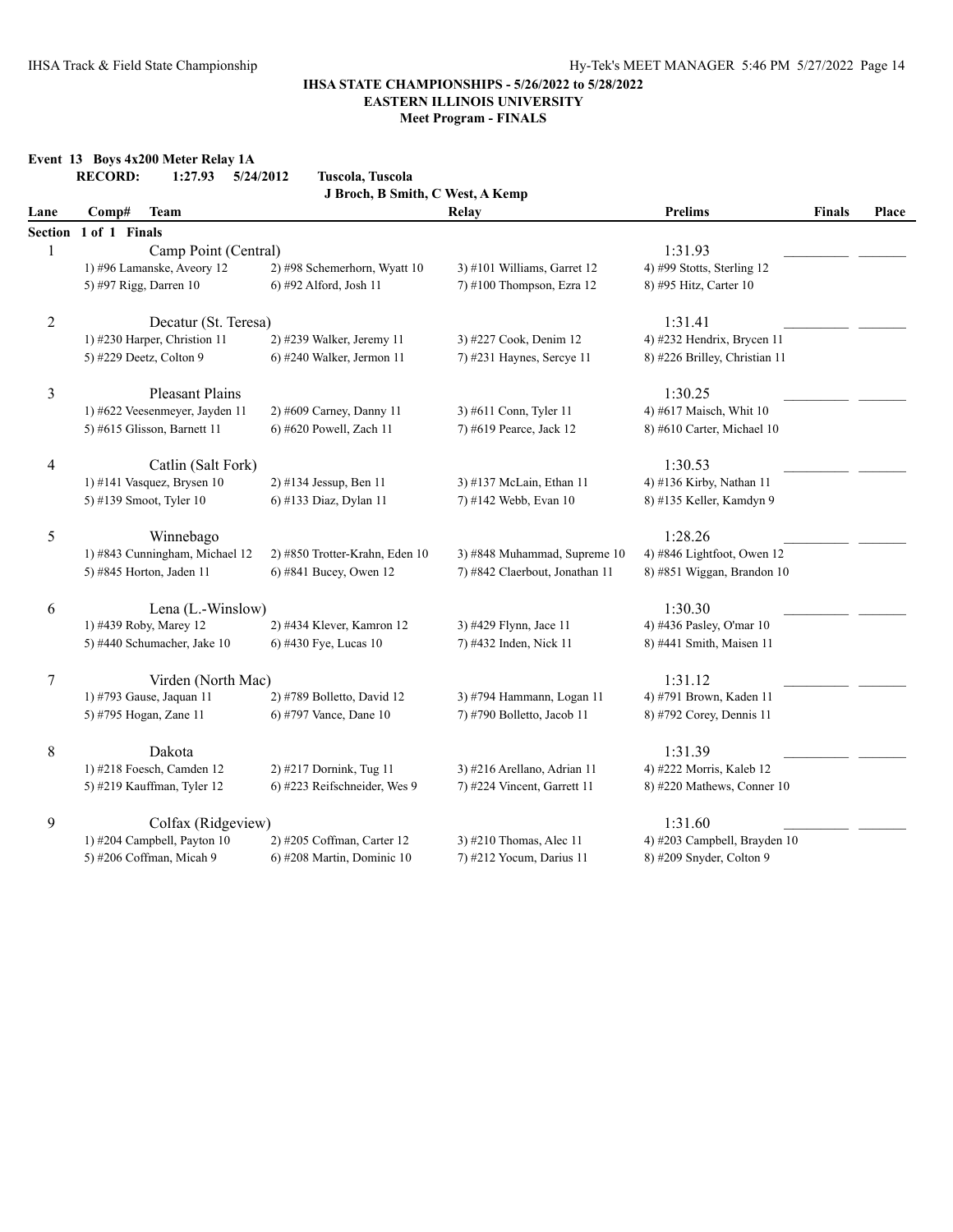### **Event 14 Boys 400 Meter Dash 1A**

|                | <b>RECORD:</b>        | 46.76<br>5/23/2002 | Ryan Shields, Chicago (Leo) |                    |                |               |       |
|----------------|-----------------------|--------------------|-----------------------------|--------------------|----------------|---------------|-------|
| Lane           | Comp#                 | Name               |                             | Year School        | <b>Prelims</b> | <b>Finals</b> | Place |
|                | Section 1 of 1 Finals |                    |                             |                    |                |               |       |
|                | 713                   | Curtis, Reece      |                             | 10 St. Anne        | 50.80          |               |       |
| $\overline{2}$ | 450                   | Crow, Cameron      |                             | 12 Litchfield      | 50.58          |               |       |
| 3              | 543                   | Schafer, Evan      |                             | 12 Newton          | 50.32          |               |       |
| 4              | 300                   | Lambert, Cannon    |                             | 12 Elgin (Harve    | 49.92          |               |       |
| 5              | 620                   | Powell, Zach       |                             | 11 Pleasant Plains | 49.50          |               |       |
| 6              | 18                    | Allen, Max         |                             | 12 Arthur (A.-L    | 49.83          |               |       |
| $\tau$         | 657                   | Carlson, Bjorn     |                             | 11 Rockford (R.    | 50.59          |               |       |
| $8\,$          | 633                   | Hunt, Grant        |                             | 12 Princeville     | 50.37          |               |       |
| 9              | 16                    | Edwards, Beau      |                             | 12 Arcola          | 50.75          |               |       |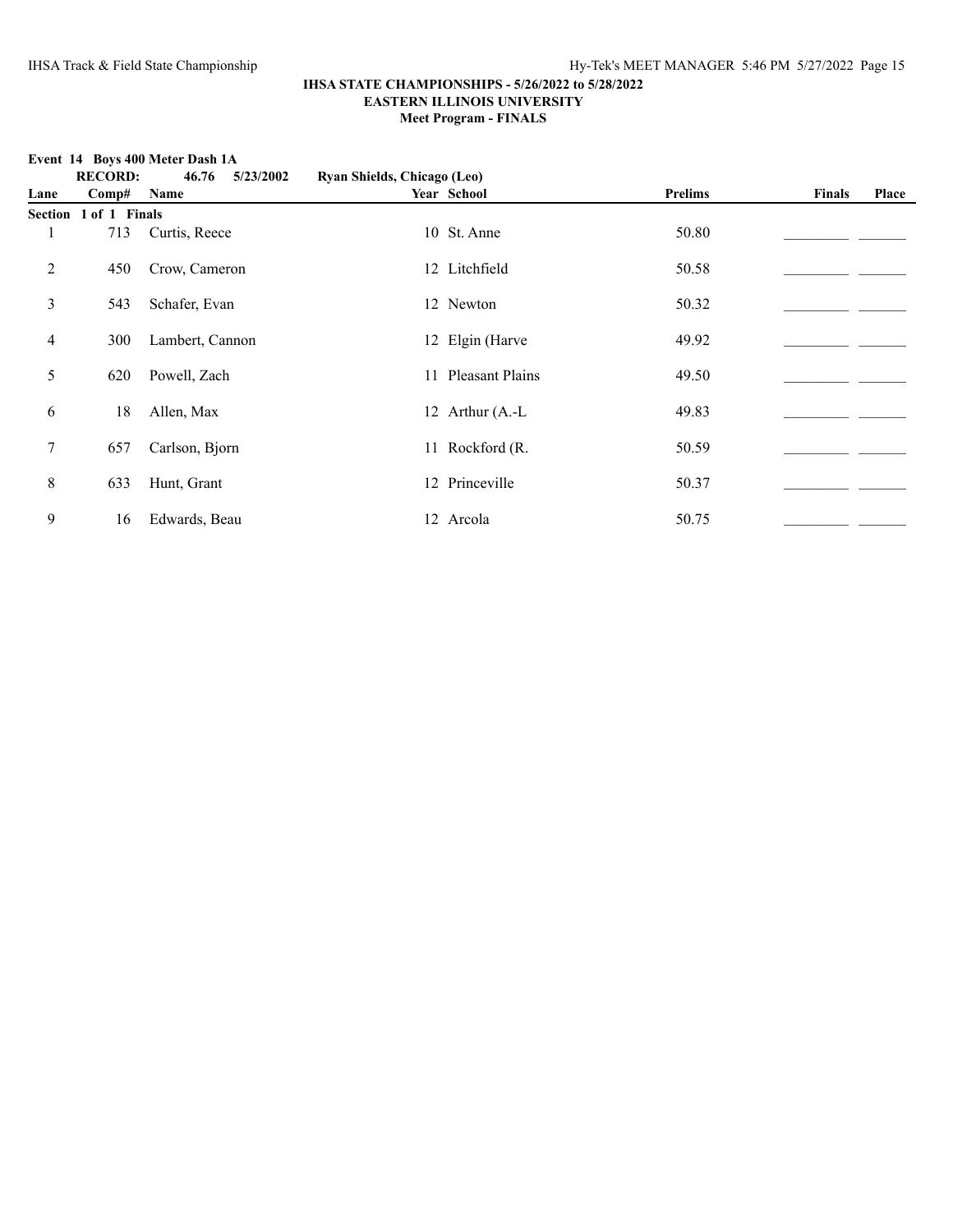**Event 15 Boys 300 Meter Hurdles 1A**

### **IHSA STATE CHAMPIONSHIPS - 5/26/2022 to 5/28/2022 EASTERN ILLINOIS UNIVERSITY Meet Program - FINALS**

**RECORD: 37.33 5/23/2006 Cody Wisslead, Scotia (West Prairie) Lane Comp# Name Year School Prelims Finals Place Section 1 of 1 Finals** 1 215 Mogged, Bobby 12 Cullom (Tri-Point) 41.85 2 37 Aplogan, Jean Luc 9 Beardstown 41.79\_\_\_\_\_\_\_\_\_\_\_\_\_\_\_\_\_\_\_\_\_\_ \_\_\_\_\_\_\_ 3 153 Okeke, Daryl 11 Champaign (J 40.16\_\_\_\_\_\_\_\_\_\_\_\_\_\_\_\_\_\_\_\_\_\_ \_\_\_\_\_\_\_ 4 31 Kern, Jackson 11 Auburn 11 Auburn 40.19 5 214 Robertson, Jadon 12 Cowden (C.-H 38.90 \_\_\_\_\_\_\_\_\_\_\_\_\_\_\_\_\_\_ 6 695 Smith, Gage 11 Shelbyville 40.03  $\qquad$ 7 817 Scherff, Owen 12 Waterloo (Gi 41.18\_\_\_\_\_\_\_\_\_\_\_\_\_\_\_\_\_\_\_\_\_\_ \_\_\_\_\_\_\_ 8 201 Bevis, Josh 12 Christopher 41.63\_\_\_\_\_\_\_\_\_\_\_\_\_\_\_\_\_\_\_\_\_\_ \_\_\_\_\_\_\_ 9 820 Doll, Michael 12 Westmont 41.83 20 Doll, Michael 42.03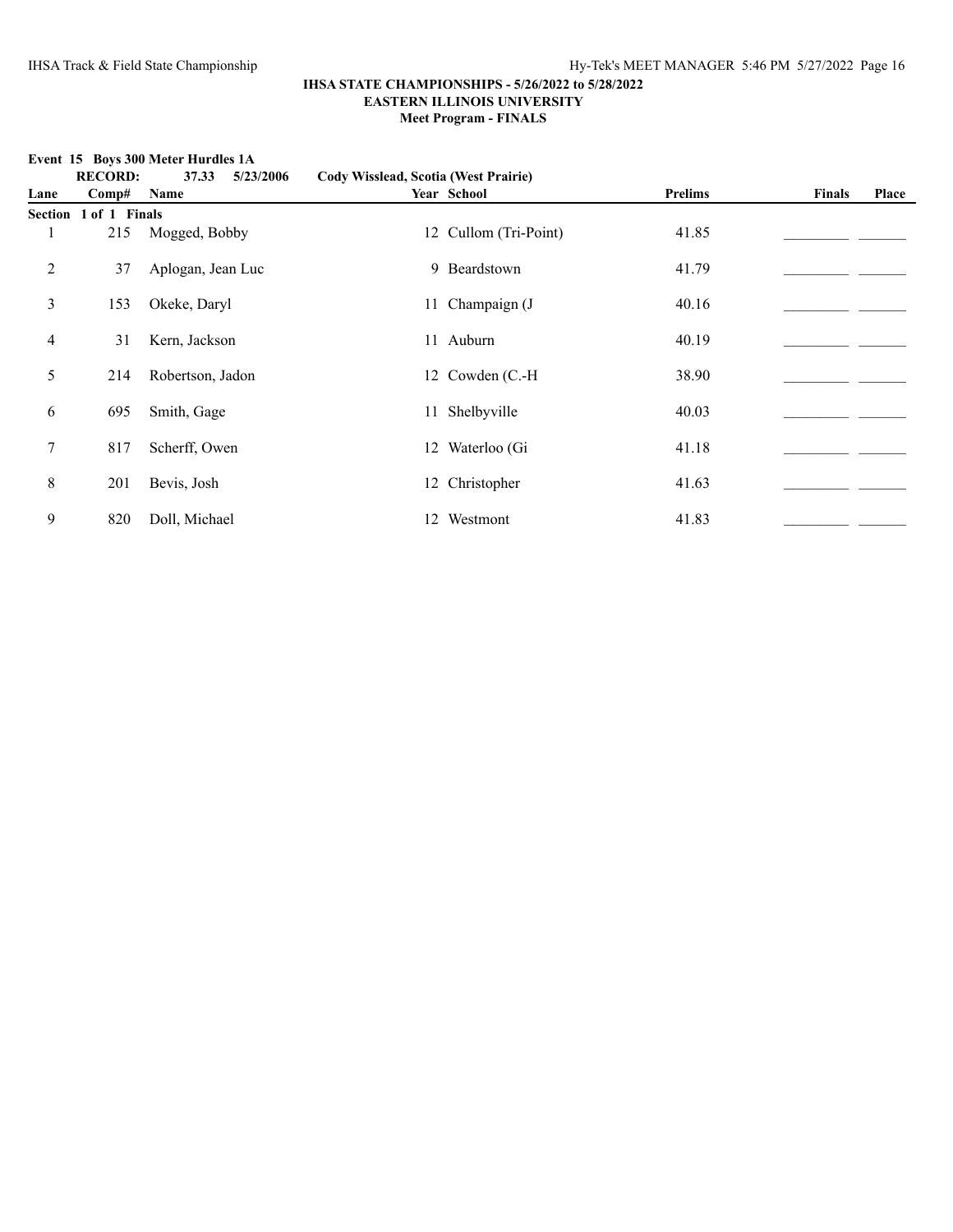# **Event 16 Boys 1600 Meter Run 1A**<br>**RECORD**:  $4.0933$  5/2

|      | <b>RECORD:</b>        | етсие то проуз торо месет кан тле<br>4:09.33<br>5/23/2006 | Dorian Ulrey, Port Byron (Riverdale) |                      |                |               |       |
|------|-----------------------|-----------------------------------------------------------|--------------------------------------|----------------------|----------------|---------------|-------|
| Lane | Comp#                 | Name                                                      |                                      | Year School          | <b>Prelims</b> | <b>Finals</b> | Place |
|      | Section 1 of 1 Finals |                                                           |                                      |                      |                |               |       |
|      | 180                   | Hardiman, Ryan                                            |                                      | 12 Chicago (Latin)   | 4:18.96        |               |       |
| 2    | 600                   | Teel, Isaac                                               |                                      | 10 Pinckneyville     | 4:23.95        |               |       |
| 3    | 806                   | Sheppard, Miles                                           |                                      | 12 Warsaw (Hami      | 4:25.49        |               |       |
| 4    | 627                   | Murray, Tommy                                             |                                      | 11 Port Byron (      | 4:19.79        |               |       |
| 5    | 186                   | Parekh, Akili                                             |                                      | 11 Chicago (Latin)   | 4:22.16        |               |       |
| 6    | 190                   | Subra, Kieran                                             |                                      | 12 Chicago (Lyc      | 4:24.90        |               |       |
| 7    | 501                   | Stoeger, Mason                                            |                                      | 12 Minonk (Fiel      | 4:28.32        |               |       |
| 8    | 394                   | Grant, Bryson                                             |                                      | 11 Gilman (Iroq      | 4:28.69        |               |       |
| 9    | 304                   | Winkelman, Daniel                                         |                                      | 11 Elgin (Harve      | 4:29.53        |               |       |
| 10   | 326                   | Harmon, Thomas                                            |                                      | 12 Elmwood           | 4:30.68        |               |       |
| 11   | 765                   | Hill, Gavin                                               |                                      | 12 Trenton (Wesclin) | 4:31.24        |               |       |
| 12   | 446                   | Wolf, Cannen                                              |                                      | 12 Liberty           | 4:31.77        |               |       |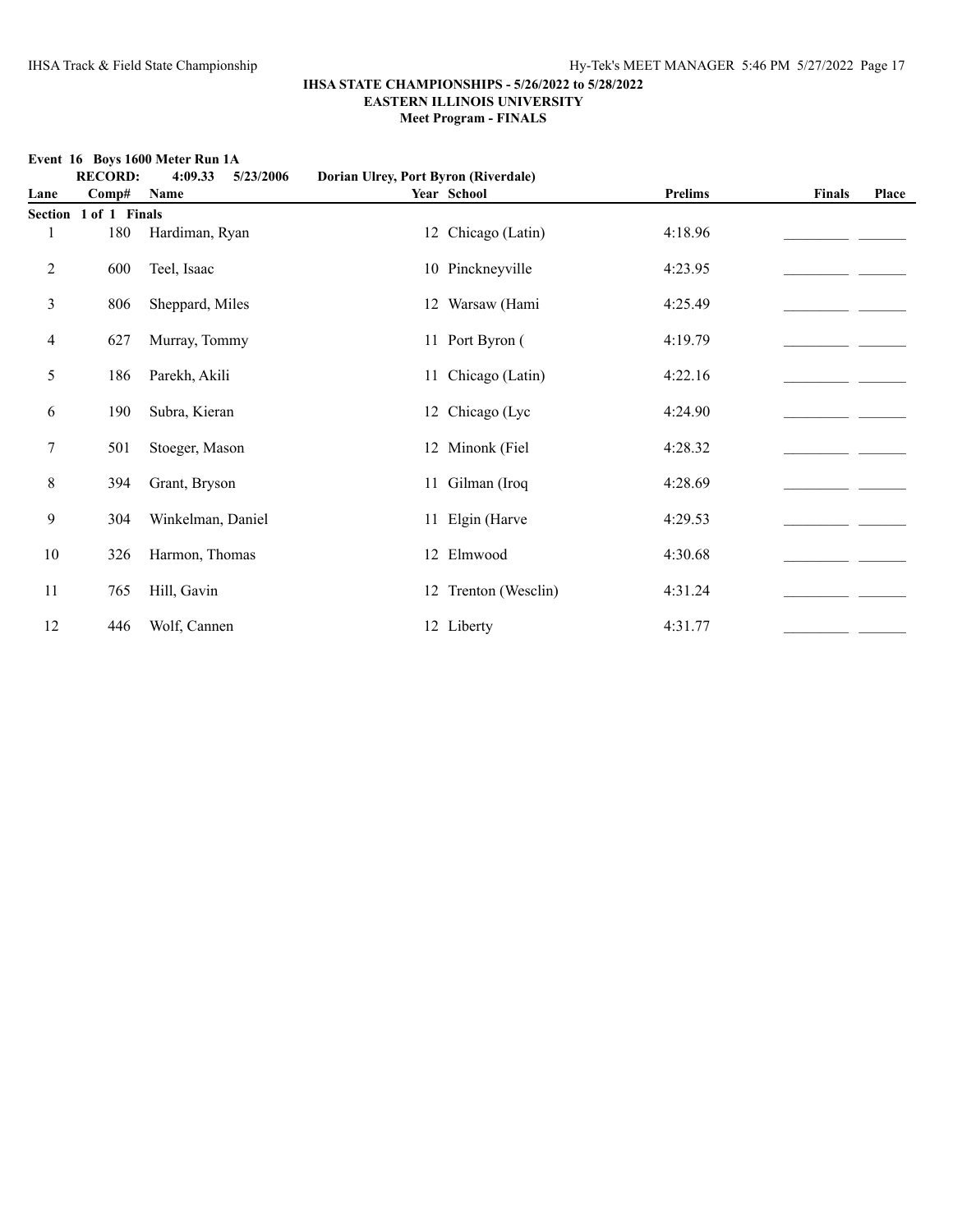**RECORD: 21.36 5/23/1984 David Washington, Melrse Park (Walther Lu Lane Comp# Name Year School Prelims Finals Place Section 1 of 1 Finals** 1 116 Siglock, Ethen 12 Carlinville 22.64 2 563 Jelderks, Luke 12 Palos Height 22.62\_\_\_\_\_\_\_\_\_\_\_\_\_\_\_\_\_\_\_\_\_\_ \_\_\_\_\_\_\_ 3 750 Locke, Peyton 11 Taylor Ridge 22.59 22.59 4 136 Kirby, Nathan 11 Catlin (Salt Fork) 22.40 5 416 Phillips, Tony 10 Kankakee (Mc 22.17\_\_\_\_\_\_\_\_\_\_\_\_\_\_\_\_\_\_\_\_\_\_ \_\_\_\_\_\_\_ 6 589 Fortney, Tyreke 12 Peru (St. Bede) 22.21  $\frac{22.21}{\frac{12.21}{\frac{12.21}{\frac{12.21}{\frac{12.21}{\frac{12.21}{\frac{12.21}{\frac{12.21}{\frac{12.21}{\frac{12.21}{\frac{12.21}{\frac{12.21}{\frac{12.21}{\frac{12.21}{\frac{12.21}{\frac{12.21}{\frac{12.21}{\frac{12.21}{\frac{12.21}{\frac$ 7 444 Girardin, Alex 11 Liberty 22.43\_\_\_\_\_\_\_\_\_\_\_\_\_\_\_\_\_\_\_\_\_\_ \_\_\_\_\_\_\_ 8 571 Henschen, Austin 12 Pana 22.60\_\_\_\_\_\_\_\_\_\_\_\_\_\_\_\_\_\_\_\_\_\_ \_\_\_\_\_\_\_ 9 203 Campbell, Brayden 10 Colfax (Ridgeview) 22.62 \_\_\_\_\_\_\_\_\_\_\_\_\_\_\_\_\_\_\_\_\_

## **Event 17 Boys 200 Meter Dash 1A**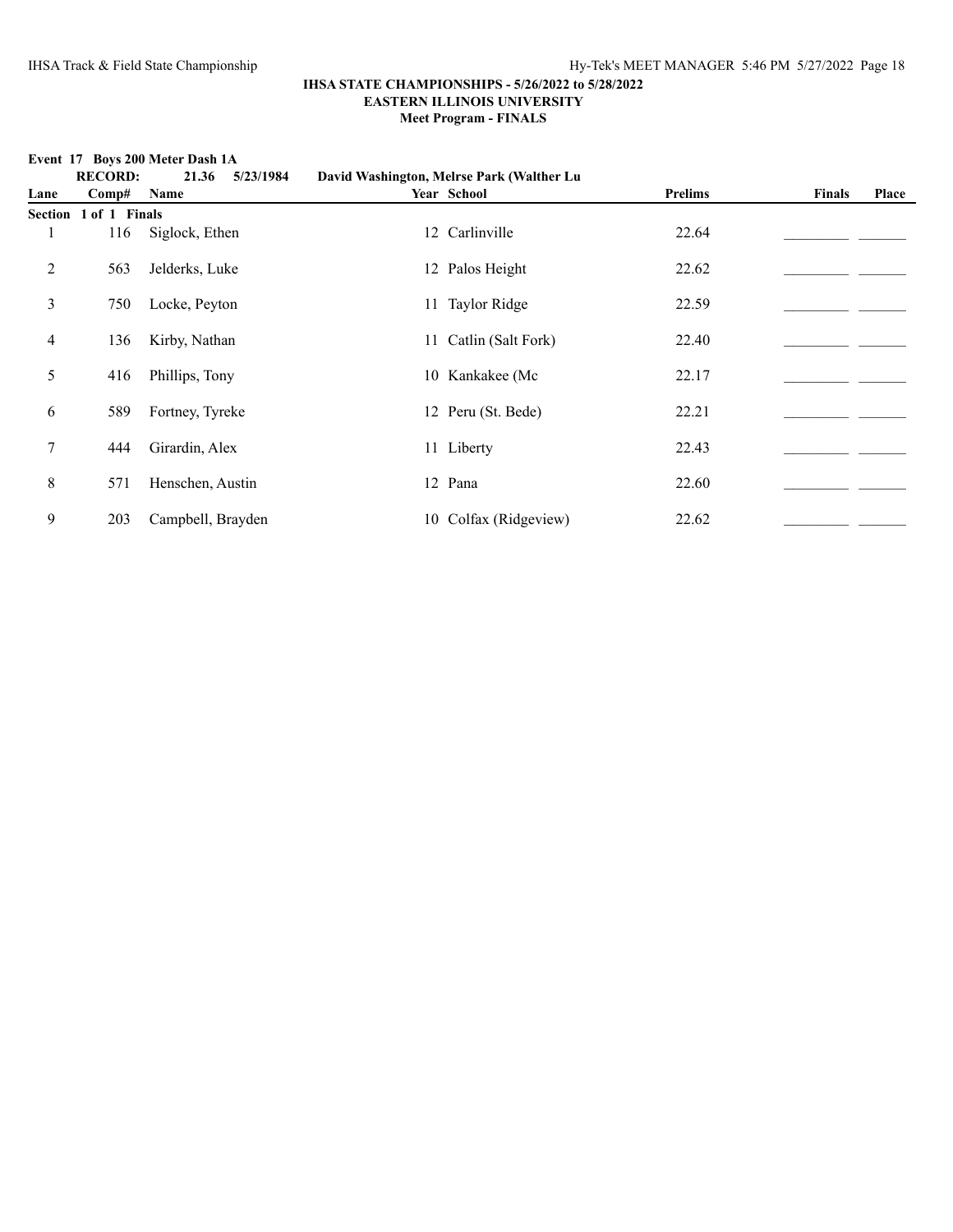**Event 18 Boys 4x400 Meter Relay 1A**

### **IHSA STATE CHAMPIONSHIPS - 5/26/2022 to 5/28/2022 EASTERN ILLINOIS UNIVERSITY Meet Program - FINALS**

## **RECORD: 3:19.95 5/23/2010 Rochester, Rochester A. Alvey, Z. Barnett, S. Ryan, B. Eandi Lane Comp# Team Relay Prelims Finals Place Section 1 of 1 Finals**  $1 \qquad \qquad \text{Colfax (Rideview)} \qquad \qquad 3:29.13$ 1) #204 Campbell, Payton 10 2) #205 Coffman, Carter 12 3) #210 Thomas, Alec 11 4) #203 Campbell, Brayden 10 5) #206 Coffman, Micah 9 6) #211 Tolan, Kaden 12 7) #207 Hoffman, Cale 11 8) #212 Yocum, Darius 11 2 Byron  $3:29.07$   $\qquad \qquad$ 1) #81 Conderman, Carter 12 2) #85 Mondello, Isaac 12 3) #88 Swartz, Hayden 11 4) #86 Potter, Evan 12 5) #83 Daub, Ayden 11 6) #89 Wichman, Everett 10 7) #87 Springer, Dylan 9 8) #82 Connell, Max 12 3 Morrison 3:26.56\_\_\_\_\_\_\_\_\_\_\_\_\_\_\_\_\_\_\_\_\_\_ \_\_\_\_\_\_\_ 1) #506 Brainerd, Justice 12 2) #513 Wolf, Brady 12 3) #508 Dauphin, Thomas 12 4) #504 Anderson, Alex 12 5) #505 Brackemeyer, Beau 12 6) #507 Cyphers, Mark 11 7) #511 Newman, Chase 10 8) #510 McDearmon, Isaiah 9 4 Pleasant Plains 2:27.25 Pleasant Plains 3:27.25 1) #619 Pearce, Jack 12 2) #609 Carney, Danny 11 3) #610 Carter, Michael 10 4) #620 Powell, Zach 11 5) #612 Dahl, Nathan 11 6) #613 Donnelly, Cayden 10 7) #618 Payne, Cole 9 8) #617 Maisch, Whit 10 5 Winnebago  $3:25.47$   $\qquad \qquad$ 1) #846 Lightfoot, Owen 12 2) #851 Wiggan, Brandon 10 3) #848 Muhammad, Supreme 10 4) #843 Cunningham, Michael 12 5) #850 Trotter-Krahn, Eden 10 6) #840 Brule, Parker 10 7) #847 Lyons, Nathan 11 8) #841 Bucey, Owen 12 6 Newton  $3:26.49$   $\qquad \qquad$ 1) #549 Wolf, Parker 10 2) #542 Meinhart, Ben 12 3) #541 Mahaffey, Owen 11 4) #543 Schafer, Evan 12 5) #546 Weber, Luke 10 6) #544 Shamhart, Nicholas 11 7) #550 Zavala, Luis 11 8) #552 Zwilling, Nick 12 7 Decatur (St. Teresa) 3:27.93 1) #239 Walker, Jeremy 11 2) #226 Brilley, Christian 11 3) #235 Kernaghan, Cameron 11 4) #234 Kernaghan, Caleb 11 5) #238 Velchek, Martin 11 6) #228 Cook, Evan 9 7) #237 Striglos, Gus 10 8) #229 Deetz, Colton 9 8 Eureka 3:28.61\_\_\_\_\_\_\_\_\_\_\_\_\_\_\_\_\_\_\_\_\_\_ \_\_\_\_\_\_\_ 1) #351 Lehman, Carson 10 2) #356 Schmidt, Gabe 10 3) #345 Bardwell, Charlie 11 4) #350 Heffren, Tyler 10 5) #359 Wiegand, Dakota 11 6) #344 Bachman, Rylan 11 7) #357 Schoolcraft, Mason 11 8) #353 Morin, Jake 11

### 9 Rockford (R. Christian) 3:29.13

1) #668 Thomas, Jonathan 12 2) #667 Sosnowski, Aidan 11 3) #669 Thomas, Nate 9 4) #657 Carlson, Bjorn 11

5) #656 Bugarin, Alex 12 6) #660 Elliott, Adison 12 7) #670 Walsh, Ethan 12 8) #661 Forward, Weston 10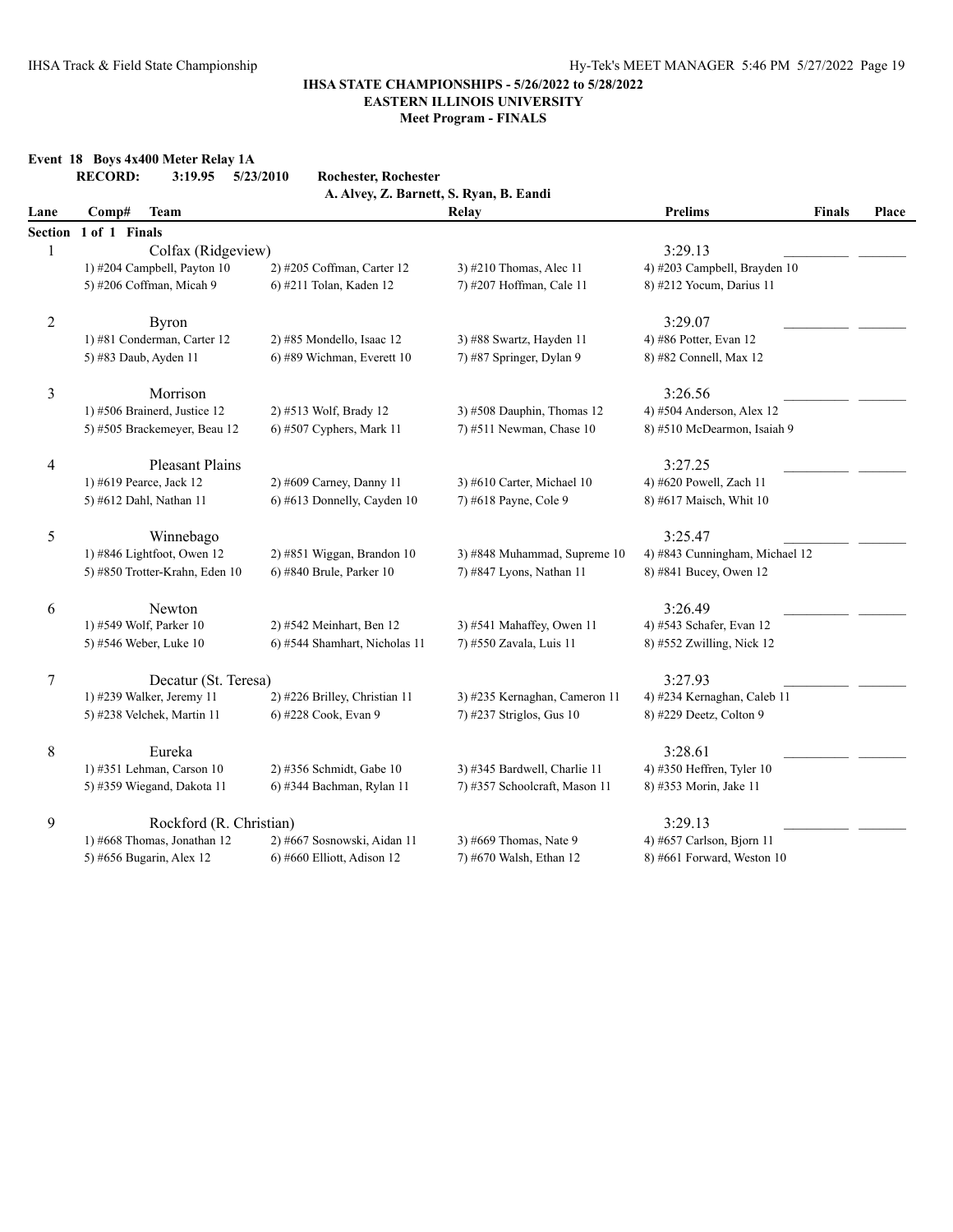**Event 19 Boys Long Jump 2A**<br>**RECORD:** 25.00.25

|                | вусие ту проуз воне ошир дл<br><b>RECORD:</b> | 25-00.25<br>5/29/2015 | Jamari Ward, Cahokia (H.S. |                      |                |               |       |
|----------------|-----------------------------------------------|-----------------------|----------------------------|----------------------|----------------|---------------|-------|
| Pos            | Comp#                                         | Name                  |                            | Year School          | <b>Prelims</b> | <b>Finals</b> | Place |
|                | Flight 1 of 1 Finals                          |                       |                            |                      |                |               |       |
|                | 1857                                          | Hill, Jyaire          |                            | 11 Kankakee (Sr.)    | 6.26m          |               |       |
| $\overline{2}$ | 2224                                          | Maidment, Tim         |                            | 12 Woodstock         | 6.34m          |               |       |
| 3              | 1582                                          | Howard, Jo'viano      |                            | 10 Cahokia (H.S.)    | 6.34m          |               |       |
| 4              | 1851                                          | Washington, Adrian    |                            | 10 Joliet (Cath      | 6.40m          |               |       |
| 5              | 1858                                          | Hill, Nahzir          |                            | 11 Kankakee (Sr.)    | 6.45m          |               |       |
| 6              | 1950                                          | Wilson, Bryson        |                            | 12 Marion            | 6.48m          |               |       |
| $\tau$         | 2088                                          | Davis, Teegan         |                            | 11 Princeton         | 6.49m          |               |       |
| $8\,$          | 1581                                          | Deloach, Nicholas     |                            | 11 Cahokia (H.S.)    | 6.52m          |               |       |
| 9              | 1819                                          | Williams, Cameron     |                            | 10 Glen Ellyn S      | 6.53m          |               |       |
| 10             | 1749                                          | Bailey, ANdrew        |                            | 12 Dolton (Thor      | 6.56m          |               |       |
| 11             | 1531                                          | Morse, Sam            |                            | 12 Bartonville       | 6.57m          |               |       |
| 12             | 2006                                          | Morrison, Jacob       |                            | 11 Mt. Vernon (H.S.) | 6.95m          |               |       |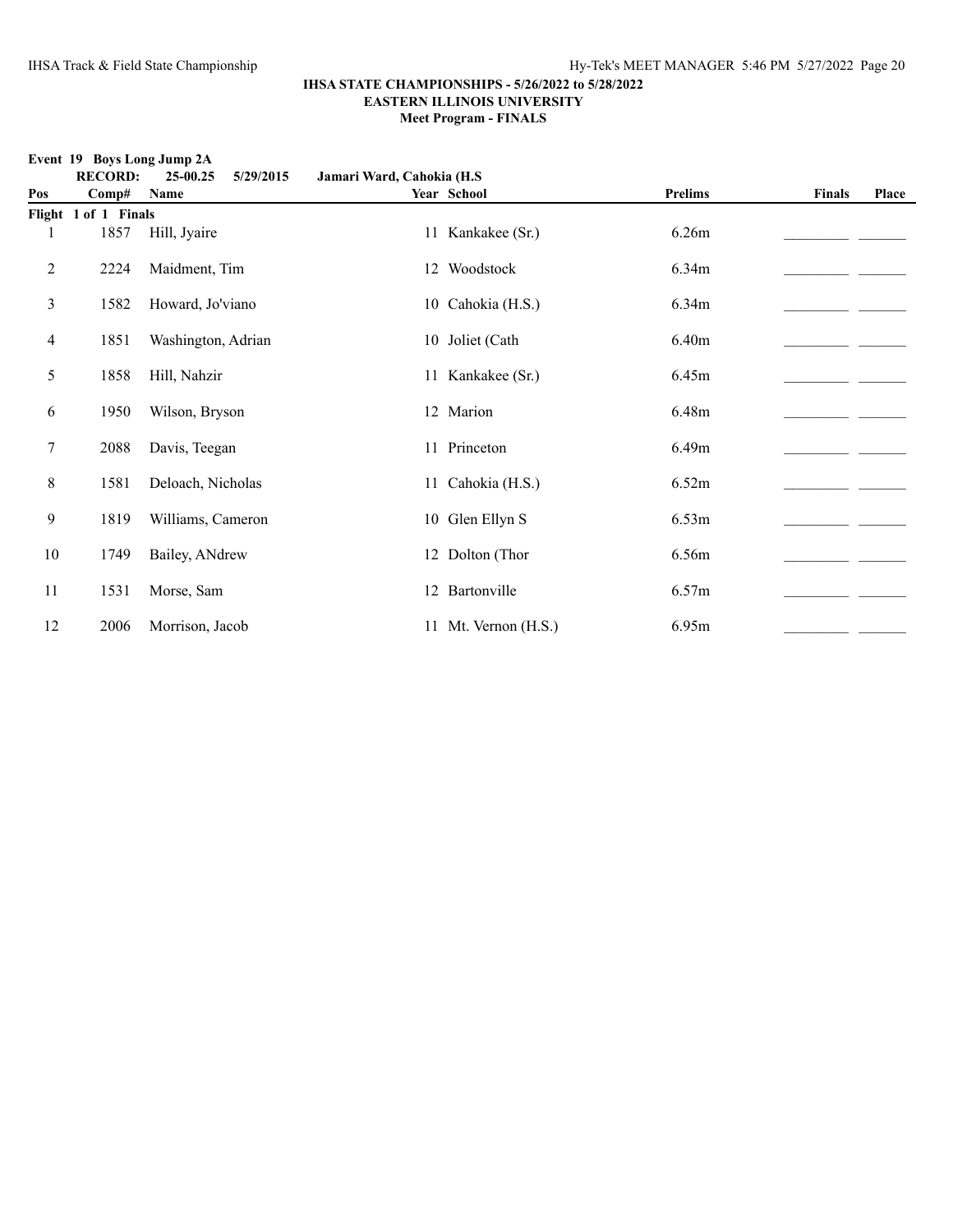**Event 20 Boys Pole Vault 2A**<br>**RECOPD** 

|     | EVEIR ZU DUYS LUIC VAUR ZA<br><b>RECORD:</b> | 5/23/2010<br>$17 - 01$ | Logan Pfibsen, Streator (Twp) |                       |                   |               |       |
|-----|----------------------------------------------|------------------------|-------------------------------|-----------------------|-------------------|---------------|-------|
| Pos | Comp#                                        | Name                   |                               | Year School           | <b>Prelims</b>    | <b>Finals</b> | Place |
|     | Flight 1 of 1 Finals                         |                        |                               |                       |                   |               |       |
|     | 1598                                         | Stout, Zach            |                               | 12 Charleston         | 3.95m             |               |       |
| 2   | 2191                                         | Howard, Drake          |                               | 9 Taylorville         | 4.10m             |               |       |
| 3   | 1523                                         | Hoeft, Tyler           |                               | 12 Aurora (Marm       | 4.10m             |               |       |
| 4   | 1863                                         | Gruszeczka, Xander     |                               | 12 Kewanee (H.S.)     | 3.95m             |               |       |
| 5   | 1789                                         | Fehr, Drew             |                               | 11 Fairbury (Pr       | 4.10m             |               |       |
| 6   | 1520                                         | Anderson, Ryan         |                               | 10 Aurora (Marm       | 4.10 <sub>m</sub> |               |       |
| 7   | 2115                                         | Alexander, Evan        |                               | 11 Rochester          | 3.95m             |               |       |
| 8   | 1807                                         | Schaad, Malakai        |                               | 12 Geneseo            | 4.10m             |               |       |
| 9   | 1937                                         | Beers, Colin           |                               | 12 Marion             | 4.10m             |               |       |
| 10  | 2003                                         | Koontz, Tanner         |                               | 12 Mt. Vernon (H.S.)  | 4.10m             |               |       |
| 11  | 2019                                         | Hensley, Kyle          |                               | 11 Mt. Zion           | 4.10m             |               |       |
| 12  | 1806                                         | Schaad, Cooper         |                               | 10 Geneseo            | 4.10m             |               |       |
| 13  | 1865                                         | Migas, Paul            |                               | 10 Lake Villa (Lakes) | 4.10m             |               |       |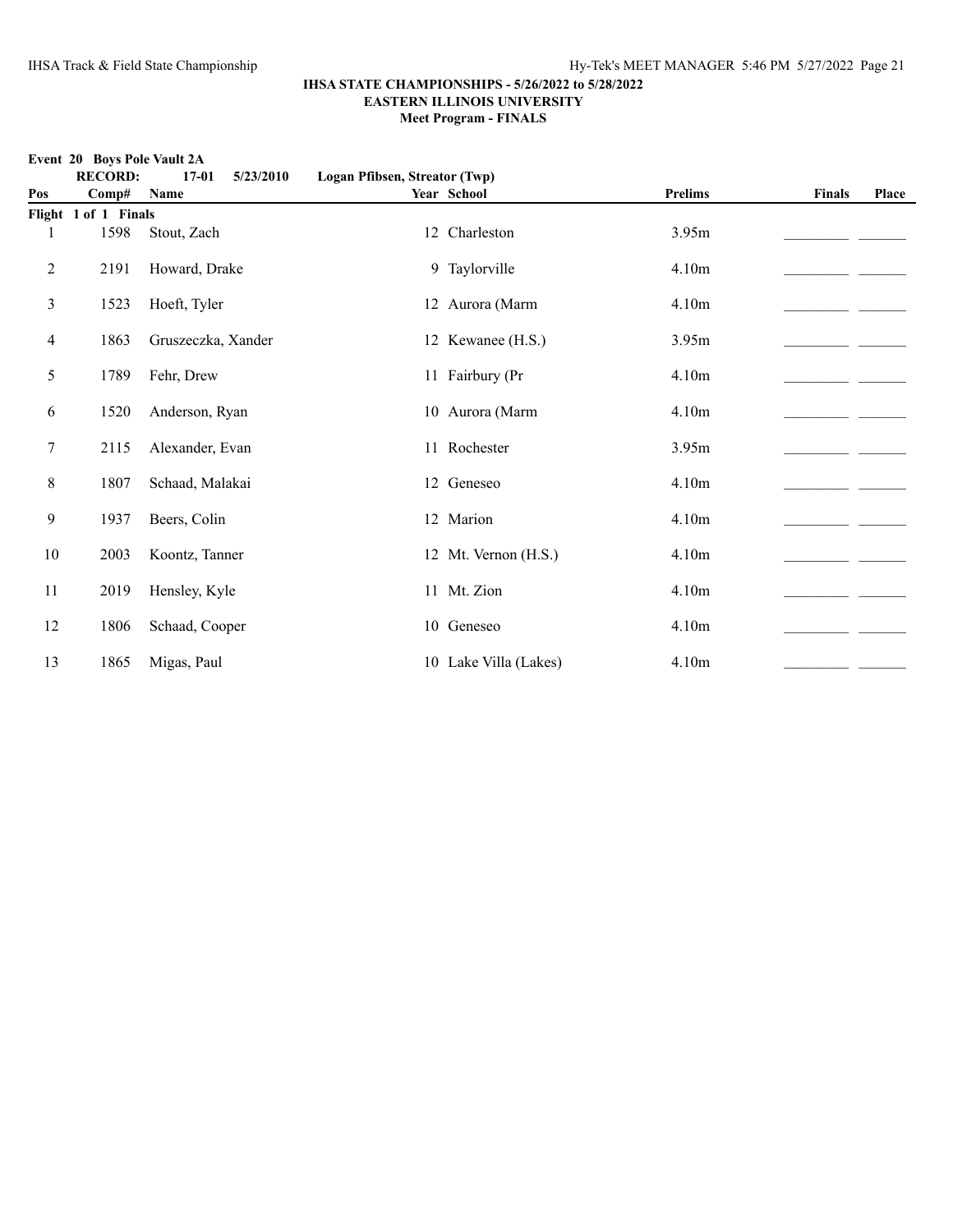### **Event 21 Boys High Jump 2A**

|     | <b>RECORD:</b>       | $7 - 01.50$<br>5/28/2016 | Darryl Sullivan, Marion (H.S.) |                     |                |               |       |  |
|-----|----------------------|--------------------------|--------------------------------|---------------------|----------------|---------------|-------|--|
| Pos | Comp#                | Name                     |                                | Year School         | <b>Prelims</b> | <b>Finals</b> | Place |  |
|     | Flight 1 of 1 Finals |                          |                                |                     |                |               |       |  |
| 1   | 1557                 | Parker, DeShawn          |                                | 12 Burbank (St.     | 1.83m          |               |       |  |
| 2   | 2225                 | Novelle, Jack            |                                | 12 Woodstock        | 1.83m          |               |       |  |
| 3   | 1733                 | Akeman, Justin           |                                | 12 Clinton          | 1.83m          |               |       |  |
| 4   | 1795                 | Bile, Merveille          |                                | 12 Galesburg (H.S.) | 1.83m          |               |       |  |
| 5   | 2146                 | Suggs, Jamarion          |                                | 12 Springfield LAN  | 1.83m          |               |       |  |
| 6   | 1980                 | Walker, Nick             |                                | 10 Metamora         | 1.88m          |               |       |  |
| 7   | 1786                 | Bazzell, Dylan           |                                | 11 Fairbury (Pr     | 1.88m          |               |       |  |
| 8   | 1825                 | Nelson, Chris            |                                | 9 Herrin (H.S.)     | 1.88m          |               |       |  |
| 9   | 1834                 | Morgan, Ben              |                                | 12 Herscher         | 1.83m          |               |       |  |
| 10  | 1582                 | Howard, Jo'viano         |                                | 10 Cahokia (H.S.)   | 1.88m          |               |       |  |
| 11  | 1880                 | Chvatal, Jack            |                                | 12 Lisle (Benet     | 1.83m          |               |       |  |
| 12  | 1581                 | Deloach, Nicholas        |                                | 11 Cahokia (H.S.)   | 1.88m          |               |       |  |
| 13  | 2088                 | Davis, Teegan            |                                | 11 Princeton        | 1.88m          |               |       |  |
| 14  | 2060                 | Rogers, Drew             |                                | 9 Paris             | 1.88m          |               |       |  |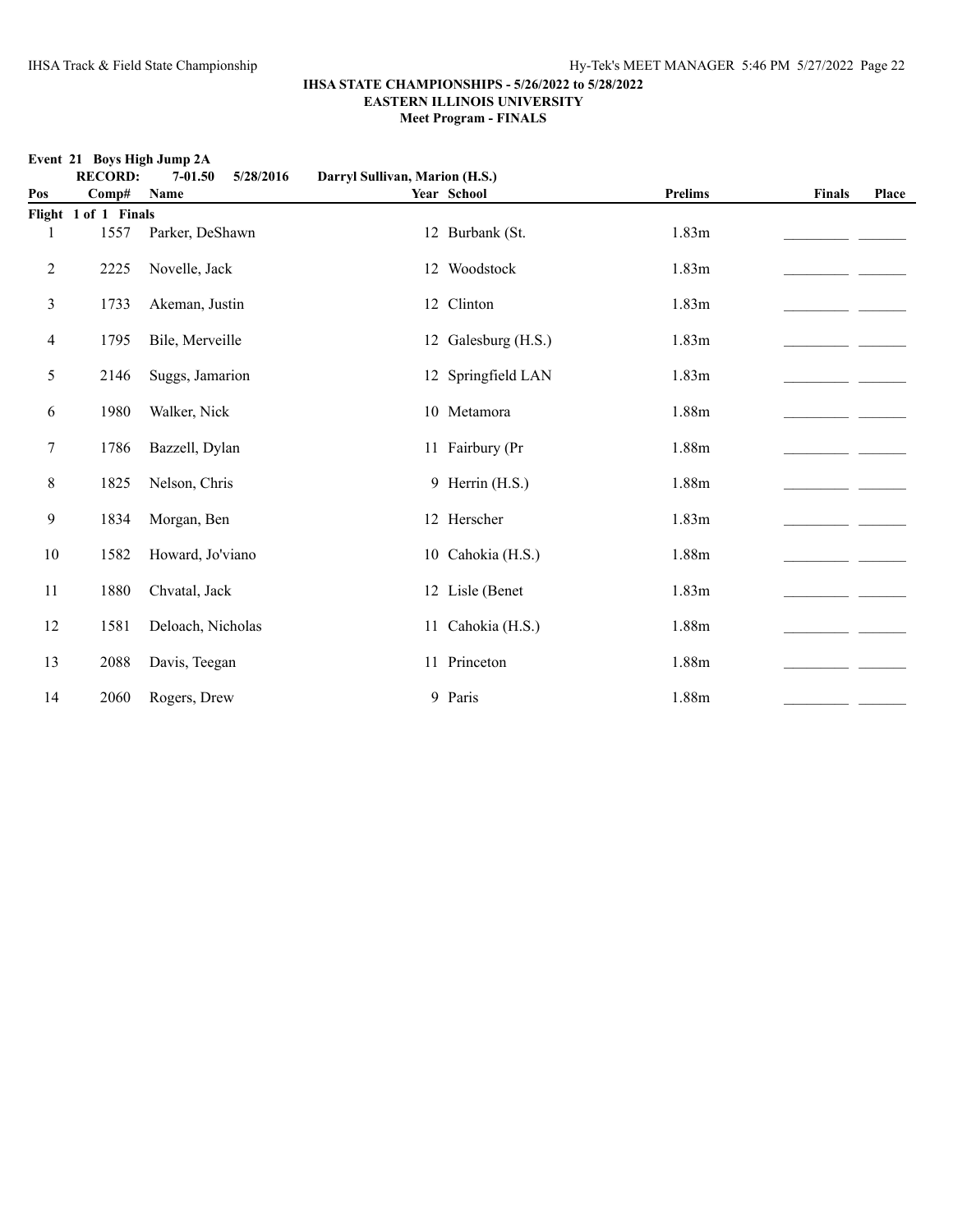**Event 22 Boys Shot Put 2A**<br>**RECORD:** 63-0

| $E$ vent 22 Doys Shot I ut 2 $\Lambda$<br><b>RECORD:</b><br>63-06<br>5/26/2017<br>Sam Sikon, Carbondale ( |                      |                  |  |                      |                |               |       |
|-----------------------------------------------------------------------------------------------------------|----------------------|------------------|--|----------------------|----------------|---------------|-------|
| Pos                                                                                                       | Comp#                | Name             |  | Year School          | <b>Prelims</b> | <b>Finals</b> | Place |
|                                                                                                           | Flight 1 of 1 Finals |                  |  |                      |                |               |       |
|                                                                                                           | 2017                 | Buttz, Ryne      |  | 12 Mt. Zion          | 14.76m         |               |       |
| $\boldsymbol{2}$                                                                                          | 1938                 | Carter, Kane     |  | 12 Marion            | 14.82m         |               |       |
| 3                                                                                                         | 1796                 | Carl, Aaron      |  | 12 Galesburg (H.S.)  | 14.85m         |               |       |
| $\overline{4}$                                                                                            | 1586                 | Lopez, Jordan    |  | 12 Carbondale (H.S.) | 15.10m         |               |       |
| 5                                                                                                         | 1928                 | Pflipsen, Elijah |  | 12 Maple Park (      | 15.20m         |               |       |
| 6                                                                                                         | 1967                 | Bradbury, Sam    |  | 12 Mattoon           | 15.37m         |               |       |
| $\tau$                                                                                                    | 1748                 | Jackson, Dre     |  | 12 Dixon (H.S.)      | 15.54m         |               |       |
| $\,8\,$                                                                                                   | 2090                 | Harp, Drew       |  | 12 Princeton         | 15.64m         |               |       |
| 9                                                                                                         | 1981                 | Bremer, Max      |  | 12 Metropolis (      | 16.16m         |               |       |
| 10                                                                                                        | 2136                 | Smith, Caleb     |  | 10 Salem             | 16.72m         |               |       |
| 11                                                                                                        | 1732                 | Russell, David   |  | 11 Chillicothe       | 17.16m         |               |       |
| 12                                                                                                        | 1588                 | Brown, JehChys   |  | 11 Centralia         | 17.59m         |               |       |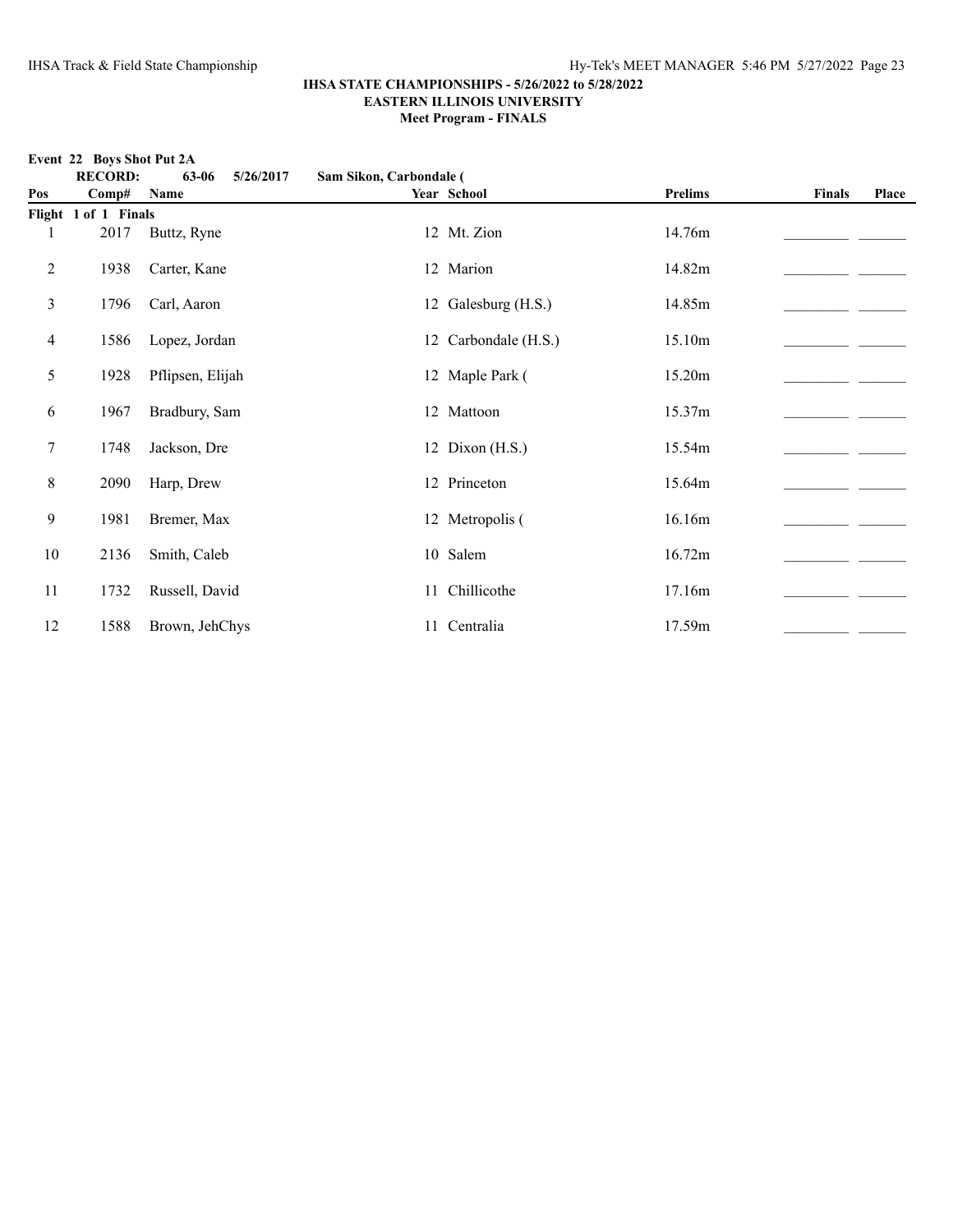### **Event 23 Boys Triple Jump 2A**

|                | <b>RECORD:</b>       | $50 - 06$<br>5/30/2015  | Ja'Mari Ward, Cahokia (HS) |                       |                |               |       |
|----------------|----------------------|-------------------------|----------------------------|-----------------------|----------------|---------------|-------|
| Pos            | Comp#                | Name                    |                            | Year School           | <b>Prelims</b> | <b>Finals</b> | Place |
|                | Flight 1 of 1 Finals |                         |                            |                       |                |               |       |
| 1              | 1747                 | Gusse, Jacob            |                            | 12 Dixon (H.S.)       | 12.60m         |               |       |
| $\overline{2}$ | 1583                 | Johnson-Cutler, Lorenzo |                            | 11 Cahokia (H.S.)     | 12.67m         |               |       |
| 3              | 2057                 | Shannon, Will           |                            | 11 Oak Park (Fenwick) | 12.76m         |               |       |
| 4              | 2088                 | Davis, Teegan           |                            | 11 Princeton          | 12.84m         |               |       |
| 5              | 1775                 | Patterson, Kyle         |                            | 12 East St. Lou       | 12.88m         |               |       |
| 6              | 1761                 | Erdman, Andrew          |                            | 12 Dunlap             | 12.90m         |               |       |
| 7              | 1784                 | Adams, Isaiah           |                            | 12 Fairbury (Pr       | 12.96m         |               |       |
| 8              | 2024                 | Trimble, Brayden        |                            | 9 Mt. Zion            | 13.04m         |               |       |
| 9              | 1738                 | Mathews, Rand           |                            | 12 Columbia           | 13.38m         |               |       |
| 10             | 1797                 | Derry, Koen             |                            | 12 Galesburg (H.S.)   | 13.42m         |               |       |
| 11             | 1557                 | Parker, DeShawn         |                            | 12 Burbank (St.       | 13.48m         |               |       |
| 12             | 1581                 | Deloach, Nicholas       |                            | 11 Cahokia (H.S.)     | 13.68m         |               |       |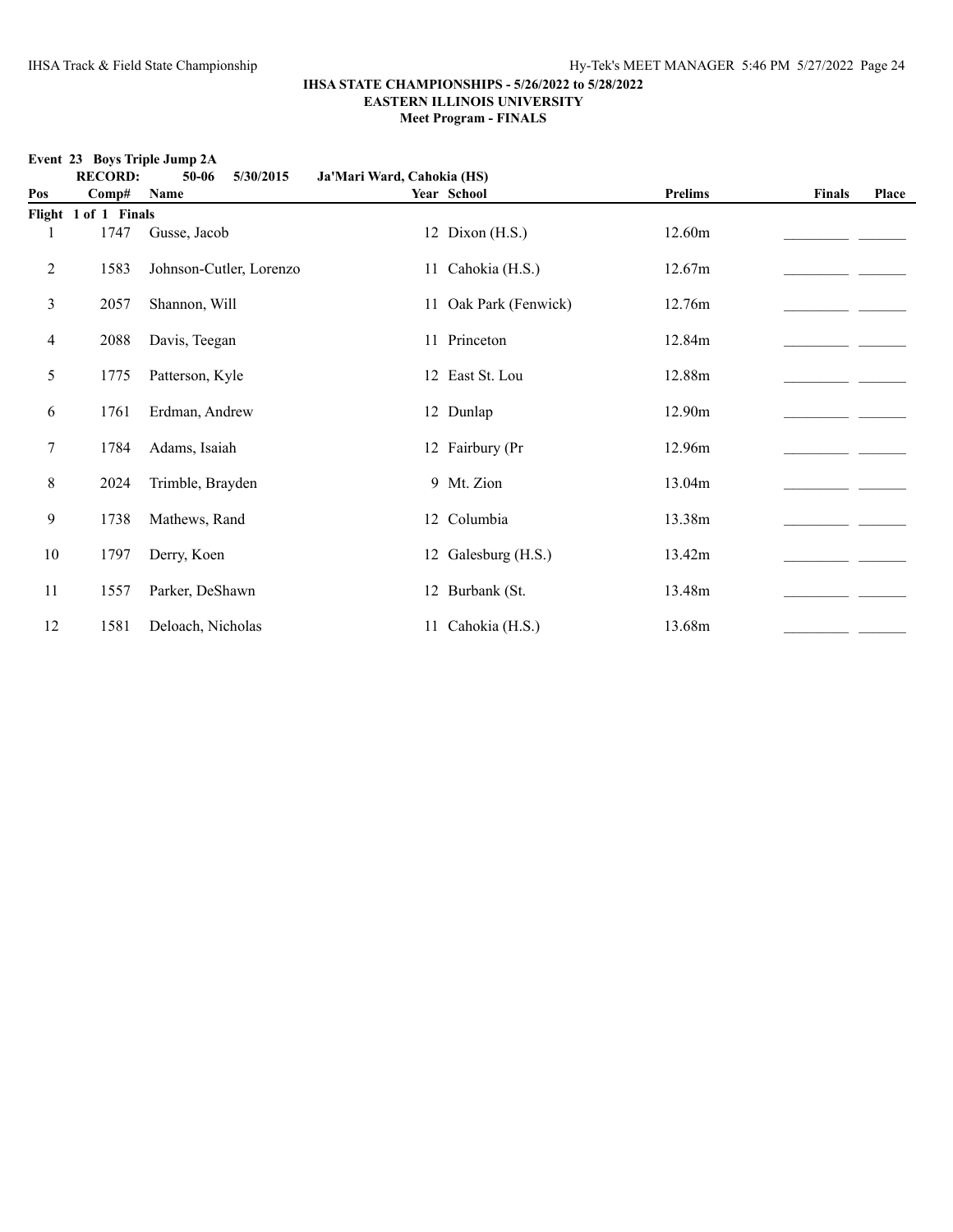|     | <b>RECORD:</b>       | 188-04<br>5/24/2013 | Ryan Njegovan, Sandwich |                   |                |               |       |
|-----|----------------------|---------------------|-------------------------|-------------------|----------------|---------------|-------|
| Pos | Comp#                | Name                |                         | Year School       | <b>Prelims</b> | <b>Finals</b> | Place |
|     | Flight 1 of 1 Finals |                     |                         |                   |                |               |       |
| 1   | 1597                 | Stout, Alex         |                         | 11 Charleston     | 44.71m         |               |       |
| 2   | 1524                 | Langkan, Bryce      |                         | 12 Aurora (Marm   | 44.94m         |               |       |
| 3   | 1928                 | Pflipsen, Elijah    |                         | 12 Maple Park (   | 45.64m         |               |       |
| 4   | 1528                 | Driscoll, Frank     |                         | 12 Bartonville    | 45.95m         |               |       |
| 5   | 1763                 | Bownes, Andrew      |                         | 10 East St. Lou   | 46.03m         |               |       |
| 6   | 1805                 | Salisbury, Kaden    |                         | 10 Geneseo        | 46.78m         |               |       |
| 7   | 2197                 | Maxwell, Jacob      |                         | 11 Tolono (Unity) | 47.14m         |               |       |
| 8   | 2135                 | Johnson, Cole       |                         | 11 Salem          | 47.52m         |               |       |
| 9   | 1911                 | Byron, Robert       |                         | 11 Mahomet (M.-   | 48.14m         |               |       |
| 10  | 2134                 | Noble, Ashton       |                         | 11 Roxana         | 50.03m         |               |       |
| 11  | 1588                 | Brown, JehChys      |                         | 11 Centralia      | 50.14m         |               |       |
| 12  | 1732                 | Russell, David      |                         | 11 Chillicothe    | 50.68m         |               |       |

#### **Event 24 Boys Discus Throw 2A**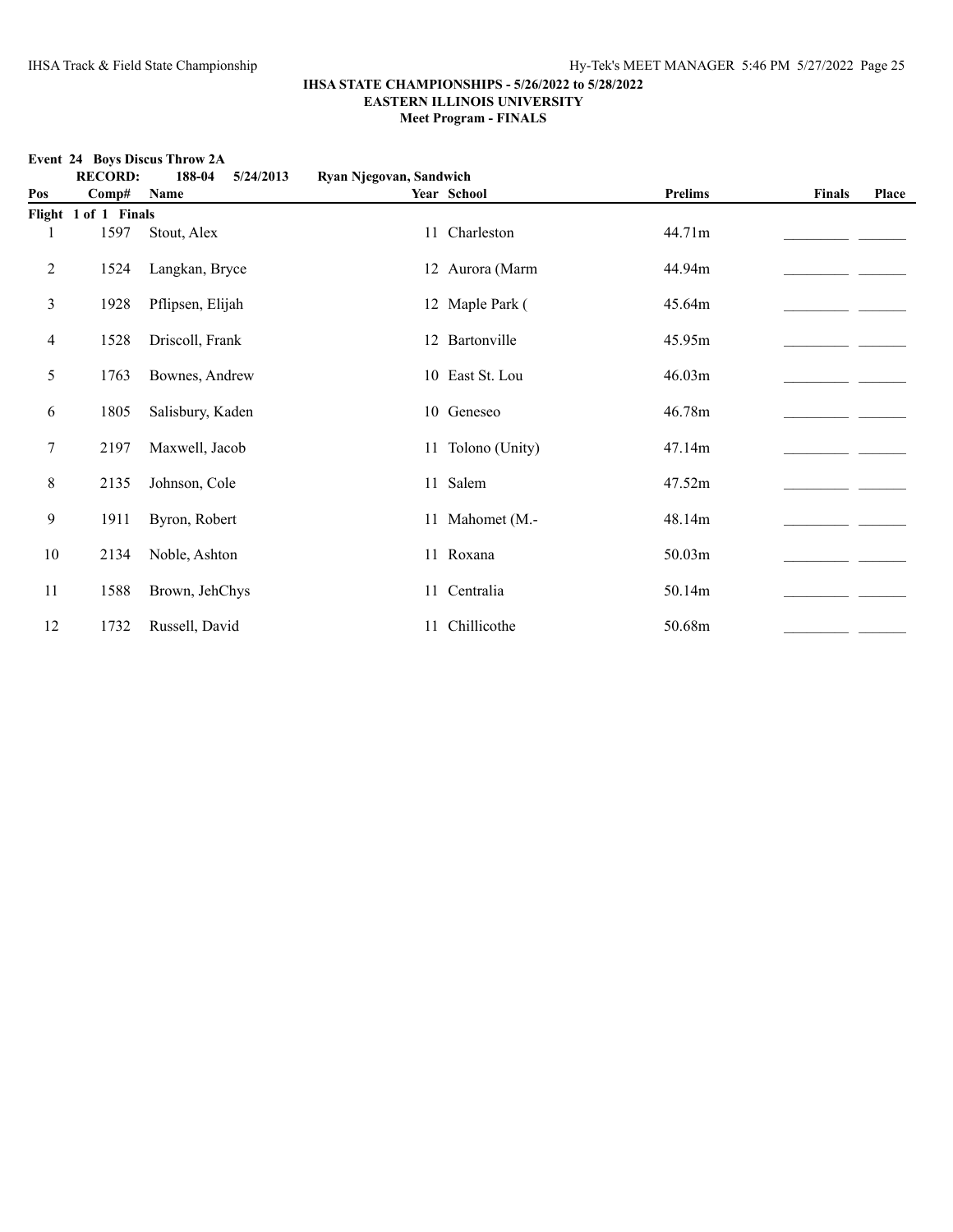**Meet Program - FINALS**

| <b>Relay</b><br>Lane<br>Comp#<br>1 of 1 Finals<br><b>Section</b><br>1<br>Chicago (Payton)<br>2) #1657 Braunreiter, Griffin 12<br>1) #1671 Zhu, Mark 12<br>3) #1670 Wilkin, Elias 12<br>5) #1661 Hu-Lowenthal, Aiden 10<br>6) #1664 Lee, Gavin 10<br>7) #1669 Viniak, Ritvik 11<br>$\overline{c}$<br>Lincoln<br>1) #1873 Rutledge, Drake 12<br>2) #1876 Toft, Jude 9<br>3) #1869 Bivin, Ethan 12<br>7) #1871 Heitzig, Brenden 11<br>5) #1872 Jones, Luke 10<br>6) #1870 Crombie, Ben 10<br>3<br>Mahomet (M.-Seymour)<br>1) #1915 Nofziger, Kyle 12<br>2) #1912 Dillman, Blake 9<br>3) #1917 Scheele, Joseph 12<br>5) #1920 Smysor, Grant 10<br>6) #1918 Seaman, Avery 12<br>7) #1916 Ramirez, Ethan 9<br>Marion<br>4<br>1) #1943 Lees, Hayden 10<br>2) #1947 Morgan, Logan 12<br>3) #1944 Lomax, Mekye 10<br>6) #1949 Stone, Benja 11<br>7) #1941 Gregory, Jack 12<br>5) #1940 Gilley, Noah 12<br>5<br>Sycamore<br>1) #2181 Kocher, Nicholas 12<br>2) #2177 Garcia, Luis 12<br>3) #2173 Al Harby, Naif 10<br>5) #2187 Solfisburg, Ethan 11<br>7) #2178 Goff, Corey 9<br>6) #2184 Rundle, Jake 11<br>6<br>Bethalto (Civic Memorial)<br>1) #1539 Eldridge, Justice 10<br>2) #1542 Naugle, Lucas 10<br>3) #1538 Dutton, DJ 10 | <b>Prelims</b><br>8:05.07<br>4) #1667 Rainville, Evan 11<br>8) #1672 Zhu, Tristan 9 |  |
|---------------------------------------------------------------------------------------------------------------------------------------------------------------------------------------------------------------------------------------------------------------------------------------------------------------------------------------------------------------------------------------------------------------------------------------------------------------------------------------------------------------------------------------------------------------------------------------------------------------------------------------------------------------------------------------------------------------------------------------------------------------------------------------------------------------------------------------------------------------------------------------------------------------------------------------------------------------------------------------------------------------------------------------------------------------------------------------------------------------------------------------------------------------------------------------------------------------------------|-------------------------------------------------------------------------------------|--|
|                                                                                                                                                                                                                                                                                                                                                                                                                                                                                                                                                                                                                                                                                                                                                                                                                                                                                                                                                                                                                                                                                                                                                                                                                           |                                                                                     |  |
|                                                                                                                                                                                                                                                                                                                                                                                                                                                                                                                                                                                                                                                                                                                                                                                                                                                                                                                                                                                                                                                                                                                                                                                                                           |                                                                                     |  |
|                                                                                                                                                                                                                                                                                                                                                                                                                                                                                                                                                                                                                                                                                                                                                                                                                                                                                                                                                                                                                                                                                                                                                                                                                           |                                                                                     |  |
|                                                                                                                                                                                                                                                                                                                                                                                                                                                                                                                                                                                                                                                                                                                                                                                                                                                                                                                                                                                                                                                                                                                                                                                                                           |                                                                                     |  |
|                                                                                                                                                                                                                                                                                                                                                                                                                                                                                                                                                                                                                                                                                                                                                                                                                                                                                                                                                                                                                                                                                                                                                                                                                           | 8:07.44                                                                             |  |
|                                                                                                                                                                                                                                                                                                                                                                                                                                                                                                                                                                                                                                                                                                                                                                                                                                                                                                                                                                                                                                                                                                                                                                                                                           | 4) #1875 Slack, Garrett 12                                                          |  |
|                                                                                                                                                                                                                                                                                                                                                                                                                                                                                                                                                                                                                                                                                                                                                                                                                                                                                                                                                                                                                                                                                                                                                                                                                           | 8) #1874 Schumm, Wyatt 11                                                           |  |
|                                                                                                                                                                                                                                                                                                                                                                                                                                                                                                                                                                                                                                                                                                                                                                                                                                                                                                                                                                                                                                                                                                                                                                                                                           | 8:06.19                                                                             |  |
|                                                                                                                                                                                                                                                                                                                                                                                                                                                                                                                                                                                                                                                                                                                                                                                                                                                                                                                                                                                                                                                                                                                                                                                                                           | 4) #1919 Singer, Jonah 12                                                           |  |
|                                                                                                                                                                                                                                                                                                                                                                                                                                                                                                                                                                                                                                                                                                                                                                                                                                                                                                                                                                                                                                                                                                                                                                                                                           | 8) #1913 Grotelueschen, Hayden 11                                                   |  |
|                                                                                                                                                                                                                                                                                                                                                                                                                                                                                                                                                                                                                                                                                                                                                                                                                                                                                                                                                                                                                                                                                                                                                                                                                           | 8:07.47                                                                             |  |
|                                                                                                                                                                                                                                                                                                                                                                                                                                                                                                                                                                                                                                                                                                                                                                                                                                                                                                                                                                                                                                                                                                                                                                                                                           | 4) #1942 Hudspath, Sean 11                                                          |  |
|                                                                                                                                                                                                                                                                                                                                                                                                                                                                                                                                                                                                                                                                                                                                                                                                                                                                                                                                                                                                                                                                                                                                                                                                                           | 8) #1948 Nalley, Dylon 10                                                           |  |
|                                                                                                                                                                                                                                                                                                                                                                                                                                                                                                                                                                                                                                                                                                                                                                                                                                                                                                                                                                                                                                                                                                                                                                                                                           | 8:08.93                                                                             |  |
|                                                                                                                                                                                                                                                                                                                                                                                                                                                                                                                                                                                                                                                                                                                                                                                                                                                                                                                                                                                                                                                                                                                                                                                                                           | 4) #2175 Emmert, Caden 11                                                           |  |
|                                                                                                                                                                                                                                                                                                                                                                                                                                                                                                                                                                                                                                                                                                                                                                                                                                                                                                                                                                                                                                                                                                                                                                                                                           | 8) #2179 Gramer, Jacob 10                                                           |  |
|                                                                                                                                                                                                                                                                                                                                                                                                                                                                                                                                                                                                                                                                                                                                                                                                                                                                                                                                                                                                                                                                                                                                                                                                                           | 8:09.80                                                                             |  |
|                                                                                                                                                                                                                                                                                                                                                                                                                                                                                                                                                                                                                                                                                                                                                                                                                                                                                                                                                                                                                                                                                                                                                                                                                           | 4) #1540 Henderson, Aslan 12                                                        |  |
| 5) #1537 Collman, Jackson 11<br>6) #1543 Roberts, Gabe 12<br>7) #1541 Kroeschel, Trevor 12                                                                                                                                                                                                                                                                                                                                                                                                                                                                                                                                                                                                                                                                                                                                                                                                                                                                                                                                                                                                                                                                                                                                | 8) #1544 Scottberg, Kent 10                                                         |  |
| 7<br>Sterling (H.S.)                                                                                                                                                                                                                                                                                                                                                                                                                                                                                                                                                                                                                                                                                                                                                                                                                                                                                                                                                                                                                                                                                                                                                                                                      | 8:13.36                                                                             |  |
| 1) #2158 Britt, Jordan 10<br>$2)$ #2163 Holcomb, Thomas 11<br>3) #2160 Cid, John 12                                                                                                                                                                                                                                                                                                                                                                                                                                                                                                                                                                                                                                                                                                                                                                                                                                                                                                                                                                                                                                                                                                                                       | 4) #2164 Johnson, Dale 10                                                           |  |
| 6) #2159 Cano, Manuel 12<br>7) #2161 Doss, Dylan 11<br>5) #2157 Anderson, Owen 10                                                                                                                                                                                                                                                                                                                                                                                                                                                                                                                                                                                                                                                                                                                                                                                                                                                                                                                                                                                                                                                                                                                                         | 8) #2162 Halverson, Isaac 12                                                        |  |
| 8<br>Oak Park (Fenwick)                                                                                                                                                                                                                                                                                                                                                                                                                                                                                                                                                                                                                                                                                                                                                                                                                                                                                                                                                                                                                                                                                                                                                                                                   | 8:13.77                                                                             |  |
| 1) #2055 O'Bryan, Lee 12<br>2) #2052 Lukas, Carl 12<br>3) #2054 O'Bryan, Dean 10                                                                                                                                                                                                                                                                                                                                                                                                                                                                                                                                                                                                                                                                                                                                                                                                                                                                                                                                                                                                                                                                                                                                          | 4) #2056 Rill, Grayden 11                                                           |  |
| 7) #2058 Zielinski, Chris 9<br>5) #2053 McKillop, Nate 10<br>$6$ ) #2051 Kline, Christian 10                                                                                                                                                                                                                                                                                                                                                                                                                                                                                                                                                                                                                                                                                                                                                                                                                                                                                                                                                                                                                                                                                                                              | 8) #2050 Daley, Zac 12                                                              |  |
| 9<br>Niles (Northridge Prep)                                                                                                                                                                                                                                                                                                                                                                                                                                                                                                                                                                                                                                                                                                                                                                                                                                                                                                                                                                                                                                                                                                                                                                                              | 8:17.47                                                                             |  |
| 1) #2036 Paschall, Joe 12<br>2) #2035 Mongoven, Owen 12<br>3) #2032 Kipp, John 10                                                                                                                                                                                                                                                                                                                                                                                                                                                                                                                                                                                                                                                                                                                                                                                                                                                                                                                                                                                                                                                                                                                                         | 4) #2033 Masaka, Mark 12                                                            |  |
| 5) #2030 Elder, Max 11<br>7) #2029 Carney, Joey 11<br>6) #2034 Masaka, Paul 10                                                                                                                                                                                                                                                                                                                                                                                                                                                                                                                                                                                                                                                                                                                                                                                                                                                                                                                                                                                                                                                                                                                                            | 8) #2031 Gomez, Javier 12                                                           |  |
| 10<br>Mascoutah                                                                                                                                                                                                                                                                                                                                                                                                                                                                                                                                                                                                                                                                                                                                                                                                                                                                                                                                                                                                                                                                                                                                                                                                           | 8:21.40                                                                             |  |
| 1) #1958 LaJoye, Sam 12<br>2) #1954 Ellsworth, Ayden 10<br>3) #1962 Miller, Lance 12                                                                                                                                                                                                                                                                                                                                                                                                                                                                                                                                                                                                                                                                                                                                                                                                                                                                                                                                                                                                                                                                                                                                      | 4) #1963 Moll, Ian 10                                                               |  |
| 5) #1953 Drain, Greg 9<br>6) #1952 Cozzi, Leo 9<br>7) #1959 Latham, Andrew 10                                                                                                                                                                                                                                                                                                                                                                                                                                                                                                                                                                                                                                                                                                                                                                                                                                                                                                                                                                                                                                                                                                                                             | 8) #1951 Barshay, Zachary 9                                                         |  |
| Urbana<br>11                                                                                                                                                                                                                                                                                                                                                                                                                                                                                                                                                                                                                                                                                                                                                                                                                                                                                                                                                                                                                                                                                                                                                                                                              | 8:22.77                                                                             |  |
| 1) #2212 Angrave, Julio 11<br>2) #2217 Lusakembi, Jack 11<br>3) #2219 Onyemere, Kelenna 11                                                                                                                                                                                                                                                                                                                                                                                                                                                                                                                                                                                                                                                                                                                                                                                                                                                                                                                                                                                                                                                                                                                                | 4) #2218 Mitchell, Park 12                                                          |  |
| 7) #2216 Lambert, Sam 12<br>5) #2213 Coady, Hudson 10<br>6) #2220 Schroeder, Parker 10                                                                                                                                                                                                                                                                                                                                                                                                                                                                                                                                                                                                                                                                                                                                                                                                                                                                                                                                                                                                                                                                                                                                    |                                                                                     |  |
| Taylorville<br>12                                                                                                                                                                                                                                                                                                                                                                                                                                                                                                                                                                                                                                                                                                                                                                                                                                                                                                                                                                                                                                                                                                                                                                                                         | 8) #2211 Amrani, Mohammed 9                                                         |  |
| 1) #2189 Chesser, Jack 10<br>2) #2193 Morgan, Owen 10<br>3) #2190 Good, Brenton 10                                                                                                                                                                                                                                                                                                                                                                                                                                                                                                                                                                                                                                                                                                                                                                                                                                                                                                                                                                                                                                                                                                                                        |                                                                                     |  |
| 5) #2196 Turvey, Will 11<br>6) #2195 Sloan, Jesse 10<br>7) #2194 Sloan, Daniel 12                                                                                                                                                                                                                                                                                                                                                                                                                                                                                                                                                                                                                                                                                                                                                                                                                                                                                                                                                                                                                                                                                                                                         | 8:24.67<br>4) #2192 Morgan, Evan 12                                                 |  |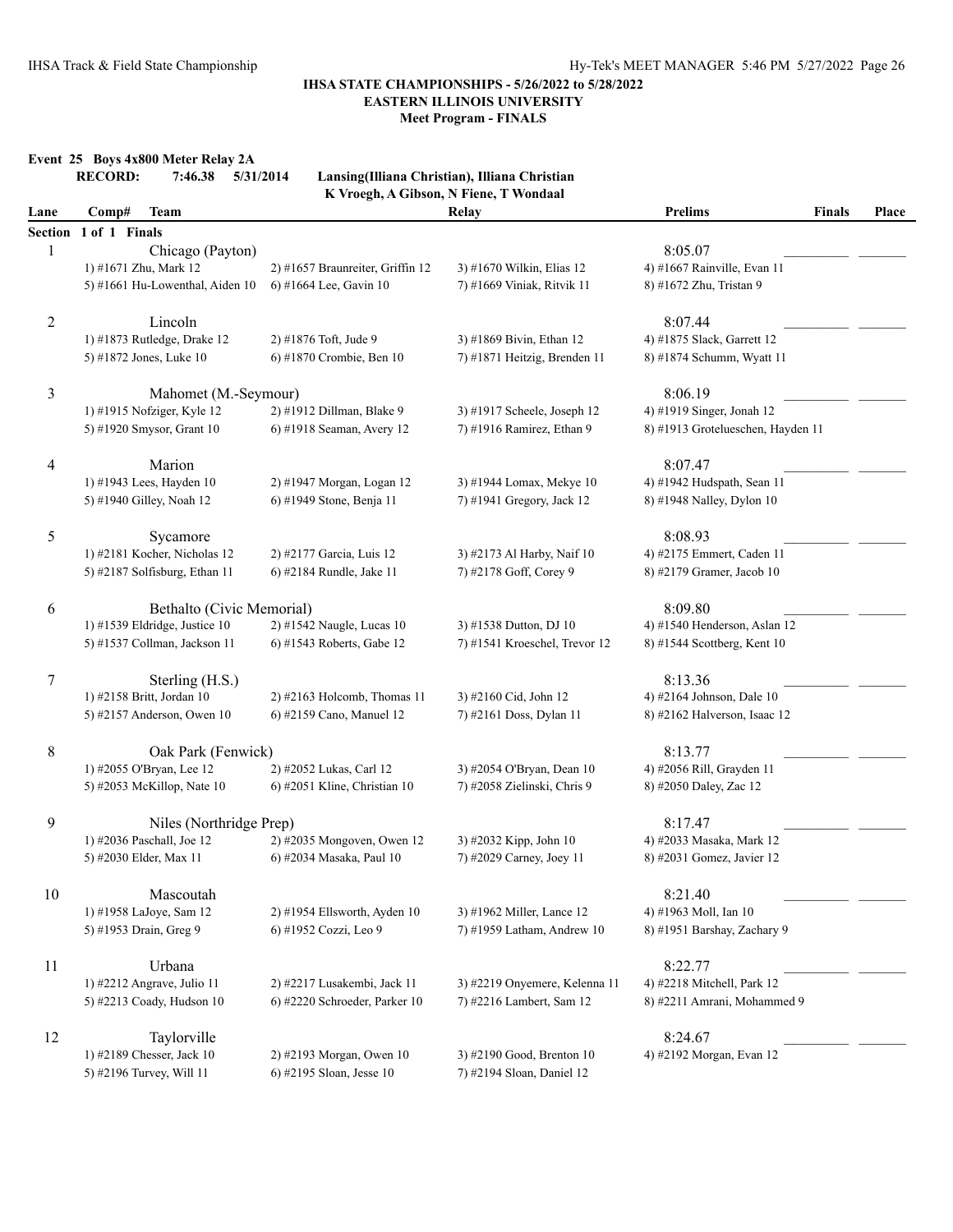|                  | Event 26 Boys 4x100 Meter Relay 2A<br><b>RECORD:</b><br>41.12 | 5/30/2015<br>Cahokia (H.S.), Cahokia (H.S.                  |                                   |                                  |               |       |
|------------------|---------------------------------------------------------------|-------------------------------------------------------------|-----------------------------------|----------------------------------|---------------|-------|
|                  |                                                               | M Murray, K Akins, C Crosby, J Ward                         |                                   |                                  |               |       |
| Lane             | Comp#<br><b>Team</b>                                          |                                                             | Relay                             | <b>Prelims</b>                   | <b>Finals</b> | Place |
| <b>Section</b>   | 1 of 1 Finals                                                 |                                                             |                                   |                                  |               |       |
| 1                | Bartonville (Limestone)                                       |                                                             |                                   | 43.14                            |               |       |
|                  | 1) #1531 Morse, Sam 12                                        | 2) #1527 Byard, Alexander 12                                | 3) #1533 Schneider, Clay 12       | 4) #1529 Dusek, Reece 11         |               |       |
|                  | 5) #1534 Torrence, Latrail 12                                 | 6) #1532 Nunez, Izzy 10                                     | 7) #1535 Trammell, Justin 9       |                                  |               |       |
| $\overline{c}$   | Mt. Vernon (H.S.)                                             |                                                             |                                   | 43.03                            |               |       |
|                  | 1) #2001 Garrett, Marcus 12                                   | 2) #2010 Sledge, Alec 12                                    | 3) #2004 Lash, Anthony 11         | 4) #2006 Morrison, Jacob 11      |               |       |
|                  | 5) #2009 Pittman, Michael 12                                  | $6$ ) #2000 Davis, Fischer 11                               | 7) #2011 Virden, Jacari 11        | 8) #2002 Hicks, Judd 11          |               |       |
| $\mathfrak{Z}$   | Chicago (St. Rita)                                            |                                                             |                                   | 42.91                            |               |       |
|                  | 1) #1693 Norton, Nikolas 12                                   | 2) #1694 Nwagwu, EJ 12                                      | 3) #1692 Maxson III, Jimmie 9     | 4) #2235 Brown, Kaleb 12         |               |       |
|                  | 5) #1689 Davis Jr, Kenneth 11                                 | 6) #1696 Wafer, Denver 12                                   | 7) #1688 Conley II, Wayne 12      | 8) #1690 Lee, Calvin 11          |               |       |
| $\overline{4}$   | Peoria (Richwoods)                                            |                                                             |                                   | 42.89                            |               |       |
|                  | 1) #2083 Rule, Zenon 11                                       | 2) #2078 Giles, Skylar 12                                   | 3) #2080 Oliva, Jeremiah 10       | 4) #2077 Dussett, Darrin 10      |               |       |
|                  | 5) #2082 Porter, DJ 12                                        | 6) #2079 McConnell-Lewis, Kenneth7) #2084 Wysinger, Cory 11 |                                   | 8) #2081 Payton, Nicholas 9      |               |       |
| 5                | Kankakee (Sr.)                                                |                                                             |                                   | 42.26                            |               |       |
|                  | 1) #1852 Bender, Tyrice 11                                    | 2) #1860 Morrow, Jayon 10                                   | 3) #1858 Hill, Nahzir 11          | 4) #1857 Hill, Jyaire 11         |               |       |
|                  | 5) #1856 Hall, Nickolos 12                                    | 6) #1859 Mcelroy, Quanterious 10                            | 7) #1854 Brown, Aarion 12         | 8) #1855 Crawford, Jashon 11     |               |       |
| 6                | Troy (Triad)                                                  |                                                             |                                   | 42.44                            |               |       |
|                  | 1) #2200 Darby, Tristan 11                                    | 2) #2199 Crockarell, Tashon 10                              | 3) #2209 Warren, Cory 10          | 4) #2210 Yohannes, Louis 9       |               |       |
|                  | 5) #2198 Cigliana, Juliano 12                                 | 6) #2205 Lightner, Owen 9                                   | 7) #2206 McCall, Benjamin 12      | 8) #2208 Randoll, Jason 11       |               |       |
| $\boldsymbol{7}$ | East St. Louis (Sr.)                                          |                                                             |                                   | 42.57                            |               |       |
|                  | 1) #1762 Baxton, Peter 10                                     | 2) #1778 Wren, Malachi 11                                   | 3) #1776 Taylor, Demarlynn 11     | 4) #1765 Bucanan, Kenneth 10     |               |       |
|                  | 5) #1770 Ferguson, Devion 10                                  | 6) #1774 Montgomery, Devion 11                              | 7) #1767 Chairs, Antwan 12        | 8) #1768 Cross, Timothy 11       |               |       |
| $8\,$            | Burlington (Central)                                          |                                                             |                                   | 43.03                            |               |       |
|                  | 1) #1579 Zaccaria, Alec 12                                    | 2) #1578 Stahl, Dylan 12                                    | 3) #1574 Sarvis, Gavin 12         | 4) #1571 Milas, Nolan 11         |               |       |
|                  | 5) #1573 Remoquillo, Tristan 10                               | $6$ ) #1563 Burton, Grayson 10                              | 7) #1575 Schmidt, Kyle 12         | 8) #1577 Sperkowski, Nicholas 12 |               |       |
| 9                | Burbank (St. Laurence)                                        |                                                             |                                   | 43.05                            |               |       |
|                  | 1) #1560 Rizzs, Harley 9                                      | 2) #1561 Williams, Adrian 12                                | 3) #1555 III, Dell-rio Johnson 12 | 4) #1557 Parker, DeShawn 12      |               |       |
|                  | 5) #1556 Ochoa, Matt 12                                       | $6$ ) #1552 Enoch, Vincent 10                               | 7) #1553 Haywood, Michael 11      | 8) #1554 Hyland, Matt 11         |               |       |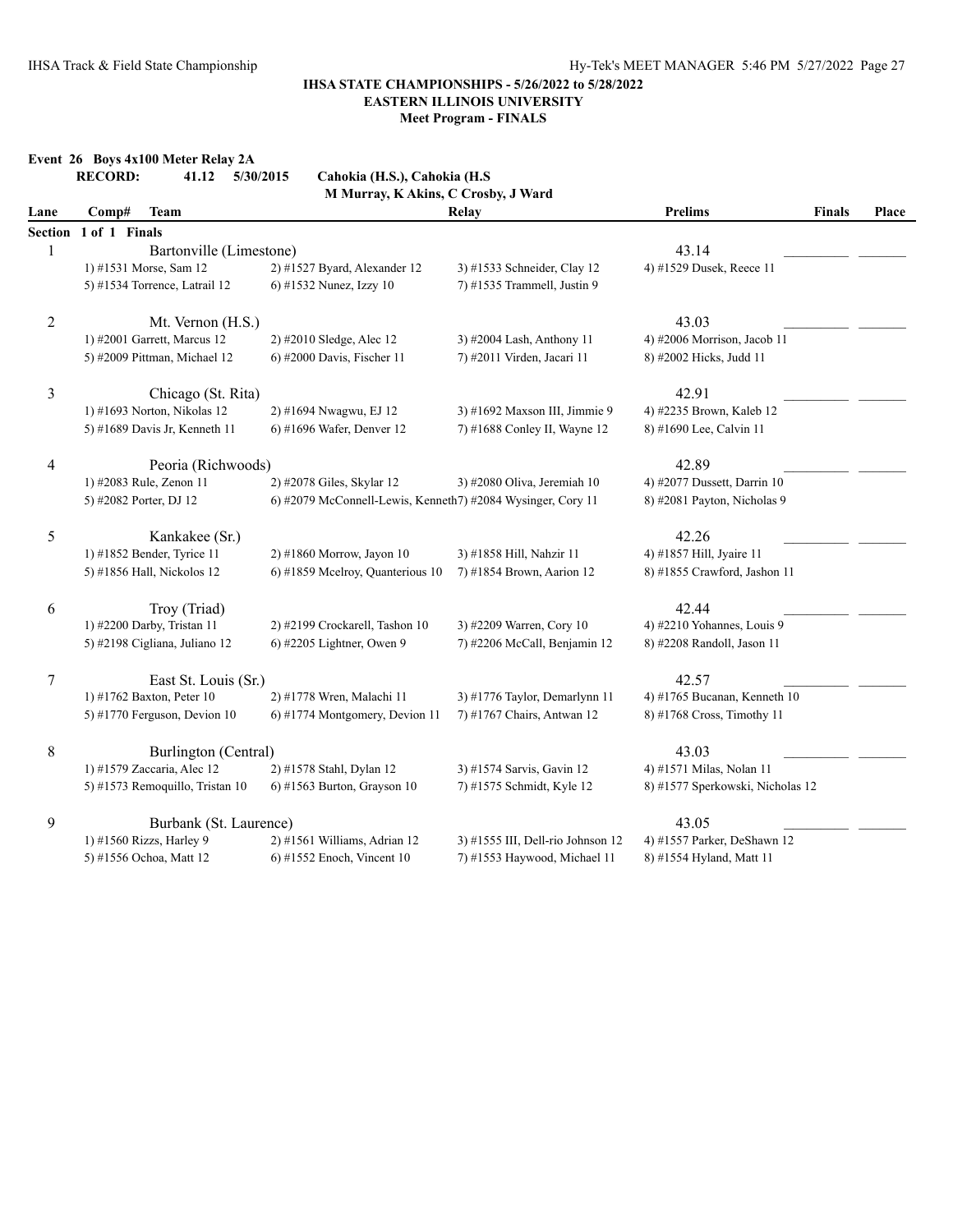# **RECORD: 9:08.44 5/25/2013 Riley McInerney, Charleston Lane Comp# Name Year School Seed Time Finals Place Section 1 of 2 Timed Finals** 1 1569 Kries, Ryan 10 Burlington ( 10:01.02 2 2207 Pace, Andrew 10 Troy (Triad) 10:07.59 \_\_\_\_\_\_\_\_\_\_\_\_\_\_\_\_\_\_\_\_\_\_\_\_\_\_\_\_\_\_\_\_\_\_\_ 3 1522 Carlson, Connor 10 Aurora (Marm 10:14.45 10:14.45 4 1519 Torres, Matthew 12 Aurora (Illi 10:18.11 5 1780 Cipolla, Rocco 10 Evergreen Park 10:22.04 10 22.04 6 2222 Hanson, Dylan 11 Woodstock 10:38.91\_\_\_\_\_\_\_\_\_\_\_\_\_\_\_\_\_\_\_\_\_\_ \_\_\_\_\_\_\_ 7 2132 Valerio, Alex 12 Rockford (Bo 10:38.91 8 1603 Schonknecht, Gabriel 9 Chicago (De 10:42.95 \_\_\_\_\_\_\_\_\_\_\_\_\_\_\_\_\_\_\_\_\_\_ 9 1704 Lane, Simon 9 Chicago (Uni 11:04.23\_\_\_\_\_\_\_\_\_\_\_\_\_\_\_\_\_\_\_\_\_\_ \_\_\_\_\_\_\_

#### **Event 27 Boys 3200 Meter Run 2A**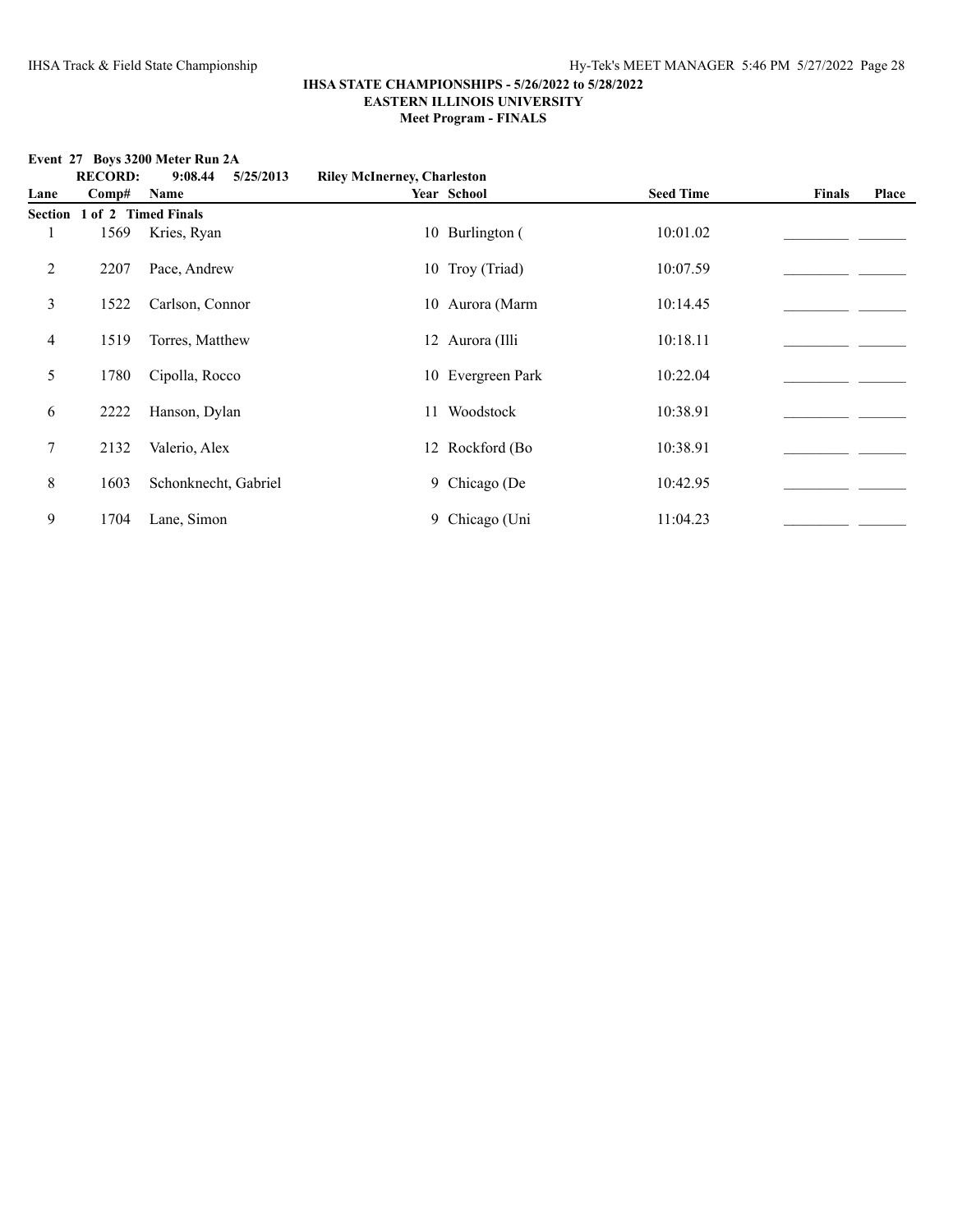|                |      | Section 2 of 2 Timed Finals(Event 27 Boys 3200 Meter Run 2A) |                       |         |  |
|----------------|------|--------------------------------------------------------------|-----------------------|---------|--|
| 1              | 1837 | Rogers, Drew                                                 | 12 Herscher           | 9:06.31 |  |
| 2              | 1612 | Kittrell, Mac                                                | 11 Chicago (DeP       | 9:29.76 |  |
| 3              | 1948 | Nalley, Dylon                                                | 10 Marion             | 9:31.25 |  |
| $\overline{4}$ | 2221 | Schwartz, Joe                                                | 11 Waterloo (H.S.)    | 9:40.35 |  |
| 5              | 1562 | Baig, Yusuf                                                  | 12 Burlington (       | 9:40.94 |  |
| 6              | 2015 | Baker, Julian                                                | 10 Mt. Zion           | 9:41.46 |  |
| 7              | 2216 | Lambert, Sam                                                 | 12 Urbana             | 9:44.48 |  |
| 8              | 1537 | Collman, Jackson                                             | 11 Bethalto (Ci       | 9:50.04 |  |
| 9              | 2053 | McKillop, Nate                                               | 10 Oak Park (Fenwick) | 9:50.40 |  |
| 10             | 1509 | Schumacher, Michael                                          | 12 Arlington He       | 9:52.48 |  |
| 11             | 1737 | Hogan, Ethan                                                 | 10 Columbia           | 9:52.93 |  |
| 12             | 2076 | Socha, Trey                                                  | 12 Peoria (Notr       | 9:57.02 |  |
| 13             | 1669 | Viniak, Ritvik                                               | 11 Chicago (Payton)   | 9:57.40 |  |
| 14             | 2050 | Daley, Zac                                                   | 12 Oak Park (Fenwick) | 9:58.16 |  |
| 15             | 1995 | Anderson, Keegan                                             | 12 Morton             | 9:58.82 |  |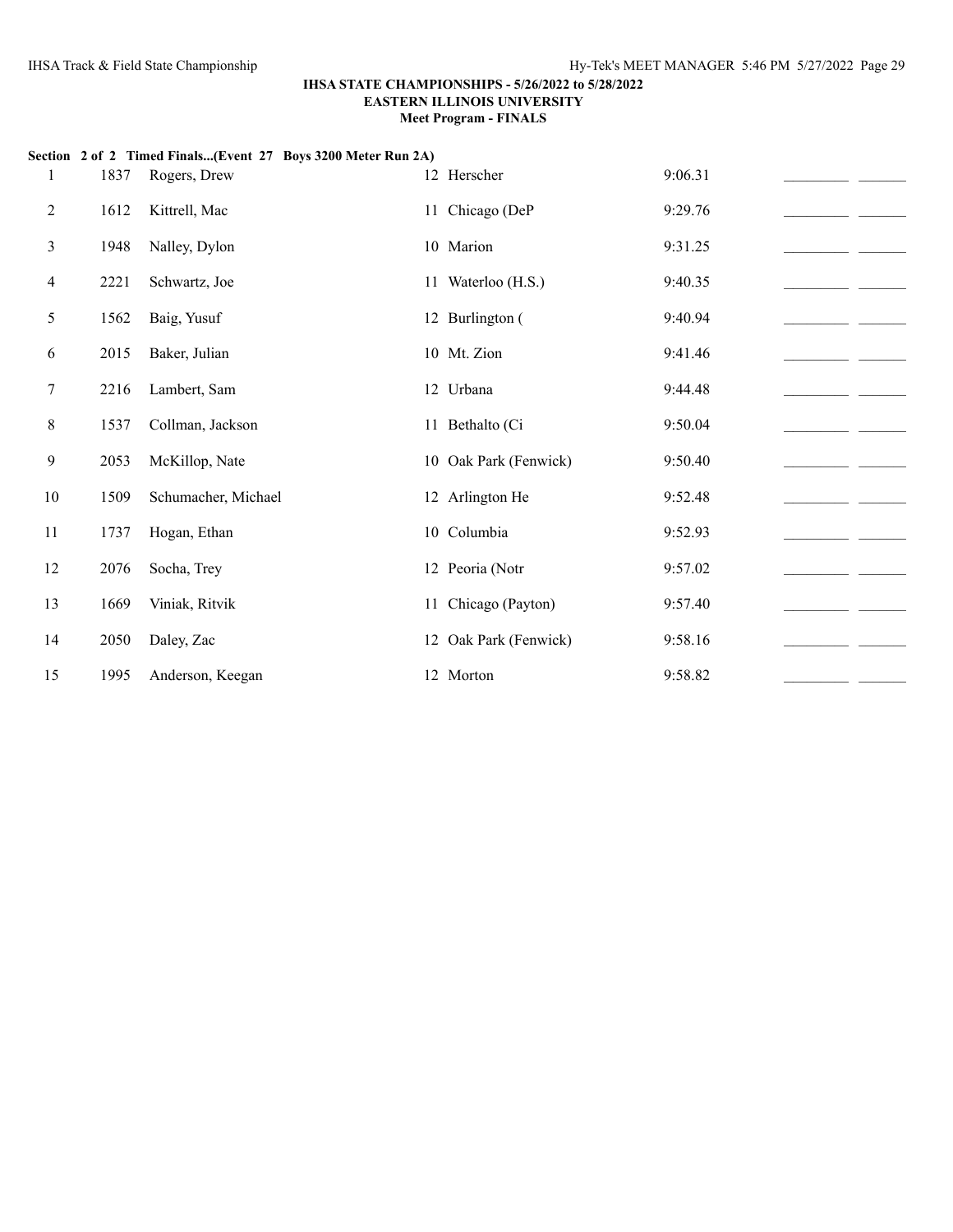**Event 28 Boys 110 Meter Hurdles 2A**<br>**RECORD:** 13.93 5/23/

|                |                | $E$ and $E_0$ boys troubled that this $E_1$ |                              |                      |                |               |       |
|----------------|----------------|---------------------------------------------|------------------------------|----------------------|----------------|---------------|-------|
|                | <b>RECORD:</b> | 13.93<br>5/23/2017                          | Bret Dannis, Peru (St. Bede) |                      |                |               |       |
| Lane           | Comp#          | Name                                        |                              | Year School          | <b>Prelims</b> | <b>Finals</b> | Place |
| <b>Section</b> | 1 of 1 Finals  |                                             |                              |                      |                |               |       |
|                | 1856           | Hall, Nickolos                              |                              | 12 Kankakee (Sr.)    | 15.40          |               |       |
| 2              | 1731           | Hulett, Nolin                               |                              | 12 Chillicothe       | 15.28          |               |       |
| 3              | 1584           | Lyons, Keshawn                              |                              | 11 Cahokia (H.S.)    | 15.05          |               |       |
| 4              | 2010           | Sledge, Alec                                |                              | 12 Mt. Vernon (H.S.) | 14.92          |               |       |
| 5              | 2087           | Johnson, DeWayne                            |                              | 12 Pontiac           | 14.60          |               |       |
| 6              | 1882           | Huang, Jason                                |                              | 12 Lisle (Benet)     | 14.70          |               |       |
| $\tau$         | 1776           | Taylor, Demarlynn                           |                              | 11 East St. Lou      | 14.86          |               |       |
| $8\,$          | 1641           | Bossie, Jaden                               |                              | 11 Chicago (Mt.      | 15.28          |               |       |
| 9              | 1786           | Bazzell, Dylan                              |                              | 11 Fairbury (Pr      | 15.28          |               |       |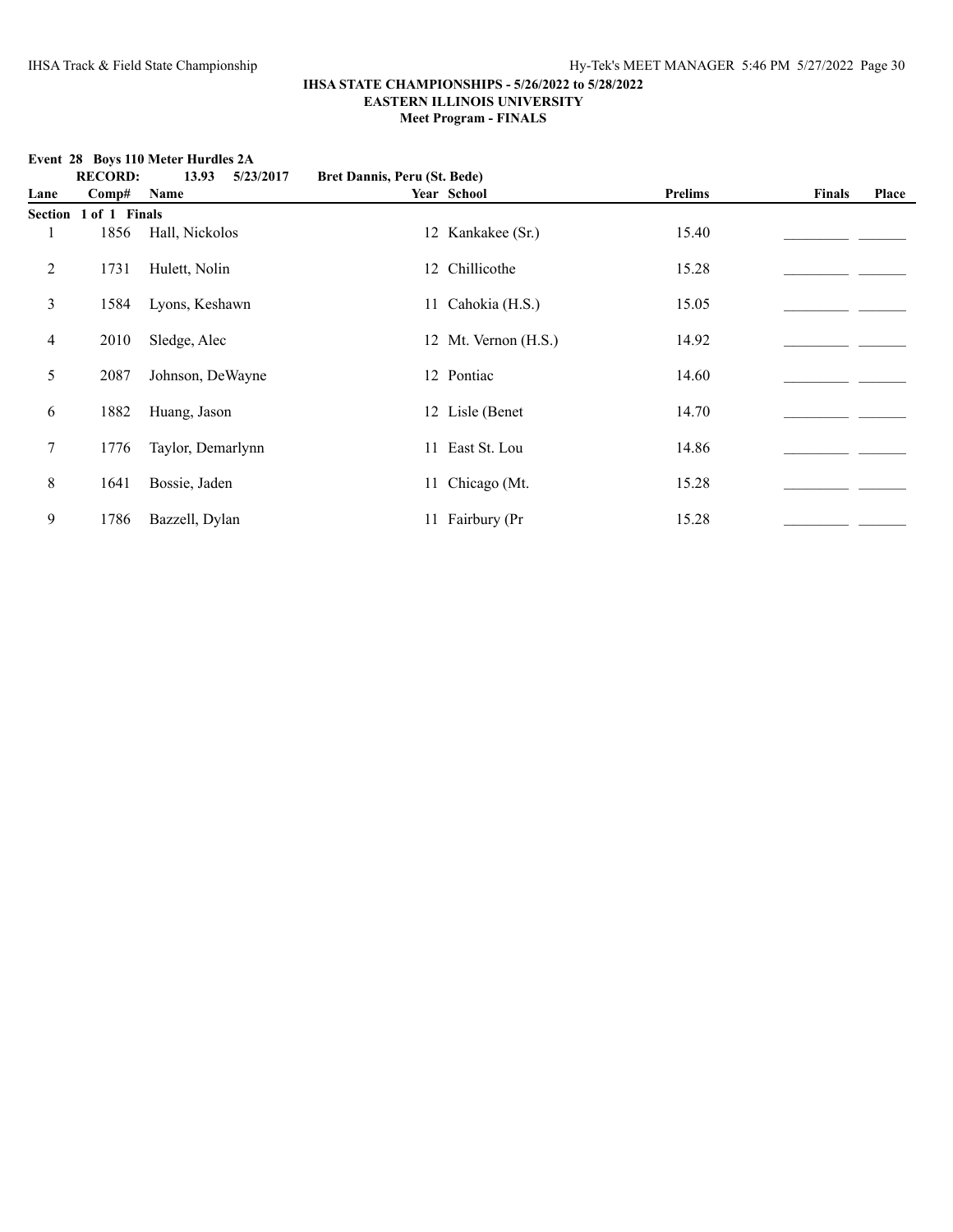## **Event 29 Boys 100 Meter Dash 2A**<br>**RECORD:** 10.53 5/

|                |                | EVENT $27$ DOVS TOO METER DASILE |                                  |                       |         |        |       |
|----------------|----------------|----------------------------------|----------------------------------|-----------------------|---------|--------|-------|
|                | <b>RECORD:</b> | 10.53<br>5/30/2015               | <b>Josh Eiker, Galesburg (H)</b> |                       |         |        |       |
| Lane           | Comp#          | Name                             |                                  | Year School           | Prelims | Finals | Place |
| Section        | 1 of 1 Finals  |                                  |                                  |                       |         |        |       |
|                | 1793           | Feyen, Dawson                    |                                  | 12 Galena (H.S.)      | 11.07   |        |       |
| $\overline{c}$ | 2166           | Ford, Aneefy                     |                                  | 11 Streator (Twp.)    | 11.00   |        |       |
| 3              | 2236           | Buchanon, Kenneth                |                                  | 10 East St. Lou       | 10.85   |        |       |
| $\overline{4}$ | 1860           | Morrow, Jayon                    |                                  | 10 Kankakee (Sr.)     | 10.89   |        |       |
| 5              | 2089           | Fogarty, Keegan                  |                                  | 12 Princeton          | 10.83   |        |       |
| 6              | 1730           | Waller, Braydon                  |                                  | 11 Chicago Heig       | 10.88   |        |       |
| $\tau$         | 1825           | Nelson, Chris                    |                                  | 9 Herrin (H.S.)       | 11.02   |        |       |
| $\,8\,$        | 2020           | Keyhea, Christian                |                                  | 12 Mt. Zion           | 10.91   |        |       |
| 9              | 2078           | Giles, Skylar                    |                                  | 12 Peoria (Richwoods) | 11.03   |        |       |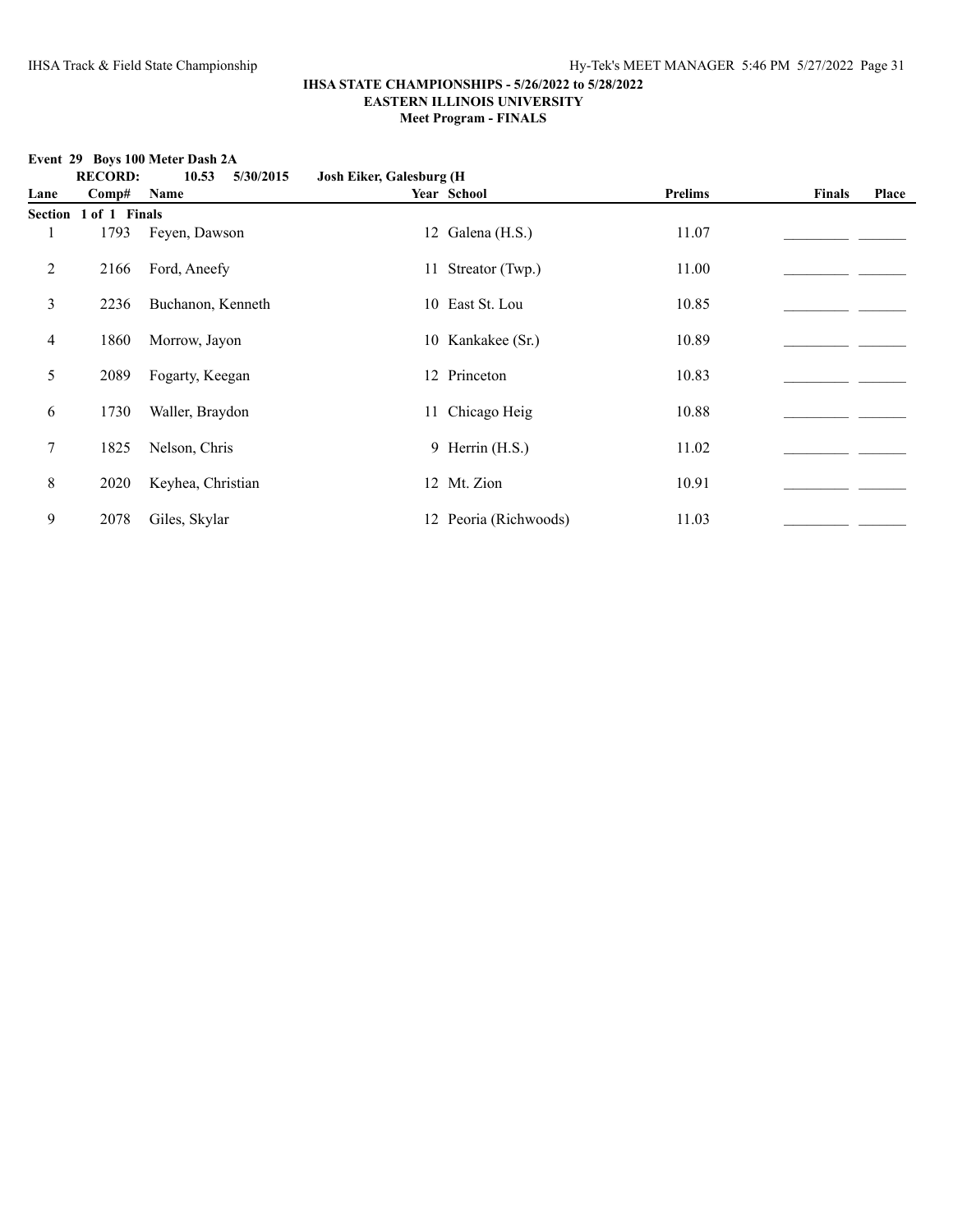**Event 30 Boys 800 Meter Run 2A**

|                | <b>RECORD:</b> | 1:51.48<br>5/31/2014 | J D LaFayette, Normal (Univeristy |                       |                |               |       |
|----------------|----------------|----------------------|-----------------------------------|-----------------------|----------------|---------------|-------|
| Lane           | Comp#          | Name                 |                                   | Year School           | <b>Prelims</b> | <b>Finals</b> | Place |
| Section        | 1 of 1 Finals  |                      |                                   |                       |                |               |       |
|                | 1875           | Slack, Garrett       |                                   | 12 Lincoln            | 1:54.82        |               |       |
| 2              | 1514           | Hilby, Patrick       |                                   | 10 Aurora (Cent       | 1:56.25        |               |       |
| 3              | 1536           | Genisio, Gavin       |                                   | 10 Benton             | 1:56.73        |               |       |
| $\overline{4}$ | 2014           | Atkinson, Sam        |                                   | 11 Mt. Zion           | 1:56.92        |               |       |
| 5              | 1867           | Whitehead, Payton    |                                   | 10 Lake Villa (Lakes) | 1:57.19        |               |       |
| 6              | 2175           | Emmert, Caden        |                                   | 11 Sycamore           | 1:57.78        |               |       |
| 7              | 1670           | Wilkin, Elias        |                                   | 12 Chicago (Payton)   | 1:58.76        |               |       |
| 8              | 1683           | Ranson, Dion         |                                   | 11 Chicago (Sou       | 1:58.96        |               |       |
| 9              | 2033           | Masaka, Mark         |                                   | 12 Niles (North       | 1:59.16        |               |       |
| 10             | 1606           | Castette, Ethan      |                                   | 12 Chicago (DeP       | 1:59.46        |               |       |
| 11             | 1602           | Pitre, Chase         |                                   | 12 Chicago (De        | 1:59.56        |               |       |
| 12             | 2007           | Mygatt, Trey         |                                   | 10 Mt. Vernon (H.S.)  | 1:59.96        |               |       |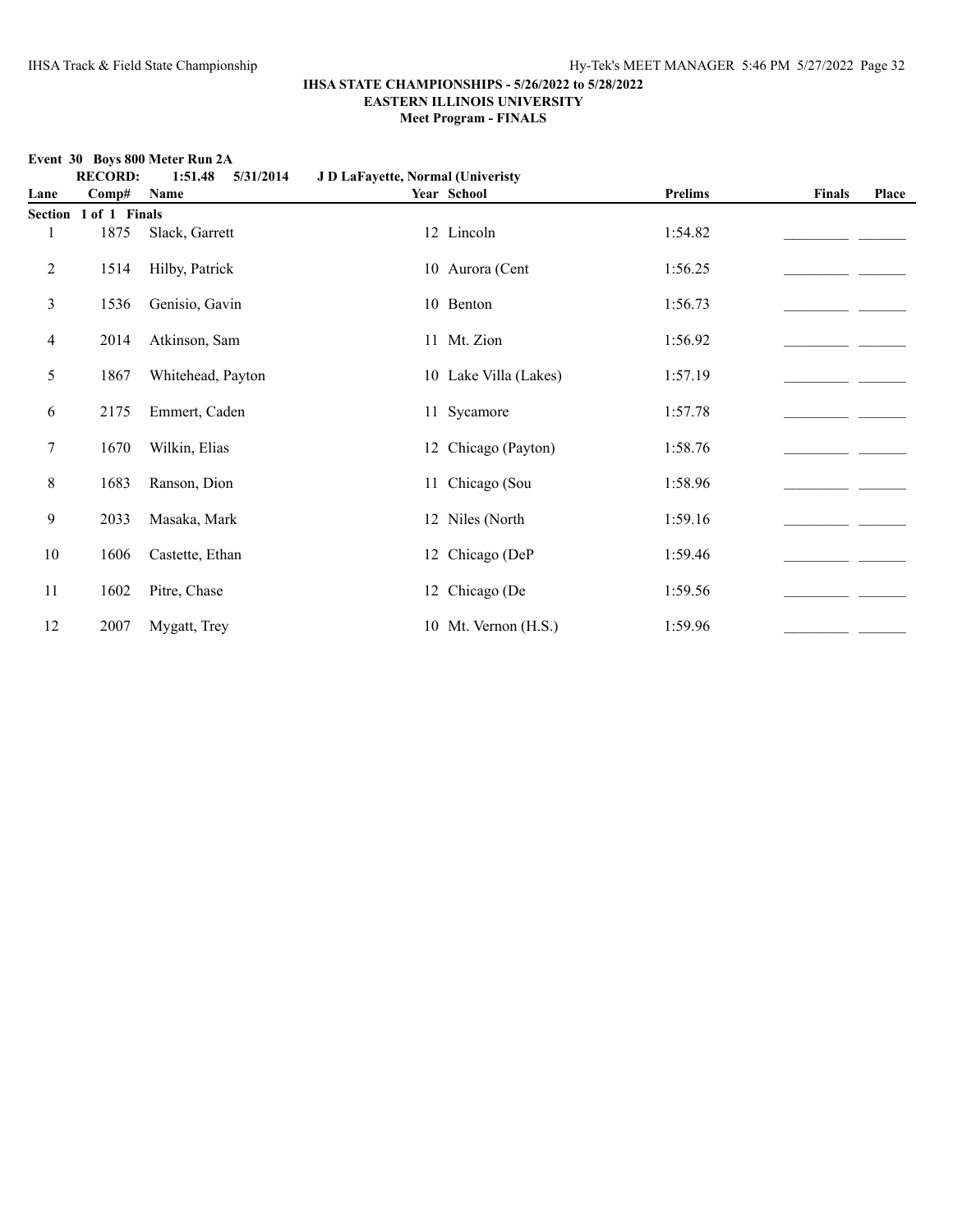#### **Event 31 Boys 4x200 Meter Relay 2A**<br>**RECORD:** 1:25.83 5/30/ **RECORD: 1:25.83 5/30/2015 Cahokia (H.S.), Cahokia (H.S**

|                | <b>KECOKD:</b><br>1:25.85<br>5/30/2015<br>Cahokia (H.S.), Cahokia (H.S<br>M Murray, J Ward, C Crosby, K Akins |                                                              |                                  |                                  |               |       |  |  |  |  |
|----------------|---------------------------------------------------------------------------------------------------------------|--------------------------------------------------------------|----------------------------------|----------------------------------|---------------|-------|--|--|--|--|
| Lane           | Comp#<br><b>Team</b>                                                                                          |                                                              | <b>Relay</b>                     | <b>Prelims</b>                   | <b>Finals</b> | Place |  |  |  |  |
| <b>Section</b> | 1 of 1 Finals                                                                                                 |                                                              |                                  |                                  |               |       |  |  |  |  |
| $\mathbf{1}$   | Chicago Heights (Marian)                                                                                      |                                                              |                                  | 1:29.90                          |               |       |  |  |  |  |
|                | 1) #1717 Alexander, Austin 10                                                                                 | 2) #1729 VanHootegem, Michael 11 3) #1730 Waller, Braydon 11 |                                  | 4) #1718 Davis, Miles 12         |               |       |  |  |  |  |
|                | 5) #1726 Russell, Harrison 9                                                                                  | 6) #1723 key, kelby $10$                                     | 7) #1724 Murphy, Kevin 9         | 8) #1720 Griffin, Roosevelt 9    |               |       |  |  |  |  |
| $\overline{2}$ | Richmond (R.-Burton)                                                                                          |                                                              |                                  | 1:29.70                          |               |       |  |  |  |  |
|                | 1) #2111 Rockwell, Tristan 12                                                                                 | 2) #2110 Rockwell, Sean 10                                   | 3) #2109 Miller, Joe 11          | 4) #2112 Verdoni, Jack 12        |               |       |  |  |  |  |
|                | 5) #2106 Jacoby, Landon 12                                                                                    | 6) #2107 Kalinowski, Dan 10                                  | 7) #2105 Gunderson, Isaac 12     | 8) #2108 Martens, Jack 10        |               |       |  |  |  |  |
| 3              | Monticello                                                                                                    |                                                              |                                  | 1:29.60                          |               |       |  |  |  |  |
|                | 1) #1989 Tackett, Jacob 12                                                                                    | 2) #1991 Wright, Mick 11                                     | 3) #1988 Smith, Heath 12         | 4) #1987 Scott, Peyton 12        |               |       |  |  |  |  |
|                | 5) #1985 Dill, Charlie 10                                                                                     | 6) #1986 Murphy, Caden 10                                    | 7) #1983 Billedo, Chase 12       | 8) #1990 Welter, Trey 10         |               |       |  |  |  |  |
| 4              | East St. Louis (Sr.)                                                                                          |                                                              |                                  | 1:29.45                          |               |       |  |  |  |  |
|                | 1) #1778 Wren, Malachi 11                                                                                     | 2) #1762 Baxton, Peter 10                                    | 3) #1774 Montgomery, Devion 11   | 4) #2236 Buchanon, Kenneth 10    |               |       |  |  |  |  |
|                | 5) #1777 Wells, Ali 12                                                                                        | 6) #1768 Cross, Timothy 11                                   | 7) #1769 Estes, Ladarius 9       | 8) #1767 Chairs, Antwan 12       |               |       |  |  |  |  |
| 5              | Kankakee (Sr.)                                                                                                |                                                              |                                  | 1:28.79                          |               |       |  |  |  |  |
|                | 1) #1852 Bender, Tyrice 11                                                                                    | 2) #1854 Brown, Aarion 12                                    | 3) #1858 Hill, Nahzir 11         | 4) #1857 Hill, Jyaire 11         |               |       |  |  |  |  |
|                | 5) #1861 Townsend, Jalen 12                                                                                   | $6$ ) #1860 Morrow, Jayon 10                                 | 7) #1859 Mcelroy, Quanterious 10 | 8) #1856 Hall, Nickolos 12       |               |       |  |  |  |  |
| 6              | Herrin (H.S.)                                                                                                 |                                                              |                                  | 1:29.44                          |               |       |  |  |  |  |
|                | 1) #1822 Clough, Logan 10                                                                                     | 2) #1821 Chrostoski, Riley 12                                | 3) #1823 Lukens, Kyrese 9        | 4) #1825 Nelson, Chris 9         |               |       |  |  |  |  |
|                | 5) #1824 Miles, Caden 12                                                                                      | 6) #1828 Watson, Evan 11                                     | 7) #1827 St. Peter, Keagon 12    | 8) #1826 Sissom, Lucas 11        |               |       |  |  |  |  |
| 7              | Sycamore                                                                                                      |                                                              |                                  | 1:29.59                          |               |       |  |  |  |  |
|                | 1) #2180 Huber, Kyle 12                                                                                       | 2) #2188 Stewart, William 12                                 | 3) #2176 Garcia, Alec 12         | 4) #2182 Oestreicher, Jeffrey 12 |               |       |  |  |  |  |
|                | 5) #2185 Schmidt, Noah 12                                                                                     | 6) #2174 Crome, Eli 10                                       | 7) #2183 Reinhard, Pierce 11     | 8) #2186 Siebens, Brandon 11     |               |       |  |  |  |  |
| 8              | Burbank (St. Laurence)                                                                                        |                                                              |                                  | 1:29.64                          |               |       |  |  |  |  |
|                | 1) #1560 Rizzs, Harley 9                                                                                      | 2) #1557 Parker, DeShawn 12                                  | 3) #1558 Potter, Allan 11        | 4) #1561 Williams, Adrian 12     |               |       |  |  |  |  |
|                | 5) #1556 Ochoa, Matt 12                                                                                       | 6) #1555 III, Dell-rio Johnson 12                            |                                  |                                  |               |       |  |  |  |  |
| 9              | Mt. Zion                                                                                                      |                                                              |                                  | 1:29.73                          |               |       |  |  |  |  |
|                | 1) #2022 Petty, Chiren 11                                                                                     | 2) #2021 Koslofski, Kemper 12                                | 3) #2013 Adams, Matthias 12      | 4) #2020 Keyhea, Christian 12    |               |       |  |  |  |  |
|                | 5) #2023 Richardson, Bryson 10                                                                                | 6) #2024 Trimble, Brayden 9                                  | 7) #2012 Adams, Makobi 10        | 8) #2016 Bollhorst, Karson 10    |               |       |  |  |  |  |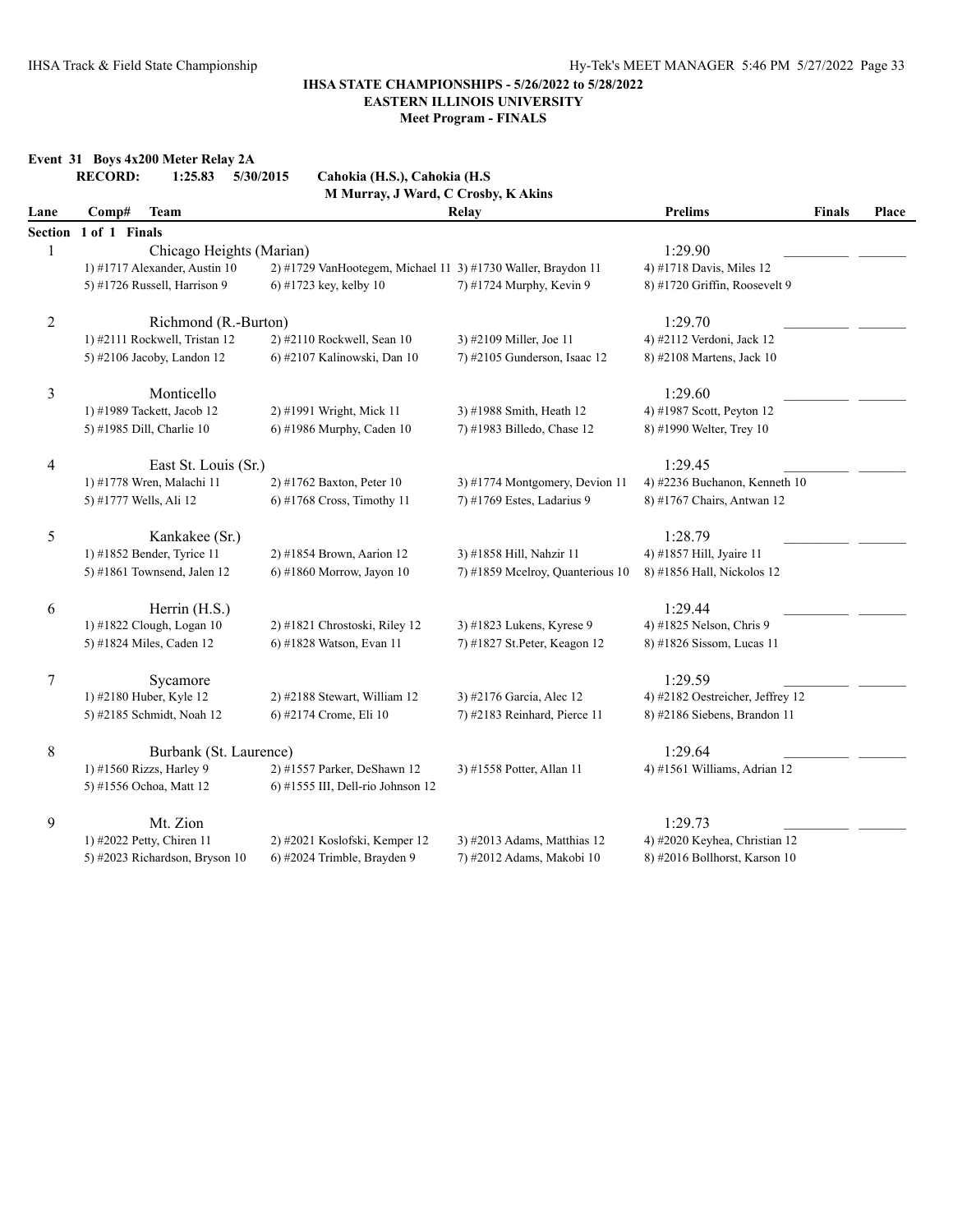**Event 32 Boys 400 Meter Dash 2A**<br>**RECORD:** 47.31 5/2

|      |                       | EVEIL 32 DOYS 400 METER DASILES |                                       |                       |                |               |       |
|------|-----------------------|---------------------------------|---------------------------------------|-----------------------|----------------|---------------|-------|
|      | <b>RECORD:</b>        | 47.31<br>5/24/2011              | Garret Payne, Glen Ellyn (Glen South) |                       |                |               |       |
| Lane | Comp#                 | <b>Name</b>                     |                                       | Year School           | <b>Prelims</b> | <b>Finals</b> | Place |
|      | Section 1 of 1 Finals |                                 |                                       |                       |                |               |       |
|      | 1576                  | Schmidt, Zac                    |                                       | 12 Burlington (       | 50.05          |               |       |
| 2    | 1793                  | Feyen, Dawson                   |                                       | 12 Galena (H.S.)      | 49.80          |               |       |
| 3    | 1514                  | Hilby, Patrick                  |                                       | 10 Aurora (Cent       | 49.68          |               |       |
| 4    | 1667                  | Rainville, Evan                 |                                       | 11 Chicago (Payton)   | 49.66          |               |       |
| 5    | 1860                  | Morrow, Jayon                   |                                       | 10 Kankakee (Sr.)     | 48.58          |               |       |
| 6    | 2214                  | Gilbert, Jackson                |                                       | 11 Urbana             | 48.85          |               |       |
| 7    | 1529                  | Dusek, Reece                    |                                       | 11 Bartonville        | 49.67          |               |       |
| 8    | 1950                  | Wilson, Bryson                  |                                       | 12 Marion             | 49.75          |               |       |
| 9    | 1694                  | Nwagwu, EJ                      |                                       | 12 Chicago (St. Rita) | 49.83          |               |       |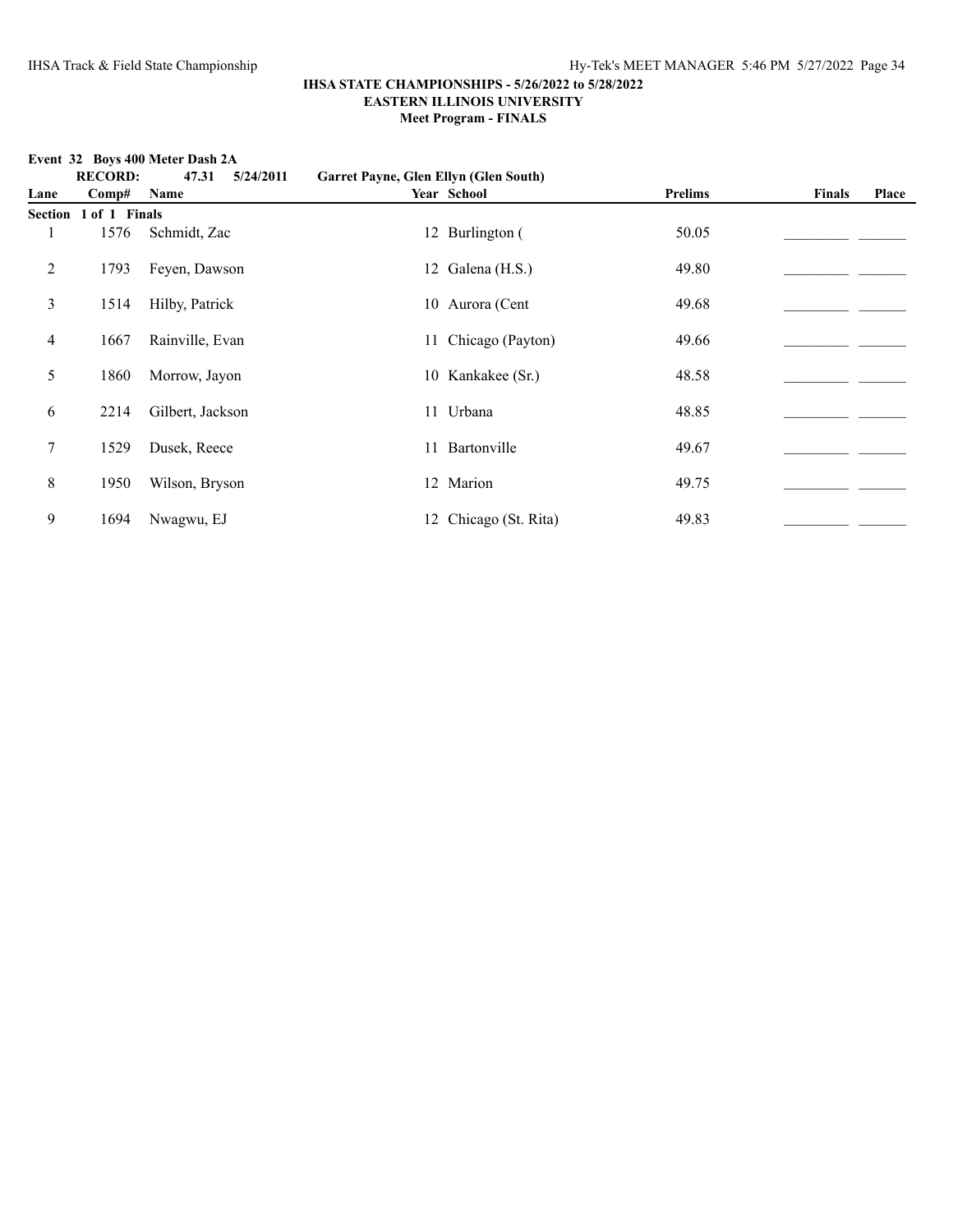**Event 33 Boys 300 Meter Hurdles 2A**<br>**RECORD:** 36.53 5/23/

|                |                | EVENT $33$ DOYS 300 INERET HUI LIES 2A |                                |                      |         |               |       |
|----------------|----------------|----------------------------------------|--------------------------------|----------------------|---------|---------------|-------|
|                | <b>RECORD:</b> | 36.53<br>5/23/2017                     | Deion McShane, Freeport (H.S.) |                      |         |               |       |
| Lane           | Comp#          | <b>Name</b>                            |                                | Year School          | Prelims | <b>Finals</b> | Place |
| <b>Section</b> | 1 of 1 Finals  |                                        |                                |                      |         |               |       |
|                | 1792           | Pierce, Bayley                         |                                | 12 Freeport          | 41.38   |               |       |
| 2              | 2010           | Sledge, Alec                           |                                | 12 Mt. Vernon (H.S.) | 41.05   |               |       |
| 3              | 1584           | Lyons, Keshawn                         |                                | 11 Cahokia (H.S.)    | 40.38   |               |       |
| $\overline{4}$ | 1746           | Taylor, Jackson                        |                                | 12 Decatur (Eis      | 41.08   |               |       |
| 5              | 2124           | Marcum, Matthew                        |                                | 12 Rock Falls        | 39.73   |               |       |
| 6              | 1587           | Barton, Townsend                       |                                | 12 Carterville       | 40.37   |               |       |
| $\tau$         | 1776           | Taylor, Demarlynn                      | 11                             | East St. Lou         | 39.74   |               |       |
| 8              | 1861           | Townsend, Jalen                        |                                | 12 Kankakee (Sr.)    | 40.60   |               |       |
| 9              | 1736           | Micetich, Christian                    |                                | 12 Coal City         | 41.38   |               |       |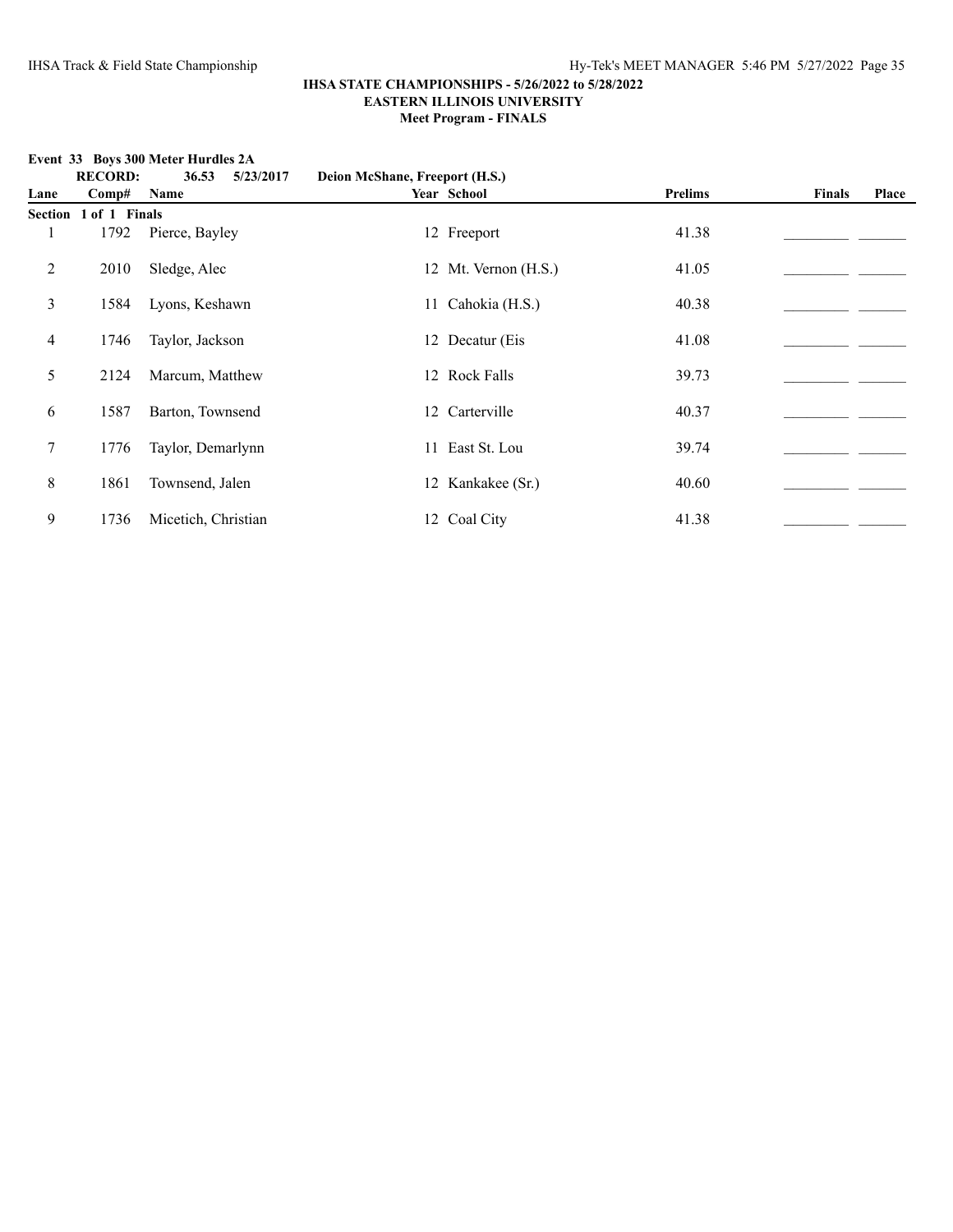# **RECORD: 4:13.26 5/23/2021 Drew Rodgers, Hersher Lane Comp# Name Year School Prelims Finals Place Section 1 of 1 Finals** 1 1530 Georges, Wilson 12 Bartonville 4:20.24 2 1536 Genisio, Gavin 10 Benton 4:21.65\_\_\_\_\_\_\_\_\_\_\_\_\_\_\_\_\_\_\_\_\_\_ \_\_\_\_\_\_\_ 3 1837 Rogers, Drew 12 Herscher 4:20.69\_\_\_\_\_\_\_\_\_\_\_\_\_\_\_\_\_\_\_\_\_\_ \_\_\_\_\_\_\_ 4 1871 Heitzig, Brenden 11 Lincoln 4:23.06 5 1509 Schumacher, Michael 12 Arlington He 4:23.50 1509 Schumacher, Michael 6 1612 Kittrell, Mac 11 Chicago (DeP 4:26.01 \_\_\_\_\_\_\_\_\_\_\_\_\_\_\_\_\_\_ 7 1962 Miller, Lance 12 Mascoutah 4:26.59\_\_\_\_\_\_\_\_\_\_\_\_\_\_\_\_\_\_\_\_\_\_ \_\_\_\_\_\_\_ 8 2221 Schwartz, Joe 11 Waterloo (H.S.) 4:27.00  $\qquad \qquad$ 9 1562 Baig, Yusuf 12 Burlington ( 4:30.08\_\_\_\_\_\_\_\_\_\_\_\_\_\_\_\_\_\_\_\_\_\_ \_\_\_\_\_\_\_ 10 2056 Rill, Grayden 11 Oak Park (Fenwick) 4:30.88 \_\_\_\_\_\_\_\_\_\_\_\_\_\_\_\_\_\_\_\_\_\_\_\_\_\_\_\_ 11 2164 Johnson, Dale 10 Sterling (H.S.) 4:31.06 4:31.06 12 1745 Smith, Cale 11 Decatur (Eis 4:31.30

#### **Event 34 Boys 1600 Meter Run 2A**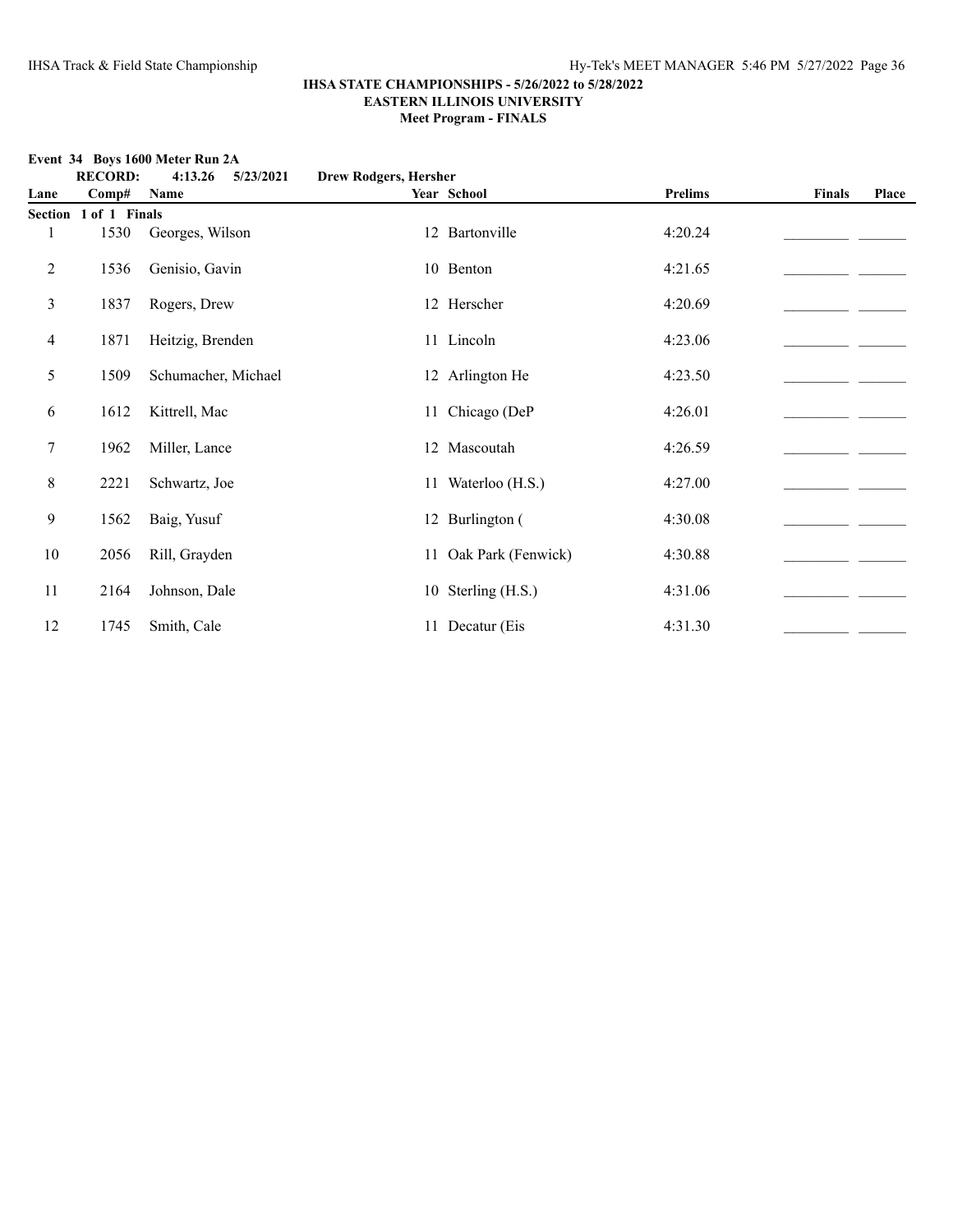**Event 35 Boys 200 Meter Dash 2A**

#### **IHSA STATE CHAMPIONSHIPS - 5/26/2022 to 5/28/2022 EASTERN ILLINOIS UNIVERSITY Meet Program - FINALS**

**RECORD: 21.20 5/30/2015 Josh Eiker, Galesburg (H Lane Comp# Name Year School Prelims Finals Place Section 1 of 1 Finals** 1 1561 Williams, Adrian 12 Burbank (St. 22.12 2 2089 Fogarty, Keegan 12 Princeton 22.06\_\_\_\_\_\_\_\_\_\_\_\_\_\_\_\_\_\_\_\_\_\_ \_\_\_\_\_\_\_ 3 1825 Nelson, Chris 9 Herrin (H.S.) 22.06 22.06 4 2020 Keyhea, Christian 12 Mt. Zion 21.91 5 1860 Morrow, Jayon 10 Kankakee (Sr.) 21.85 \_\_\_\_\_\_\_\_\_\_\_\_\_\_\_\_\_\_\_\_\_\_\_\_\_\_\_\_\_\_\_\_\_\_\_ 6 1694 Nwagwu, EJ 12 Chicago (St. Rita) 21.86 \_\_\_\_\_\_\_\_\_\_\_\_\_\_\_\_\_\_\_\_\_\_\_\_\_\_\_\_\_\_\_\_\_\_ 7 2214 Gilbert, Jackson 11 Urbana 22.05\_\_\_\_\_\_\_\_\_\_\_\_\_\_\_\_\_\_\_\_\_\_ \_\_\_\_\_\_\_ 8 2078 Giles, Skylar 12 Peoria (Richwoods) 22.06 \_\_\_\_\_\_\_\_\_\_\_\_\_\_\_\_\_\_\_\_\_\_\_\_\_\_\_\_\_\_\_ 9 1819 Williams, Cameron 10 Glen Ellyn S 22.10 \_\_\_\_\_\_\_\_\_\_\_\_\_\_\_\_\_\_\_\_\_\_\_\_\_\_\_\_\_\_\_\_\_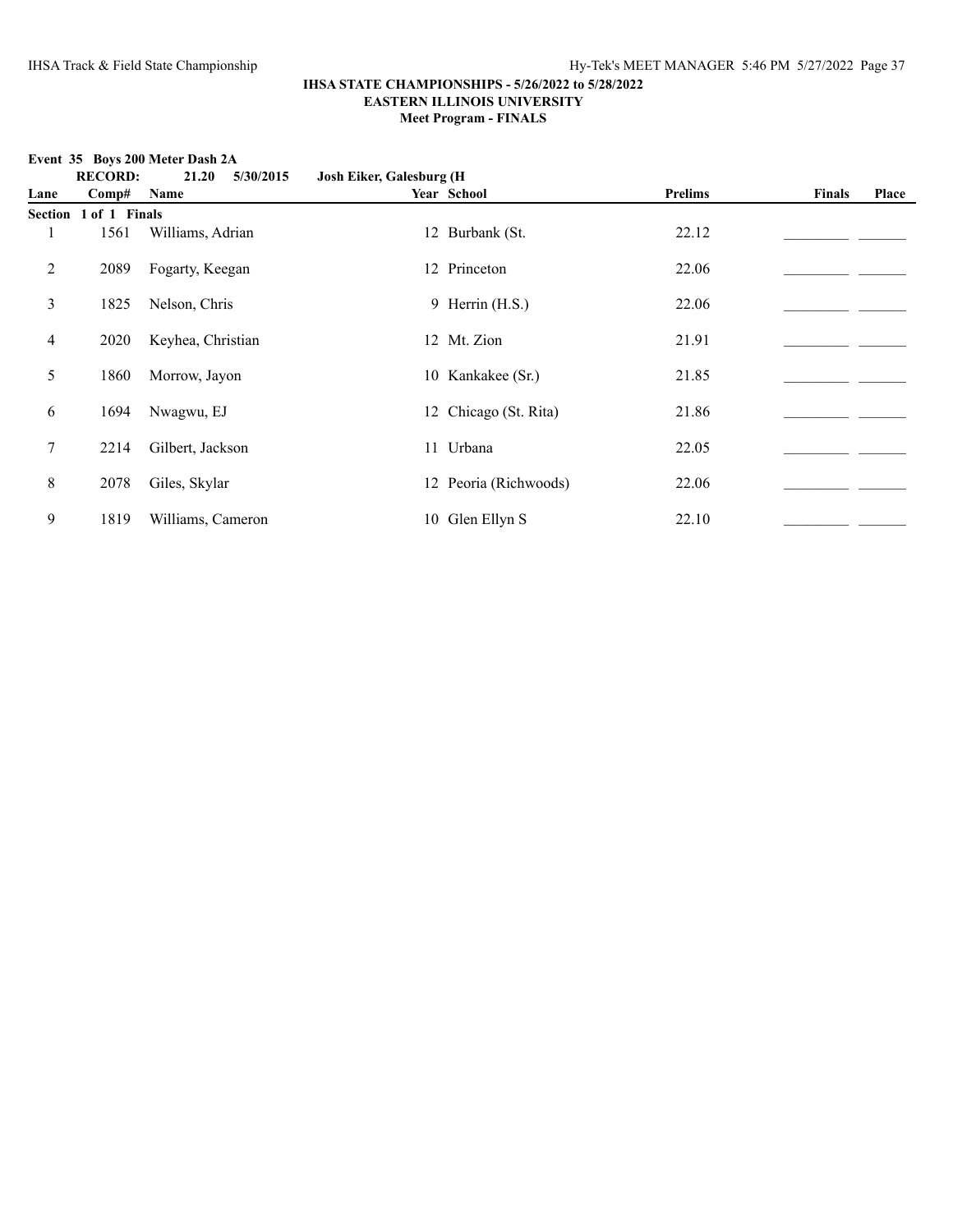## **Event 36 Boys 4x400 Meter Relay 2A**

|                | <b>RECORD:</b><br>3:17.57     | Cahokia (H.S.), Cahokia (H.S.<br>5/30/2015 |                                       |                                  |               |       |
|----------------|-------------------------------|--------------------------------------------|---------------------------------------|----------------------------------|---------------|-------|
|                |                               |                                            | C Stanley, C McGee, M Murray, T Lyons |                                  |               |       |
| Lane           | <b>Team</b><br>Comp#          |                                            | Relay                                 | <b>Prelims</b>                   | <b>Finals</b> | Place |
|                | Section 1 of 1 Finals         |                                            |                                       |                                  |               |       |
| 1              | Arlington Heights (St. Viato  |                                            |                                       | 3:29.81                          |               |       |
|                | 1) #1503 Doland, Lucas 12     | 2) #1506 Kanyuh, Austin 12                 | 3) #1507 Madaras, Alexander 12        | 4) #1508 McDonnell, Rowan 12     |               |       |
|                | 5) #1505 Hartman, Patrick 12  | 6) #1504 Duenez, Benjamin 12               | 7) #1502 Crawford, Daniel 12          | 8) #1501 Carlucci, Michael 12    |               |       |
| $\overline{2}$ | Metamora                      |                                            |                                       | 3:27.43                          |               |       |
|                | 1) #1979 Theiler, Nate 11     | 2) #1980 Walker, Nick 10                   | 3) #1975 Metcalfe, Zeke 12            | 4) #1972 Grantham, Carter 12     |               |       |
|                | 5) #1969 Colantoni, Connor 12 | 6) #1978 Schroers, Broderick 11            | 7) #1971 Foster, Andrew 12            | 8) #1968 Claudin, Ryley 9        |               |       |
| 3              | Rantoul                       |                                            |                                       | 3:26.27                          |               |       |
|                | 1) #2103 Swift, Tayon 12      | 2) #2100 Lawson, Gary 12                   | 3) #2097 Anderson, Avontay 12         | 4) #2099 Kelley, Nathan 12       |               |       |
|                | 5) #2104 Wilhelm, Eli 11      | 6) #2098 Caradine, KeJaun 12               | 7) #2101 Neitzel, Caleb 11            | 8) #2102 Newman, Josh 12         |               |       |
| $\overline{4}$ | Kankakee (Sr.)                |                                            |                                       | 3:25.80                          |               |       |
|                | 1) #1852 Bender, Tyrice 11    | 2) #1854 Brown, Aarion 12                  | 3) #1861 Townsend, Jalen 12           | 4) #1857 Hill, Jyaire 11         |               |       |
|                | 5) #1862 Yohnka, Sam 11       | 6) #1860 Morrow, Jayon 10                  | 7) #1853 Breaux, Zyheir 10            | 8) #1859 Mcelroy, Quanterious 10 |               |       |
| 5              | Richmond (R.-Burton)          |                                            |                                       | 3:22.96                          |               |       |
|                | 1) #2106 Jacoby, Landon 12    | 2) #2109 Miller, Joe 11                    | 3) #2110 Rockwell, Sean 10            | 4) #2112 Verdoni, Jack 12        |               |       |
|                | 5) #2111 Rockwell, Tristan 12 | 6) #2105 Gunderson, Isaac 12               | 7) #2107 Kalinowski, Dan 10           | 8) #2108 Martens, Jack 10        |               |       |
| 6              | Maple Park (Kaneland)         |                                            |                                       | 3:25.67                          |               |       |
|                | 1) #1923 Behrends, Palmer 10  | 2) #1932 Ruchaj, Chris 11                  | 3) #1933 Sekhon, Jai 12               | 4) #1926 Gagne, Sam 12           |               |       |
|                | 5) #1921 Allen, Nolan 12      | 6) #1930 Rebacz, Nathan 12                 | 7) #1931 Reutimann, Collin 10         | 8) #1924 Ehlers, Logan 10        |               |       |
| $\tau$         | Bartonville (Limestone)       |                                            |                                       | 3:26.05                          |               |       |
|                | 1) #1533 Schneider, Clay 12   | 2) #1527 Byard, Alexander 12               | 3) #1530 Georges, Wilson 12           | 4) #1529 Dusek, Reece 11         |               |       |
|                | 5) #1525 Baurer, Kieran 12    | 6) #1534 Torrence, Latrail 12              | 7) #1526 Bell, Clayton 11             |                                  |               |       |
| 8              | Marion                        |                                            |                                       | 3:26.63                          |               |       |
|                | 1) #1943 Lees, Hayden 10      | 2) #1942 Hudspath, Sean 11                 | 3) #1939 Doss, River 12               | 4) #1950 Wilson, Bryson 12       |               |       |
|                | 5) #1944 Lomax, Mekye 10      | 6) #1949 Stone, Benja 11                   | 7) #1941 Gregory, Jack 12             | 8) #1940 Gilley, Noah 12         |               |       |
| 9              | Sycamore                      |                                            |                                       | 3:27.48                          |               |       |
|                | 1) #2180 Huber, Kyle 12       | 2) #2188 Stewart, William 12               | 3) #2176 Garcia, Alec 12              | 4) #2175 Emmert, Caden 11        |               |       |
|                | 5) #2185 Schmidt, Noah 12     | 6) #2182 Oestreicher, Jeffrey 12           | 7) #2179 Gramer, Jacob 10             | 8) #2181 Kocher, Nicholas 12     |               |       |
|                |                               |                                            |                                       |                                  |               |       |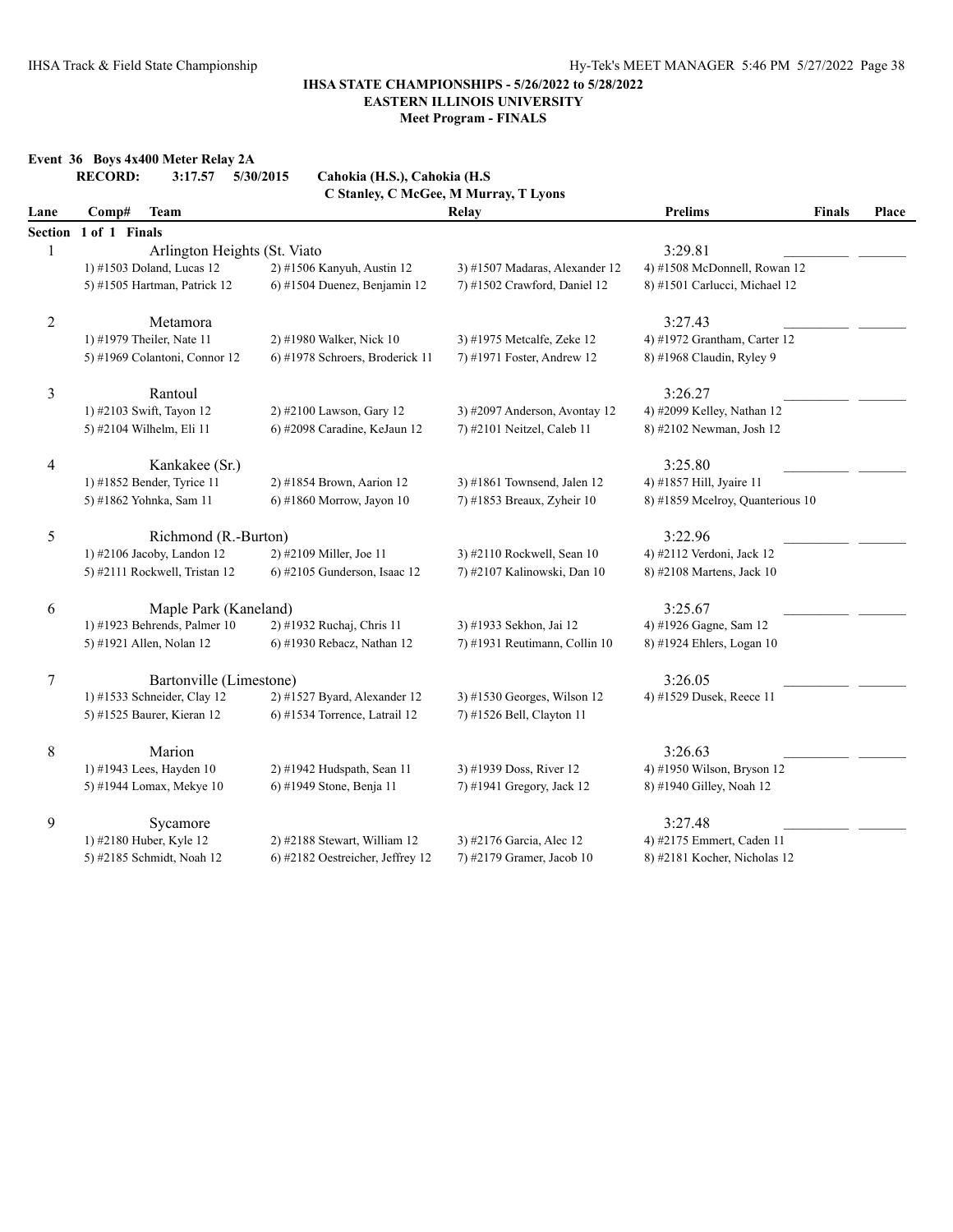**Event 37 Boys Long Jump 3A**

|     | <b>RECORD:</b>       | 24-04.75<br>5/23/1989 | <b>Steve Battle, Chicago (Gordon Tech)</b> |                       |                |               |       |
|-----|----------------------|-----------------------|--------------------------------------------|-----------------------|----------------|---------------|-------|
| Pos | Comp#                | Name                  |                                            | Year School           | <b>Prelims</b> | <b>Finals</b> | Place |
|     | Flight 1 of 1 Finals |                       |                                            |                       |                |               |       |
| 1   | 3404                 | Turner, Jaden         |                                            | 11 Gurnee (Warren)    | 6.45m          |               |       |
| 2   | 3131                 | McCullough, Kemoni    |                                            | 12 ChampaignCTL       | 6.46m          |               |       |
| 3   | 3378                 | Schaefer, Ryan        |                                            | 11 Glenview (Gl       | 6.57m          |               |       |
| 4   | 3358                 | Richardson, Dedrick   |                                            | 10 Frankfort (L       | 6.59m          |               |       |
| 5   | 3751                 | Horton, Desmond       |                                            | 12 Roselle (Lak       | 6.59m          |               |       |
| 6   | 3475                 | Scott, Jahari         |                                            | 12 Lake Forest (H.S.) | 6.64m          |               |       |
| 7   | 3055                 | McCauley, Elijah      |                                            | 12 Belleville (East)  | 6.66m          |               |       |
| 8   | 3679                 | Bostick, Jacob        |                                            | 12 Palatine (H.S.)    | 6.73m          |               |       |
| 9   | 3665                 | Wright, Caleb         |                                            | 12 Oswego             | 6.74m          |               |       |
| 10  | 3379                 | Shapiro, Nathan       |                                            | 12 Glenview (Gl       | 6.77m          |               |       |
| 11  | 3506                 | Perkins, Alonso       |                                            | 12 Lombard (Gle       | 6.80m          |               |       |
| 12  | 3243                 | Tate, Toriano         |                                            | 12 DeKalb             | 7.04m          |               |       |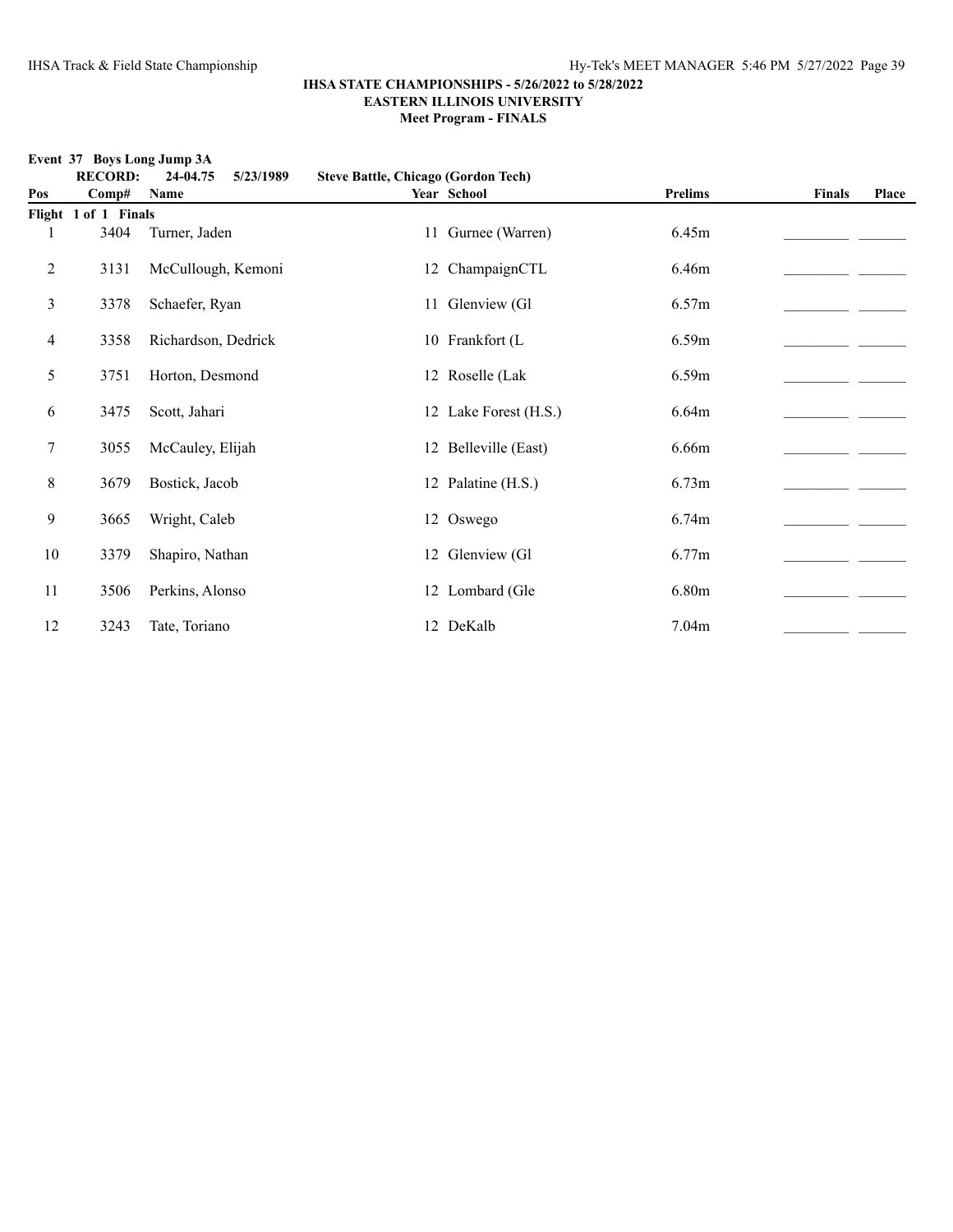**Event 39 Boys High Jump 3A**

| Pos    | <b>RECORD:</b><br>Comp# | $7 - 03.25$<br>5/23/1977<br>Name | <b>Gail Olson, Sycamore</b> | Year School           | <b>Prelims</b> | <b>Finals</b> | Place |
|--------|-------------------------|----------------------------------|-----------------------------|-----------------------|----------------|---------------|-------|
|        | Flight 1 of 1 Finals    |                                  |                             |                       |                |               |       |
| 1      | 3510                    | Stone, Hayden                    |                             | 10 McHenry            | 1.86m          |               |       |
| 2      | 3443                    | Prieto, Michael                  |                             | 10 Hinsdale (Central) | 1.86m          |               |       |
| 3      | 3749                    | Anyan, Joel                      |                             | 12 Romeoville (H.S.)  | 1.86m          |               |       |
| 4      | 3143                    | Kennedy, Marcus                  |                             | 11 Chicago (Bro       | 1.86m          |               |       |
| 5      | 3765                    | Harris, Anthony                  |                             | 12 Skokie NN          | 1.86m          |               |       |
| 6      | 3505                    | Buffkin, Tyrese                  |                             | 12 Lombard (Gle       | 1.86m          |               |       |
| 7      | 3360                    | Weygandt, Peter                  |                             | 12 Frankfort (L       | 1.86m          |               |       |
| 8      | 3706                    | Delaney, Mason                   |                             | 12 Plainfield (North) | 1.86m          |               |       |
| 9      | 3602                    | Findley, Jonovan                 |                             | 12 Normal West        | 1.86m          |               |       |
| $10\,$ | 3601                    | Taylor, Chris                    |                             | 11 Normal (Community) | 1.86m          |               |       |
| 11     | 3155                    | Washington, Julius               |                             | 11 Chicago (Kenwood)  | 1.86m          |               |       |
| 12     | 3491                    | Hellwig Jr., Mark                |                             | 12 Lincolnshire       | 1.86m          |               |       |
| 13     | 3209                    | Thorps-watt, Khalil              |                             | 10 Collinsville       | 1.86m          |               |       |
| 14     | 3451                    | Hood, McHale                     |                             | 11 Huntley            | 1.86m          |               |       |
| 15     | 3322                    | Cless, Matt                      |                             | 12 Evanston (Twp.)    | 1.86m          |               |       |
| 16     | 3603                    | Nolan, Charlie                   |                             | 12 Normal West        | 1.86m          |               |       |
| 17     | 3776                    | Dorsey, D'shawn                  |                             | 12 South Hollan       | 1.86m          |               |       |
| 18     | 3608                    | Wagner, Robert                   |                             | 11 Oak Lawn (Co       | 1.86m          |               |       |
| 19     | 3822                    | Zografos, Kosta                  |                             | 10 Wauconda           | 1.86m          |               |       |
| 20     | 3531                    | Pulliam, Rob                     |                             | 12 Moline             | 1.86m          |               |       |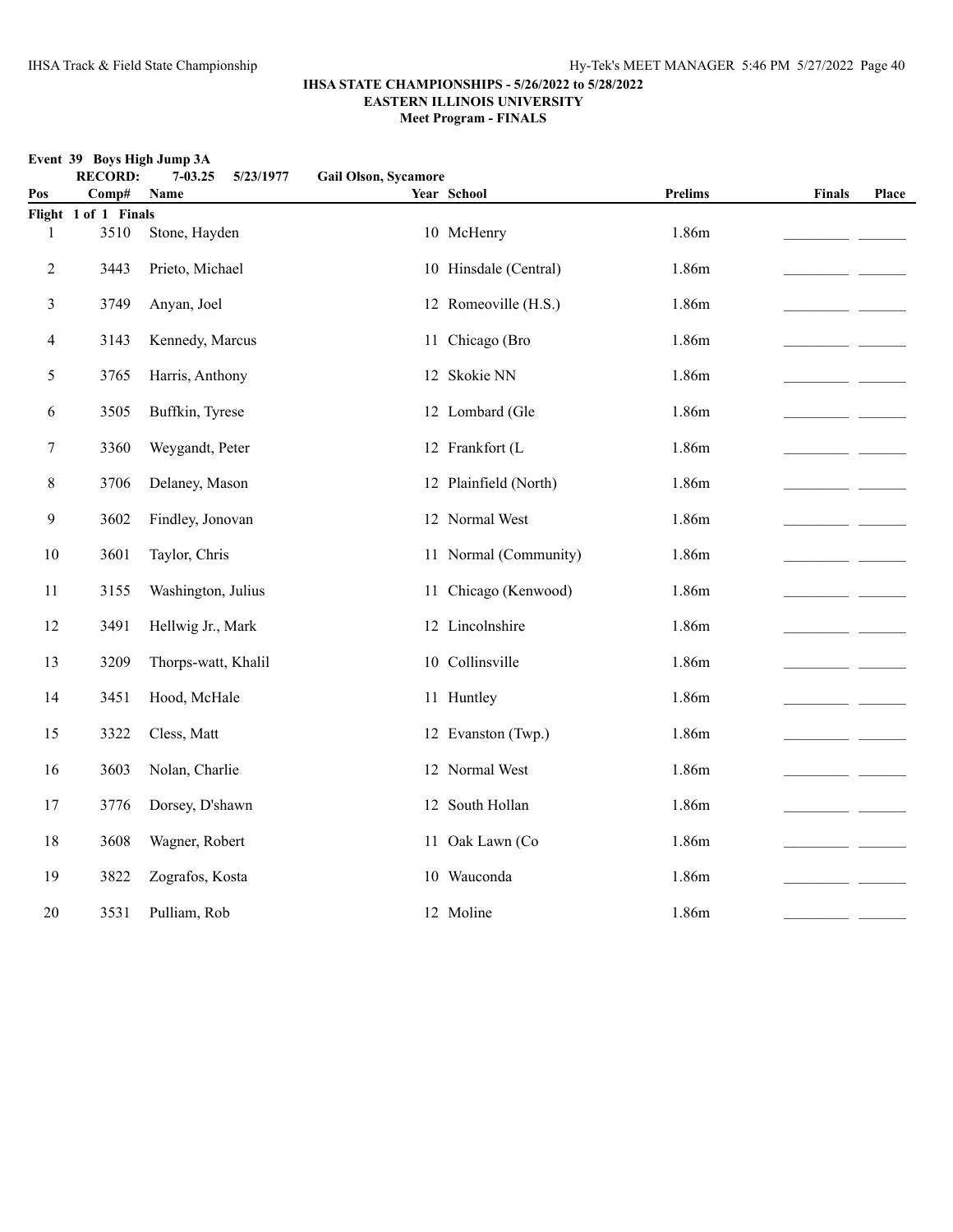**Event 40 Boys Shot Put 3A**

#### **IHSA STATE CHAMPIONSHIPS - 5/26/2022 to 5/28/2022 EASTERN ILLINOIS UNIVERSITY Meet Program - FINALS**

**RECORD: 68-08 5/24/2018 John Meyer, Lockport (Twp.) Pos Comp# Name Year School Prelims Finals Place Flight 1 of 1 Finals** 1 3079 Weltha, Jack 12 Bloomington (H.S.) 16.33m 2 3015 Nolan, Will 10 ArlingtonHe 16.36m 3 3684 Mabry, Jhermari 12 Palatine (H.S.) 16.48m 4 3719 Wojtkiewicz, Colin 12 Plainfield (North) 16.62m 5 3483 Isom, Isaiah 12 Lansing (Tho 16.64m\_\_\_\_\_\_\_\_\_\_\_\_\_\_\_\_\_\_\_\_\_\_ \_\_\_\_\_\_\_ 6 3123 Petko, Zachary 12 Cary (C.-Grove) 16.90m  $\frac{120}{2}$ 7 3785 Gennarelli, Paolo 12 St. Charles 17.03m 8 3750 Cerese, Cooper 12 Roselle (Lak 17.11m\_\_\_\_\_\_\_\_\_\_\_\_\_\_\_\_\_\_\_\_\_\_ \_\_\_\_\_\_\_ 9 3842 Marsico, Zachary 12 Wheaton (W. 17.25m \_\_\_\_\_\_\_\_\_\_\_\_\_\_\_\_ 10 3429 Ambrose, Javaris 11 Harvey (Thornton) 17.64m \_\_\_\_\_\_\_\_\_\_\_\_\_\_\_\_\_\_\_\_ 11 3600 Sohn, Alex 11 Normal (Community) 17.87m \_\_\_\_\_\_\_\_\_\_\_\_\_\_\_ 12 3853 Clabough, Kyle 12 Yorkville (H.S.) 18.03m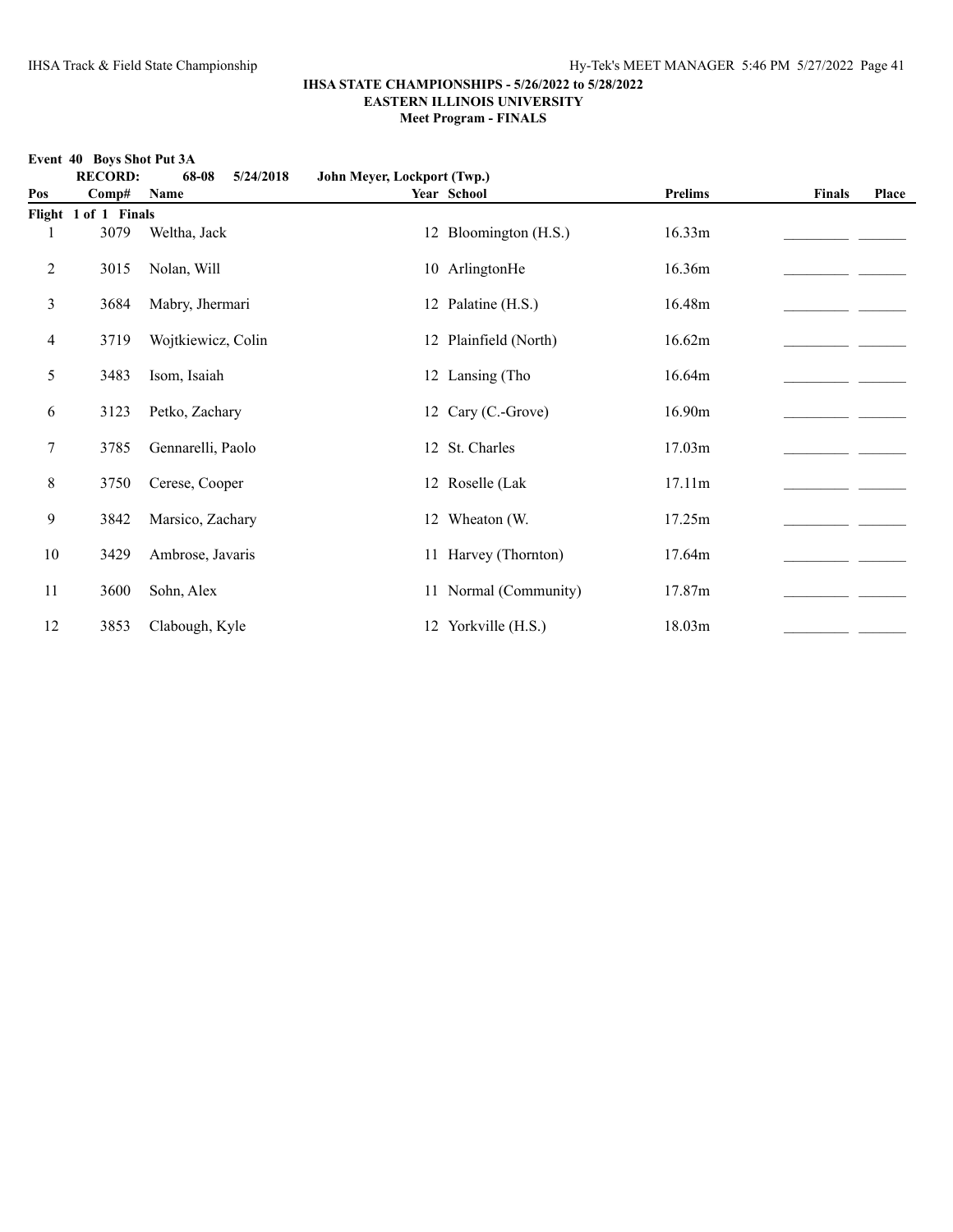**Event 41 Boys Triple Jump 3A**

|        | <b>RECORD:</b>       | $51-01$<br>5/23/2017 | Cameron Ruiz, Lake Villa (Lakes) |                     |         |               |       |
|--------|----------------------|----------------------|----------------------------------|---------------------|---------|---------------|-------|
| Pos    | Comp#                | Name                 |                                  | Year School         | Prelims | <b>Finals</b> | Place |
|        | Flight 1 of 1 Finals |                      |                                  |                     |         |               |       |
|        | 3744                 | Jackson, Chauncey    |                                  | 10 Rockford (Je     | 12.88m  |               |       |
| 2      | 3247                 | Bowerman, Sam        |                                  | 12 Downers NOR      | 12.97m  |               |       |
| 3      | 3214                 | Franklin, Joshua     |                                  | 11 Crete (C.-Monee) | 13.05m  |               |       |
| 4      | 3158                 | Ailemen, Abraham     |                                  | 12 Chicago (Lane)   | 13.10m  |               |       |
| 5      | 3280                 | Baba Traore, Akim    |                                  | 12 East Moline      | 13.12m  |               |       |
| 6      | 3282                 | Allen, Malik         |                                  | 10 EdwardsvilleHS   | 13.23m  |               |       |
| $\tau$ | 3285                 | Brooks, Jordan       |                                  | 12 EdwardsvilleHS   | 13.56m  |               |       |
| 8      | 3248                 | Davero, Vince        |                                  | 10 Downers NOR      | 13.65m  |               |       |
| 9      | 3603                 | Nolan, Charlie       |                                  | 12 Normal West      | 13.82m  |               |       |
| 10     | 3665                 | Wright, Caleb        |                                  | 12 Oswego           | 13.85m  |               |       |
| 11     | 3751                 | Horton, Desmond      |                                  | 12 Roselle (Lak     | 13.91m  |               |       |
| 12     | 3041                 | Buckley, Jalen       |                                  | 12 Batavia          | 14.23m  |               |       |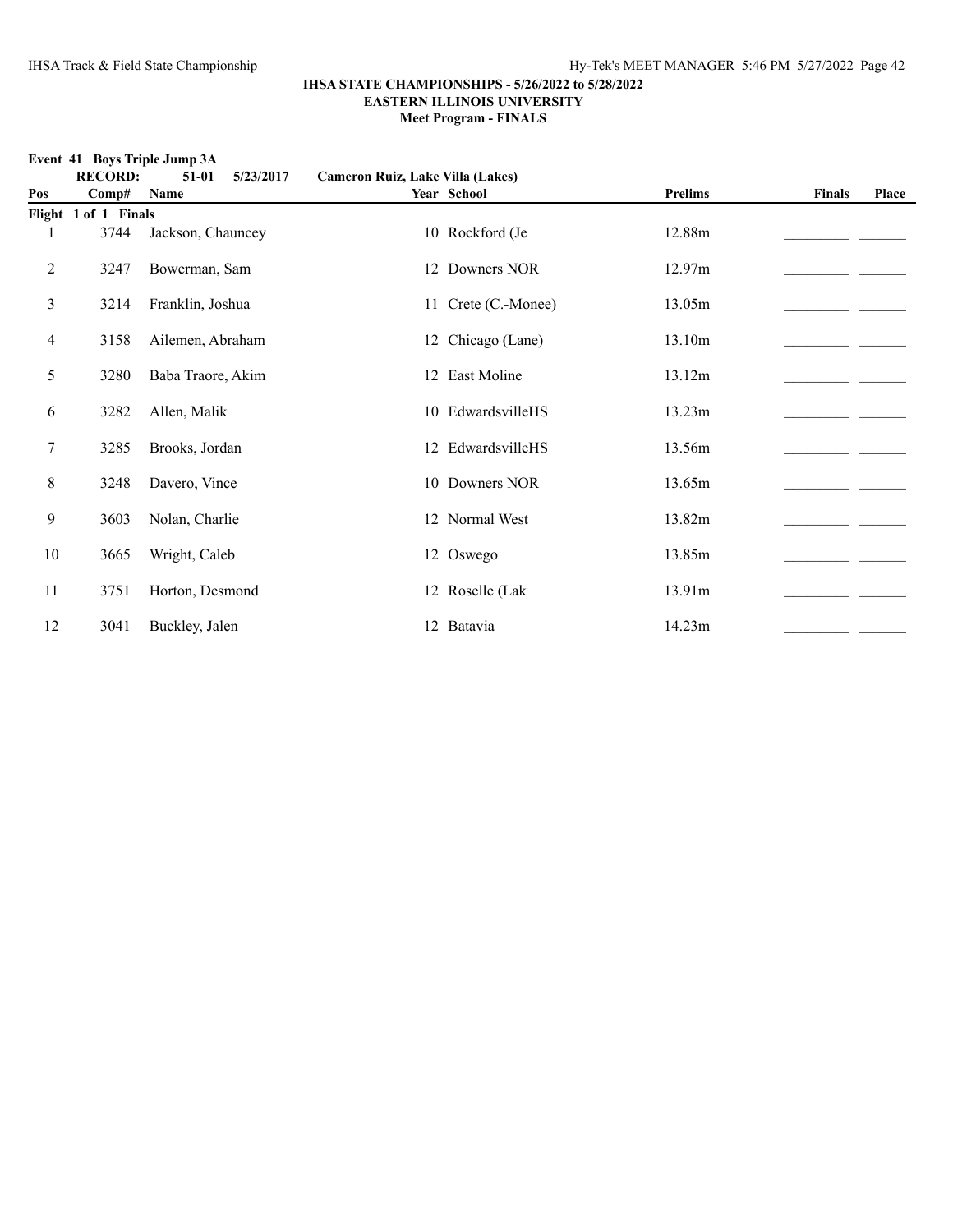**Meet Program - FINALS**

**Event 43 Boys 4x800 Meter Relay 3A**

|                |                       |                                                  |                                                                    | Orland Park (Sandburg), Orland Park (Sandburg)<br>T. Brennan, D. Jacobs, S. Torpy, C. Torpy) |                               |        |       |
|----------------|-----------------------|--------------------------------------------------|--------------------------------------------------------------------|----------------------------------------------------------------------------------------------|-------------------------------|--------|-------|
| Lane           | Comp#                 | <b>Team</b>                                      |                                                                    | <b>Relay</b>                                                                                 | <b>Prelims</b>                | Finals | Place |
|                | Section 1 of 1 Finals |                                                  |                                                                    |                                                                                              |                               |        |       |
| $\mathbf{1}$   |                       | Downers Grove (South)                            |                                                                    |                                                                                              | 7:51.60                       |        |       |
|                |                       |                                                  | 1) #3275 Puccillo, Joey (Joseph) 12 2) #3268 Motuelle, Nicholas 12 | 3) #3266 Hosty, Shane 11                                                                     | 4) #3269 Neumann, Tim 12      |        |       |
|                |                       | 5) #3265 Del Cotto, Robert 12                    | 6) #3274 Poeschel, Josh 10                                         | 7) #3267 Joseph, Michael 12                                                                  | 8) #3277 Smott, Carter 11     |        |       |
| $\overline{2}$ |                       | Orland Park (Sandburg)                           |                                                                    |                                                                                              | 7:53.79                       |        |       |
|                |                       | 1) #3650 Marquardt, Sean 12                      | 2) #3649 Giblin, Grant 10                                          | 3) #3647 Anderson, Trent 11                                                                  | 4) #3652 Rice, Brock 12       |        |       |
|                |                       | 5) #3655 Tunney, Declan 12                       | 6) #3654 Tineh, Ibrahim 11                                         | 7) #3648 Atzman, Luke 9                                                                      | 8) #3651 Martinez, Damian 9   |        |       |
| $\mathfrak{Z}$ |                       | Hinsdale (Central)                               |                                                                    |                                                                                              | 7:59.81                       |        |       |
|                |                       | 1) #3436 Doorhy, Kyle 11                         | 2) #3446 Skora, Michael 11                                         | 3) #3444 Revord, Colby 12                                                                    | 4) #3435 Bandukwala, Aden 10  |        |       |
|                |                       | 5) #3441 Miller, Grant 11                        | 6) #3447 Watcke, Daniel 11                                         | 7) #3438 Gamboa, Jesse 11                                                                    | 8) #3439 Mahajan, Rohan 12    |        |       |
| 4              |                       | Naperville (Central)                             |                                                                    |                                                                                              | 7:52.24                       |        |       |
|                |                       | 1) #3550 Barnard, Samuel 11                      | 2) #3562 Shelbert, Foster 10                                       | 3) #3557 Hussain, Samir 12                                                                   | 4) #3560 Noren, Luke 11       |        |       |
|                |                       | 5) #3553 Brozek, Julian 10                       | 6) #3551 Berryman, Matthew 12                                      | 7) #3558 Keeling, Nicholas 12                                                                | 8) #3552 Browning, Tyler 10   |        |       |
| 5              |                       | Downers Grove (North)                            |                                                                    |                                                                                              | 7:55.08                       |        |       |
|                |                       | 1) #3249 Eddington, Ryan 10                      | 2) #3246 Bender, Zach 10                                           | 3) #3263 Weber, Caden 10                                                                     | 4) #3258 Llewellyn, Roy 12    |        |       |
|                |                       | 5) #3251 Gartlan, Leo 11                         | 6) #3252 Gaspar, Asa 11                                            | 7) #3250 Ferris, Topher 12                                                                   | 8) #3262 Schroder, Grant 9    |        |       |
| 6              |                       | Chicago (Lane)                                   |                                                                    |                                                                                              | 8:00.78                       |        |       |
|                |                       | 1) #3162 Kennedy, Emmett 12                      | 2) #3159 Archer, William 11                                        | 3) #3163 Klein, Jack 12                                                                      | 4) #3167 Whitney, Hunter 11   |        |       |
|                |                       | 5) #3164 Kozlowski, Will 10                      | 6) #3166 Osorio, Sam 11                                            | 7) #3160 Bjurstrom, Nathan 11                                                                | 8) #3157 Agcaoili, Miguel 12  |        |       |
| $\tau$         |                       | Elmhurst (York)                                  |                                                                    |                                                                                              | 8:01.28                       |        |       |
|                |                       | 1) #3312 Hill, Aidan 11                          | 2) #3307 Geiger, Jackson 12                                        | 3) #3306 Doyle, Emmet 12                                                                     | 4) #3317 Schwan, Garrett 12   |        |       |
|                |                       | 5) #3318 Summer, Ethan 12                        | 6) #3314 Lewandowski, Colin 12                                     | 7) #3311 Hildy, Simon 12                                                                     | 8) #3305 Bryk, Payton 11      |        |       |
| 8              |                       | Arlington Heights (Hersey)                       |                                                                    |                                                                                              | 8:01.68                       |        |       |
|                |                       | 1) #3016 Oiler, Connor 12                        | 2) #3018 Safford, Sean 12                                          | 3) #3011 Donner, Cameron 10                                                                  | 4) #3013 Naughton, Liam 10    |        |       |
|                |                       | 5) #3012 Lifka, Johnny 12                        | 6) #3014 Nishimura, Aidan 11                                       | 7) #3017 Renner, Michael 12                                                                  | 8) #3010 Altmayer, Luke 12    |        |       |
| 9              |                       | Chicago (Marist)                                 |                                                                    |                                                                                              | 8:02.81                       |        |       |
|                |                       | 1) #3177 Kerlin, Andrew 12                       | 2) #3185 Phillips, Jake 12                                         | 3) #3174 Geary, Brendan 12                                                                   | 4) #3183 Olsen, Danny 11      |        |       |
|                |                       | 5) #3175 Golden, Michael 12                      | 6) #3186 Wagner, Frankie 11                                        | 7) #3173 Doyle, Danny 10                                                                     | 8) #3180 Moreno, Vince 11     |        |       |
|                |                       |                                                  |                                                                    |                                                                                              | 8:03.20                       |        |       |
| 10             |                       | Chatham (Glenwood)<br>1) #3140 Verenski, Drew 11 |                                                                    |                                                                                              |                               |        |       |
|                |                       |                                                  | 2) #3133 Brant, Myles 12<br>6) #3139 Simmons, Carter 9             | 3) #3135 Dessalines, Samson 12<br>7) #3136 Groves, Ayden 10                                  | 4) #3137 Morsch, Eli 11       |        |       |
|                |                       | 5) #3138 Patzia, Will 9                          |                                                                    |                                                                                              | 8) #3134 Calderon, Mateo 11   |        |       |
| 11             |                       | Palatine (H.S.)                                  |                                                                    |                                                                                              | 8:03.88                       |        |       |
|                |                       | 1) #3678 Beasley, Riley 12                       | 2) #3683 Krieg, Mason 11                                           | 3) #3681 Jordan, Andrew 11                                                                   | 4) #3680 Casaccio, Jack 11    |        |       |
|                |                       | 5) #3677 Adaya, Angel 12                         | 6) #3686 McClanahan, Patrick 12                                    | 7) #3687 Verma, Mukal 12                                                                     | 8) #3682 Keller, Christian 11 |        |       |
| 12             |                       | Oswego                                           |                                                                    |                                                                                              | 8:04.04                       |        |       |
|                |                       | 1) #3657 Cardamone, Braden 12                    | 2) #3662 Nelson, Brady 11                                          | 3) #3659 Forsell, Ethan 12                                                                   | 4) #3658 Doud, Balin 12       |        |       |
|                |                       | 5) #3656 Breed, Jett 11                          | 6) #3660 Huey, Benjamin 12                                         | 7) #3663 Padilla, Matt 11                                                                    | 8) #3661 Lundy, Stephen 11    |        |       |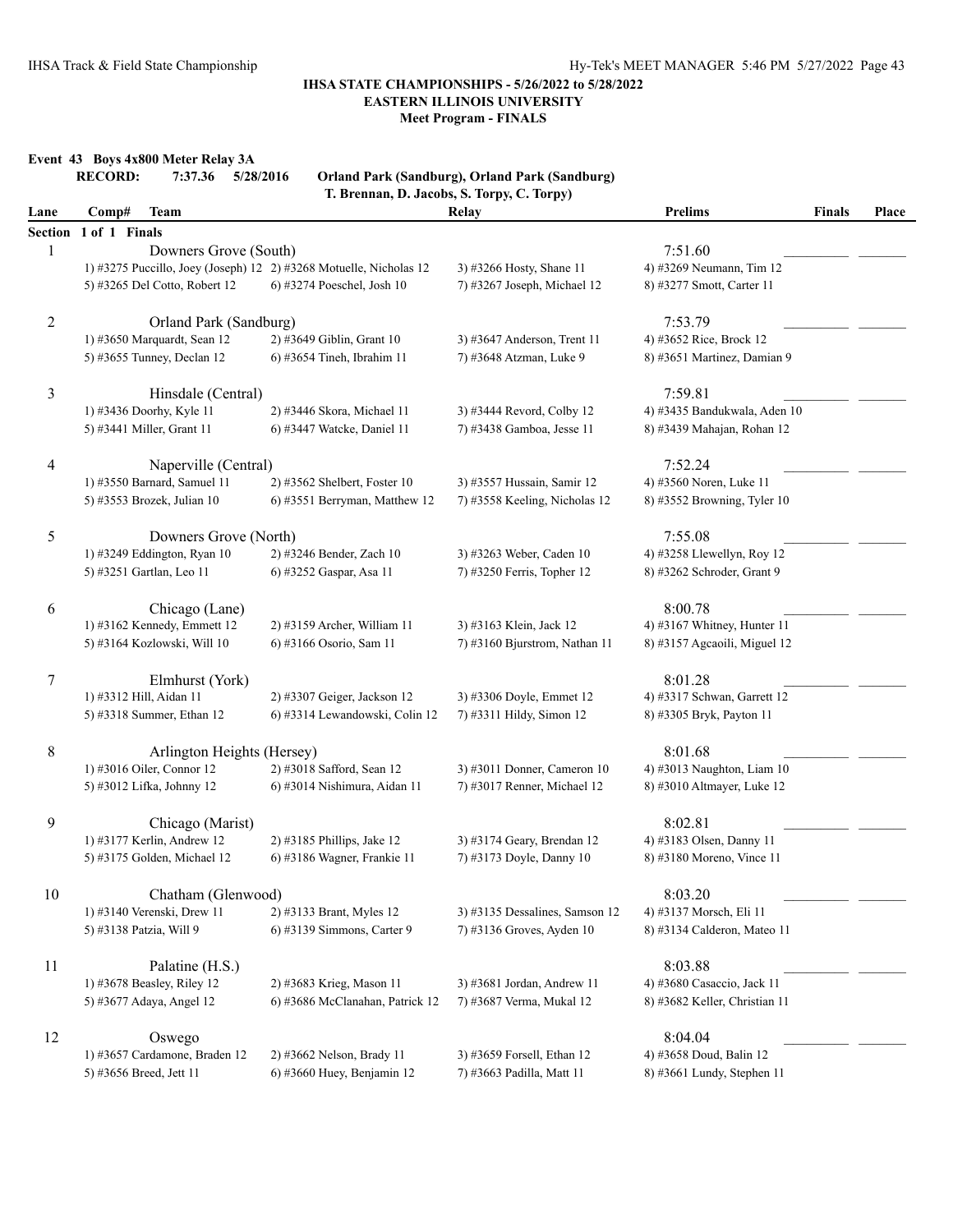|                | Event 44 Boys 4x100 Meter Relay 3A<br><b>RECORD:</b><br>40.86 | 5/23/2019<br><b>Crete Monee, Crete onee</b>                   |                                  |                                   |              |
|----------------|---------------------------------------------------------------|---------------------------------------------------------------|----------------------------------|-----------------------------------|--------------|
|                |                                                               | J Safo, V Cameron, K Jones, R Johnson                         |                                  |                                   |              |
| Lane           | <b>Team</b><br>Comp#                                          |                                                               | Relay                            | <b>Prelims</b><br><b>Finals</b>   | <b>Place</b> |
| Section        | 1 of 1 Finals                                                 |                                                               |                                  |                                   |              |
| 1              | Downers Grove (South)                                         |                                                               |                                  | 42.84                             |              |
|                | 1) #3264 Creamer, Kenny 12                                    | 2) #3270 O'Halloran, Mackenzie 11 3) #3273 O'Neil, Patrick 12 |                                  | 4) #3276 Reed, Elijah 12          |              |
|                | 5) #3278 Spear, Luke 11                                       | 6) #3279 Steele, Jake 9                                       | 7) #3271 O'Halloran, Nicholas 10 | 8) #3272 Okunev, Philip 12        |              |
| $\overline{c}$ | Naperville (Neuqua Valley)                                    |                                                               |                                  | 42.77                             |              |
|                | 1) #3568 Cobb, Andre 12                                       | 2) #3566 Belle, Austin 11                                     | 3) #3571 Johnson, Jeremiah 11    | 4) #3569 Conniff, Patrick 12      |              |
|                | 5) #3573 Miskel, Miles 10                                     | $(6)$ #3574 Mitchell, Maxwell 12                              | 7) #3575 Muhammad, Tyree 11      | 8) #3565 Anthony, Rajan 9         |              |
| 3              | Gurnee (Warren)                                               |                                                               |                                  | 42.47                             |              |
|                | 1) #3395 Ayobami, Aaron 12                                    | 2) #3404 Turner, Jaden 11                                     | 3) #3397 Callahan, Cassius 11    | 4) #3398 Duffie, Jailen 11        |              |
|                | 5) #3403 Thompson, Charley 11                                 | 6) #3396 Belonga, Joell 11                                    | 7) #3399 Foster, Nate 10         | 8) #3402 Lim, Eddie 10            |              |
| $\overline{4}$ | Naperville (North)                                            |                                                               |                                  | 42.59                             |              |
|                | 1) #3583 Marlar, Carson 10                                    | 2) #3578 Eloe, Danny 11                                       | 3) #3585 Pasteris, Matt 12       | 4) #3581 Jacobs, Nathan 11        |              |
|                | 5) #3589 Shah, Muneeb 10                                      | 6) #3579 Gehrs, Sam 10                                        | 7) #3584 Neubert, Zach 9         | 8) #3590 Westlake, Jack 9         |              |
| 5              | Flossmoor (Homewood-F.)                                       |                                                               |                                  | 42.03                             |              |
|                | 1) #3336 Adeyiga, Olusoga 10                                  | 2) #3352 Scott III, Robert 11                                 | 3) #3341 Gore, John 11           | 4) #3347 Mathis-Akinremi, Taji 12 |              |
|                | 5) #3355 Turner, Jeremiah 11                                  | 6) #3348 Mitchell, Andrew 10                                  | 7) #3350 Ozoh, Sochim 10         | 8) #3351 Plaxico, Jovan 10        |              |
| 6              | Batavia                                                       |                                                               |                                  | 42.37                             |              |
|                | 1) #3050 Parker, Scot 12                                      | 2) #3046 Hohmann, Jacob 12                                    | 3) #3053 Solano, Vincie 12       | 4) #3045 Gerke, Andrew 11         |              |
|                | 5) #3043 Fallon, Jonah 12                                     | 6) #3041 Buckley, Jalen 12                                    | 7) #3054 Whitwell, Nathan 9      | 8) #3052 Roberts, Anthony 12      |              |
| 7              | Champaign (Centennial)                                        |                                                               |                                  | 42.95                             |              |
|                | 1) #3132 Peacock, Braylon 12                                  | 2) #3125 Griggs, Jordan 11                                    | 3) #3129 Lacy, Daniel 11         | 4) #3131 McCullough, Kemoni 12    |              |
|                | 5) #3130 Law, Mello 12                                        | 6) #3127 Ibinimion, Plemedie 9                                | 7) #3124 Geissler, Alex 12       | 8) #3128 Johnson, Kaleb 12        |              |
| $\,8\,$        | Glenview (Glenbrook South)                                    |                                                               |                                  | 42.65                             |              |
|                | 1) #3370 Freidinger, Ben 11                                   | 2) #3381 Zambianchi, Thomas 10                                | 3) #3379 Shapiro, Nathan 12      | 4) #3380 Shapiro, Noah 12         |              |
|                | 5) #3369 Alkhas, Mateus 11                                    | 6) #3375 Jung, Caleb 11                                       | 7) #3377 Peters, Scott 12        | 8) #3373 Hurst, Austin 11         |              |
| 9              | Bradley (B.-Bourbonnais)                                      |                                                               |                                  | 42.81                             |              |
|                | 1) #3096 May, Neal 11                                         | 2) #3092 Hererra, Mario 12                                    | 3) #3083 Bender, Tyran 10        | 4) #3087 Domont, Nathan 12        |              |
|                | 5) #3085 Clark, Jaeden 10                                     | 6) #3090 Garman, Ted 11                                       | 7) #3086 Decarlo, Michael 11     | 8) #3098 Strickland, Avion 11     |              |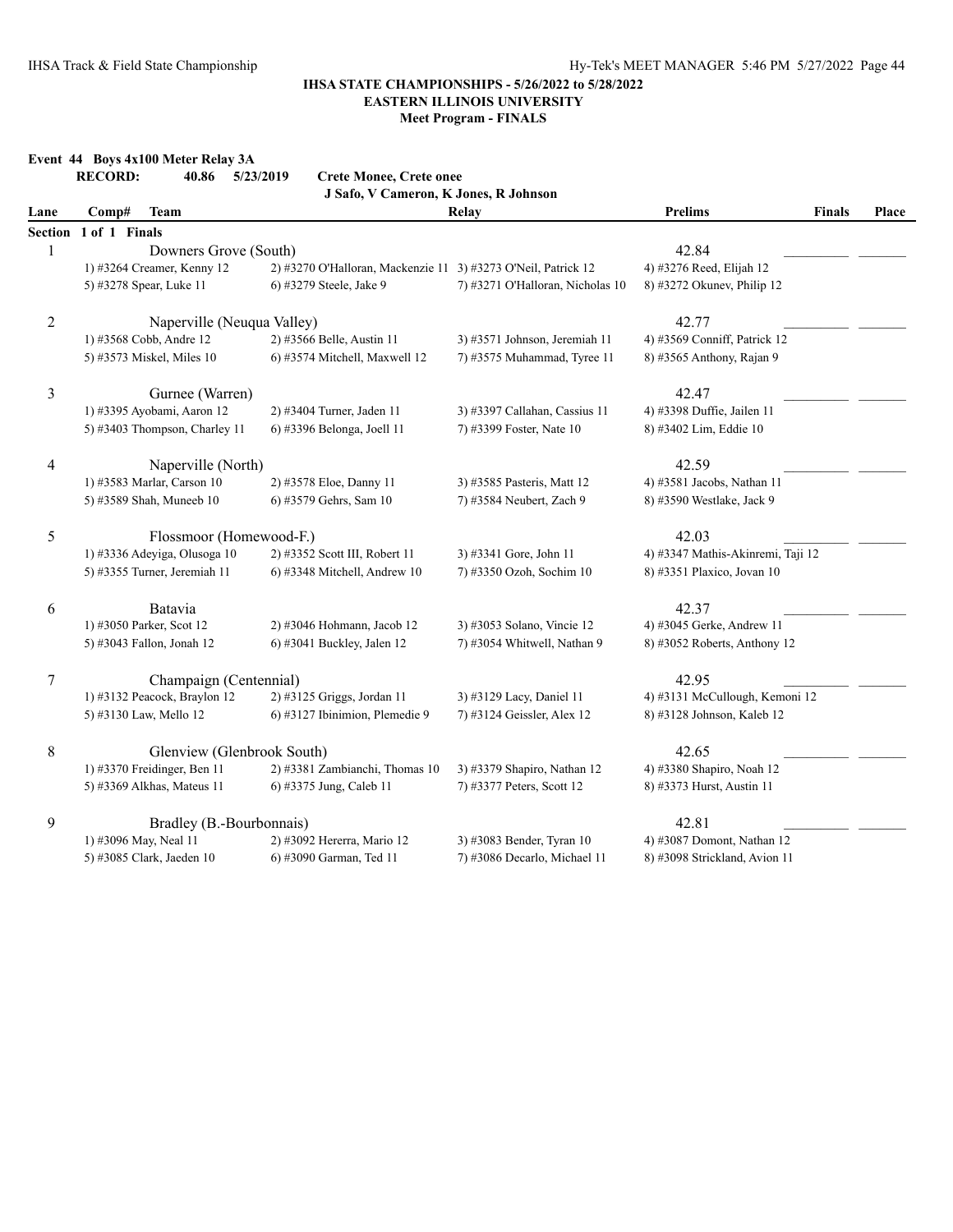**Event 45 Boys 3200 Meter Run 3A**<br>**RECORD:** 8.42.89 5/2

|      |                             | EVENT 45 BOVS 3200 METER RUN SA |                              |                       |                  |        |       |
|------|-----------------------------|---------------------------------|------------------------------|-----------------------|------------------|--------|-------|
|      | <b>RECORD:</b>              | 8:42.89<br>5/23/2000            | Donald Sage, Elmhusrt (York) |                       |                  |        |       |
| Lane | Comp#                       | Name                            |                              | Year School           | <b>Seed Time</b> | Finals | Place |
|      | Section 1 of 2 Timed Finals |                                 |                              |                       |                  |        |       |
|      | 3646                        | Ybarra, Dylan                   |                              | 10 O'Fallon (H.S.)    | 9:33.11          |        |       |
| 2    | 3250                        | Ferris, Topher                  |                              | 12 Downers NOR        | 9:33.13          |        |       |
| 3    | 3049                        | Lowe, Quintin                   |                              | 11 Batavia            | 9:33.54          |        |       |
| 4    | 3588                        | Ryan, Gabe                      |                              | 12 Naperville (North) | 9:35.04          |        |       |
| 5    | 3224                        | Gelon, Will                     |                              | 10 Crystal Lake PR    | 9:35.52          |        |       |
| 6    | 3452                        | Nitz, Tommy                     |                              | 9 Huntley             | 9:36.45          |        |       |
| 7    | 3835                        | Zydek, Ryan                     |                              | 12 Wheaton (North)    | 9:48.93          |        |       |
| 8    | 3834                        | Youngstedt, Caleb               | 11                           | Wheaton (North)       | 9:58.55          |        |       |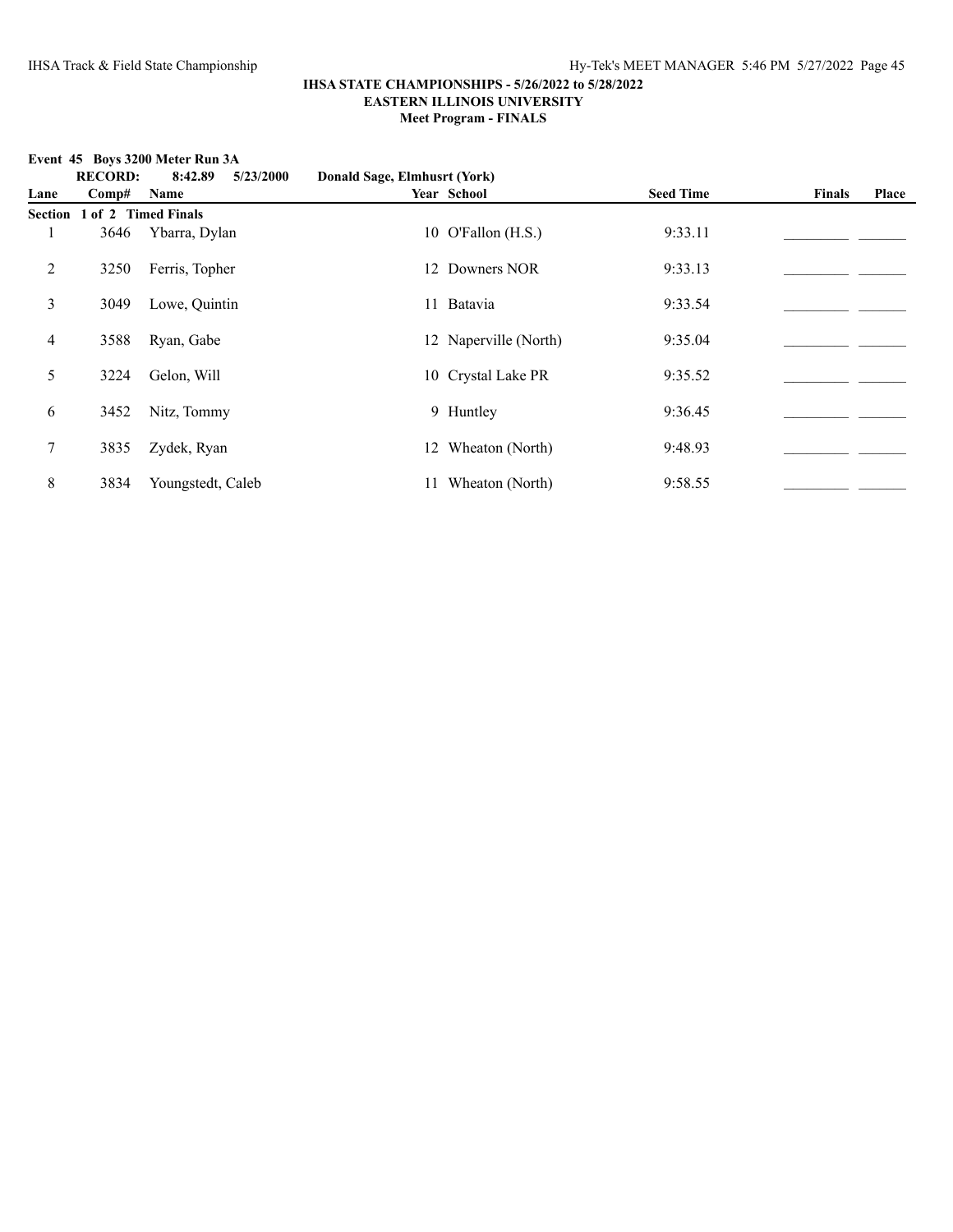| 1      | 3301 | Watts, Ryan     | Section 2 of 2 Timed Finals(Event 45 Boys 3200 Meter Run 3A) | 12 EdwardsvilleHS     | 9:16.84 |  |
|--------|------|-----------------|--------------------------------------------------------------|-----------------------|---------|--|
|        |      |                 |                                                              |                       |         |  |
| 2      | 3781 | Wilson, Micah   |                                                              | 12 St. Charles (East) | 9:18.44 |  |
| 3      | 3852 | Falk, Nicholas  |                                                              | 12 Winnetka (Ne       | 9:19.06 |  |
| 4      | 3406 | Wiley, Luke     |                                                              | 12 Gurnee (Warren)    | 9:19.72 |  |
| 5      | 3592 | Simone, Caden   |                                                              | 12 New Lenox c        | 9:20.91 |  |
| 6      | 3659 | Forsell, Ethan  |                                                              | 12 Oswego             | 9:25.25 |  |
| $\tau$ | 3359 | Rogers, Nolan   |                                                              | 12 Frankfort (L       | 9:25.80 |  |
| 8      | 3851 | Cahill, George  |                                                              | 12 Winnetka (Ne       | 9:25.99 |  |
| 9      | 3075 | Bacci, Alex     |                                                              | 12 Berwyn-Cicer       | 9:26.79 |  |
| 10     | 3037 | Furlong, Joey   |                                                              | 12 Barrington         | 9:27.05 |  |
| 11     | 3567 | Close, Zac      |                                                              | 10 Naper Neq VAl      | 9:27.50 |  |
| 12     | 3076 | Chavez, Daniel  |                                                              | 12 Berwyn-Cicer       | 9:28.05 |  |
| 13     | 3689 | Arcuri, Luca    |                                                              | 11 Park Ridge (       | 9:28.19 |  |
| 14     | 3189 | Mekonen, Tedros |                                                              | 12 Chicago (Senn)     | 9:29.10 |  |
| 15     | 3187 | Hirsi, Yasir    |                                                              | 12 Chicago (Mather)   | 9:30.02 |  |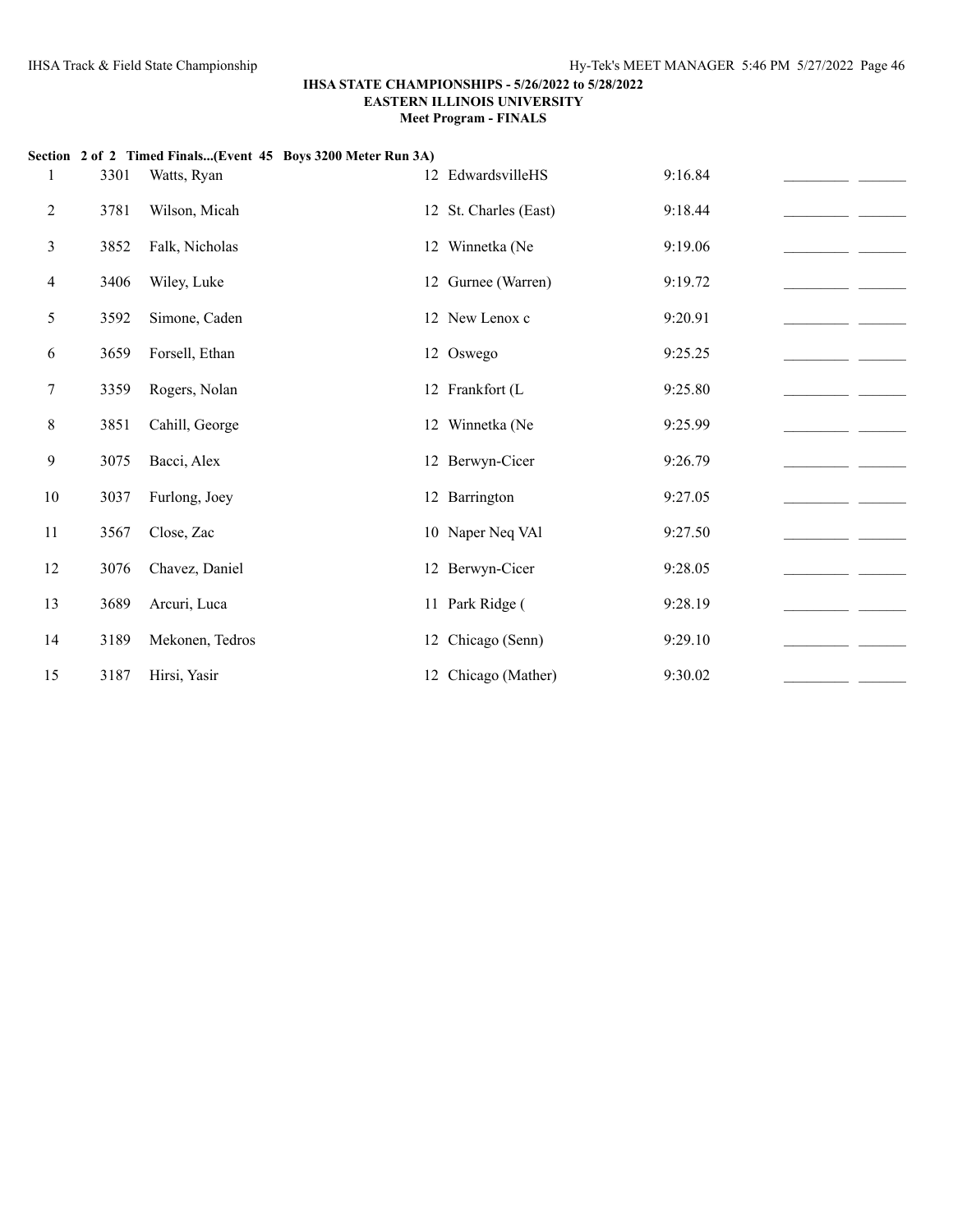**Event 46 Boys 110 Meter Hurdles 3A**<br>**RECORD:** 13.59 5/29/

|      |                       | EVENT 40 DOVS THE INCLUED THE UICS $\partial A$ |                                      |                    |         |               |       |
|------|-----------------------|-------------------------------------------------|--------------------------------------|--------------------|---------|---------------|-------|
|      | <b>RECORD:</b>        | 13.59<br>5/29/2016                              | Travis Anderson, Edwardsville (H.S.) |                    |         |               |       |
| Lane | Comp#                 | Name                                            |                                      | Year School        | Prelims | <b>Finals</b> | Place |
|      | Section 1 of 1 Finals |                                                 |                                      |                    |         |               |       |
|      | 3477                  | Cooper, Benjamin                                |                                      | 12 Lake Zurich     | 15.02   |               |       |
| 2    | 3621                  | Kelley, Ian                                     |                                      | 12 Oak Park (O.    | 14.78   |               |       |
| 3    | 3019                  | Johnson, Jalen                                  |                                      | 12 Aurora (Mete    | 14.74   |               |       |
| 4    | 3496                  | Czako, Gabe                                     |                                      | 12 Lockport (Twp.) | 14.60   |               |       |
| 5    | 3519                  | Forrest, Collin                                 |                                      | 12 Minooka         | 14.09   |               |       |
| 6    | 3747                  | Campbell, Michael                               |                                      | 12 Rolling Meadows | 14.44   |               |       |
| 7    | 3767                  | Burns, Sam                                      |                                      | 12 Skokie (Nile    | 14.59   |               |       |
| 8    | 3529                  | Jah, Saiheed                                    |                                      | 11 Moline          | 14.77   |               |       |
| 9    | 3690                  | Frainer, Chase                                  |                                      | 12 Pekin           | 15.00   |               |       |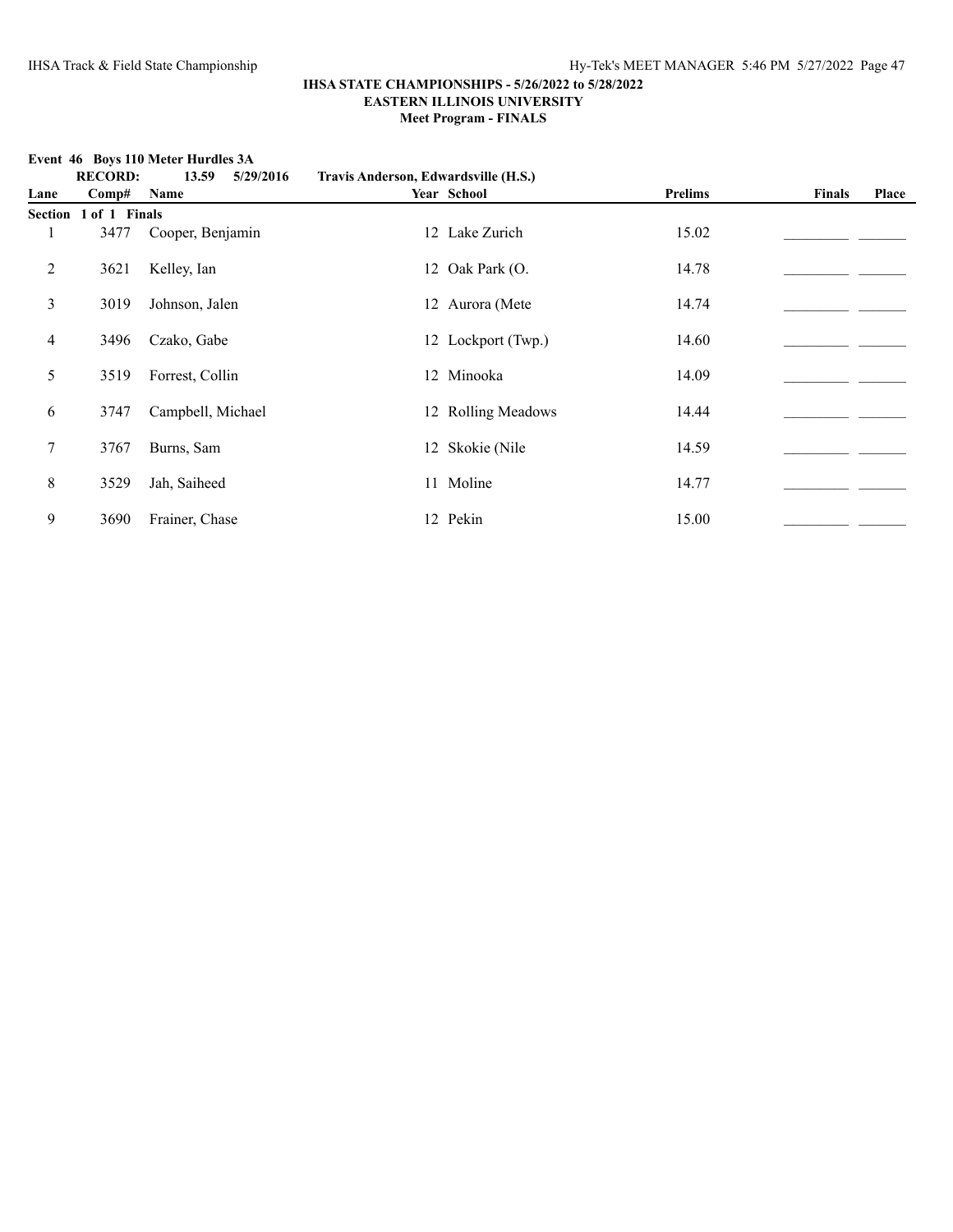|      | <b>RECORD:</b>        | 10.31<br>5/28/2018 | <b>Marcellus Moore, Plainfield (North)</b> |                       |         |        |       |
|------|-----------------------|--------------------|--------------------------------------------|-----------------------|---------|--------|-------|
| Lane | Comp#                 | Name               |                                            | Year School           | Prelims | Finals | Place |
|      | Section 1 of 1 Finals |                    |                                            |                       |         |        |       |
|      | 3578                  | Eloe, Danny        |                                            | 11 Naperville (North) | 10.88   |        |       |
| 2    | 3475                  | Scott, Jahari      |                                            | 12 Lake Forest (H.S.) | 10.85   |        |       |
| 3    | 3845                  | Young, Reece       |                                            | 12 Wheaton (W.        | 10.83   |        |       |
| 4    | 3516                  | Colwell, Tyler     |                                            | 12 Minooka            | 10.78   |        |       |
| 5    | 3676                  | Stewart, Will      |                                            | 12 Palatine (Fremd)   | 10.57   |        |       |
| 6    | 3379                  | Shapiro, Nathan    |                                            | 12 Glenview (Gl       | 10.78   |        |       |
| 7    | 3605                  | Mayhand, Jonathan  |                                            | 12 Oak Forest         | 10.81   |        |       |
| 8    | 3732                  | Rose, Jettason     |                                            | 12 Quincy (Sr.)       | 10.84   |        |       |
| 9    | 3038                  | Lee, Connor        |                                            | 12 Barrington         | 10.88   |        |       |

#### **Event 47 Boys 100 Meter Dash 3A**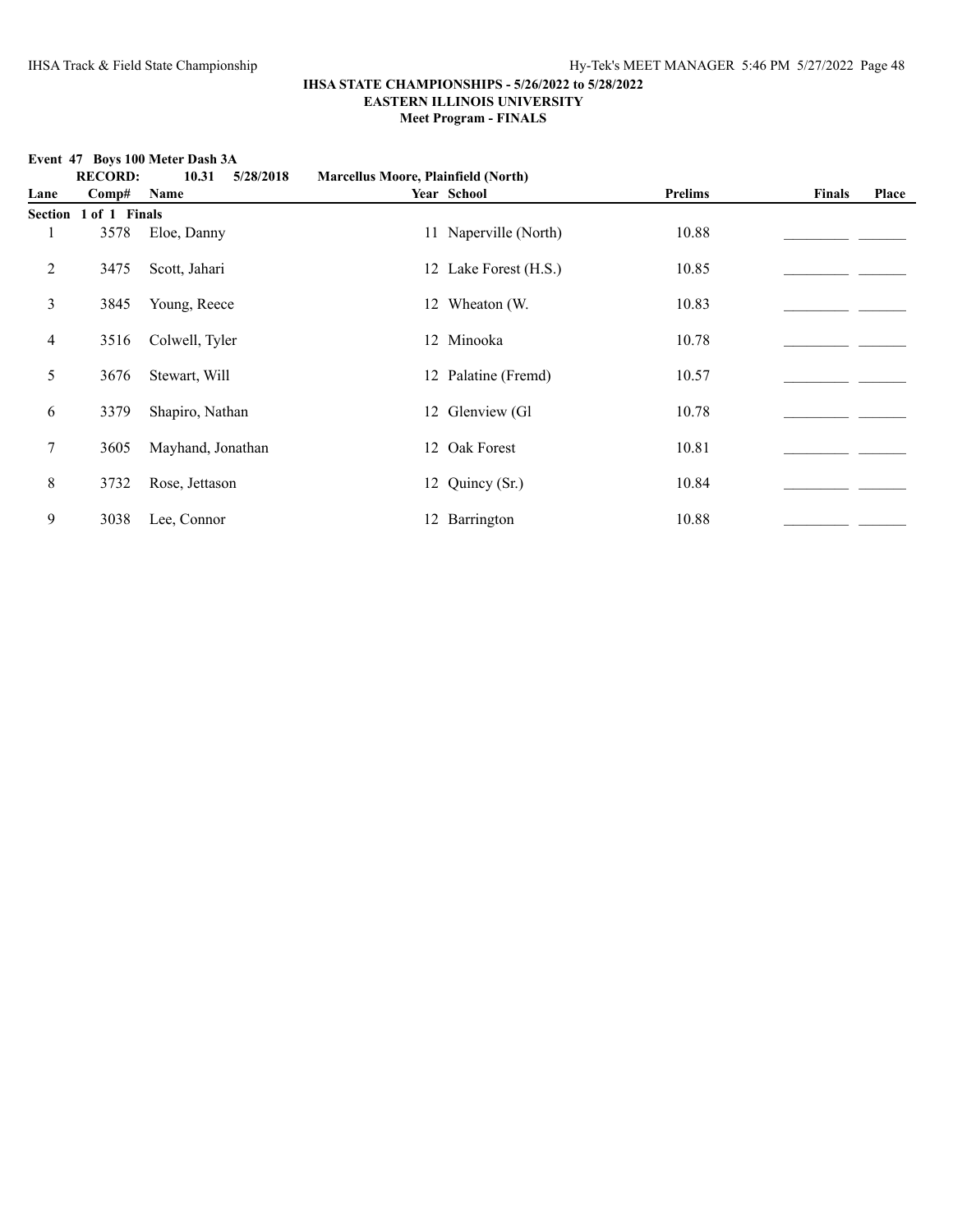**Event 48 Boys 800 Meter Run 3A**

|                | <b>RECORD:</b> | 1:49.71<br>5/23/1998 | Jason Van Swol, New Lenox (Lincoln-Way) |                |               |       |
|----------------|----------------|----------------------|-----------------------------------------|----------------|---------------|-------|
| Lane           | Comp#          | Name                 | Year School                             | <b>Prelims</b> | <b>Finals</b> | Place |
| <b>Section</b> | 1 of 1 Finals  |                      |                                         |                |               |       |
|                | 3082           | Wasick, Brett        | 12 Bolingbrook                          | 1:54.56        |               |       |
| 2              | 3447           | Watcke, Daniel       | 11 Hinsdale (Central)                   | 1:56.77        |               |       |
| 3              | 3831           | Schreiner, Ryan      | 12 Wheaton (North)                      | 1:55.01        |               |       |
| $\overline{4}$ | 3371           | Hiltebrand, Brian    | 12 Glenview (Gl                         | 1:55.08        |               |       |
| 5              | 3228           | Morris, Evan         | 12 Deerfield                            | 1:55.98        |               |       |
| 6              | 3207           | Polizzi, Michael     | 11 Chicago (Taft)                       | 1:56.52        |               |       |
| 7              | 3401           | Levy, Caleb          | 11 Gurnee (Warren)                      | 1:56.87        |               |       |
| 8              | 3518           | Fayman, Emerson      | 12 Minooka                              | 1:57.18        |               |       |
| 9              | 3147           | Gillespie, Landan    | 11 Chicago (Kenwood)                    | 1:57.66        |               |       |
| 10             | 3674           | Cunningham, Theodore | 11 Palatine (Fremd)                     | 1:58.10        |               |       |
| 11             | 3530           | Norton, Jaeger       | 12 Moline                               | 1:58.40        |               |       |
| 12             | 3407           | Zeisler, Maxwell     | 12 Gurnee (Warren)                      | 1:58.49        |               |       |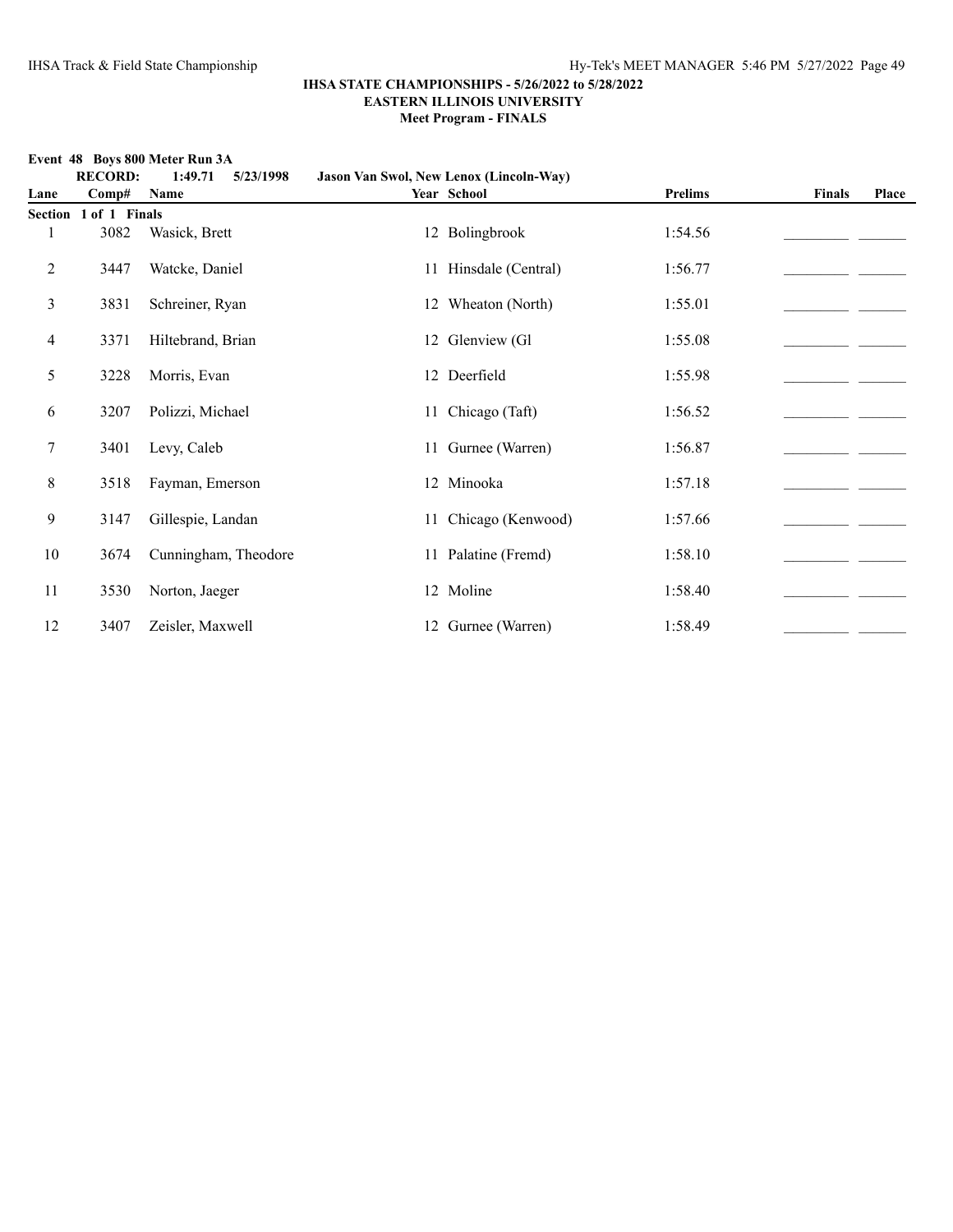**Meet Program - FINALS**

|                | <b>RECORD:</b> | 1:25.98<br>5/23/2007          | Cahokia (HS), Cahokia (HS)                                   | T. Devine, J. Williams, E. Winters, C. Young |                                |               |       |
|----------------|----------------|-------------------------------|--------------------------------------------------------------|----------------------------------------------|--------------------------------|---------------|-------|
| Lane           | Comp#          | <b>Team</b>                   |                                                              | Relay                                        | <b>Prelims</b>                 | <b>Finals</b> | Place |
| Section        | 1 of 1 Finals  |                               |                                                              |                                              |                                |               |       |
| 1              |                | Mt. Prospect (Prospect)       |                                                              |                                              | 1:30.42                        |               |       |
|                |                | 1) #3533 Beihoffer, Sean 12   | 2) #3534 Berman, Jack 11                                     | 3) #3547 Raitano, Matt 12                    | 4) #3544 Orlando, Aidan 11     |               |       |
|                |                | 5) #3545 Orlando, Xander 9    | 6) #3538 Holtmeier, Luke 11                                  | 7) #3532 Balenda, Dominik 11                 | 8) #3548 Tuchner, Bryce 12     |               |       |
| $\overline{c}$ |                | Vernon Hills                  |                                                              |                                              | 1:30.27                        |               |       |
|                |                | 1) #3813 Martin, Kamrin 12    | 2) #3810 Kalu, Sean 10                                       | 3) #3818 Slavish, Jake 11                    | 4) #3811 Kuczynski, Ryan 12    |               |       |
|                |                | 5) #3809 Adi, Kareem 12       | 6) #3819 Steinert, Derek 10                                  | 7) #3814 Martorano, Anthony 10               | 8) #3817 Potarskiy, Andrey 11  |               |       |
| 3              |                | DeKalb                        |                                                              |                                              | 1:30.26                        |               |       |
|                |                | 1) #3244 Tierney, Ethan 11    | 2) #3243 Tate, Toriano 12                                    | 3) #3241 Robinson, Michael 12                | 4) #3235 Davis, DeMarrea 12    |               |       |
|                |                | 5) #3234 Dandridge, Xavier 10 | 6) #3231 Brown, Jamari 11                                    | 7) #3237 Howard, Marquan 11                  | 8) #3238 Johnson, Mikaylius 12 |               |       |
| 4              |                | Downers Grove (North)         |                                                              |                                              | 1:29.41                        |               |       |
|                |                | 1) #3255 Guerin, Will 11      | 2) #3260 Ratcliff, Carter 12                                 | 3) #3256 Irby, Jackson 11                    | 4) #3259 Radzevicius, Erik 12  |               |       |
|                |                | 5) #3253 Gaston, Kenan 12     | 6) #3247 Bowerman, Sam 12                                    | 7) #3257 Irby, Lucas 12                      | 8) #3248 Davero, Vince 10      |               |       |
| 5              |                | Crete (C.-Monee)              |                                                              |                                              | 1:28.88                        |               |       |
|                |                | 1) #3220 Safo, George 12      | 2) #3214 Franklin, Joshua 11                                 | 3) #3210 Billups, Lynel 11                   | 4) #3211 Clark, Edward 11      |               |       |
|                |                | 5) #3215 Harris, Charles 11   | 6) #3216 Hill, Joshua 9                                      | 7) #3217 Jones, Caron 12                     | 8) #3219 McClain, Bennie 10    |               |       |
| 6              |                | Flossmoor (Homewood-F.)       |                                                              |                                              | 1:28.90                        |               |       |
|                |                |                               | 1) #3347 Mathis-Akinremi, Taji 12 2) #3339 Dudley, Jeffon 12 | 3) #3355 Turner, Jeremiah 11                 | 4) #3352 Scott III, Robert 11  |               |       |
|                |                | 5) #3341 Gore, John 11        | 6) #3337 Allen, Jaiden 12                                    | 7) #3336 Adeyiga, Olusoga 10                 | 8) #3348 Mitchell, Andrew 10   |               |       |
| $\tau$         |                | Naperville (North)            |                                                              |                                              | 1:29.53                        |               |       |
|                |                | 1) #3583 Marlar, Carson 10    | 2) #3578 Eloe, Danny 11                                      | 3) #3585 Pasteris, Matt 12                   | 4) #3581 Jacobs, Nathan 11     |               |       |
|                |                | 5) #3589 Shah, Muneeb 10      | 6) #3579 Gehrs, Sam 10                                       | 7) #3590 Westlake, Jack 9                    | 8) #3584 Neubert, Zach 9       |               |       |
| 8              |                | Hampshire                     |                                                              |                                              | 1:30.27                        |               |       |
|                |                | 1) #3428 Yeats, Devin 12      | 2) #3412 Chanthaboury, Maddux 12 3) #3416 Fikis, Tyler 11    |                                              | 4) #3424 Rummell, Jack 12      |               |       |
|                |                | 5) #3420 Lipovitch, Brendon 9 | 6) #3418 Gray, Brandon 10                                    | 7) #3413 Chanthavee, Tyler 11                | 8) #3427 Vonic, Nathan 11      |               |       |
| 9              |                | Plainfield (North)            |                                                              |                                              | 1:30.28                        |               |       |
|                |                | 1) #3703 Clark, Nik 12        | 2) #3712 Pauly, Zander 10                                    | 3) #3713 Rehmani, Armaan 12                  | 4) #3709 Gramley, Dylan 12     |               |       |
|                |                | 5) #3705 Cyracus, Kendrick 12 | 6) #3704 Cyracus, Keith 9                                    | 7) #3718 Wilson, Trey 10                     | 8) #3700 Amoo-Otoo, Kwame 10   |               |       |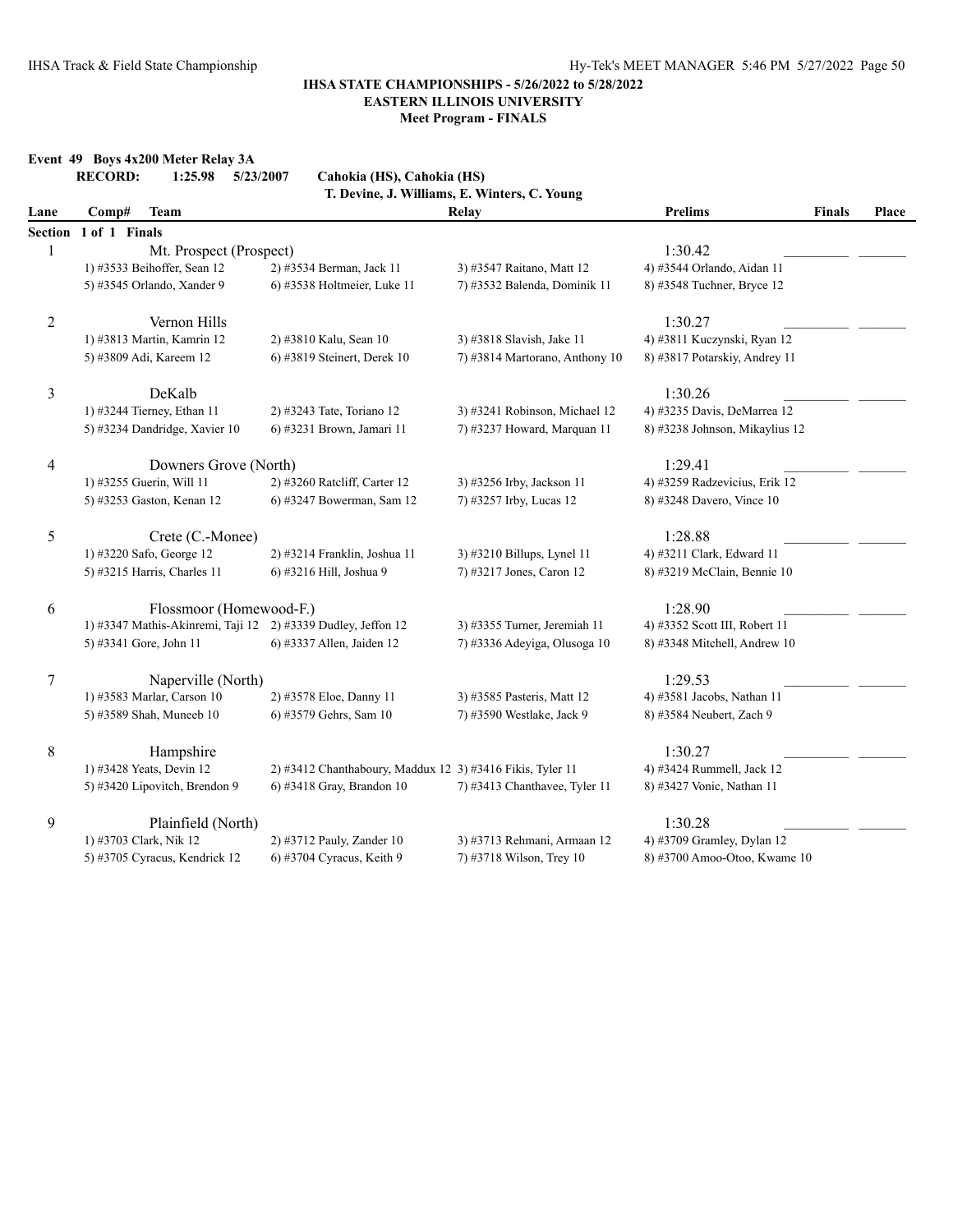**Event 50 Boys 400 Meter Dash 3A**

|      | <b>RECORD:</b>        | 5/30/2015<br>46.24 | Kahmari Montgomery, Plainfield ( |                |                        |
|------|-----------------------|--------------------|----------------------------------|----------------|------------------------|
| Lane | Comp#                 | <b>Name</b>        | Year School                      | <b>Prelims</b> | <b>Finals</b><br>Place |
|      | Section 1 of 2 Finals |                    |                                  |                |                        |
| 4    | 3450                  | Gronewold, Evan    | 12 Huntley                       | 50.77          |                        |
|      | 3129                  | Lacy, Daniel       | 11 ChampaignCTL                  | 50.23          |                        |
| 6    | 3756                  | Brown, Jamariel    | 12 Round Lake                    | 50.77          |                        |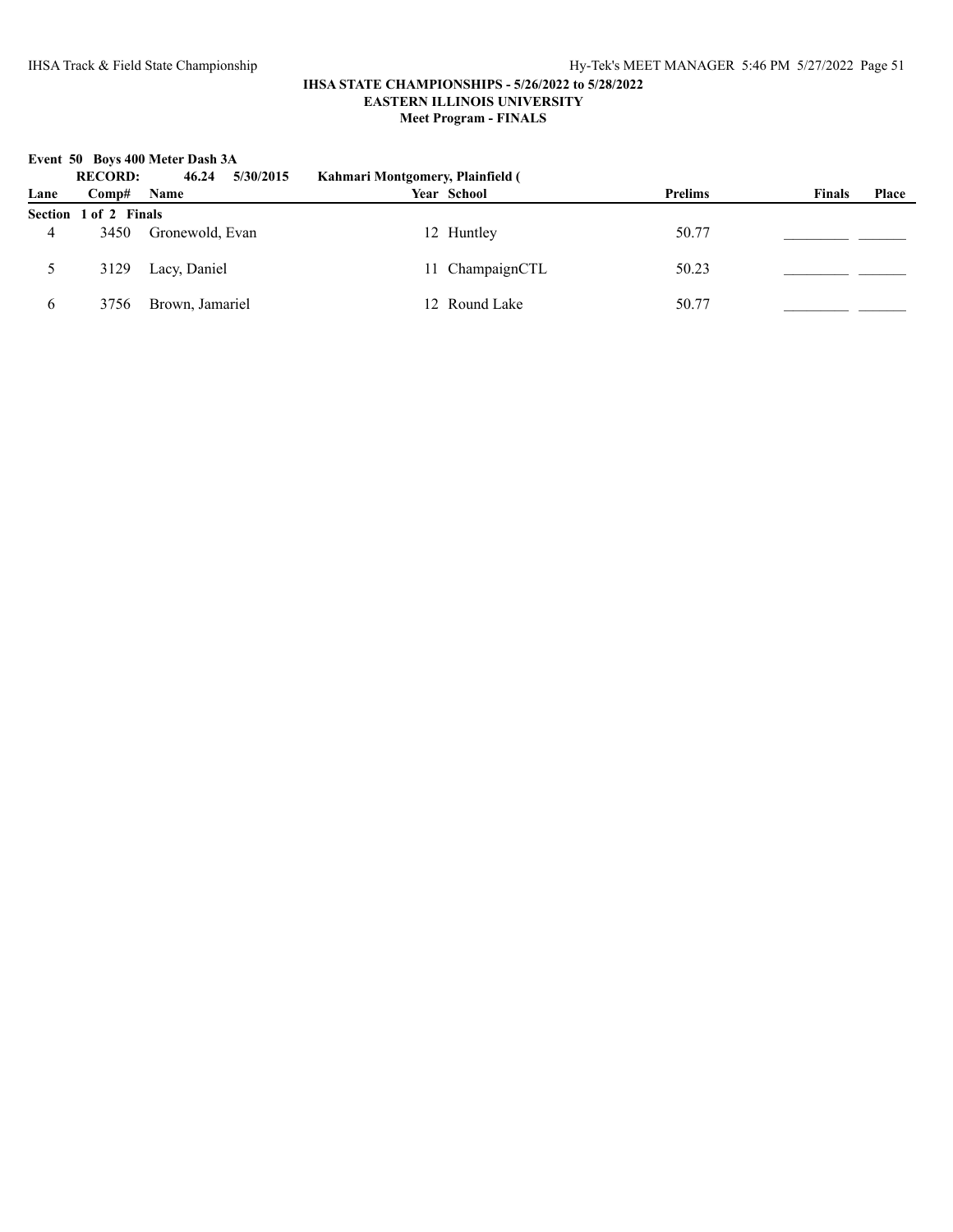|   | Section 2 of 2 Finals |                  |                      |       |  |
|---|-----------------------|------------------|----------------------|-------|--|
| 2 | 3056                  | Abram, Ramontay  | 11 Belleville (West) | 50.17 |  |
| 3 | 3532                  | Balenda, Dominik | 11 Mt. Prospect      | 49.84 |  |
| 4 | 3854                  | Pugh, Josh       | 11 Yorkville (H.S.)  | 49.97 |  |
| 5 | 3043                  | Fallon, Jonah    | 12 Batavia           | 49.13 |  |
| 6 | 3276                  | Reed, Elijah     | 12 Downers Grov      | 49.76 |  |
| 7 | 3326                  | Ellis, Vorn      | 12 Evanston (Twp.)   | 51.00 |  |
| 8 | 3046                  | Hohmann, Jacob   | 12 Batavia           | 50.14 |  |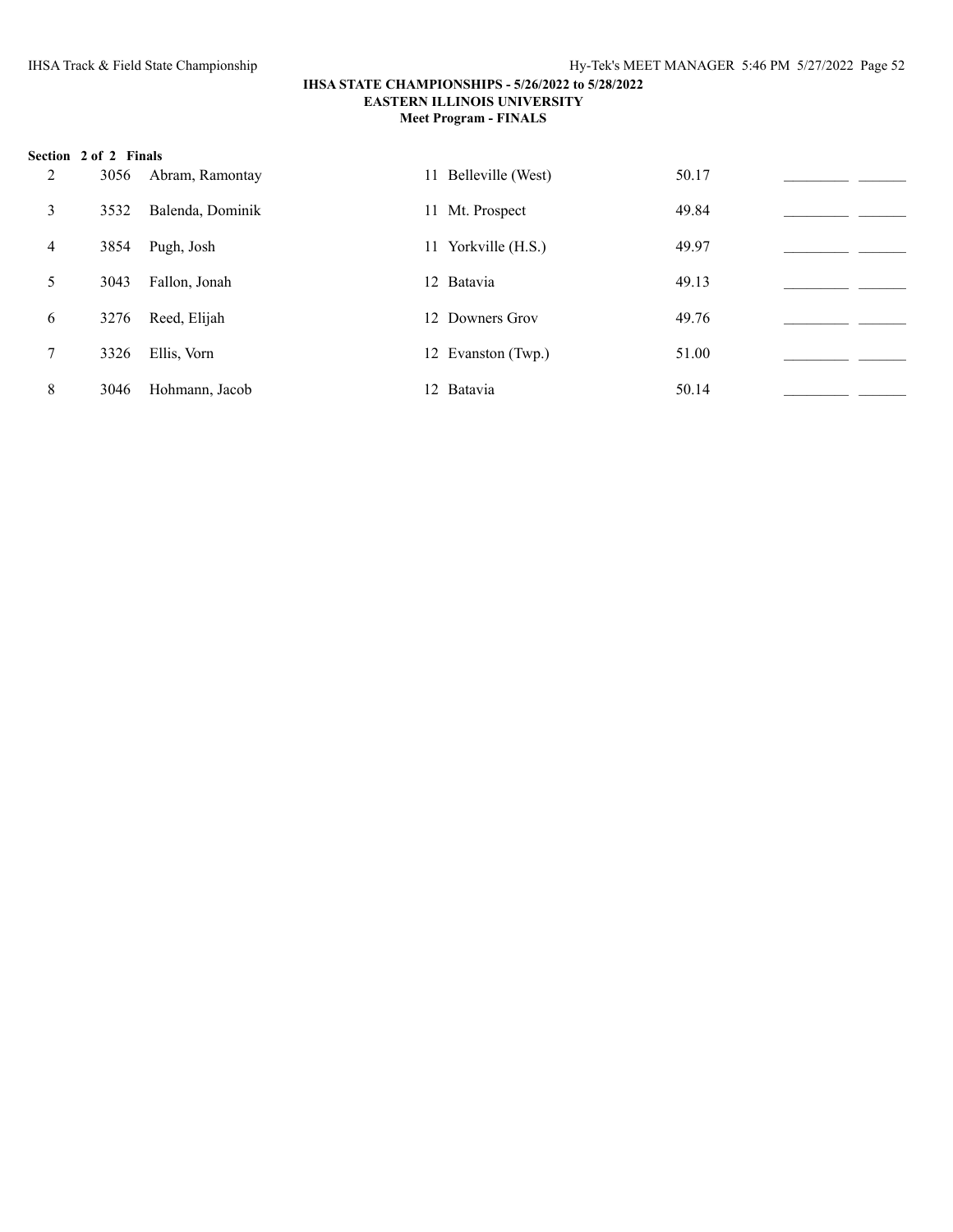**Event 51 Boys 300 Meter Hurdles 3A**

|                | <b>RECORD:</b>        | 36.77<br>5/23/1999 | Jon Schweighardt, Wheaton (W Warrenville S |         |               |              |
|----------------|-----------------------|--------------------|--------------------------------------------|---------|---------------|--------------|
| Lane           | Comp#                 | Name               | Year School                                | Prelims | <b>Finals</b> | <b>Place</b> |
|                | Section 1 of 1 Finals |                    |                                            |         |               |              |
| 1              | 3846                  | Berger, Daylan     | 12 Wheeling                                | 39.96   |               |              |
| $\overline{c}$ | 3519                  | Forrest, Collin    | 12 Minooka                                 | 39.81   |               |              |
| 3              | 3529                  | Jah, Saiheed       | 11 Moline                                  | 39.25   |               |              |
| 4              | 3747                  | Campbell, Michael  | 12 Rolling Meadows                         | 39.46   |               |              |
| 5              | 3621                  | Kelley, Ian        | 12 Oak Park (O.                            | 38.86   |               |              |
| 6              | 3496                  | Czako, Gabe        | 12 Lockport (Twp.)                         | 39.40   |               |              |
| $\tau$         | 3303                  | Stubbs, Jamarion   | 12 Elgin (Larkin)                          | 38.96   |               |              |
| 8              | 3379                  | Shapiro, Nathan    | 12 Glenview (Gl                            | 39.30   |               |              |
| 9              | 3580                  | Holmes, Brian      | 12 Naperville (North)                      | 39.90   |               |              |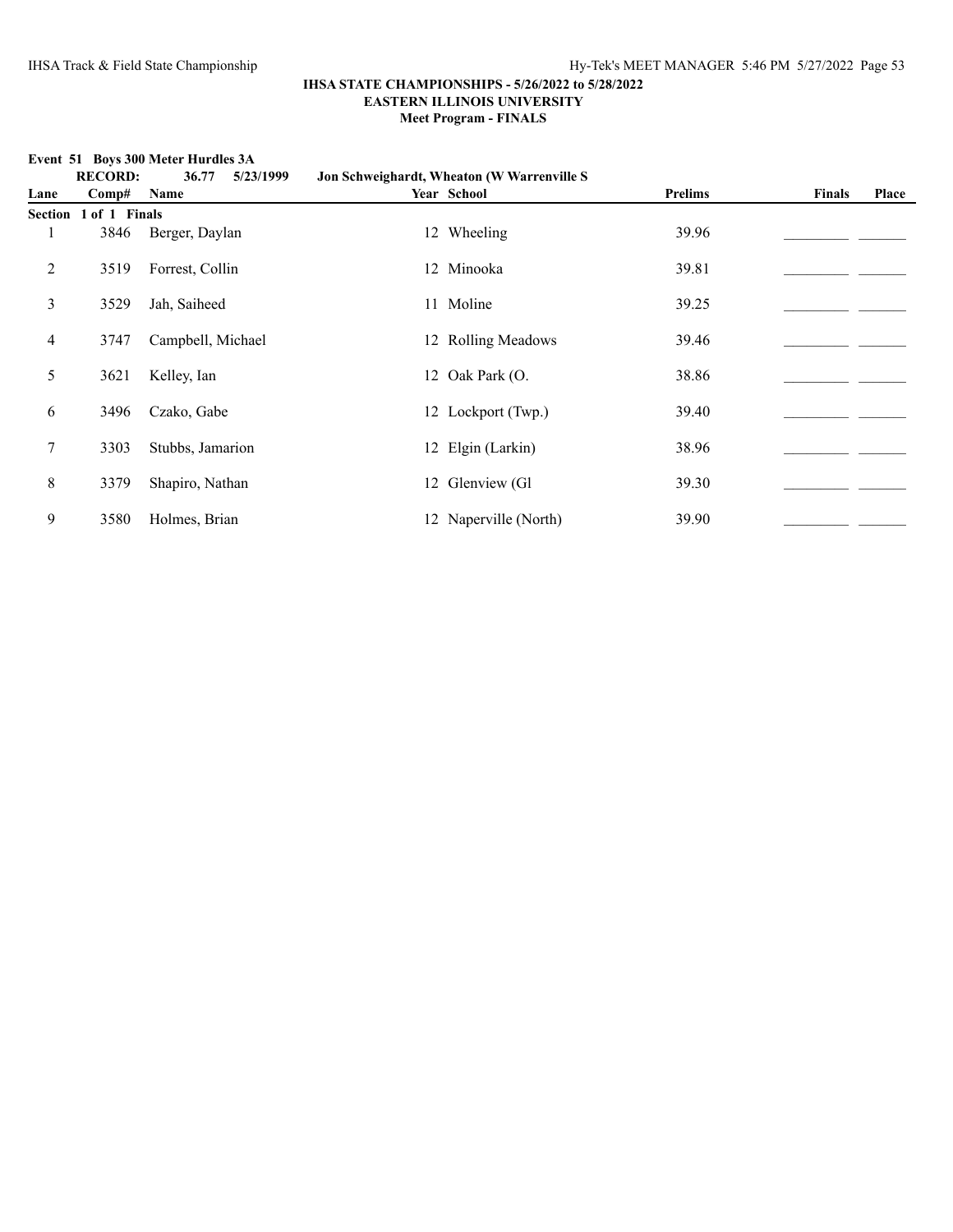**Meet Program - FINALS**

|  | Event 52 Boys 1600 Meter Run 3A |
|--|---------------------------------|
|  |                                 |

|         | <b>RECORD:</b> | 4:05.17<br>5/23/2009 | Jeff Thode, Hoffman Estates (Conant) |                |               |       |  |
|---------|----------------|----------------------|--------------------------------------|----------------|---------------|-------|--|
| Lane    | Comp#          | Name                 | Year School                          | <b>Prelims</b> | <b>Finals</b> | Place |  |
| Section | 1 of 1 Finals  |                      |                                      |                |               |       |  |
| 1       | 3301           | Watts, Ryan          | 12 EdwardsvilleHS                    | 4:12.97        |               |       |  |
| 2       | 3258           | Llewellyn, Roy       | 12 Downers NOR                       | 4:13.89        |               |       |  |
| 3       | 3781           | Wilson, Micah        | 12 St. Charles (East)                | 4:17.92        |               |       |  |
| 4       | 3655           | Tunney, Declan       | 12 Orland Park                       | 4:13.73        |               |       |  |
| 5       | 3406           | Wiley, Luke          | 12 Gurnee (Warren)                   | 4:14.02        |               |       |  |
| 6       | 3609           | Forberg, Owen        | 11 Oak Lawn (Ri                      | 4:14.28        |               |       |  |
| $\tau$  | 3298           | Patrylak, Geordan    | 12 EdwardsvilleHS                    | 4:14.36        |               |       |  |
| $8\,$   | 3454           | Mines, Marcellus     | 10 Joliet (West)                     | 4:14.74        |               |       |  |
| 9       | 3658           | Doud, Balin          | 12 Oswego                            | 4:14.87        |               |       |  |
| 10      | 3318           | Summer, Ethan        | 12 Elmhurst (York)                   | 4:15.30        |               |       |  |
| 11      | 3167           | Whitney, Hunter      | 11 Chicago (Lane)                    | 4:16.41        |               |       |  |
| 12      | 3037           | Furlong, Joey        | 12 Barrington                        | 4:17.01        |               |       |  |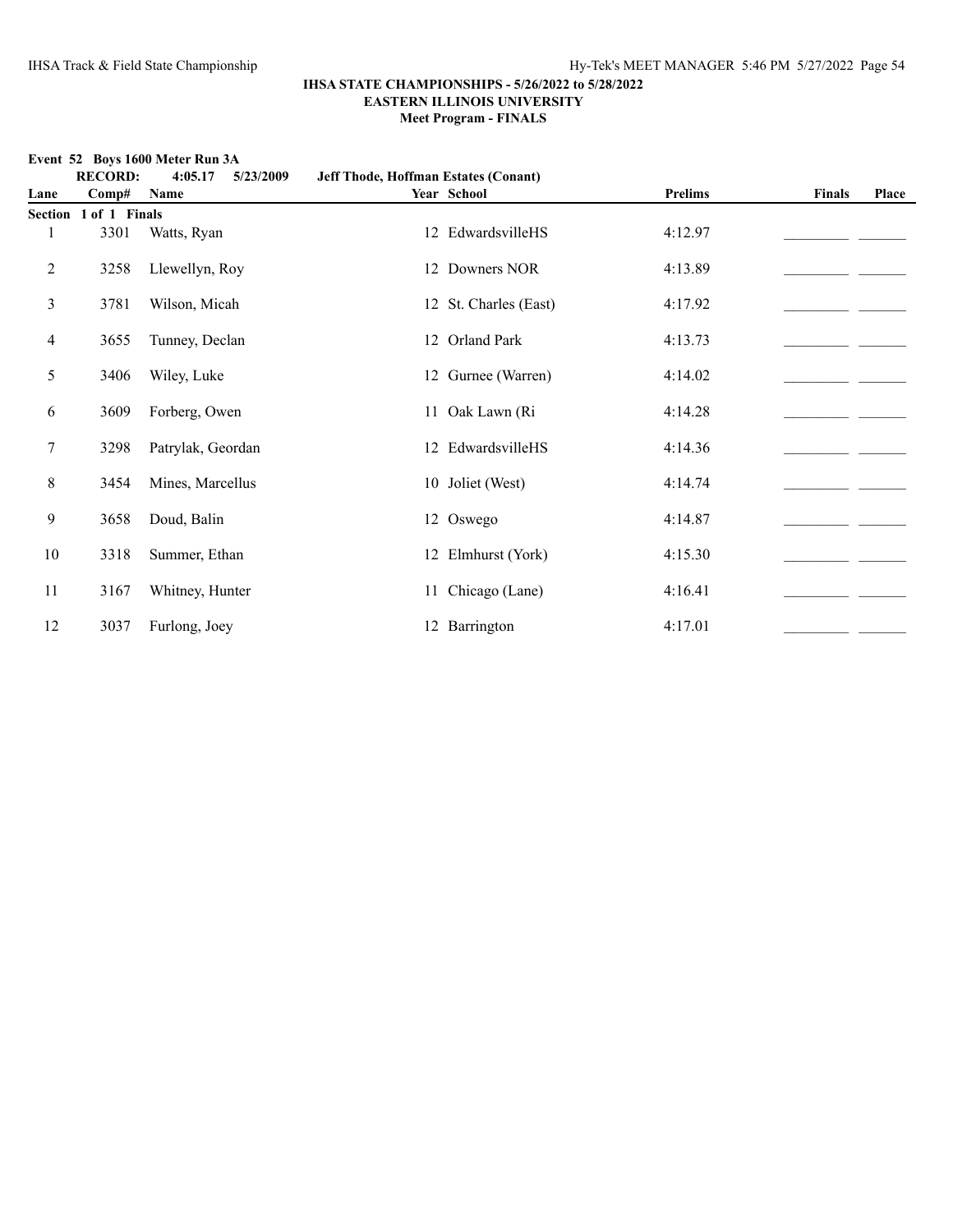**Meet Program - FINALS**

**RECORD: 20.89 5/23/1997 Anthony Moorman, Roselle (Lake Park) Lane Comp# Name Year School Prelims Finals Place Section 1 of 1 Finals** 1 3603 Nolan, Charlie 12 Normal West 22.19 2 3352 Scott III, Robert 11 Flossmoor (H 22.17 22.17 22.17 3 3676 Stewart, Will 12 Palatine (Fremd) 22.11 2012 22.11 4 3605 Mayhand, Jonathan 12 Oak Forest 22.05 5 3732 Rose, Jettason 12 Quincy (Sr.) 21.76\_\_\_\_\_\_\_\_\_\_\_\_\_\_\_\_\_\_\_\_\_\_ \_\_\_\_\_\_\_ 6 3481 Coleman, Ryan 12 Lansing (Tho 21.98  $\qquad \qquad$ 7 3516 Colwell, Tyler 12 Minooka 22.06\_\_\_\_\_\_\_\_\_\_\_\_\_\_\_\_\_\_\_\_\_\_ \_\_\_\_\_\_\_ 8 3533 Beihoffer, Sean 12 Mt. Prospect 22.16 \_\_\_\_\_\_\_\_\_\_\_\_\_\_\_\_\_\_\_\_\_\_\_\_\_\_\_\_\_\_\_\_\_\_\_ 9 3050 Parker, Scot 12 Batavia 22.18\_\_\_\_\_\_\_\_\_\_\_\_\_\_\_\_\_\_\_\_\_\_ \_\_\_\_\_\_\_

#### **Event 53 Boys 200 Meter Dash 3A**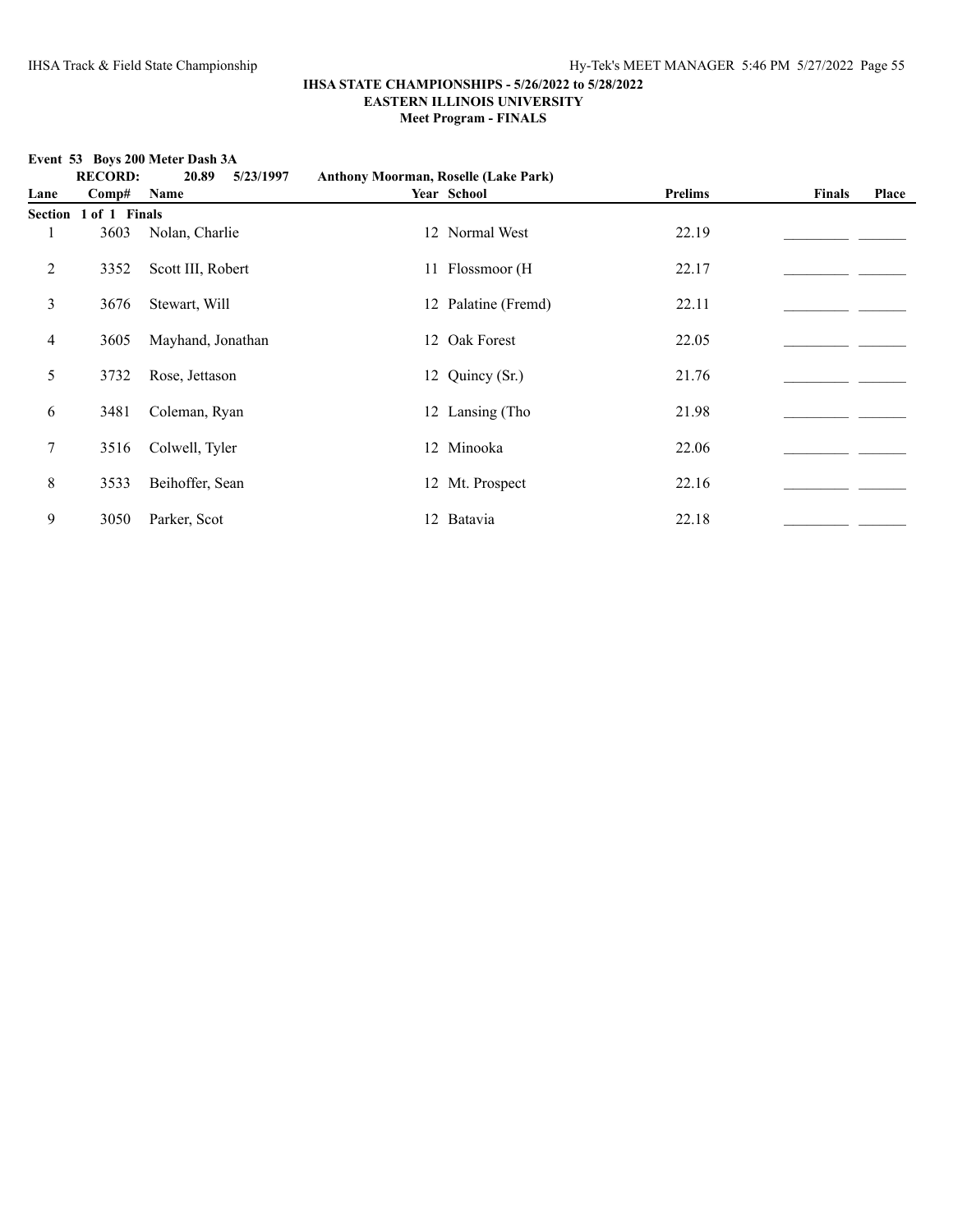**Meet Program - FINALS**

**Event 54 Boys 4x400 Meter Relay 3A**<br>**RECORD:** 3:13.66 5/23

**RECORD: 3:13.66 5/23/2007 East St Louis (SR), East St Louis (Sr)**

|         |                               |                              | A. Kizer, M. McCottrell, E. Johnson, J. Tabbs |                                 |               |       |
|---------|-------------------------------|------------------------------|-----------------------------------------------|---------------------------------|---------------|-------|
| Lane    | <b>Team</b><br>Comp#          |                              | Relay                                         | <b>Prelims</b>                  | <b>Finals</b> | Place |
| Section | 1 of 1 Finals                 |                              |                                               |                                 |               |       |
| 1       | Chicago (Kenwood)             |                              |                                               | 3:25.38                         |               |       |
|         | 1) #3147 Gillespie, Landan 11 | 2) #3151 Morris, Sidney 11   | 3) #3150 Moreno, Malachi 10                   | 4) #3148 Henderson, Jahad 11    |               |       |
|         | 5) #3149 Houston, Kendall 11  | 6) #3152 Norris, Kendall 10  | 7) #3146 Easley, Elijah 11                    | 8) #3156 Wilson, Stephon 11     |               |       |
| 2       | Glenview (Glenbrook South)    |                              |                                               | 3:24.85                         |               |       |
|         | 1) #3378 Schaefer, Ryan 11    | 2) #3369 Alkhas, Mateus 11   | 3) #3374 Jerva, Michael 12                    | 4) #3371 Hiltebrand, Brian 12   |               |       |
|         | 5) #3370 Freidinger, Ben 11   | 6) #3379 Shapiro, Nathan 12  | 7) #3380 Shapiro, Noah 12                     | 8) #3372 Hiltebrand, James 11   |               |       |
| 3       | Champaign (Centennial)        |                              |                                               | 3:24.71                         |               |       |
|         | 1) #3125 Griggs, Jordan 11    | 2) #3124 Geissler, Alex 12   | 3) #3129 Lacy, Daniel 11                      | 4) #3131 McCullough, Kemoni 12  |               |       |
|         | 5) #3126 Hemming, Andrew 11   | 6) #3132 Peacock, Braylon 12 | 7) #3130 Law, Mello 12                        | 8) #3127 Ibinimion, Plemedie 9  |               |       |
| 4       | Batavia                       |                              |                                               | 3:24.42                         |               |       |
|         | 1) #3053 Solano, Vincie 12    | 2) #3046 Hohmann, Jacob 12   | 3) #3049 Lowe, Quintin 11                     | 4) #3043 Fallon, Jonah 12       |               |       |
|         | 5) #3045 Gerke, Andrew 11     | 6) #3050 Parker, Scot 12     | 7) #3054 Whitwell, Nathan 9                   | 8) #3048 Klein, Jack 10         |               |       |
| 5       | Hinsdale (Central)            |                              |                                               | 3:23.78                         |               |       |
|         | 1) #3441 Miller, Grant 11     | 2) #3435 Bandukwala, Aden 10 | 3) #3434 Anjarwala, Mehlum 11                 | 4) #3447 Watcke, Daniel 11      |               |       |
|         | 5) #3444 Revord, Colby 12     | 6) #3440 Maxwell, Smith 9    | 7) #3442 Morrissey, Joey 10                   | 8) #3437 Dynis, Max 12          |               |       |
| 6       | Naperville (Central)          |                              |                                               | 3:24.37                         |               |       |
|         | 1) #3554 Comer, Chris 12      | 2) #3559 McAninch, Graham 12 | 3) #3563 Smith, Bode 10                       | 4) #3562 Shelbert, Foster 10    |               |       |
|         | 5) #3560 Noren, Luke 11       | 6) #3557 Hussain, Samir 12   | 7) #3550 Barnard, Samuel 11                   | 8) #3551 Berryman, Matthew 12   |               |       |
| $\tau$  | Bradley (B.-Bourbonnais)      |                              |                                               | 3:24.42                         |               |       |
|         | 1) #3096 May, Neal 11         | 2) #3083 Bender, Tyran 10    | 3) #3092 Hererra, Mario 12                    | 4) #3093 Jones, Josiah 11       |               |       |
|         | 5) #3086 Decarlo, Michael 11  | 6) #3087 Domont, Nathan 12   | 7) #3090 Garman, Ted 11                       | 8) #3091 Gideon, Ebenezer 10    |               |       |
| 8       | Evanston (Twp.)               |                              |                                               | 3:24.82                         |               |       |
|         | 1) #3327 Granjean, Miles 11   | 2) #3322 Cless, Matt 12      | 3) #3330 Lee, Skyler 11                       | 4) #3326 Ellis, Vorn 12         |               |       |
|         | 5) #3324 Crumpton, Jordan 11  | 6) #3328 Hassard, Oliver 10  | 7) #3323 Cochran, Jaheim 12                   | 8) #3333 Schliesmann, Cormac 12 |               |       |
| 9       | Gurnee (Warren)               |                              |                                               | 3:25.10                         |               |       |
|         | 1) #3395 Ayobami, Aaron 12    | 2) #3407 Zeisler, Maxwell 12 | 3) #3396 Belonga, Joell 11                    | 4) #3401 Levy, Caleb 11         |               |       |
|         | 5) #3404 Turner, Jaden 11     | 6) #3398 Duffie, Jailen 11   | 7) #3406 Wiley, Luke 12                       | 8) #3405 Vesely, Kimi 10        |               |       |
|         |                               |                              |                                               |                                 |               |       |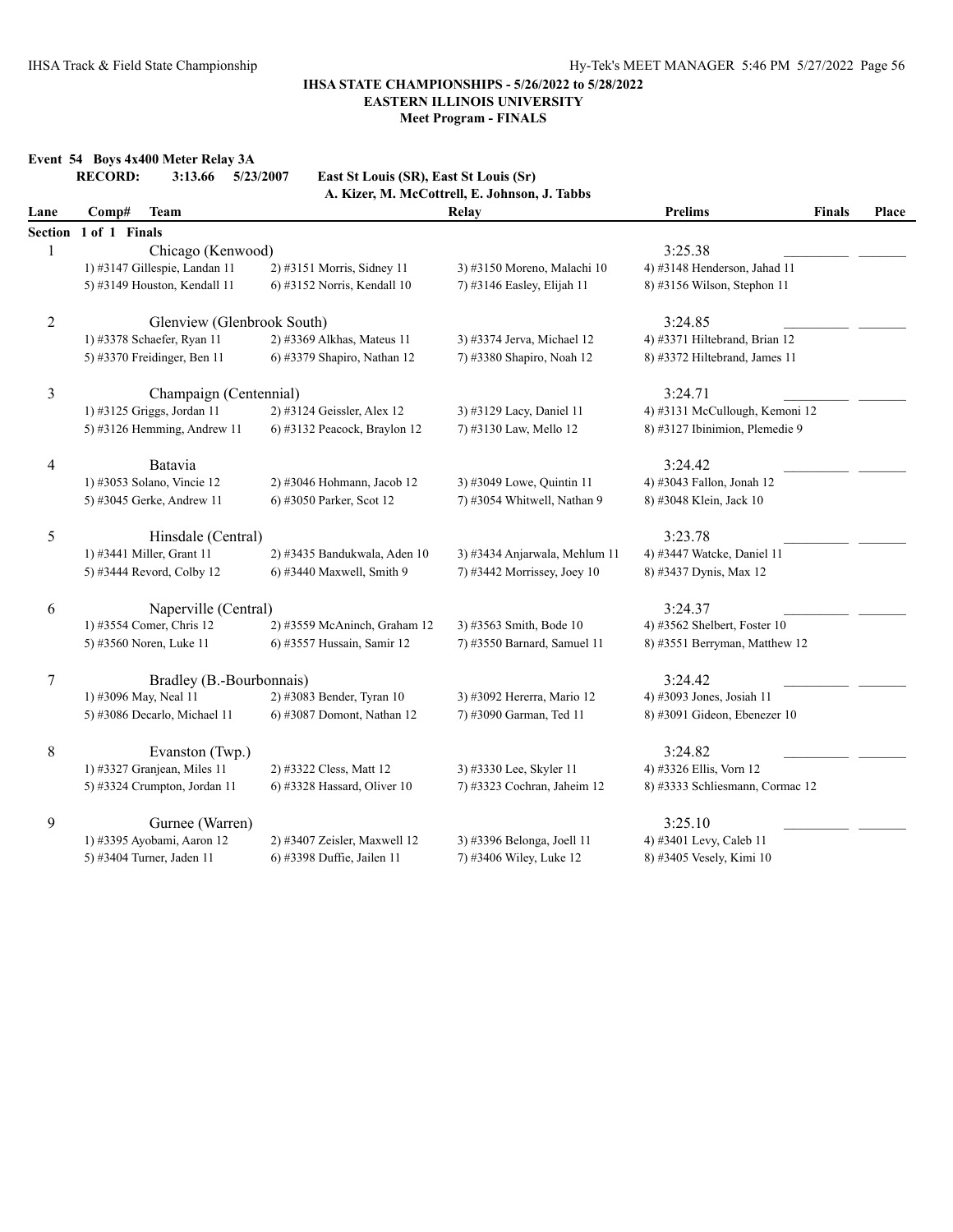|      | <b>RECORD:</b><br>5/28/2018<br>16.44 | Donovan McBride, Waterloo |                  |                               |
|------|--------------------------------------|---------------------------|------------------|-------------------------------|
| Lane | <b>Name</b><br>Comp#                 | Year School               | <b>Seed Time</b> | <b>Finals</b><br><b>Place</b> |
|      | Section 1 of 1 Timed Finals          |                           |                  |                               |
|      | Milbrant, Evan                       | Burlington (              | 34.57            |                               |
|      | Duffin, Brannon                      | Grayslake (C              | 18.02            |                               |
|      | Doloski, Josh                        | Seneca                    | 26.20            |                               |

#### **Event 57 Boys 100 Meter Dash Wheelchair WD**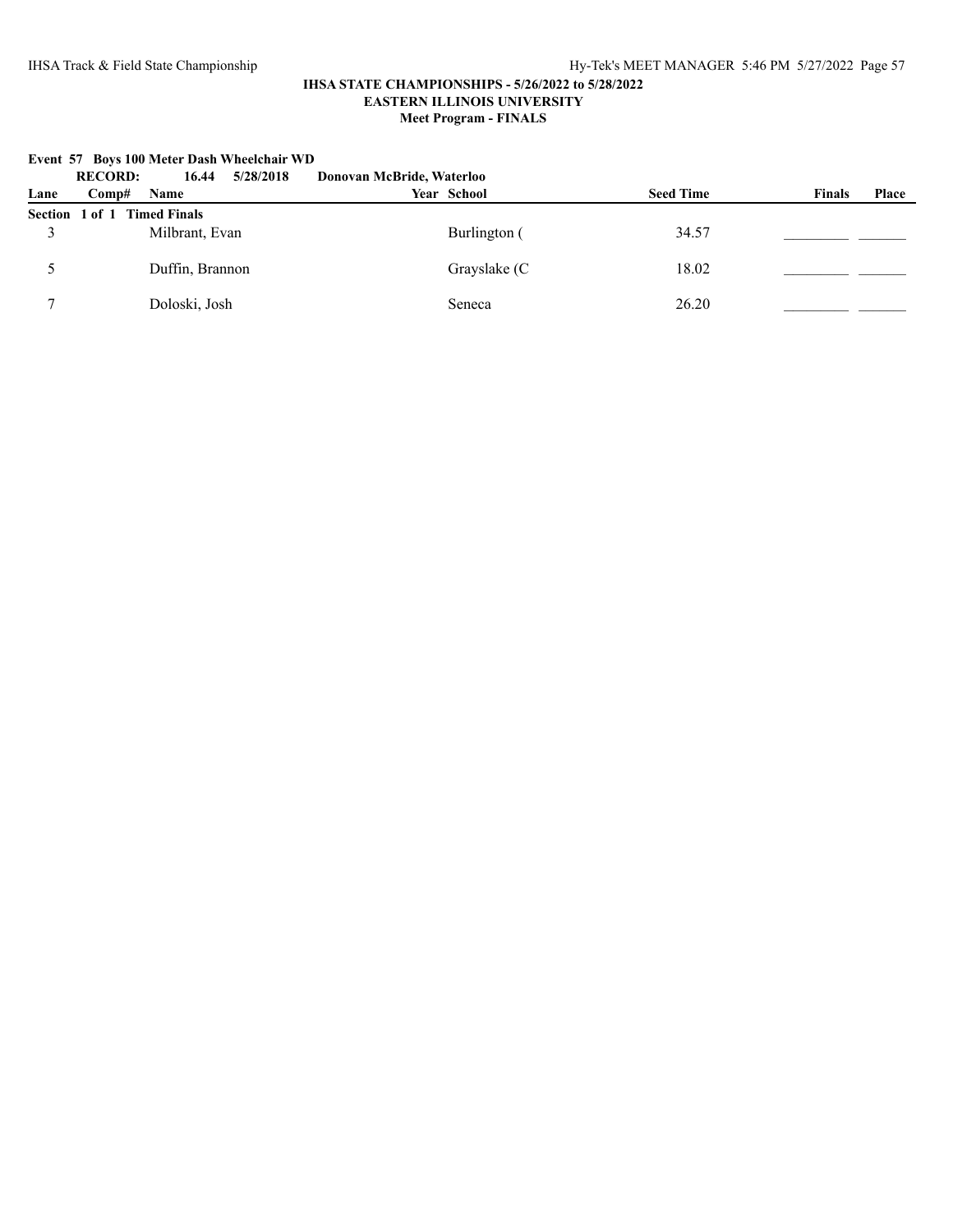**Meet Program - FINALS**

| Event 59 Boys 400 Meter Dash Wheelchair WD |                                   |                              |                  |                               |  |  |  |  |
|--------------------------------------------|-----------------------------------|------------------------------|------------------|-------------------------------|--|--|--|--|
|                                            | 57.76 5/28/2018<br><b>RECORD:</b> | Ethan Burkhart, Libertyville |                  |                               |  |  |  |  |
| Lane                                       | √omp#<br><b>Name</b>              | Year School                  | <b>Seed Time</b> | <b>Finals</b><br><b>Place</b> |  |  |  |  |
|                                            | Section 1 of 1 Timed Finals       |                              |                  |                               |  |  |  |  |
|                                            | Duffin, Brannon                   | Grayslake (C                 | 1:05.25          |                               |  |  |  |  |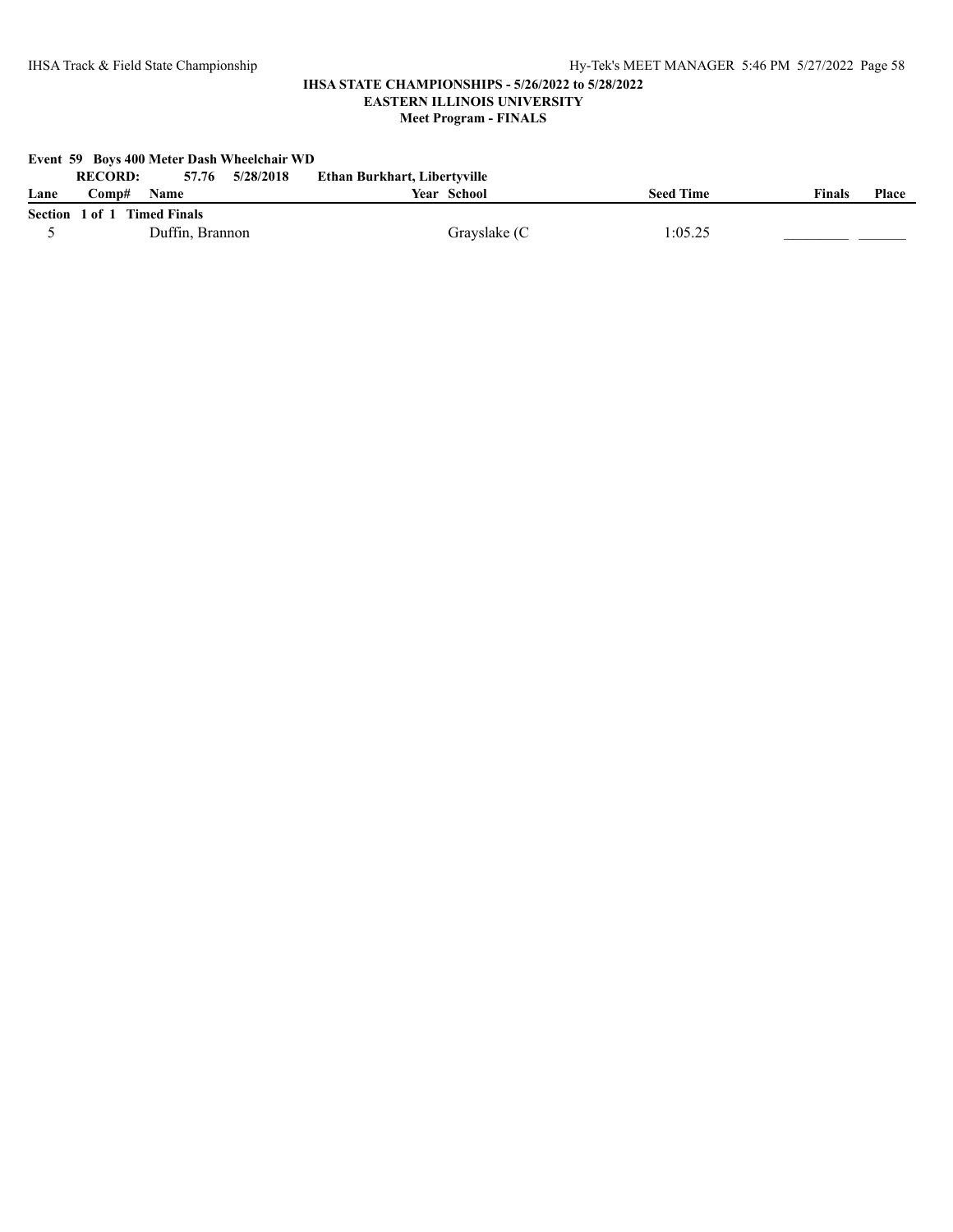|      | <b>RECORD:</b><br>5/23/2017<br>30.74 | Donovan McBride, Waterloo |                  |                 |
|------|--------------------------------------|---------------------------|------------------|-----------------|
| Lane | <b>Name</b><br>Comp#                 | Year School               | <b>Seed Time</b> | Place<br>Finals |
|      | Section 1 of 1 Timed Finals          |                           |                  |                 |
|      | Duffin, Brannon                      | Grayslake (C              | 33.82            |                 |
|      | Doloski, Josh                        | Seneca                    | 49.55            |                 |

**Event 60 Boys 200 Meter Dash Wheelchair WD**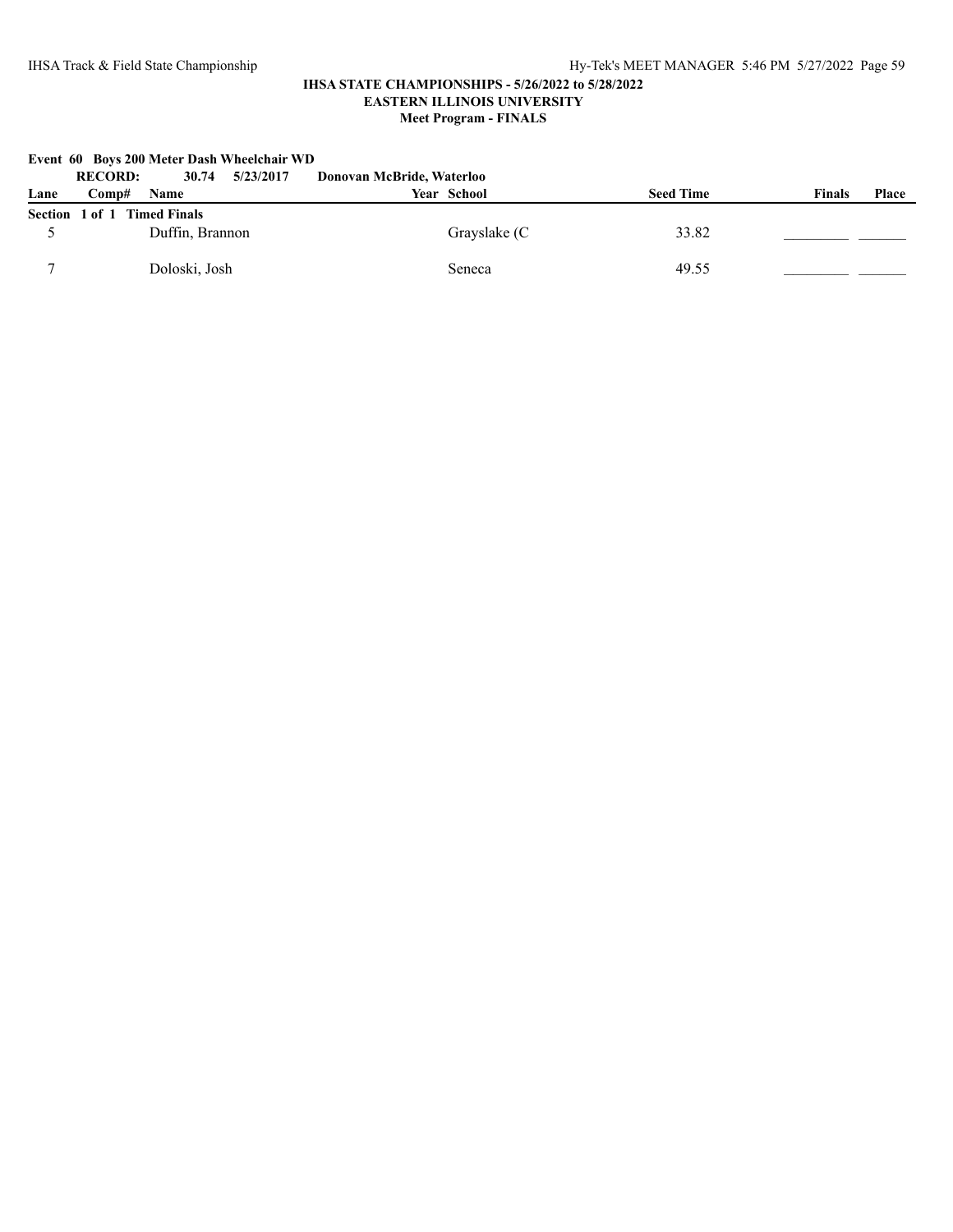**Event 2 Boys Pole Vault 1A**

#### **IHSA STATE CHAMPIONSHIPS - 5/26/2022 to 5/28/2022 EASTERN ILLINOIS UNIVERSITY**

**Meet Program - 1A**

|                | <b>RECORD:</b>        | 5.08m<br>5/31/2019 | <b>Kyle Krutoff, Erie Coop</b> |                       |                  |                |       |
|----------------|-----------------------|--------------------|--------------------------------|-----------------------|------------------|----------------|-------|
| Pos            | Comp#                 | Name               |                                | Year School           | <b>Seed Mark</b> | <b>Prelims</b> | Place |
|                | Flight 1 of 2 Prelims |                    |                                |                       |                  |                |       |
| 1              | 775                   | Foltz, Will        |                                | 10 Tuscola            | 3.70m            |                |       |
| $\overline{c}$ | 581                   | Grohler, Cameron   |                                | 12 Paxton (P.-B       | 3.70m            |                |       |
| 3              | 243                   | Eaton, Jakob       |                                | 11 DuQuoin            | 3.70m            |                |       |
| 4              | 644                   | Staller, David     |                                | 11 Robinson           | 3.70m            |                |       |
| 5              | 283                   | Czapar, Marcus     |                                | 9 El Paso (E.P        | 3.70m            |                |       |
| 6              | 448                   | Hahn, Austin       |                                | 12 Lisle (Sr)         | 3.71m            |                |       |
| $\tau$         | 80                    | Dransfeldt, Vander |                                | 12 Braidwood (R       | 3.71m            |                |       |
| 8              | 849                   | Schaller, Brady    |                                | 11 Winnebago          | 3.86m            |                |       |
| 9              | 685                   | Beyers, Max        |                                | 12 Shelbyville        | 3.86m            |                |       |
| 10             | 84                    | Griffith, Owen     |                                | 12 Byron              | 3.86m            |                |       |
| 11             | 358                   | Standish, Jd       |                                | 12 Eureka             | 3.90m            |                |       |
| 12             | 574                   | Kimbrel, Griffin   |                                | 10 Pana               | 4.15m            |                |       |
| 13             | 785                   | Favila, Ivan       |                                | 12 Urbana (Univ       | 4.15m            |                |       |
| 14             | 34                    | Sharp, Jeffrey     |                                | 11 Auburn             | 4.19m            |                |       |
| 15             | 480                   | Gentle, Charlie    |                                | 10 Maroa (M.-Forsyth) | 4.30m            |                |       |
| 16             | 68                    | Willard, Ridge     |                                | 12 Bloomington        | 4.45m            |                |       |